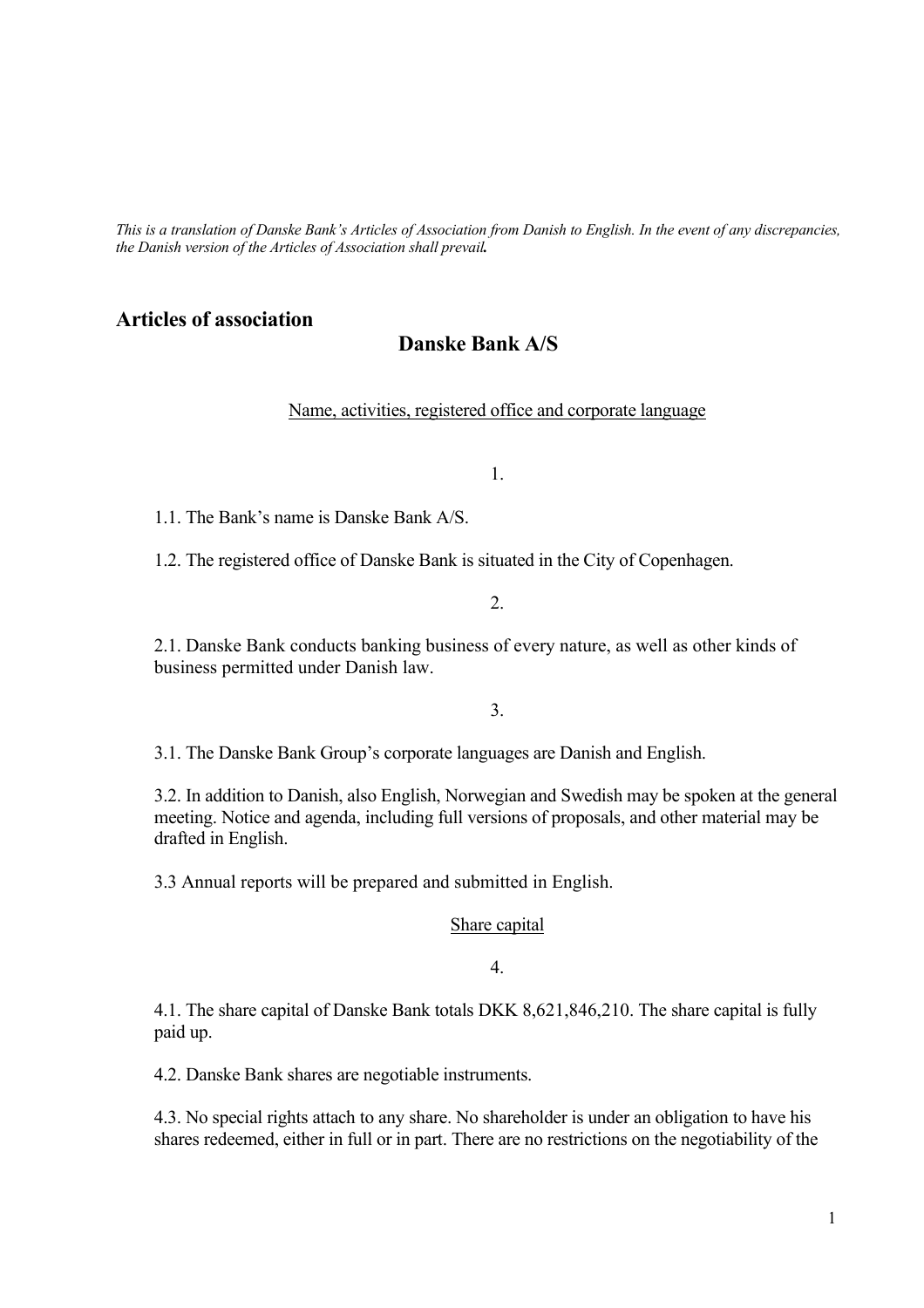shares.

4.4. Shares are issued as registered shares.

5.

5.1. Upon any new issue of shares for cash, existing shareholders will, as provided by the Danish Companies Act, have pre-emption rights to subscribe for the new shares in proportion to their existing holdings, except in the case of issues of employee shares or issues offered by the Board of Directors without pre-emption rights for existing shareholders pursuant to article 6. below.

5.2. By the majority laid down in paragraph two of article 14., the shareholders in general meeting may decide to waive the above pre-emption rights.

6.

I. Authority with pre-emption rights

6.1. The Board of Directors is authorised, until 1 March 2027, to raise Danske Bank's share capital by up to nominally DKK 1,720,000,000. The share capital increase may take place on one or more occasions against cash. According to article 5.1., Danske Bank's existing shareholders have pre-emption rights to subscribe for the new shares in proportion to their existing holdings.

6.2. The Board of Directors is also authorised, until 1 March 2027, on one or more occasions to raise loans against bonds or other instruments of debt with access to convert them into shares (convertible loans), and the Board of Directors is authorised to make the related capital increase. Convertible loans may not exceed an amount resulting in a maximum capital increase, which may be effected under the authority to increase Danske Bank's share capital, see article 6.1. above, according to the conversion price fixed at the raising of such loans as laid down by the terms and conditions of the bonds or other instruments of debt. The exercise of this authority reduces, by a corresponding amount, the authority in article 6.1. to increase Danske Bank's share capital. When the Board of Directors decides to raise convertible loans, the authority to increase the share capital, see article 6.1. above, is considered utilised by an amount corresponding to the maximum conversion rights. The conversion period may run for longer than five years after the raising of the convertible loan. Danske Bank's shareholders are entitled to subscribe for convertible loans in proportion to their shareholdings. The decision of the Board of Directors to raise convertible loans must be recorded in the Articles of Association and the Board of Directors is authorised to amend the articles accordingly.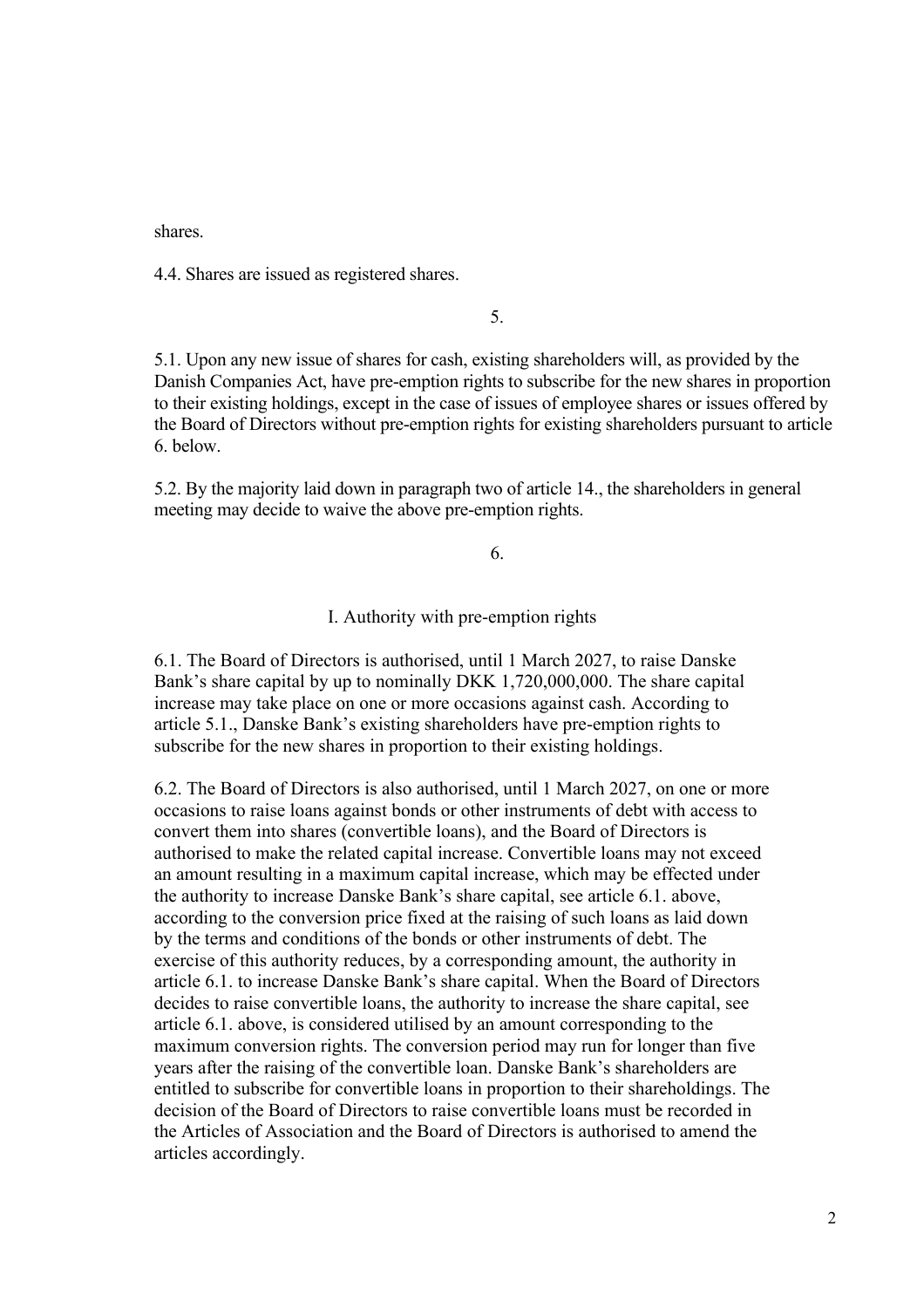6.3. The new shares are negotiable instruments and are registered by name. The new shares must be fully paid up. Taking into account the time at which subscription for shares or exercise of conversion rights takes place, the Board of Directors determines the extent to which the new shares carry dividend for the year of subscription or for the year when the conversion rights are exercised. Otherwise, the new shares carry dividend as from the first accounting year following the year of subscription for shares or exercise of conversion rights. The shares are subject to the same provisions regarding pre-emption rights as those applying to existing shares and rank pari passu with existing shares with respect to rights, redemption and negotiability.

6.4. The detailed terms and conditions governing the subscription for shares and the issue of convertible bonds or other instruments of debt are determined by the Board of Directors.

## II. Authority without pre-emption rights

6.5. a) The Board of Directors is authorised, until 1 March 2027, to increase Danske Bank's share capital by up to nominally DKK 860,000,000 against payment in cash or as consideration in connection with Danske Bank's acquisition of an existing business.

b) The Board of Directors is authorised, until 1 March 2027, to increase Danske Bank's share capital by up to nominally DKK 1,485,000,000 by conversion of convertible bonds or other debt instruments in accordance with article 6.6.

Share capital increases in accordance with articles 6.5.a. and 6.5.b. may take place on one or more occasions. Danske Bank's shareholders are not entitled to subscribe for shares in proportion to their shareholdings. Consequently, the new shares must be offered at market price.

6.6. The Board of Directors is also authorised, until 1 March 2027, on one or more occasions to raise loans against bonds or other instruments of debt with access to convert them into shares (convertible loans) for a total of nominally DKK 1,485,000,000, subject to previous issues under articles 6.9., 6.10. and 6.11 below. The Board of Directors is authorised to make the related capital increase. Convertible loans may not exceed an amount resulting in a maximum capital increase, which may be effected under the authority to increase Danske Bank's share capital, see article 6.5.b. above, according to the conversion price fixed at the raising of such loans as laid down by the terms and conditions of the bonds or instruments of debt. The exercise of this authority reduces, by a corresponding amount, the authority in article 6.5.b. to increase Danske Bank's share capital. When the Board of Directors decides to raise convertible loans, the authority to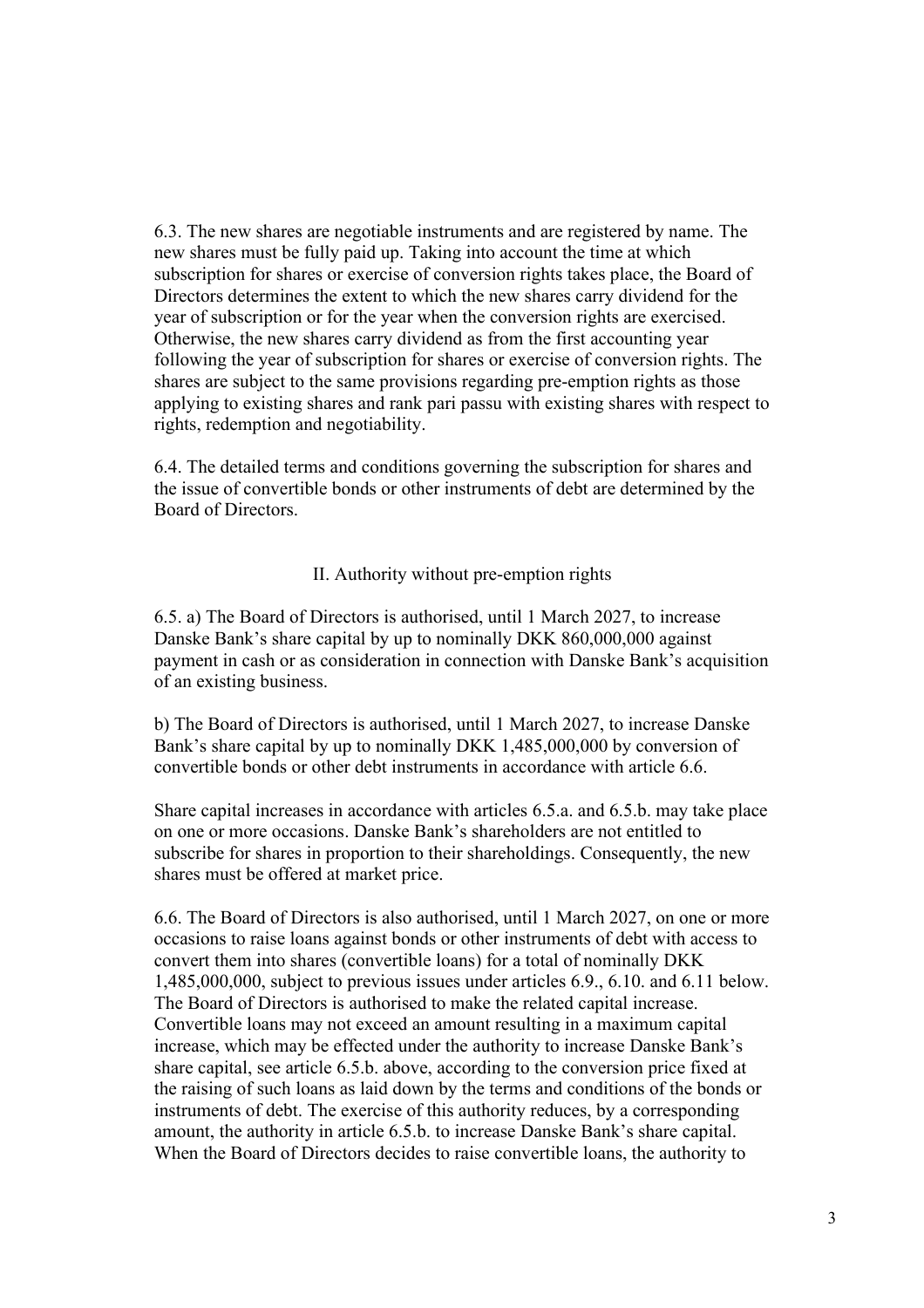increase the share capital, see article 6.5.b. above, is considered utilised by an amount corresponding to the maximum conversion rights. The conversion period may run for longer than five years after the raising of the convertible loan. Danske Bank's shareholders are not entitled to subscribe for convertible loans in proportion to their shareholdings. The decision of the Board of Directors to raise convertible loans must be recorded in the Articles of Association and the Board of Directors is authorised to amend the articles accordingly.

6.7. The new shares are negotiable instruments and are registered by name. The new shares must be fully paid up. Taking into account the time at which subscription for shares or exercise of conversion rights takes place, the Board of Directors determines the extent to which the new shares carry dividend for the year of subscription or for the year when the conversion rights are exercised. Otherwise, the new shares carry dividend as from the first accounting year following the year of subscription for shares or exercise of conversion rights. The shares are subject to the same provisions regarding pre-emption rights as those applying to existing shares and rank pari passu with existing shares with respect to rights, redemption and negotiability.

6.8. The detailed terms and conditions governing the subscription for shares and the issue of convertible bonds or other instruments of debt are determined by the Board of Directors.

6.9. On 19 March 2017, the Board of Directors decided to exercise the authorisation in Article 6.6, without pre-emptive rights for Danske Bank's shareholders, to raise loans against notes (in Danish "Kapitalbeviser") for a total amount of USD 750,000,000 (corresponding to DKK 5,193,000,000 calculated on the basis of the national bank of Denmark's (Nationalbanken) exchange rate on the day of the Board of Directors' resolution) with access to convert them into shares. The notes are issued pursuant to section 12 of the Danish Executive Order no. 295 of 27 March 2014 on Calculation of Risk Exposures, Own Funds and Solvency Need. The terms and conditions set out in appendix 1 to these Articles of Association apply to the issued notes (Terms and Conditions for the Notes).

The maximum capital increase, which can be made on the basis of the issued notes in accordance with this Article 6.9 amounts to nominally DKK 312,891,120. If the issued notes are converted into shares, the price shall be calculated on the basis of the actual price of Danske Bank's shares at the time of the conversion, though the price may not be lower than a fixed minimum price. The specific terms and conditions, also with regards to any conversion, are set out in appendix 1.

Article 6.7 above will also apply to any new shares issued as a consequence of a conversion of notes issued in accordance with this Article 6.9.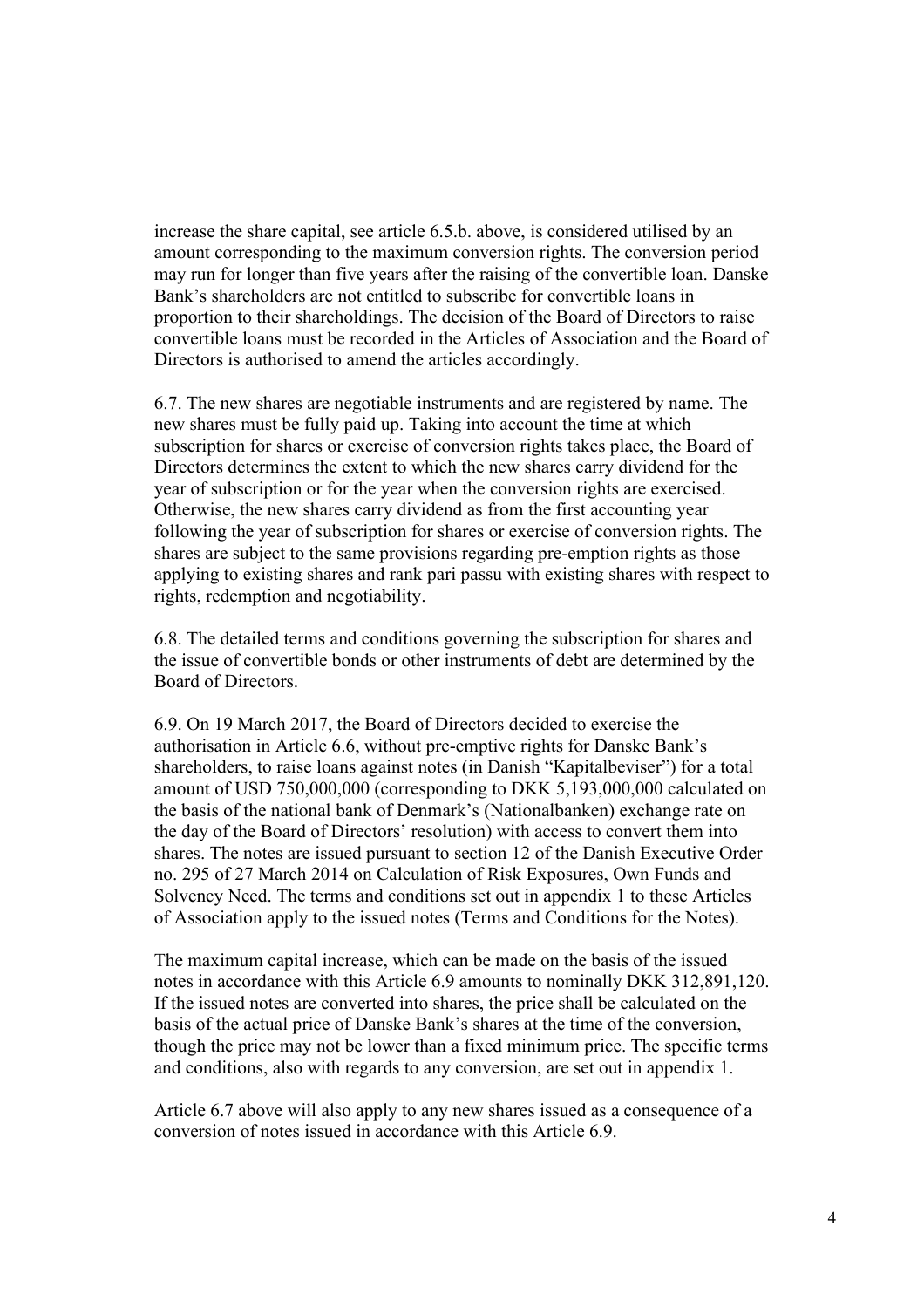6.10. On 16 May 2018, the Board of Directors decided to exercise the authorisation in Article 6.6, without pre-emptive rights for Danske Bank's shareholders, to raise loans against notes (in Danish "Kapitalbeviser") for a total amount of USD 750,000,000 (corresponding to DKK 4,740,750,000 calculated on the basis of the national bank of Denmark's (Nationalbanken) exchange rate on the day of the Board of Directors' resolution) with access to convert them into shares. The notes are issued pursuant to section 12 of the Danish Executive Order no. 295 of 27 March 2014 on Calculation of Risk Exposures, Own Funds and Solvency Need. The terms and conditions set out in appendix 2 to these Articles of Association apply to the issued notes (Terms and Conditions for the Notes).

The maximum capital increase, which can be made on the basis of the issued notes in accordance with this Article 6.10 amounts to nominally DKK 312,891,120. If the issued notes are converted into shares, the price shall be calculated on the basis of the actual price of Danske Bank's shares at the time of the conversion, though the price may not be lower than a fixed minimum price. The specific terms and conditions, also with regards to any conversion, are set out in appendix 2.

Article 6.7 above will also apply to any new shares issued as a consequence of a conversion of notes issued in accordance with this Article 6.10.

6.11. On 27 April 2021, the Board of Directors decided to exercise the authorisation in Article 6.6, without pre-emptive rights for Danske Bank's shareholders, to raise loans against notes (in Danish "Kapitalbeviser") for a total amount of USD 750,000,000 (corresponding to DKK 4,613,700,000 calculated on the basis of the national bank of Denmark's (Nationalbanken) exchange rate on the day of the Board of Directors' resolution) with access to convert them into shares. The notes are issued pursuant to section 11 of the Danish Executive Order no. 2155 of 3 December 2020 on Calculation of Risk Exposures, Own Funds and Solvency Need. The terms and conditions set out in appendix 3 to these Articles of Association apply to the issued notes (Terms and Conditions for the Notes).

The maximum capital increase, which can be made on the basis of the issued notes in accordance with this Article 6.11 amounts to nominally DKK 312,891,120. If the issued notes are converted into shares, the price shall be calculated on the basis of the actual price of Danske Bank's shares at the time of the conversion, though the price may not be lower than a fixed minimum price. The specific terms and conditions, also with regards to any conversion, are set out in appendix 3.

Article 6.7 above will also apply to any new shares issued as a consequence of a conversion of notes issued in accordance with this Article 6.11.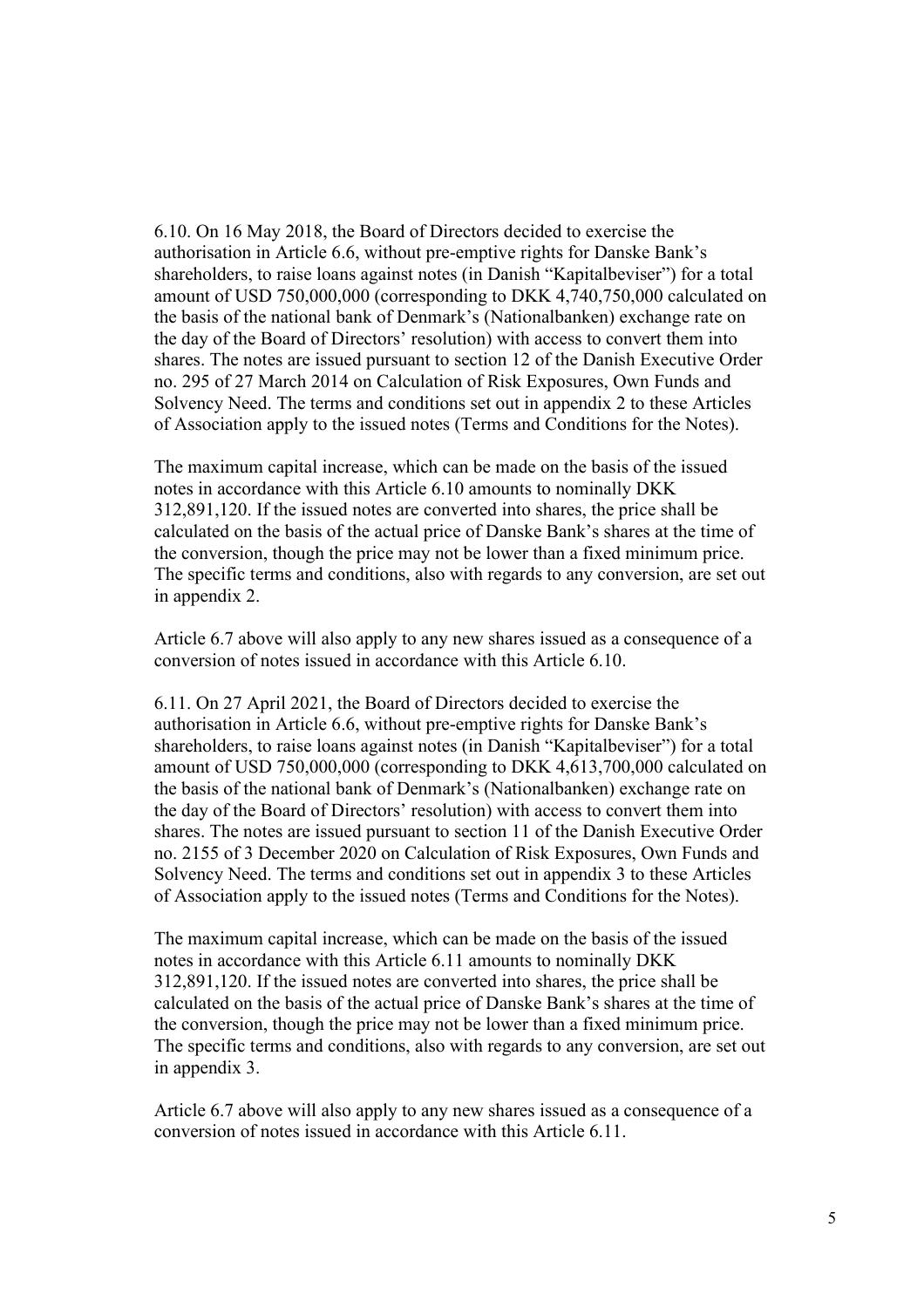7.1. The shares must be issued in a denomination of DKK 10 through the Danish VP Securities A/S in accordance with the provisions of law regarding the issue of listed securities, and dividends must be distributed in accordance with applicable rules. Notice of rights in respect of the shares must be given to the Danish VP Securities A/S.

7.2. Danske Bank A/S's share register is kept by VP Securities A/S, CVR number 21599336.

7.3. InvestorPortalen™ is an Internet-based solution, provided by VP Securities A/S, that enables shareholders to electronically sign up for electronic publications from Danske Bank and to provide contact information to allow Danske Bank to send material electronically to shareholders having provided such information. InvestorPortalen<sup>™</sup> also enables shareholders to register electronically for general meetings.

7.4. All communication from Danske Bank to its shareholders may take place through electronic document exchange and electronic mail solutions (electronic communication) available to its shareholders at Danske Bank's website (www.danskebank.com) and/or InvestorPortalen™ for the purpose of enabling shareholders to electronically receive notices of general meetings with relevant agendas; complete proposals; proxy forms; interim reports; annual reports; company announcements; financial calendars; prospectuses; and other general information from Danske Bank. Danske Bank always has the option of communicating by ordinary mail.

7.5. The shareholders are responsible for providing Danske Bank with correct electronic contact information.

7.6. Shareholders may send messages to Danske Bank by electronic mail through InvestorPortalen™ to the specified e-mail address, to kapitalejer@danskebank.dk or to shareholder@danskebank.com. Instruments to appoint proxies for a general meeting must be made in writing, duly dated and produced.

7.7. The shareholders can find information about system requirements and the procedure for communicating electronically at Danske Bank's website (www.danskebank.com) or the VP Securities A/S's website (www.vp.dk).

## General meeting

8.

8.1. An annual general meeting must be held every year not later than 30 April.

8.2. Extraordinary general meetings must be held at the request of the Board of Directors or one of the auditors appointed by the shareholders in general meeting. Shareholders holding a total of 5% of the share capital may submit a written request for an extraordinary general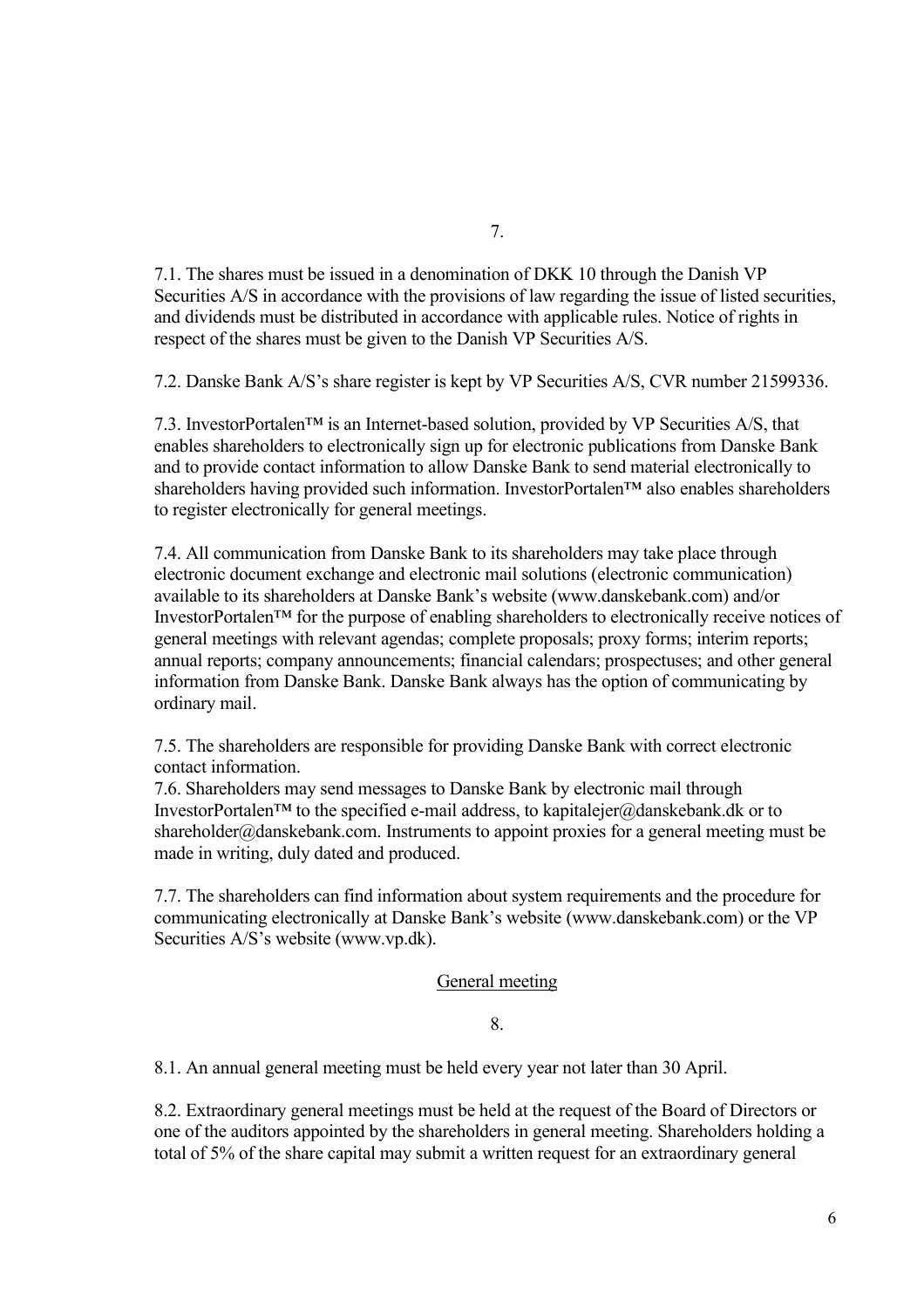meeting. An extraordinary general meeting to be held for the purpose of transacting specified business must be convened within two weeks of the receipt of such request.

8.3. All general meetings must be held in the metropolitan area of Copenhagen.

9.

9.1. A general meeting is called by the Board of Directors at not more than five weeks' and not less than three weeks' notice, by announcement on Danske Bank's website (danskebank.com) and in writing to all registered shareholders who have requested such notification. Notice is also given to Danske Bank's employees.

9.2. The notice convening the general meeting states the time and place and the agenda specifying the business to be transacted. If the general meeting is to transact amendments to the articles of association, the notice must contain the full wording of any proposals.

9.3. The agenda and the proposals in extenso (and in the case of the annual general meeting also the audited annual report) must be made available for inspection by the shareholders no later than two weeks prior to the general meeting and must also be available for a period of three weeks beginning no later than three weeks before the general meeting, including the day of the general meeting, at Danske Bank's website, with information about the total number of shares and voting rights at the date of convening, the documents to be submitted to the general meeting and the forms to be used for voting by proxy and by letter.

9.4. Any shareholder is entitled to have specific issues included on the agenda and transacted at the annual general meeting, provided that the shareholder submits a request in writing to this effect to the Board of Directors and such request is received by the Board of Directors no later than six weeks before the annual general meeting.

9.5. The Board of Directors may, if it deems it necessary, propose that the general meeting resolves that Danske Bank shall indemnify Directors and Officers, both current and former, of the Danske Bank Group for claims against these individuals in connection with their services to the Danske Bank Group up to a total amount proposed by the Board of Directors (deducting any coverage available under the Directors' and Officers' (D&O) liability insurance taken out by Danske Bank). Such resolution shall apply for a period proposed by the Board of Directors and apply to claims made against Directors and Officers during this period. Exclusions applicable under the D&O liability insurance taken out by Danske Bank and in force at the time when a claim is made shall apply accordingly to the indemnity, unless the general meeting resolves that specific exclusions under the D&O liability insurance shall not apply to the indemnity. If, when a claim is made, no D&O liability insurance is applicable, the exclusions of the latest applicable D&O liability insurance shall apply, except for specific exclusions applicable under the D&O liability insurance which the general meeting has resolved shall not apply to the indemnity, see above. In the event that claims covered by the indemnity exceed the total amount of the indemnity, the principle of section 95(3) of the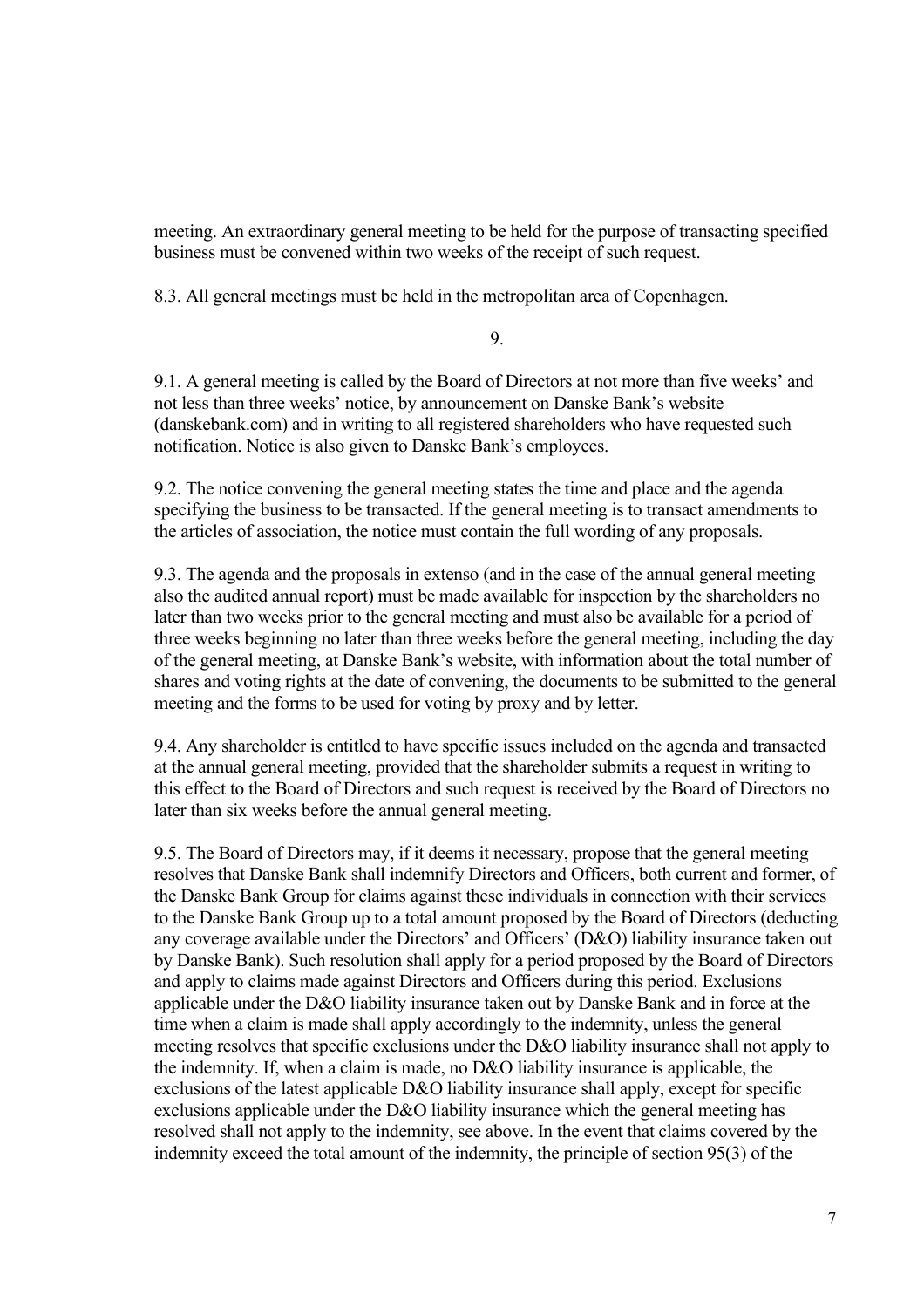Danish Insurance Contracts Act shall apply. A Director or Officer shall be understood to mean a member of the Board of Directors, a member of the Executive Leadership Team and any other person who can incur personal managerial liability according to applicable law. The indemnity by Danske Bank shall also, in addition to the total amount proposed by the Board of Directors and resolved by the general meeting, cover any adverse tax consequences for Directors and Officers arising from the fact that coverage is provided by way of the indemnity and not through D&O liability insurance.

10.

10.1. The general meeting is presided over by a chairman of the meeting appointed by the Board of Directors. The chairman ensures that the general meeting is conducted in an orderly manner. The chairman of the meeting has the authority needed, including the right to prepare debates, voting themes and voting methods, the right to end debates and speeches, and the right to expel general meeting participants.

10.2. Resolutions and proceedings at the general meeting are recorded in a minutes book to be signed by the chairman of the meeting.

11.

11.1. Any shareholder who has requested an admission card no later than two days before the general meeting or has sent an instrument appointing a proxy so that it is received by VP Securities A/S no later than two days before the general meeting will be entitled to attend the meeting. Shareholders unable to attend may vote by postal ballot. The postal ballot must be received by VP Securities A/S no later than 4.00pm on the day before the general meeting.

11.2. A shareholder is entitled to vote at the general meeting according to the number of shares held at the date of registration.

11.3. The date of registration is one week before the date of the general meeting. The number of shares held by a shareholder is calculated on the registration date on the basis of the information in the register of shareholders and information about ownership that Danske Bank and/or VP Securities A/S has received but that has not yet been entered in the register of shareholders.

11.4. Each share of DKK 10 carries one vote at the general meeting.

12.

12.1. Any shareholder is entitled to be represented by proxy and to attend the general meeting together with an adviser. The instrument appointing the proxy, which must be produced, must be in writing and duly dated. The instrument may be revoked at any time.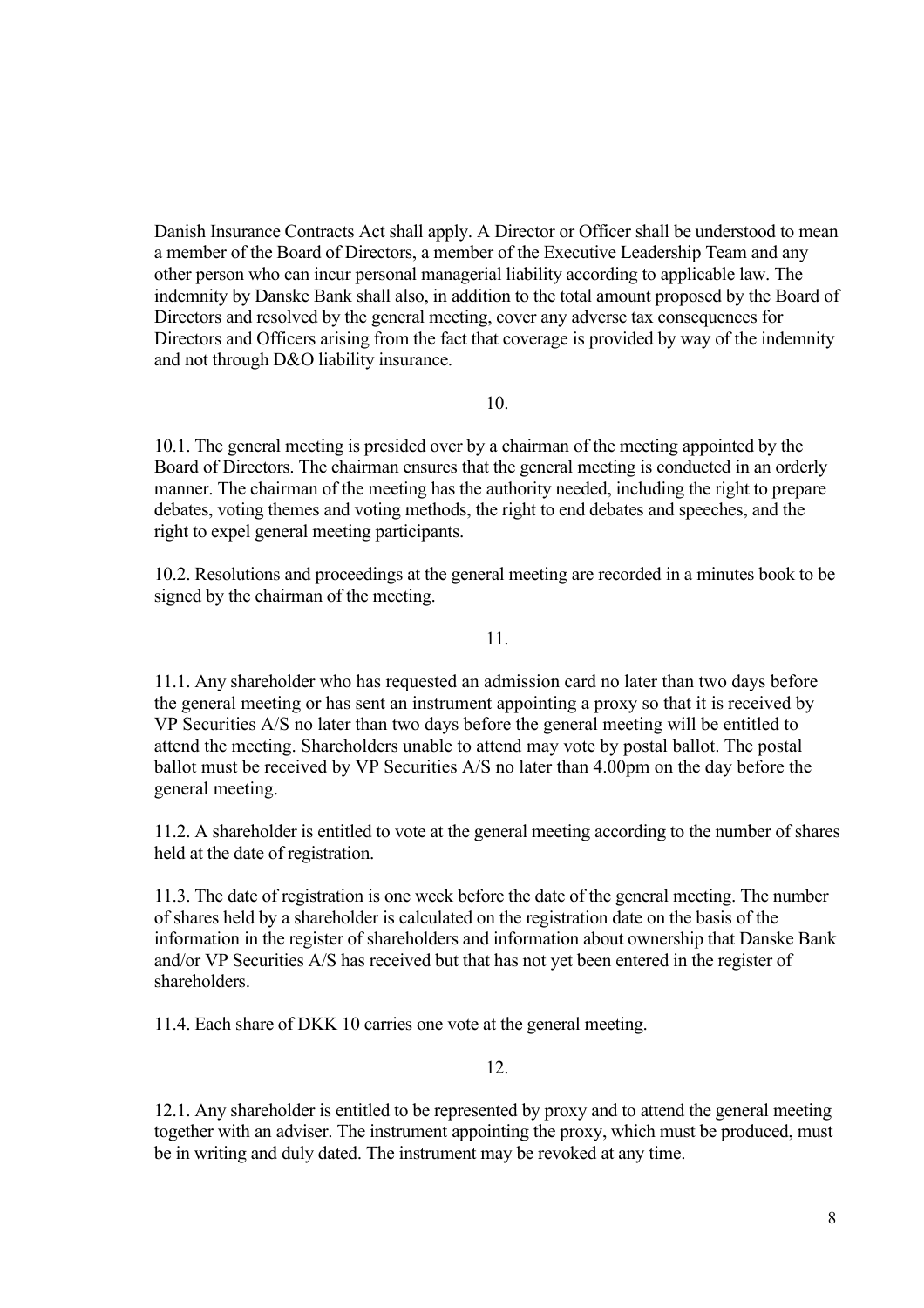13.

13.1. At the annual general meeting the audited annual report is submitted.

13.2. The agenda for the annual general meeting must comprise the following items:

- a. Submission of the annual report for adoption. A proposal by the Board of Directors and the Executive Leadership Team for allocation of profits or for the cover of losses according to the adopted annual report.
- b. Election of directors in accordance with the provisions of article 15.
- c. Appointment of external auditors in accordance with article 21.
- d. Any other proposals or business submitted by shareholders or the Board of Directors.

13.3. The Board of Directors is authorised to make extraordinary dividend payments.

14.

14.1. Decisions at the general meeting are taken by a simple majority of votes, unless otherwise provided by law or by these articles. In case of parity of votes on an election, the election is decided by drawing lots.

14.2. Resolutions regarding an amendment to these articles which pursuant to law cannot be made by the Board of Directors is passed only if adopted by not less than two-thirds of the votes cast and by not less than two-thirds of the share capital represented at the general meeting and entitled to vote, always provided that such amendments are not subject to more stringent statutory provisions. Amendments to paragraph three of this article must, however, be adopted in accordance with the provisions set out therein.

14.3. A resolution to wind up Danske Bank by merger or voluntary liquidation is passed only if adopted by not less than three-quarters of the votes cast and by not less than three-quarters of the share capital represented at the general meeting and entitled to vote.

#### Board of Directors

# 15.

15.1. The Board of Directors is elected by the shareholders in general meeting, with the exception of those directors who are elected pursuant to prevailing law concerning employee representation on the Board of Directors.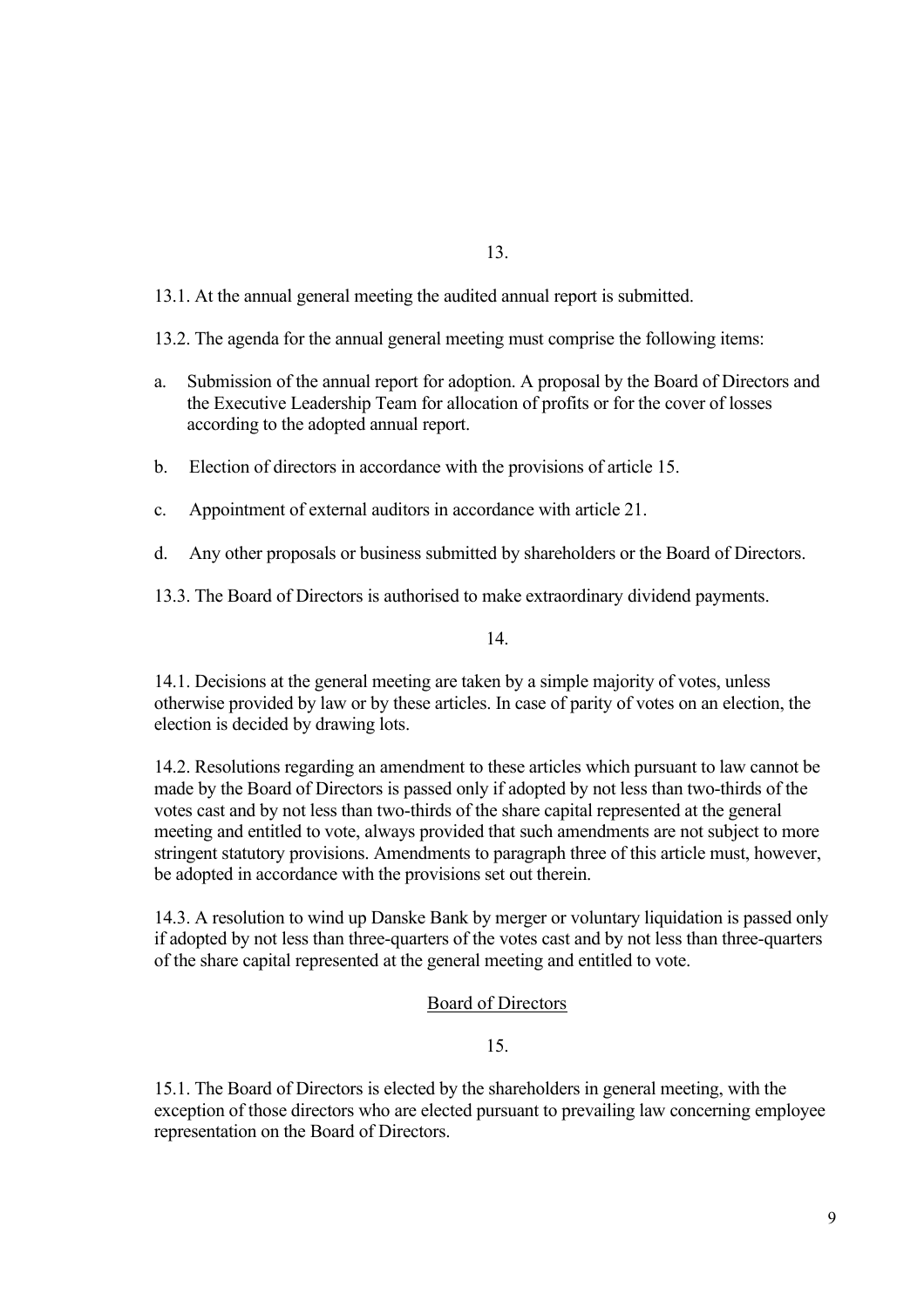15.2. The directors elected by the shareholders in general meeting, who are elected for a term of one year, must number not less than six and not more than ten.

15.3. Directors are eligible for re-election.

16.

16.1. After the annual general meeting, the Board of Directors elects a chairman and one or two vice chairmen from among themselves. In case of parity of votes, the election is decided by lot.

17.

17.1. The Board of Directors meets on being convened by the chairman, or in his absence by a vice chairman. Meetings are held when the chairman, or in his absence a vice chairman, finds it appropriate, or when so requested by a director, a member of Danske Bank's Executive Leadership Team, an auditor appointed by the shareholders in general meeting, or the head of Danske Bank's internal audit department.

17.2. Decisions can be made by written ballot or by voting carried out in any other reliable manner. Meetings of the Board of Directors may be held in Danish and English.

17.3. The Board of Directors constitutes a quorum when more than half of its members participate in the passing of a resolution. In case of parity of votes, the chairman, or, in his absence, the vice chairman chairing the meeting, has the casting vote.

17.4. Minutes are kept of board meetings, and entries in the minutes book are signed by the directors.

17.5. The Board of Directors establishes its own rules of procedure.

17.6. The Board of Directors may delegate authority to make decisions to a committee set up by the Board. Such a committee may be authorised to consider standardised business if the full Board of Directors has laid down guidelines for such consideration in advance. The full Board of Directors regularly assesses the guidelines and the work performed by the committee. The Board of Directors is, however, ultimately responsible for the consideration of any such business and for decisions made.

18.

18.1. The Board of Directors appoints and dismisses the Executive Leadership Team, the group chief auditor and the board of directors secretary.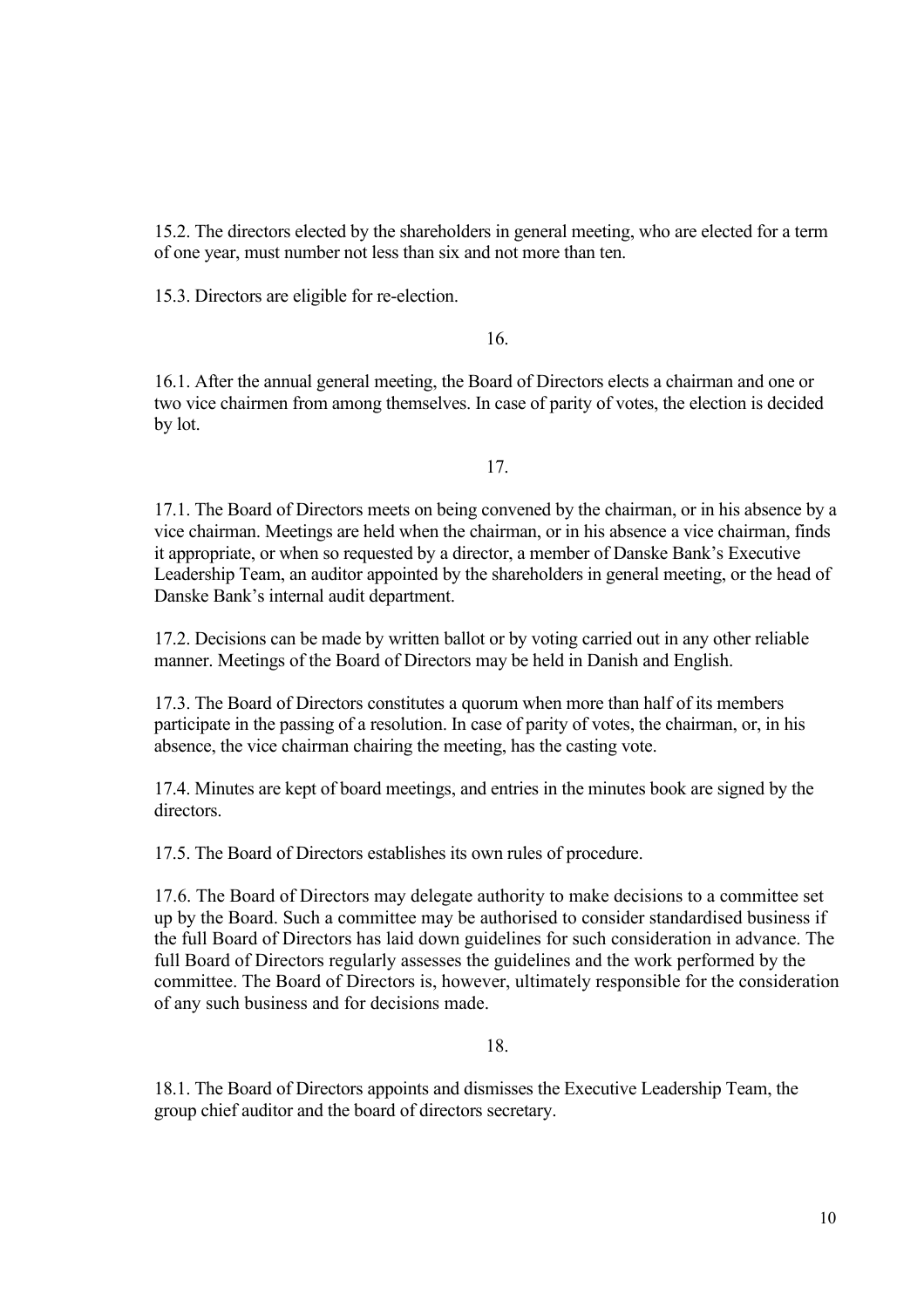## Executive Leadership Team

19.

19.1. The Executive Leadership Team manages the day-to-day business and affairs of Danske Bank and consists of not less than two and not more than twelve members. The Rules of Procedure of the Executive Leadership Team are established by the Board of Directors.

#### Signing powers

20.

20.1. Danske Bank is bound by the signatures of the whole Board of Directors, by the joint signatures of the chairman and a vice chairman of the Board of Directors, by the signature of one of these jointly with that of a member of the Executive Leadership Team, or by the joint signatures of two members of the Executive Leadership Team.

20.2. The Executive Leadership Team may grant mandates or powers of attorney to any employee of Danske Bank.

# Auditing and accounting year

21.

21.1. Danske Bank's Annual Report is audited in accordance with prevailing legislation by one or more audit firms appointed for one year at a time.

22.

22.1. The accounting year of Danske Bank runs from 1 January to 31 December.

Secondary names

### $23.$

23.1. Danske Bank also conducts business under the following secondary names: Den Danske Landmandsbank, Aktieselskab (Danske Bank A/S), Den Danske Bank af 1871, Aktieselskab (Danske Bank A/S), Aktieselskabet Kjøbenhavns HandelsBank (Danske Bank A/S), Copenhagen HandelsBank A/S (Danske Bank A/S), Provinsbanken A/S (Danske Bank A/S), Den Danske Provinsbank A/S (Danske Bank A/S), Aktieselskabet Aarhuus Privatbank (Danske Bank A/S), Fyens Disconto Kasse Bank-Aktieselskab (Danske Bank A/S),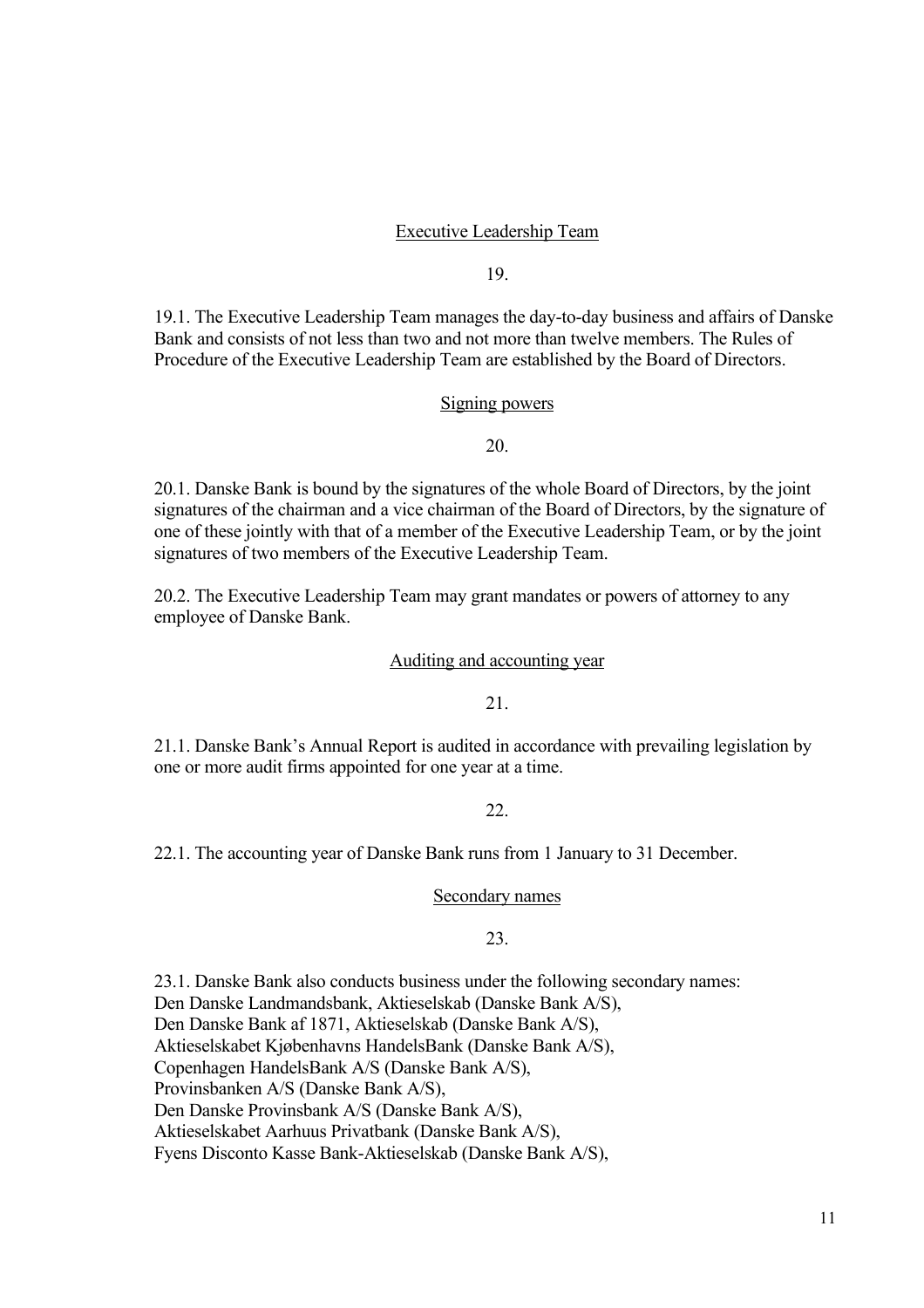Aalborg Diskontobank A/S (Danske Bank A/S), Aalborg Bank A/S (Danske Bank A/S), Sjællandske Bank A/S (Danske Bank A/S), Danske Børs Bank A/S (Danske Bank A/S), Den Direkte Bank A/S (Danske Bank A/S), Pro Kredit Bank A/S (Danske Bank A/S), Nordania Leasing Bankaktieselskab (Danske Bank A/S), Danske Kapitalforvaltning Bankaktieselskab (Danske Bank A/S), Danica Bank A/S (Danske Bank A/S), Danica Pensionsbank A/S (Danske Bank A/S), Merchant Bank Privat A/S (Danske Bank A/S), BG Bank A/S (Danske Bank A/S), By- og Landbosparekassen A/S (Danske Bank A/S), Sindal Sparekasse A/S (Danske Bank A/S), Læsø Sparekasse A/S (Danske Bank A/S), Nibe Sparekasse A/S (Danske Bank A/S), Løgstør Sparekasse A/S (Danske Bank A/S), Arden Sparekasse A/S (Danske Bank A/S), Ålestrup Sparekasse A/S (Danske Bank A/S), Kjellerup Sparekasse A/S (Danske Bank A/S), Sparekassen Grenå A/S (Danske Bank A/S), Silkeborg Sparekasse A/S (Danske Bank A/S), Samsø Sparekasse A/S (Danske Bank A/S), Sparekassen Ulstrup A/S (Danske Bank A/S), Esbjerg Sparekasse A/S (Danske Bank A/S), Sparekassen Kolding A/S (Danske Bank A/S), Ribe Sparekasse A/S (Danske Bank A/S), Skodborg Sparekasse A/S (Danske Bank A/S), Sparekassen Skærbæk A/S (Danske Bank A/S), Ulkebøl Sparekasse A/S (Danske Bank A/S), Præstbro Sparekasse A/S (Danske Bank A/S), Ølgod Sparekasse A/S (Danske Bank A/S), Serritslev Sogns Spare- og Laanekasse A/S (Danske Bank A/S), Sparekassen Højer A/S (Danske Bank A/S), Sparekassen Sydjylland A/S (Danske Bank A/S), Sparekassen Fredericia A/S (Danske Bank A/S), Sparekassen Haderslev A/S (Danske Bank A/S), Agerskov Sparekasse A/S (Danske Bank A/S), Toftlund Sparekasse A/S (Danske Bank A/S), Sparekassen for Christiansfeld og Omegn A/S (Danske Bank A/S), Vojens Sparekasse A/S (Danske Bank A/S), Landbosparekassen for Ribe og Omegn A/S (Danske Bank A/S), Sparekassen Bramminge A/S (Danske Bank A/S), Vejrup Sogns Spare- og Laanekasse A/S (Danske Bank A/S),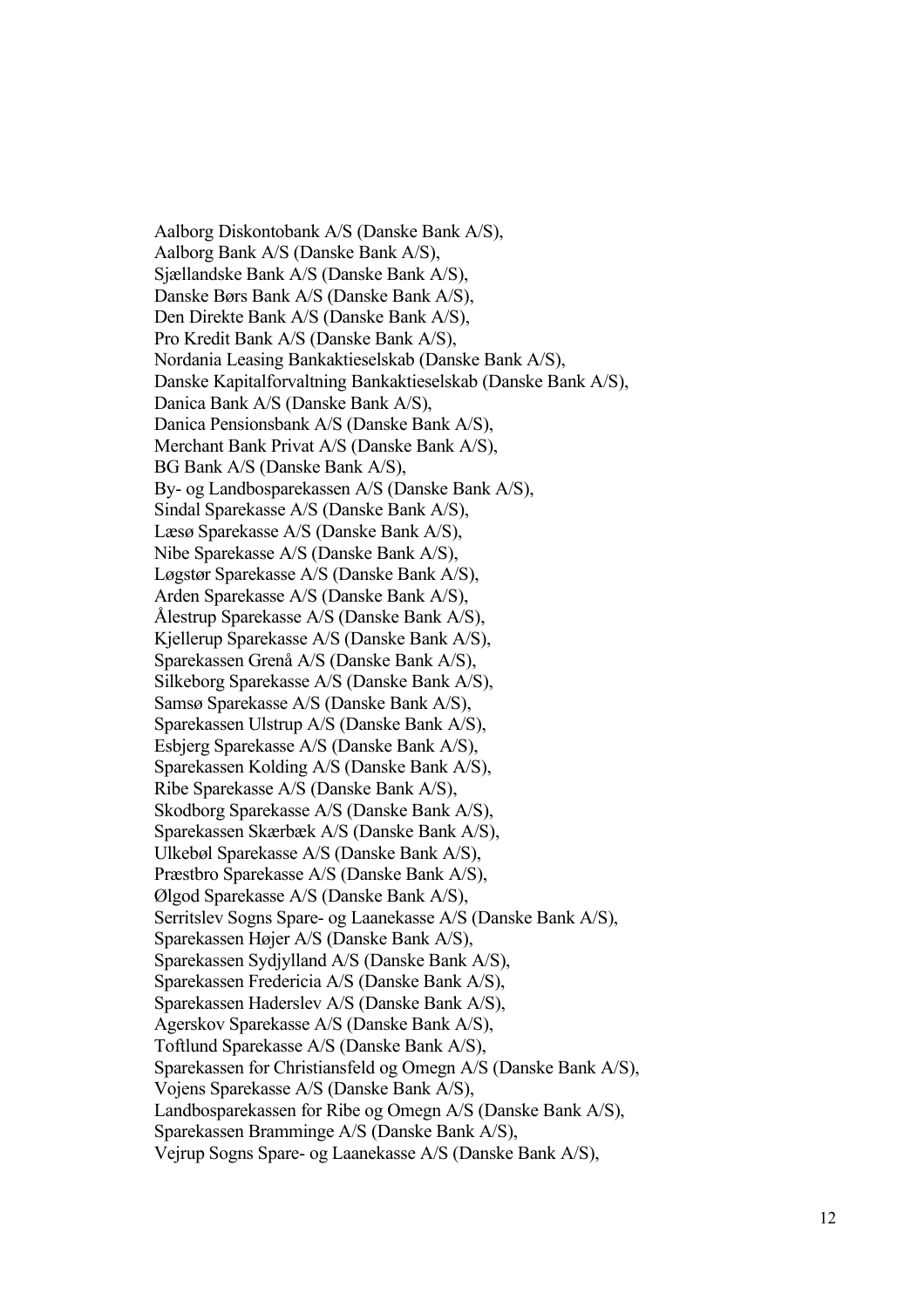Grimstrup-Nykirke Sognes Spare- og Laanekasse A/S (Danske Bank A/S), Gørding og Omegns Sparekasse A/S (Danske Bank A/S), Varde Sparekasse A/S (Danske Bank A/S), Oksbøl Sparekasse A/S (Danske Bank A/S), Vejen Sparekasse A/S (Danske Bank A/S), Holsted Sparekasse A/S (Danske Bank A/S), Andst og Omegns Sparekasse A/S (Danske Bank A/S), Veerst-Bække Sparekasse A/S (Danske Bank A/S), Gesten Sparekasse A/S (Danske Bank A/S), Sparekassen Vejle A/S (Danske Bank A/S), Øster Nykirke Sogns Spare- og Laanekasse A/S (Danske Bank A/S), Aagaard Sparekasse A/S (Danske Bank A/S), Alminde Sparekasse A/S (Danske Bank A/S), Vester Nebel Sparekasse A/S (Danske Bank A/S), Givskud Sogns Spare- og Laanekasse A/S (Danske Bank A/S), Tørring og Omegns Spare- og Laanekasse A/S (Danske Bank A/S) Børkop og Omegns Sparekasse A/S (Danske Bank A/S), Spare- og Laanekassen i Egtved A/S (Danske Bank A/S), Ringive Sparekasse A/S (Danske Bank A/S), Thyregod-Vester Sognes Spare- og Laanekasse A/S (Danske Bank A/S) Uldum Sparekasse A/S (Danske Bank A/S), Hvejsel Sogns Spare- og Laanekasse A/S (Danske Bank A/S), Glejbjerg Sparekasse A/S (Danske Bank A/S), Fyens Stifts Sparekasse A/S (Danske Bank A/S), Landbo-Sparekassen for Fyn (Danske Bank A/S), Bogense Sparekasse A/S (Danske Bank A/S), Lyngby Sparekasse A/S (Danske Bank A/S), Korsør Sparekasse A/S (Danske Bank A/S), Næstved Sparekasse A/S (Danske Bank A/S), Haslev Sparekasse A/S (Danske Bank A/S), Faxe Sparekasse A/S (Danske Bank A/S), Stevns Sparekasse A/S (Danske Bank A/S), Sorø Sparekasse A/S (Danske Bank A/S), Sparekassen Møn A/S (Danske Bank A/S), Højby Sparekasse A/S (Danske Bank A/S), Asnæs Sparekasse A/S (Danske Bank A/S), Sparekassen for Grevskabet Holsteinborg og Omegn A/S (Danske Bank A/S), DK Sparekassen A/S (Danske Bank A/S), Frederiksberg Sparekasse A/S (Danske Bank A/S), Bornholmerbanken A/S (Danske Bank A/S), Hasle Bank A/S (Danske Bank A/S), Girobank A/S (Danske Bank A/S), Girobank Danmark A/S (Danske Bank A/S), Sparekassen Bikuben A/S (Danske Bank A/S),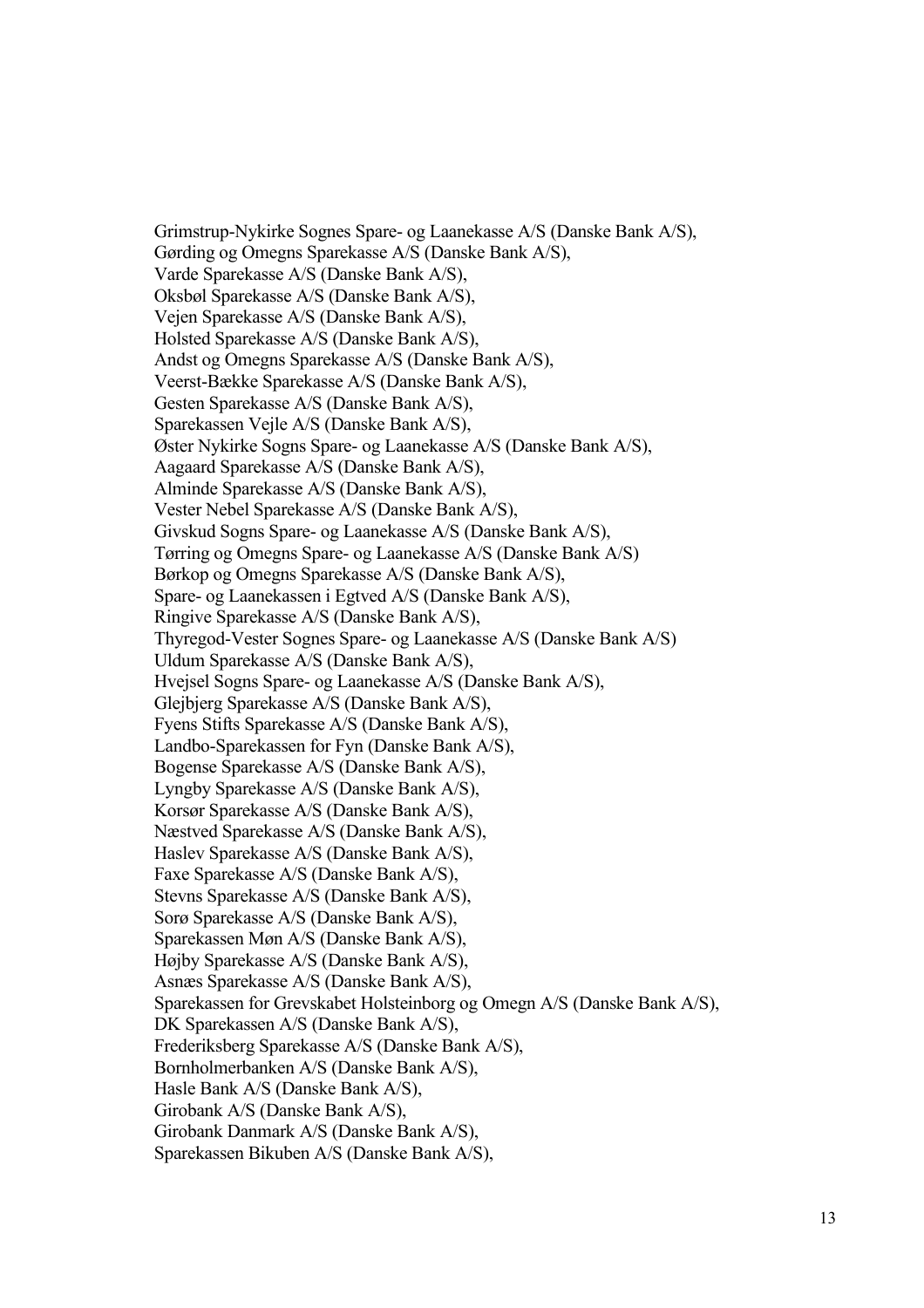Netbank A/S (Danske Bank A/S), Bikuben Girobank A/S (Danske Bank A/S), Firstnordic Bank A/S (Danske Bank A/S), Danske Bank International A/S (Danske Bank A/S), Danske Bank Polska A/S (Danske Bank A/S), Fokus Bank A/S (Danske Bank A/S), National Irish Bank A/S (Danske Bank A/S), Northern Bank A/S (Danske Bank A/S), Sampo Pankki Oyj A/S (Danske Bank A/S), AB Sampo bankas A/S (Danske Bank A/S), AS Sampo Pank A/S (Danske Bank A/S), AS Sampo Banka A/S (Danske Bank A/S), Profibank ZAO A/S (Danske Bank A/S), Rahatukku Postipankki - Extrakapital Postbanken A/S (Danske Bank A/S), Postipankki A/S, (Danske Bank A/S), Leonia Pankki A/S (Danske Bank A/S), Interbank A/S (Danske Bank A/S), Finbank A/S (Danske Bank A/S), Sampo Rahoitus A/S (Danske Bank A/S), Sampo Finans A/S (Danske Bank A/S), Sampo Finance A/S (Danske Bank A/S), Avainrahoitus A/S (Danske Bank A/S), Danske Capital A/S (Danske Bank A/S), Sampo Pankki A/S (Danske Bank A/S),

 $- - 000 - -$ 

The most recent amendments to the Articles of Association were approved by the annual general meeting on 17 March 2022.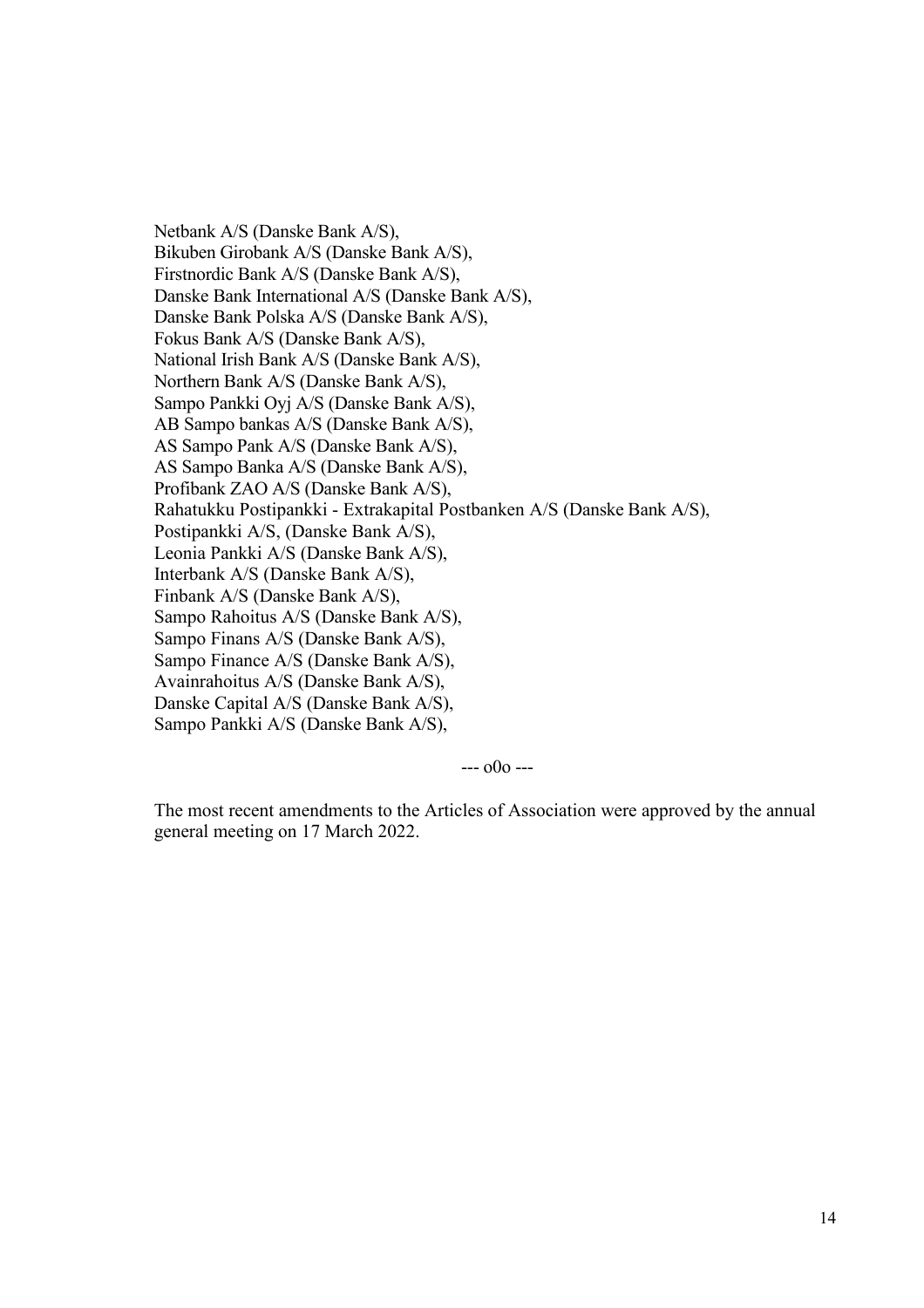# Appendix 1: Terms and Conditions of the Notes

*The following is the text of the Terms and Conditions of the Notes which will be endorsed on each Definitive Note. The Terms and Conditions applicable to any Global Note will differ from those Terms and Conditions which would apply to a Definitive Note to the extent described under "Overview of Provisions relating to the Notes while in Global Form" above.* 

#### **1. Introduction**

- 1.1 *Notes*: The USD 750,000,000 Perpetual Non-cumulative Resettable Additional Tier 1 Convertible Capital Notes (the "**Notes**") are issued by Danske Bank A/S (the "**Issuer**").
- 1.2 *Issue and Paying Agency Agreement*: The Notes are the subject of an issue and paying agency agreement dated 28 March 2017 (as supplemented, amended and/or replaced from time to time, the "**Agency Agreement**") between the Issuer, Citibank, N.A., London Branch as fiscal agent and paying agent (the "**Fiscal Agent**", which expression shall include any successor to Citibank, N.A., London Branch in its capacity as such and together with any additional or successor paying agents appointed from time to time in accordance with the Agency Agreement, the "**Paying Agents**").
- 1.3 *Deed of Covenant*: The Notes have the benefit of a deed of covenant dated 28 March 2017 (as supplemented, amended and/or replaced from time to time, the "**Deed of Covenant**").
- 1.4 *Summaries*: Certain provisions of these Conditions are summaries of the Agency Agreement and the Deed of Covenant and are subject to their detailed provisions. The holders of the Notes (the "**Holders**") and the holders of the interest coupons (the "**Couponholders**" and the "**Coupons**", respectively) are bound by, and are deemed to have notice of, all the provisions of the Agency Agreement and the Deed of Covenant applicable to them. Copies of the Agency Agreement and the Deed of Covenant are available for inspection by Holders during normal business hours at the Specified Office of each of the Paying Agents.

## **2. Interpretation**

2.1 *Definitions*: In these Conditions the following expressions have the following meanings:

"**7-year Mid-Swap Rate**" means, in relation to a Reset Interest Period and the Reset Rate of Interest Determination Date in relation to such Reset Interest Period:

- (i) the rate for U.S. Dollar swaps with a term of 7 years which appears on the Screen Page as of 11:00 a.m. (New York City time) on such Reset Rate of Interest Determination Date; or
- (ii) if the 7-year Mid-Swap Rate does not appear on the Screen Page at such time on such Reset Rate of Interest Determination Date, the Reset Reference Bank Rate on such Reset Rate of Interest Determination Date;

"**7-year Mid-Swap Rate Quotations**" means the arithmetic mean of the bid and offered rates for the semiannual fixed leg (calculated on a 30/360 day count basis) of a fixed-for-floating U.S. Dollar interest rate swap transaction which:

(i) has a term of 7 years commencing on the relevant Reset Date;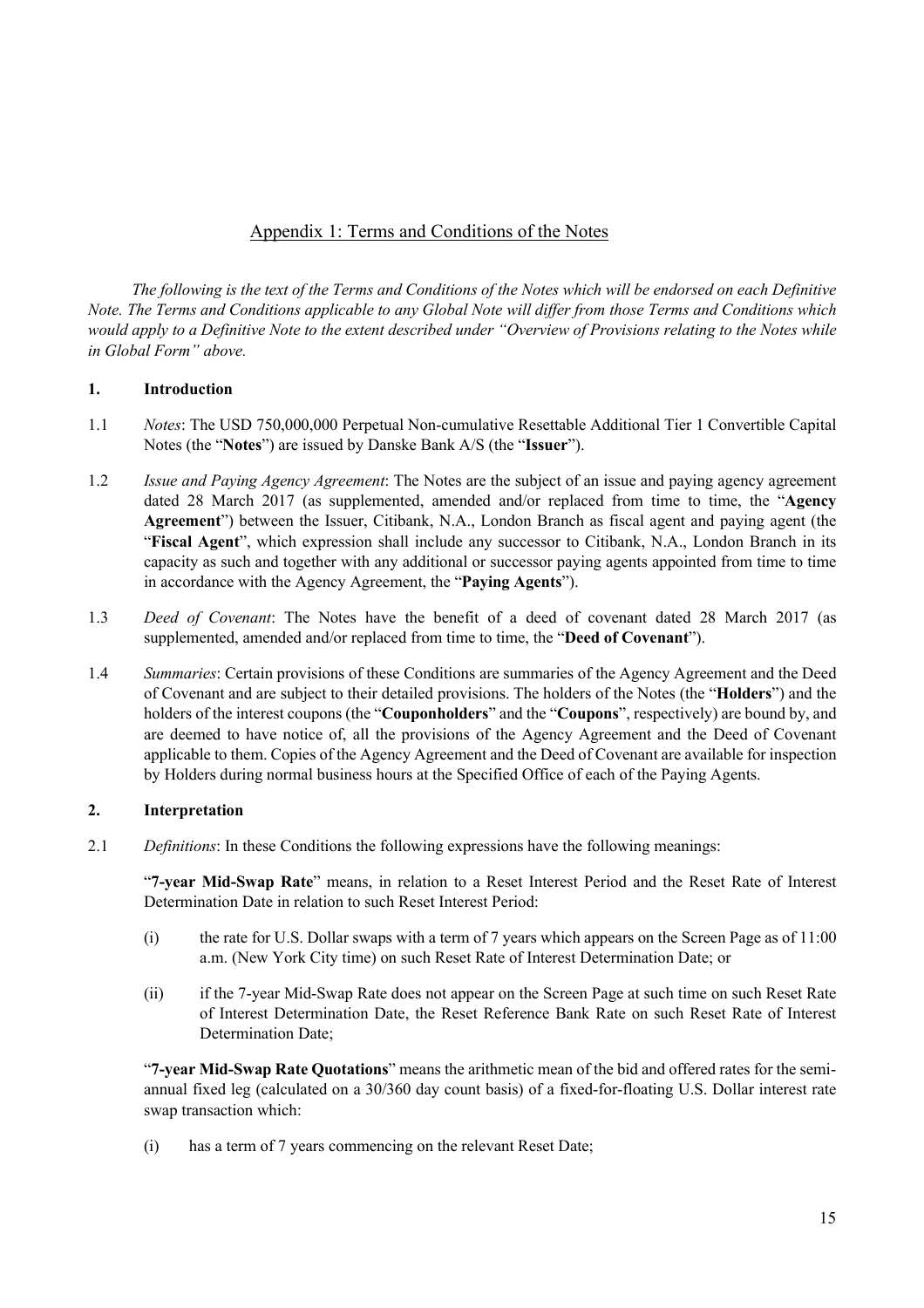- (ii) is in an amount that is representative of a single transaction in the relevant market at the relevant time with an acknowledged dealer of good credit in the swap market; and
- (iii) has a floating leg based on 3-month U.S. Dollar LIBOR (calculated on an Actual/360 day count basis);

"**Additional Tier 1 Capital**" means capital which is treated as Additional Tier 1 capital (or any equivalent or successor term) under CRD IV requirements by the Relevant Regulator for the purposes of the Issuer and the Group;

"**Alternative Consideration**" means, in respect of each Note and as determined by the Issuer:

- (i) if all of the Conversion Shares are sold in the Conversion Shares Offer, the *pro-rata* share of the cash proceeds from the sale of such Conversion Shares attributable to such Note (converted into USD at the Prevailing Exchange Rate as of the day which is three Settlement Shares Depositary Business Days prior to the relevant Settlement Date) as determined by the Settlement Shares Depositary, and less the *pro-rata* share of any foreign exchange transaction costs and an amount equal to the *pro-rata* share of any taxes or duties (including, without limitation, any capital, stamp, issue and registration and transfer taxes or duties) that may arise or be paid in connection with the issue and delivery of the Conversion Shares to the Settlement Shares Depositary pursuant to the Conversion Shares Offer;
- (ii) if some, but not all of the Conversion Shares are sold in the Conversion Shares Offer, (a) the *prorata* share of the cash proceeds from the sale of such Conversion Shares attributable to such Note (converted into USD at the Prevailing Exchange Rate as of the day which is three Settlement Shares Depositary Business Days prior to the relevant Settlement Date) as determined by the Settlement Shares Depositary, and less the *pro-rata* share of any foreign exchange transaction costs and an amount equal to the *pro-rata* share of any taxes or duties (including, without limitation, any capital, stamp, issue and registration and transfer taxes or duties) that may arise or be paid in connection with the issue and delivery of the Conversion Shares to the Settlement Shares Depositary pursuant to the Conversion Shares Offer and (b) the *pro-rata* share of such Conversion Shares not sold pursuant to the Conversion Shares Offer attributable to such Note rounded down to the nearest whole number of Conversion Shares; and
- (iii) if no Conversion Shares are sold in the Conversion Shares Offer, the relevant number of Conversion Shares which would have been received had the Issuer not elected that the Settlement Shares Depositary should carry out a Conversion Shares Offer;

"**BRRD**" means the Directive (2014/59/EU) of the European Parliament and of the Council on resolution and recovery of credit institutions and investment firms dated 15 May 2014 and published in the Official Journal of the European Union on 12 June 2014 (or, as the case may be, any provision of Danish law transposing or implementing such Directive), as amended or replaced from time to time;

"**Business Day**" means a day on which commercial banks and foreign exchange markets settle payments and are open for general business (including dealing in foreign exchange and foreign currency deposits) in Copenhagen, New York City and London;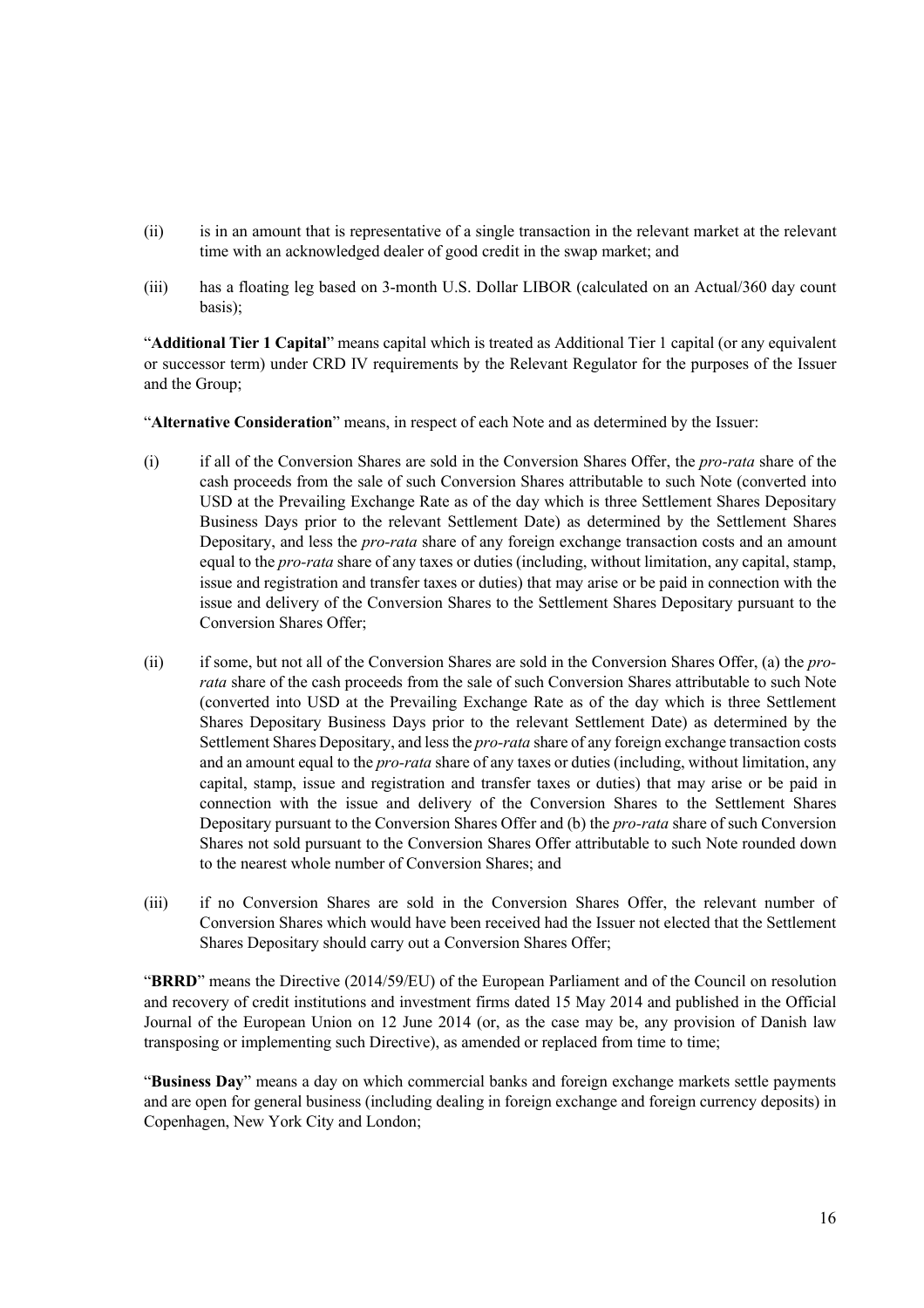"**Calculation Amount**" means USD 1,000 (the "**Original Calculation Amount**"), provided that if the Outstanding Principal Amount of each Note is reduced as required by then current legislation and/or regulations applicable to the Issuer, the Fiscal Agent shall (i) adjust the Calculation Amount on a *pro-rata* basis to account for such reduction and (ii) notify the Holders in accordance with Condition 17 (*Notices*) of the details of such adjustment;

"**Capital Event**" means, at any time, on or after the Issue Date, there is a change in the regulatory classification of the Notes that results or will result in:

- (i) their exclusion, in whole or in part, from the regulatory capital of the Issuer and/or the Group; or
- (ii) reclassification, in whole or in part, as a lower quality form of regulatory capital of the Issuer and/or the Group,

in each case provided that the Issuer satisfies the Relevant Regulator that the regulatory reclassification of the Notes was not reasonably foreseeable at the time of their issuance;

"**Cash Dividend**" means any Dividend in cash (in whatever currency);

"**Code**" means the U.S. Internal Revenue Code of 1986;

"**Common Equity Tier 1 Capital**" means common equity tier 1 capital (or any equivalent or successor term) of, as the case may be, the Issuer or the Group, in each case as calculated by the Issuer in accordance with CRD IV requirements and any applicable transitional arrangements under CRD IV;

#### "**Common Equity Tier 1 Capital Ratio**" means:

- (i) in relation to the Issuer, the ratio (expressed as a percentage) of the aggregate amount of the Common Equity Tier 1 Capital of the Issuer divided by the Risk Exposure Amounts of the Issuer; and
- (ii) in relation to the Group, the ratio (expressed as a percentage) of the aggregate amount of the Common Equity Tier 1 Capital of the Group divided by the Risk Exposure Amounts of the Group,

in each case, all as calculated by the Issuer at any time in accordance with CRD IV requirements and any applicable transitional arrangements under CRD IV and reported to the Relevant Regulator;

"**Contractual Currency**" has the meaning given to such term in Condition 18 (*Currency Indemnity*);

"**Conversion Date**" has the meaning given to such term in Condition 7.2 (*Effect of Trigger Event*);

"**Conversion Notice**" means a notice in the form for the time being currently available from the Specified Office of any Paying Agent and which is required to be delivered to the Settlement Shares Depositary (or its agent(s) designated for the purpose in the Trigger Event Notice) in connection with the conversion of the Notes pursuant to Condition 7 (*Loss Absorption Following a Trigger Event*);

"**Conversion Price**" means, if the Ordinary Shares are:

(i) then admitted to trading on a Relevant Stock Exchange, the greater of: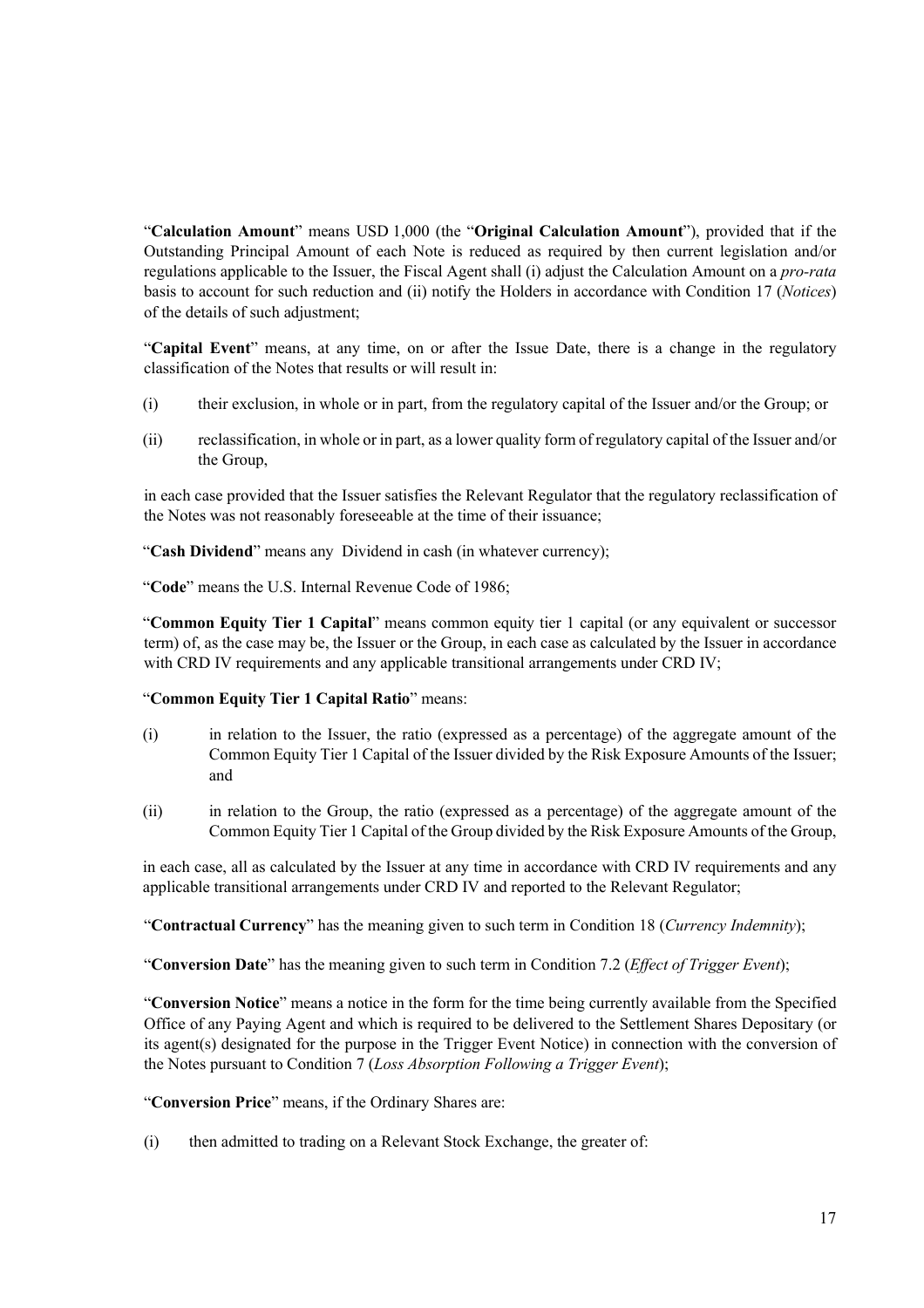- (a) the Current Market Price of an Ordinary Share on the Conversion Date converted into USD at the then Prevailing Exchange Rate; and
- (b) the Floor Price on the Conversion Date; or
- (ii) not then admitted to trading on a Relevant Stock Exchange, the Floor Price on the Conversion Date;

"**Conversion Shares**" means the Ordinary Shares which are issued as a result of the conversion of the Notes pursuant to Condition 7 (*Loss Absorption Following a Trigger Event*) (and each a "**Conversion Share**");

"**Conversion Shares Offer**" has the meaning given to such term in Condition 7.6 (*Conversion Shares Offer*);

"**Conversion Shares Offer Price**" means the price per Conversion Share specified as such in the Conversion Shares Offer Election Notice. The Conversion Shares Offer Price shall be, if the Ordinary Shares are:

- (i) then admitted to trading on a Relevant Stock Exchange, the Current Market Price as at the Conversion Date; or
- (ii) not then admitted to trading on a Relevant Stock Exchange, the Fair Market Value of the Conversion Shares as at the Conversion Date;

"**Conversion Shares Offer Election Notice**" has the meaning given to such term in Condition 7.6 (*Conversion Shares Offer*);

"**Conversion Shares Offer Period**" has the meaning given to such term in Condition 7.6 (*Conversion Shares Offer*);

"**Coupon Sheet**" means, in relation to a Note, the coupon sheet relating to that Note;

"**CRD IV**" means, as the context requires, any or any combination of the CRD IV Directive, the CRR and any CRD IV Implementing Measures;

"**CRD IV Directive**" means the Directive (2013/36/EU) of the European Parliament and of the Council on prudential requirements for credit institutions and investment firms dated 26 June 2013 and published in the Official Journal of the European Union on 27 June 2013 (or, as the case may be, any provision of Danish law transposing or implementing such Directive), as amended or replaced from time to time;

"**CRD IV Implementing Measures**" means any regulatory capital rules or regulations, or other requirements, which are applicable to the Issuer and which prescribe (alone or in conjunction with any other rules, regulations or other requirements) the requirements to be fulfilled by financial instruments for their inclusion in the regulatory capital of the Issuer (on a non-consolidated or consolidated basis) to the extent required by the CRD IV Directive or the CRR, including for the avoidance of doubt and without limitation any regulatory technical standards released from time to time by the European Banking Authority (or any successor or replacement thereof);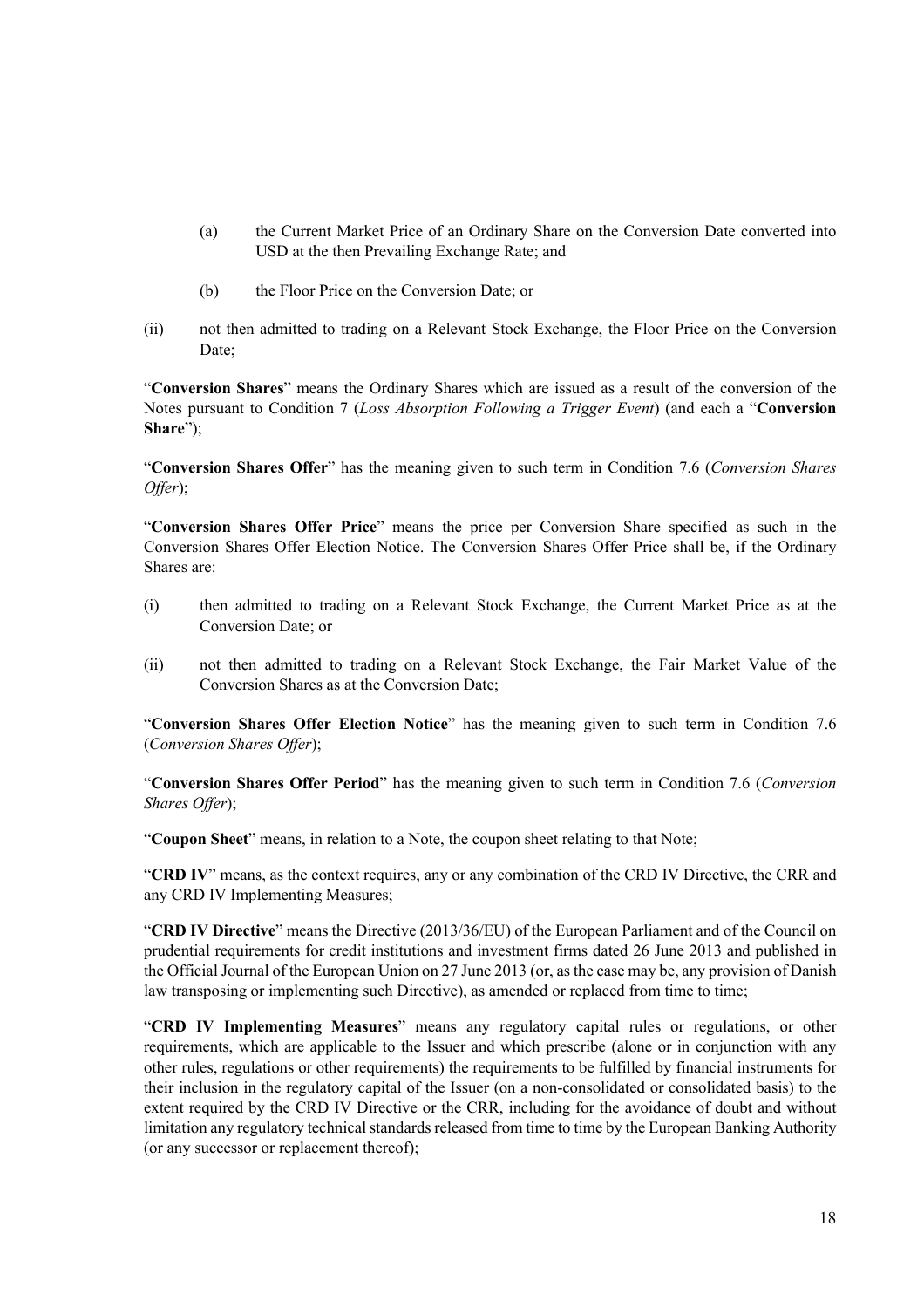"**CRR**" means the Regulation (2013/575) of the European Parliament and of the Council on prudential requirements for credit institutions and investment firms dated 26 June 2013 and published in the Official Journal of the European Union on 27 June 2013, as amended or replaced from time to time;

"**Current Market Price**" means, in respect of a particular date, the average of the daily Volume Weighted Average Price of an Ordinary Share on each of the five consecutive Dealing Days ending on the Dealing Day immediately preceding such date; provided that, if at any time during the said five-Dealing Day period, the Volume Weighted Average Price shall have been based on a price ex-dividend (or ex- any other entitlement) and during some other part of that period the Volume Weighted Average Price shall have been based on a price cum-dividend (or cum- any other entitlement), then:

- (i) if the Conversion Shares do not rank for the Cash Dividend (or entitlement) in question, the Volume Weighted Average Price on the dates on which the Ordinary Shares shall have been based on a price cum-dividend (or cum- any other entitlement) shall, for the purposes of this definition, be deemed to be the amount thereof reduced by an amount equal to the Fair Market Value of any such dividend or entitlement per Ordinary Share as at the date of first public announcement relating to such dividend or entitlement, in any such case, determined on a gross basis and disregarding any withholding or deduction required to be made on account of tax, and disregarding any associated tax credit; or
- (ii) if the Conversion Shares do rank for the Cash Dividend (or entitlement) in question, the Volume Weighted Average Price on the dates on which the Ordinary Shares shall have been based on a price ex-dividend (or ex- any other entitlement) shall, for the purposes of this definition, be deemed to be the amount thereof increased by an amount equal to the Fair Market Value of any such dividend or entitlement per Ordinary Share as at the date of first public announcement relating to such dividend or entitlement, in any such case, determined on a gross basis and disregarding any withholding or deduction required to be made on account of tax, and disregarding any associated tax credit,

and provided further that:

- (1) if on each of the said five Dealing Days, the Volume Weighted Average Price shall have been based on a price cum-dividend (or cum- any other entitlement) in respect of a dividend (or other entitlement) which has been declared or announced but the Conversion Shares do not rank for that dividend (or other entitlement), the Volume Weighted Average Price on each of such dates shall, for the purposes of this definition, be deemed to be the amount thereof reduced by an amount equal to the Fair Market Value of any such dividend or entitlement per Ordinary Share as at the date of first public announcement relating to such dividend or entitlement, in any such case, determined on a gross basis and disregarding any withholding or deduction required to be made on account of tax, and disregarding any associated tax credit; and
- (2) if the Volume Weighted Average Price of an Ordinary Share is not available on one or more of the said five Dealing Days (disregarding for this purpose the proviso to the definition of Volume Weighted Average Price), then the average of such Volume Weighted Average Prices which are available in that five-Dealing Day period shall be used (subject to a minimum of two such prices) and if only one, or no, such Volume Weighted Average Price is available in the relevant period, the Current Market Price shall be determined in good faith by an Independent Adviser;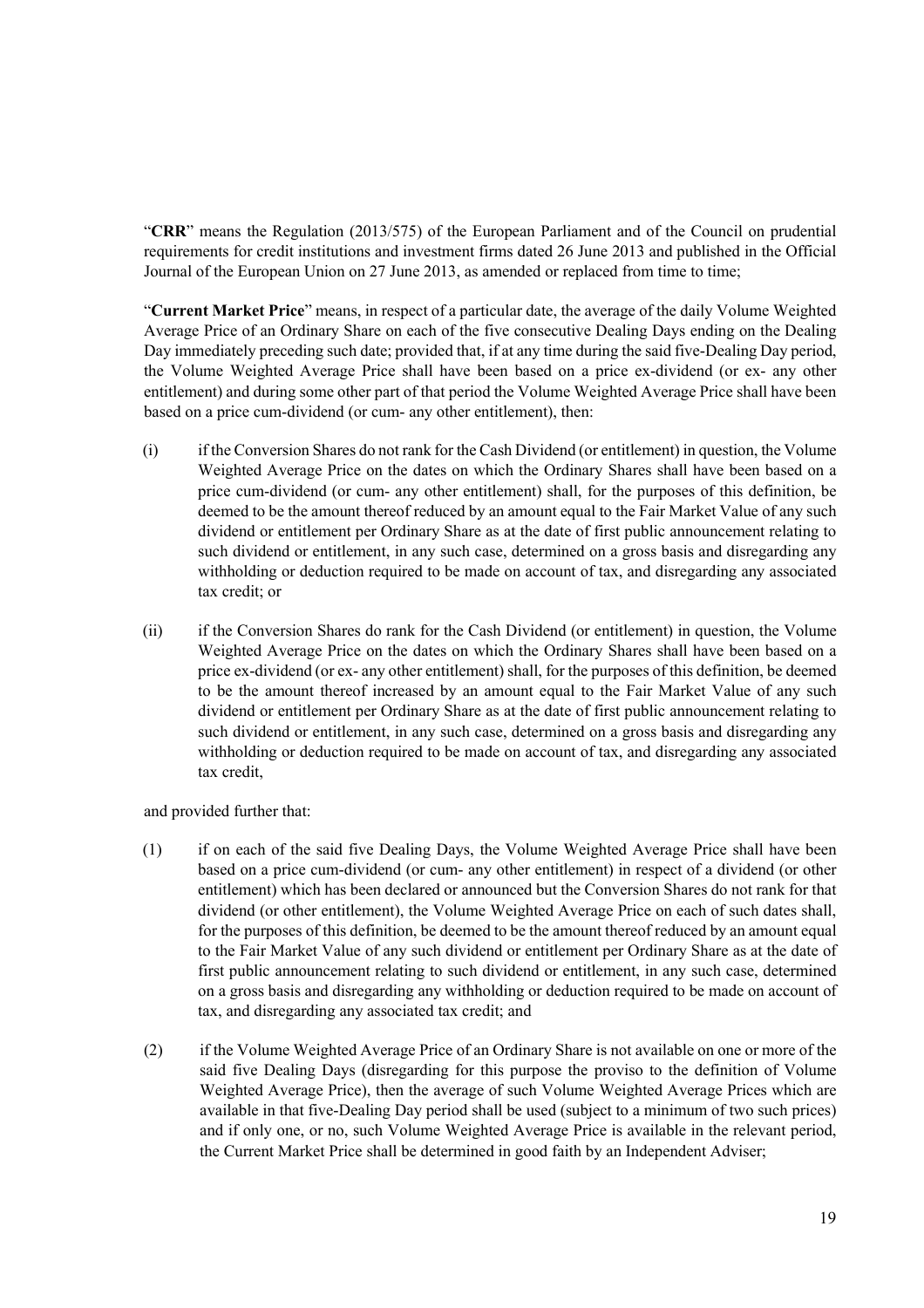"**Danish Bankruptcy Act**" means the Danish Bankruptcy Act (Consolidated Act No. 11 of 6 January 2014, as amended);

"**DBA**" means the Danish Business Authority (in Danish: "*Erhvervsstyrelsen*") and any successor or replacement thereto, or other authority having responsibility for registering any changes in the share capital of the Issuer;

"**Danish Financial Business Act**" means the Danish Financial Business Act (Consolidated Act No. 174 of 31 January 2017, as amended);

"**Danish Statutory Loss Absorption Powers**" means any write-down, conversion, transfer, modification, suspension or similar or related power existing from time to time under, and exercised in compliance with, any laws, regulations, rules or requirements in effect in Denmark, relating to (i) the transposition of the BRRD (or, as the case may be, any provision of Danish law transposing or implementing such Directive) as amended or replaced from time to time and (ii) the instruments, rules and standards created thereunder, pursuant to which any obligation of the Issuer (or any affiliate of the Issuer) can be reduced, cancelled, modified, or converted into Ordinary Shares, other Securities or other obligations of the Issuer or any other Person (or suspended for a temporary period);

"**Day Count Fraction**" means, in respect of the calculation of an amount for any period of time (the "**Calculation Period**"), "30/360" which means the number of days in the Calculation Period divided by 360, calculated on a formula basis as follows:

Day Count Fraction = 
$$
\frac{[360x(Y_2 - Y_1)] + [30x(M_2 - M_1)] + (D_2 - D_1)}{360}
$$

where:

 $\mathbf{Y}_1$ " is the year, expressed as a number, in which the first day of the Calculation Period falls;

 $Y_2$ " is the year, expressed as a number, in which the day immediately following the last day of the Calculation Period falls;

" $M_1$ " is the calendar month, expressed as a number, in which the first day of the Calculation Period falls;

"M<sub>2</sub>" is the calendar month, expressed as a number, in which the day immediately following the last day of the Calculation Period falls;

"**D1**" is the first calendar day, expressed as a number, of the Calculation Period, unless such number is 31, in which case  $D_1$  will be 30; and

"**D2**" is the calendar day, expressed as a number, immediately following the last day included in the Calculation Period, unless such number would be 31 and  $D_1$  is greater than 29, in which case  $D_2$  will be 30;

"**Dealing Day**" means a day on which the Relevant Stock Exchange or relevant stock exchange or securities market is open for business and on which Ordinary Shares, Securities, options, warrants or other rights (as the case may be) may be dealt in (other than a day on which the Relevant Stock Exchange or relevant stock exchange or securities market is scheduled to or does close prior to its regular weekday closing time);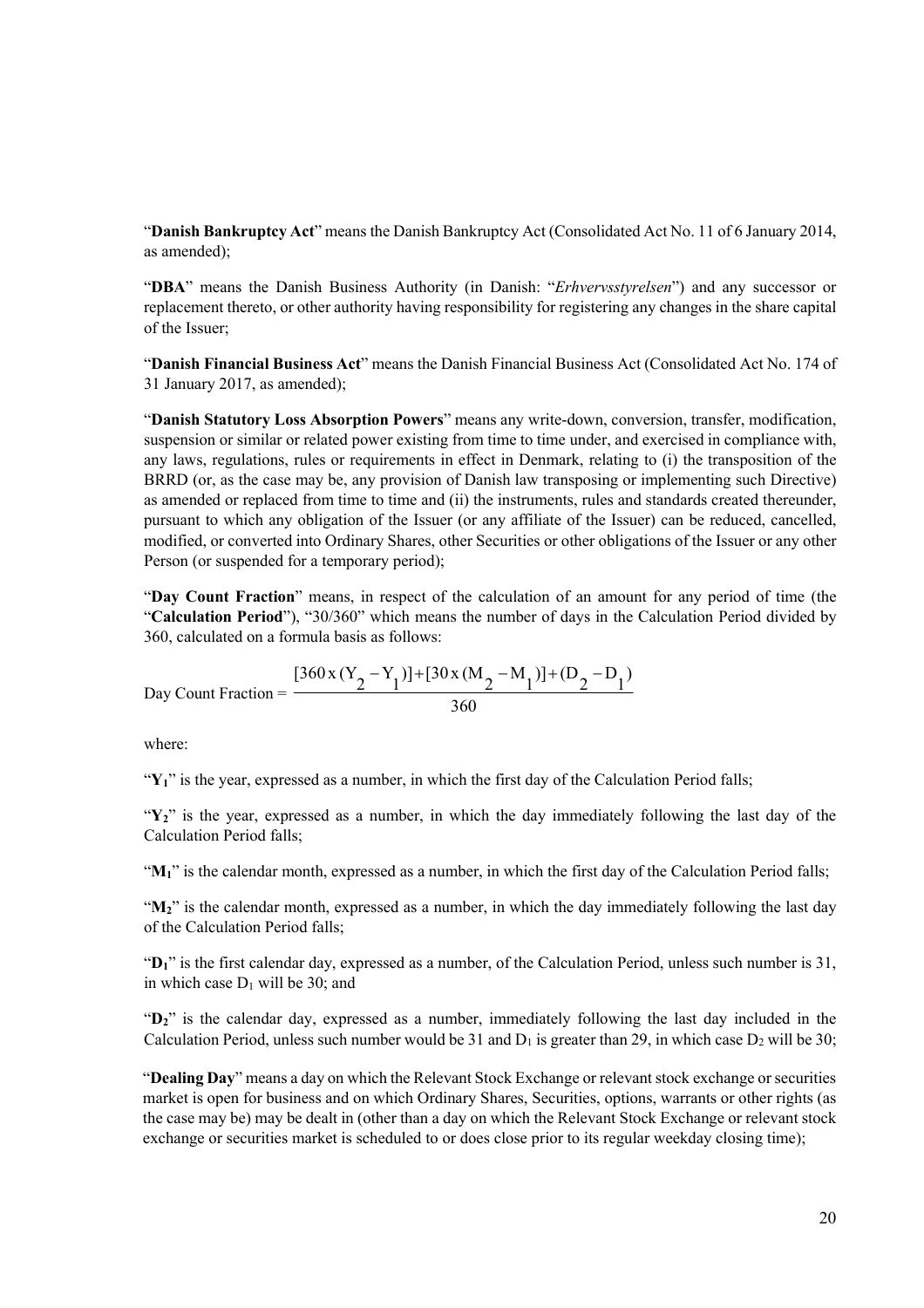"**Distributable Items**" means, as prescribed by CRD IV, the amount of the profits at the end of the last financial year plus any profits brought forward and reserves available for that purpose before distributions to holders of own funds instruments less any losses brought forward, profits which are nondistributable pursuant to provisions in legislation or the institution's by-laws and sums placed to nondistributable reserves in accordance with applicable national law or the statutes of the institution, those losses and reserves being determined on the basis of the individual accounts of the institution and not on the basis of the consolidated accounts, or any successor provision thereto;

"**Dividend**" means any dividend or distribution in respect of the Ordinary Shares which is to be paid or made to Shareholders as a class, whether of cash, assets or other property, and however described and whether payable out of share premium account, profits, retained earnings or any other capital or revenue reserve or account, and including a distribution or payment to Shareholders upon or in connection with a reduction of capital;

"**DKK**" means Danish Kroner;

"**Effective Date**" means, in the case of an adjustment to the Floor Price pursuant to paragraph (iii) of Condition 7.8 (*Adjustments to Floor Price*), the first day on which the Ordinary Shares are traded ex-rights, ex-options or ex-warrants on the Relevant Stock Exchange;

"**Enforcement Events**" has the meaning given to such term in Condition 11 (*Enforcement Events*);

"**Existing Hybrid Tier 1 Capital Notes**" means obligations or capital instruments issued by the Issuer prior to the Issue Date constituting hybrid core capital (in Danish: "*hybrid kernekapital*"), including EUR 600,000,000 4.878 per cent. Notes (ISIN XS0287195233) and SEK 650,000,000 5.1192 per cent. Notes (ISIN XS0286467559);

"**Extraordinary Resolution**" has the meaning given to such term in the Agency Agreement;

"**Fair Market Value**" means, with respect to any property on any date, the fair market value of that property as determined by an Independent Adviser in good faith, provided that:

- (i) the Fair Market Value of any cash amount shall be the amount of such cash;
- (ii) where Securities, options, warrants or other rights are publicly traded on a stock exchange or securities market of adequate liquidity (as determined in good faith by an Independent Adviser), the Fair Market Value of:
	- (a) such Securities shall equal the arithmetic mean of the daily Volume Weighted Average Prices of such Securities; and
	- (b) such options, warrants or other rights shall equal the arithmetic mean of the daily closing prices of such options, warrants or other rights,

in either case, during the five-Dealing Day period (in respect of the relevant stock exchange or securities market) commencing on such date (or, if later, the first such Dealing Day such Securities, options, warrants or other rights are publicly traded) or such shorter period as such Securities, options, warrants or other rights are publicly traded;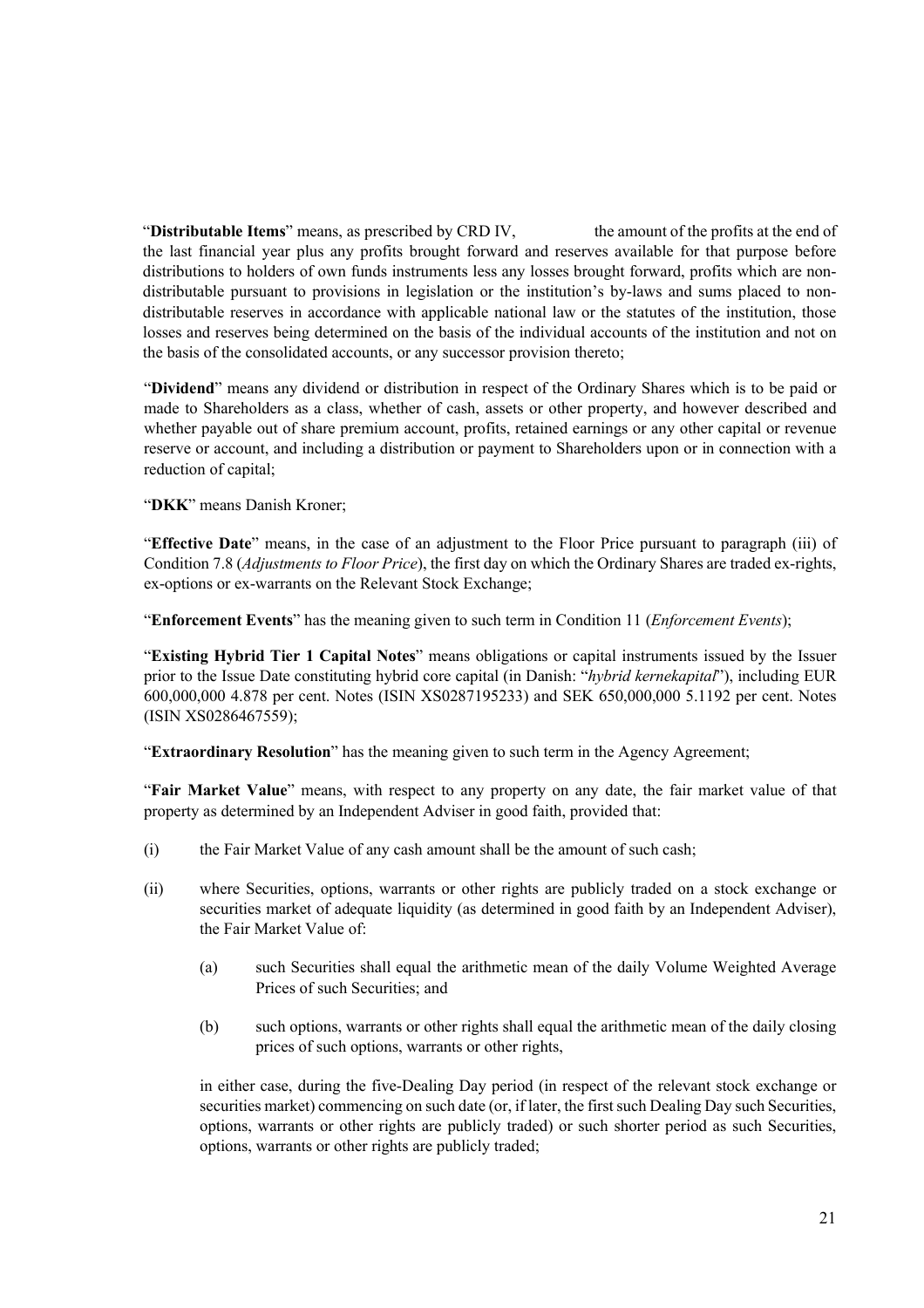(iii) where Securities, options, warrants or other rights are not publicly traded on a stock exchange or securities market of adequate liquidity (as aforesaid), the Fair Market Value of such Securities, options, warrants or other rights shall be determined in good faith by an Independent Adviser, on the basis of a commonly accepted market valuation method and taking account of such factors as it considers appropriate, including the market price per Ordinary Share, the dividend yield of an Ordinary Share, the volatility of such market price, prevailing interest rates and the terms of such Securities, options, warrants or other rights, including as to the expiry date and exercise price (if any) thereof.

Save for the Fair Market Value determination referred to in the definition of "Conversion Shares Offer Price", such amounts shall, in the case of (i) above, be converted into the Relevant Currency (if declared, announced, made, paid or payable in a currency other than the Relevant Currency, and if the relevant dividend is payable at the option of the Issuer or a Shareholder in any currency additional to the Relevant Currency, the relevant dividend shall be treated as payable in the Relevant Currency) at the rate of exchange used to determine the amount payable to Shareholders who were paid or are to be paid or are entitled to be paid the Cash Dividend in the Relevant Currency; and, in any other case, shall be converted into the Relevant Currency (if expressed in a currency other than the Relevant Currency) at the Prevailing Exchange Rate on that date. In addition, the Fair Market Value shall be determined on a gross basis and disregarding any withholding or deduction required to be made on account of tax, and disregarding any associated tax credit;

"**First Call Date**" means 28 March 2024;

"**First Interest Payment Date**" means 28 September 2017;

"**Floor Price**" means USD 23.97, subject to adjustment thereafter in accordance with Condition 7.8 (*Adjustments to Floor Price*), provided that the Floor Price shall not be less than the par value of the Ordinary Shares immediately prior to the Conversion Date converted into USD at the then Prevailing Exchange Rate;

"**Group**" means the Issuer together with its Subsidiaries and other entities that are consolidated in the Issuer's calculation of the Common Equity Tier 1 Capital Ratio on a consolidated level in accordance with CRD IV requirements;

"**Independent Adviser**" means an independent financial institution or independent financial adviser of international repute appointed by the Issuer at the Issuer's expense;

"**Initial Period**" means the period from (and including) the Issue Date to (but excluding) the First Call Date;

"**Initial Rate of Interest**" means 6.125 per cent. per annum;

"**Interest Payment Date**" means 28 March and 28 September in each year from (and including) 28 September 2017;

"**Interest Period**" means each period beginning on (and including) the Issue Date or any Interest Payment Date and ending on (but excluding) the next Interest Payment Date;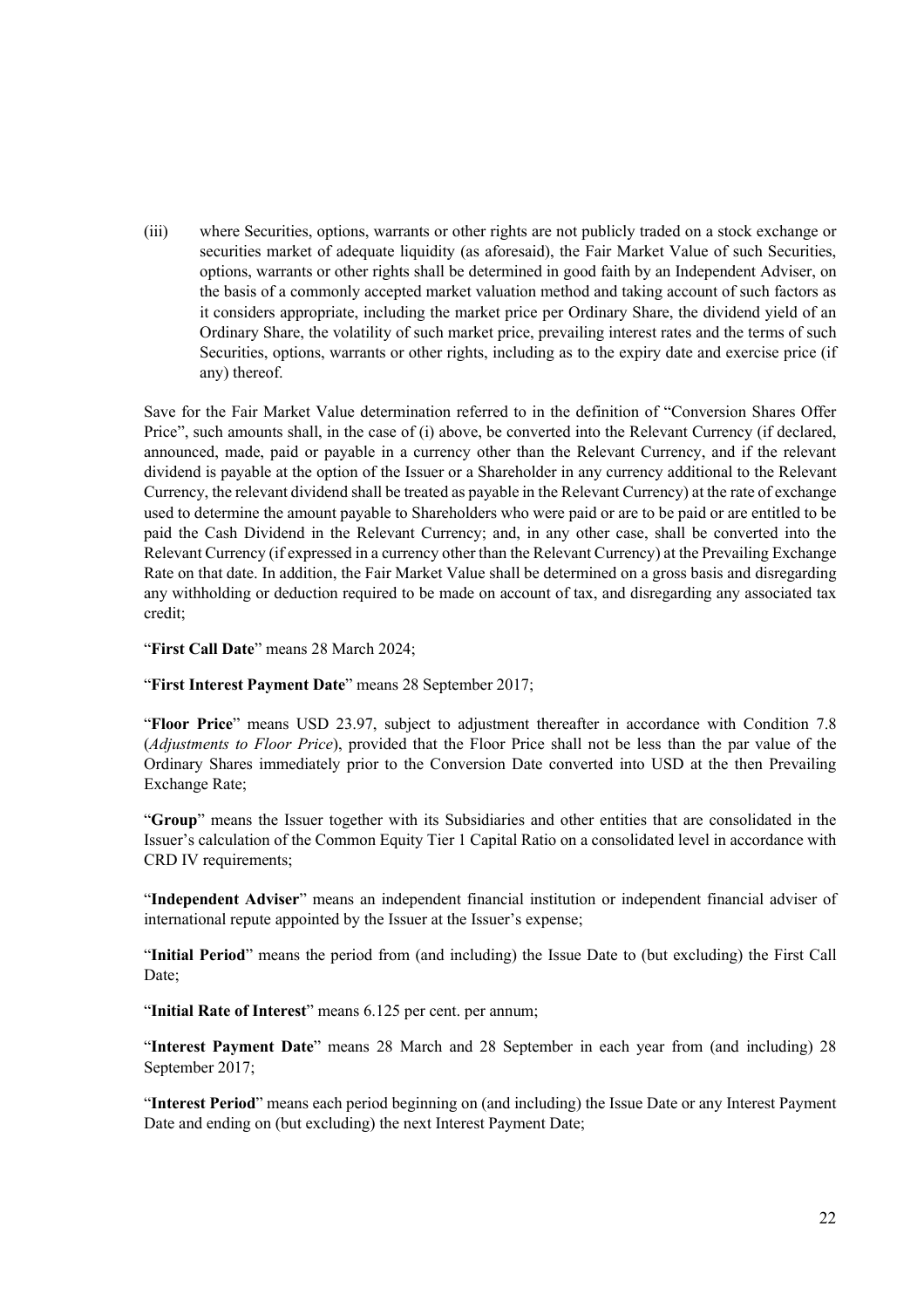"**Issue Date**" means 28 March 2017;

"**Latest Conversion Shares Offer Election Date**" means the 10th Business Day following the Conversion Date;

"**Long-Stop Date**" means the date specified as such in the Trigger Event Notice, which date shall be at least 15 Business Days following the Notice Cut-off Date;

"**Margin**" means 3.896 per cent.;

"**Maximum Distributable Amount**" means any maximum distributable amount relating to the Issuer and/or the Group (if any) which is determined pursuant to Article 141 of the CRD IV Directive (or, as the case may be, any provision of Danish law transposing or implementing Article 141 of the CRD IV Directive), or any successor provision thereto;

"**Notice Cut-off Date**" means the date specified as such in the Trigger Event Notice, which date shall be at least 20 Business Days following the Conversion Date;

"**Optional Redemption Date (Call)**" means the First Call Date or any Interest Payment Date thereafter;

"**Ordinary Shares**" means fully paid-up ordinary shares in the capital of the Issuer (and each an "**Ordinary Share**");

"**Original Calculation Amount**" has the meaning given to such term in the definition of Calculation Amount;

"**Outstanding Principal Amount**" means, in respect of a Note, the outstanding principal amount of such Note, as adjusted from time to time for any reduction as required by then current legislation and/or regulations applicable to the Issuer and "**Outstanding Principal Amounts**" means the sum of the Outstanding Principal Amount of each Note;

"**Payment Business Day**" means a day on which commercial banks and foreign exchange markets settle payments and are open for general business (including dealing in foreign exchange and foreign currency deposits) in (i) the relevant place of presentation and (ii) New York City;

"**Person**" means any individual, company, corporation, firm, partnership, joint venture, association, organisation, state or agency of a state or other entity, whether or not having separate legal personality;

"**Prevailing Exchange Rate**" means, in relation to any two currencies and any day:

- (i) for the purposes of the definition of Alternative Consideration, the executable bid quotation obtained by the Settlement Shares Depositary which is most favourable to the relevant Holder, out of quotations obtained by it from three recognised foreign exchange dealers selected by the Settlement Shares Depositary, for value on such day; and
- (ii) for all other purposes, the prevailing market currency exchange rate at the time at which such rate is determined in the relevant market for foreign exchange transactions in such currencies for value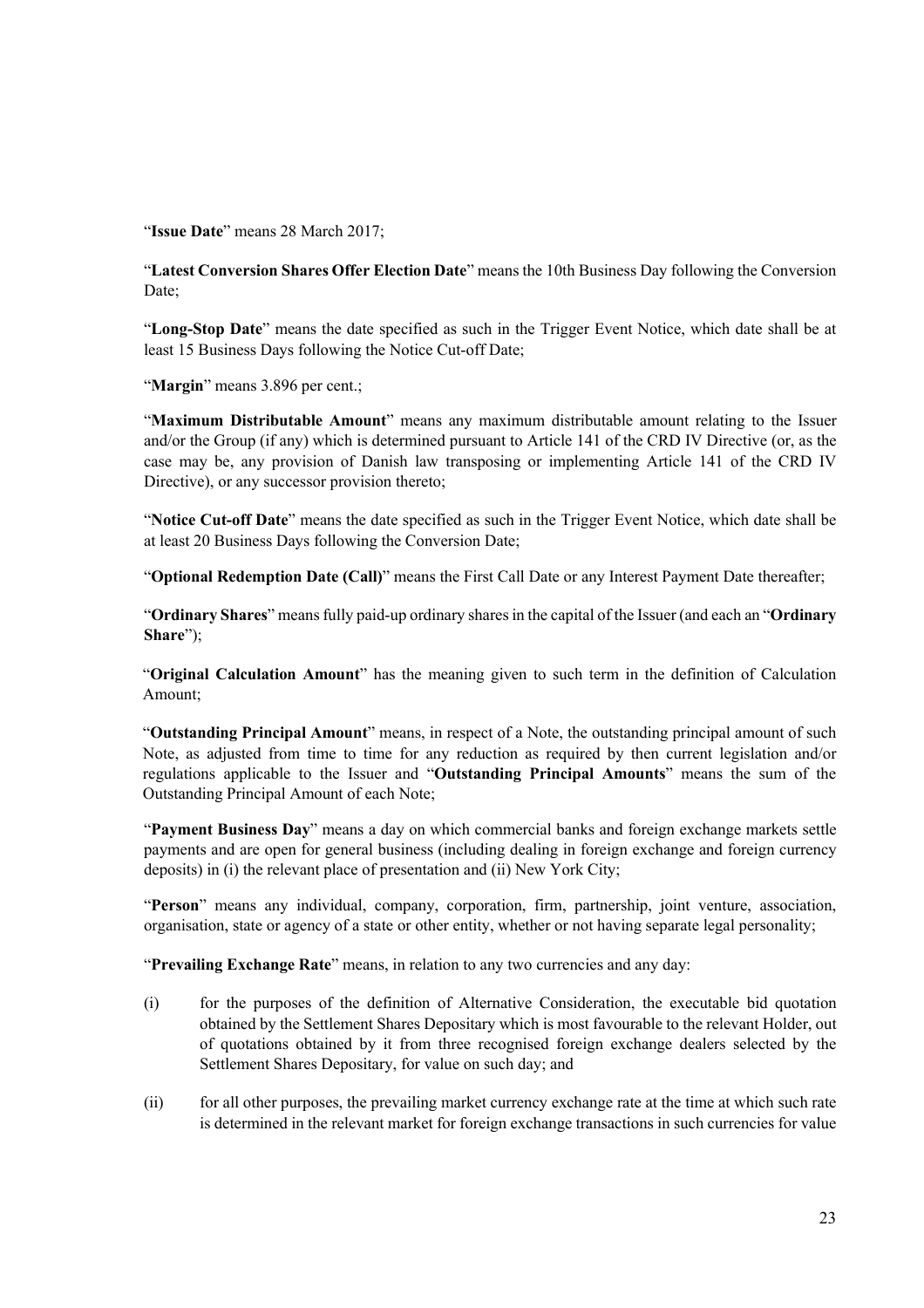on such day, as determined by the Issuer in its sole discretion and acting in a commercially reasonable manner;

"**Qualifying Capital Notes**" means, at any time, any securities (other than the Notes) issued or guaranteed by the Issuer that:

- (i) (a) contain terms which at such time comply with CRD IV requirements in relation to Additional Tier 1 Capital (which, for the avoidance of doubt, may result in such securities not including, or restricting for a period of time the application of, one or both of the Special Event redemption events which are included in the Notes) and (b) provide at least the same amount of regulatory capital recognition as the Notes prior to the relevant substitution or variation pursuant to Condition 8.6 (*Substitution and variation*); and
- (ii) carry the same rate of interest, including for the avoidance of doubt any reset provisions, from time to time applying to the Notes prior to the relevant substitution or variation pursuant to Condition 8.6 (*Substitution and variation*); and
- (iii) have the same Outstanding Principal Amounts as the Notes prior to substitution or variation pursuant to Condition 8.6 (*Substitution and variation*); and
- (iv) rank *pari passu* with the Notes prior to the substitution or variation pursuant to Condition 8.6 (*Substitution and variation*); and
- (v) shall not at such time be subject to a Special Event; and
- (vi) have terms not otherwise materially less favourable to the Holders than the terms of the Notes, as reasonably determined by the Issuer, and provided that the Issuer shall have delivered a certificate to that effect signed by two of its directors to the Fiscal Agent (and copies thereof will be available at the Fiscal Agent's Specified Office during its normal business hours) not less than 5 Business Days prior to (a) in the case of a substitution of the Notes pursuant to Condition 8.6 (*Substitution and variation*), the issue date of the relevant securities or (b) in the case of a variation of the Notes pursuant to Condition 8.6 (*Substitution and variation*), the date such variation becomes effective; and
- (vii) if the Notes were listed or admitted to trading on a recognised stock exchange immediately prior to the relevant substitution or variation, are listed or admitted to trading on any recognised stock exchange, as selected by the Issuer;

#### "**Rate of Interest**" means:

- (i) in the case of each Interest Period falling in the Initial Period, the Initial Rate of Interest; or
- (ii) in the case of each Interest Period thereafter, the sum of (a) the Reset Rate of Interest in respect of the Reset Interest Period in which such Interest Period falls and (b) the Margin,

all as determined by the Fiscal Agent in accordance with Condition 5 (*Interest*);

"**Relevant Amounts**" means the Outstanding Principal Amounts of the Notes, together with any accrued but unpaid interest and additional amounts (as described in Condition 10 (*Taxation*)) due on the Notes.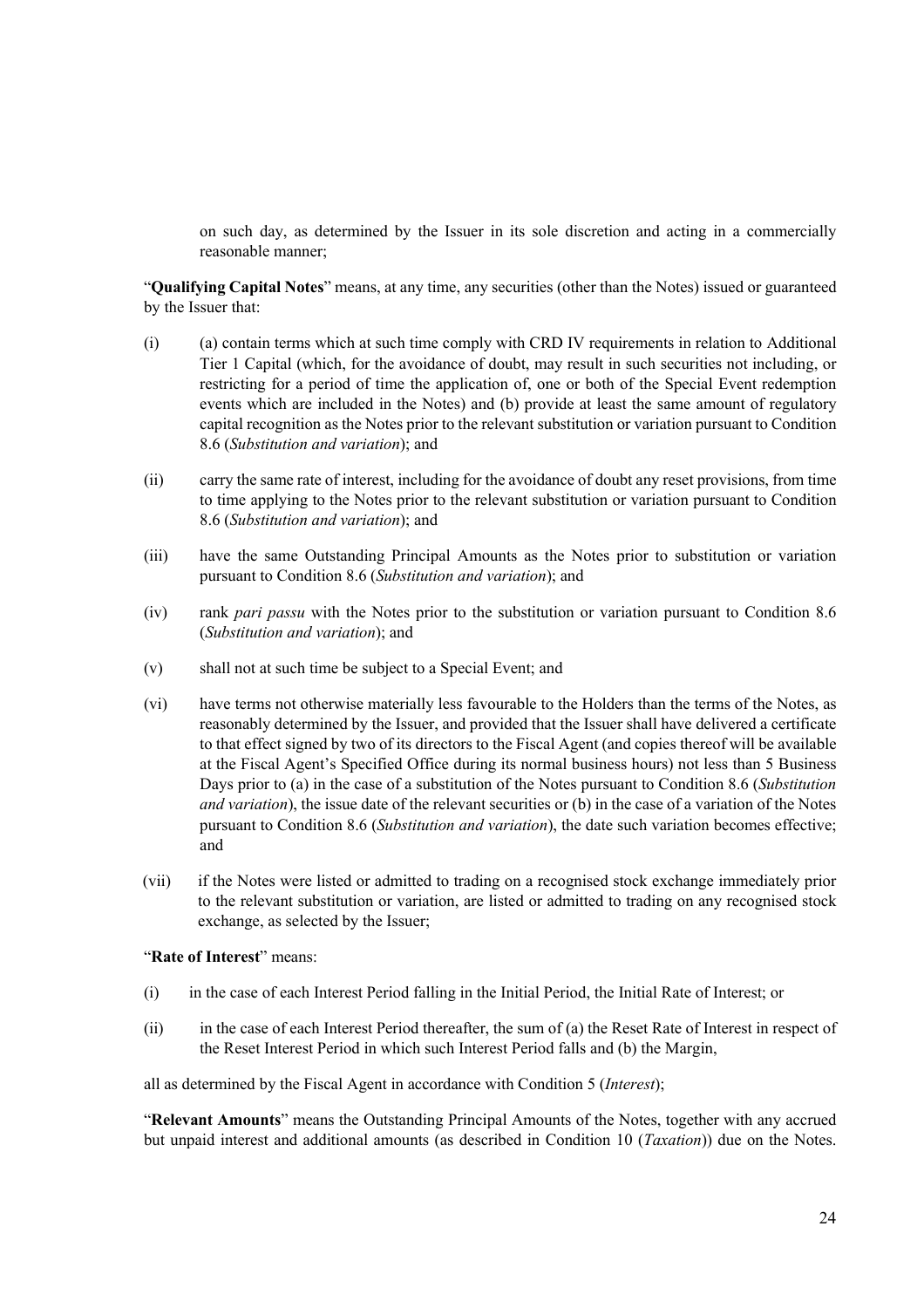References to such amounts will include amounts that have become due and payable, but which have not been paid, prior to the exercise of any Danish Statutory Loss Absorption Powers by the Relevant Resolution Authority;

**"Relevant Currency**" means the currency in which the Ordinary Shares are quoted or dealt in on the Relevant Stock Exchange at such time;

"**Relevant Date**" means, in relation to any payment, whichever is the later of (i) the date on which the payment in question first becomes due and (ii) if the full amount payable has not been received by the Fiscal Agent on or prior to such due date, the date on which (the full amount having been so received) notice to that effect has been given to the Holders in accordance with Condition 17 (*Notices*);

"**Relevant Regulator**" means the Danish Financial Supervisory Authority and any successor or replacement thereto, or other authority having primary responsibility for the prudential oversight and supervision of the Issuer, as determined by the Issuer;

"**Relevant Resolution Authority**" means the resolution authority with the ability to exercise any Danish Statutory Loss Absorption Powers in relation to the Issuer;

"**Relevant Stock Exchange**" means Nasdaq Copenhagen A/S or, if at the relevant time the Ordinary Shares are not at that time listed and admitted to trading on Nasdaq Copenhagen A/S, the principal stock exchange or securities market (if any) on which the Ordinary Shares are then listed, admitted to trading or quoted or accepted for dealing;

"**Reset Date**" means the First Call Date and each day which falls on the seventh anniversary of the immediately preceding Reset Date;

"**Reset Interest Amount**" has the meaning given to such term in Condition 5.4 (*Determination of Reset Rate of Interest in relation to a Reset Interest Period*);

"**Reset Interest Period**" means each period from (and including) the First Call Date or any Reset Date and ending on (but excluding) the next Reset Date;

"**Reset Rate of Interest**" means, in relation to a Reset Interest Period, the 7-year Mid-Swap Rate determined for such Reset Interest Period by the Fiscal Agent in accordance with Condition 5 (*Interest*);

"**Reset Rate of Interest Determination Date**" means, in relation to a Reset Interest Period, the day falling two U.S. Government Securities Business Days prior to the Reset Date on which such Reset Interest Period commences;

"**Reset Reference Bank Rate**" means, in relation to a Reset Interest Period and the Reset Rate of Interest Determination Date in relation to such Reset Interest Period, the percentage rate determined on the basis of the 7-year Mid-Swap Rate Quotations provided by the Reset Reference Banks to the Fiscal Agent at approximately 11:00 a.m. (New York City time) on such Reset Rate of Interest Determination Date. If at least three quotations are provided, the Reset Reference Bank Rate will be the arithmetic mean of the quotations provided, eliminating the highest quotation (or, in the event of equality, one of the highest) and the lowest quotation (or, in the event of equality, one of the lowest). If only two quotations are provided, the Reset Reference Bank Rate will be the arithmetic mean of the quotations provided. If only one quotation is provided, the Reset Reference Bank Rate will be the quotation provided. If no quotations are provided,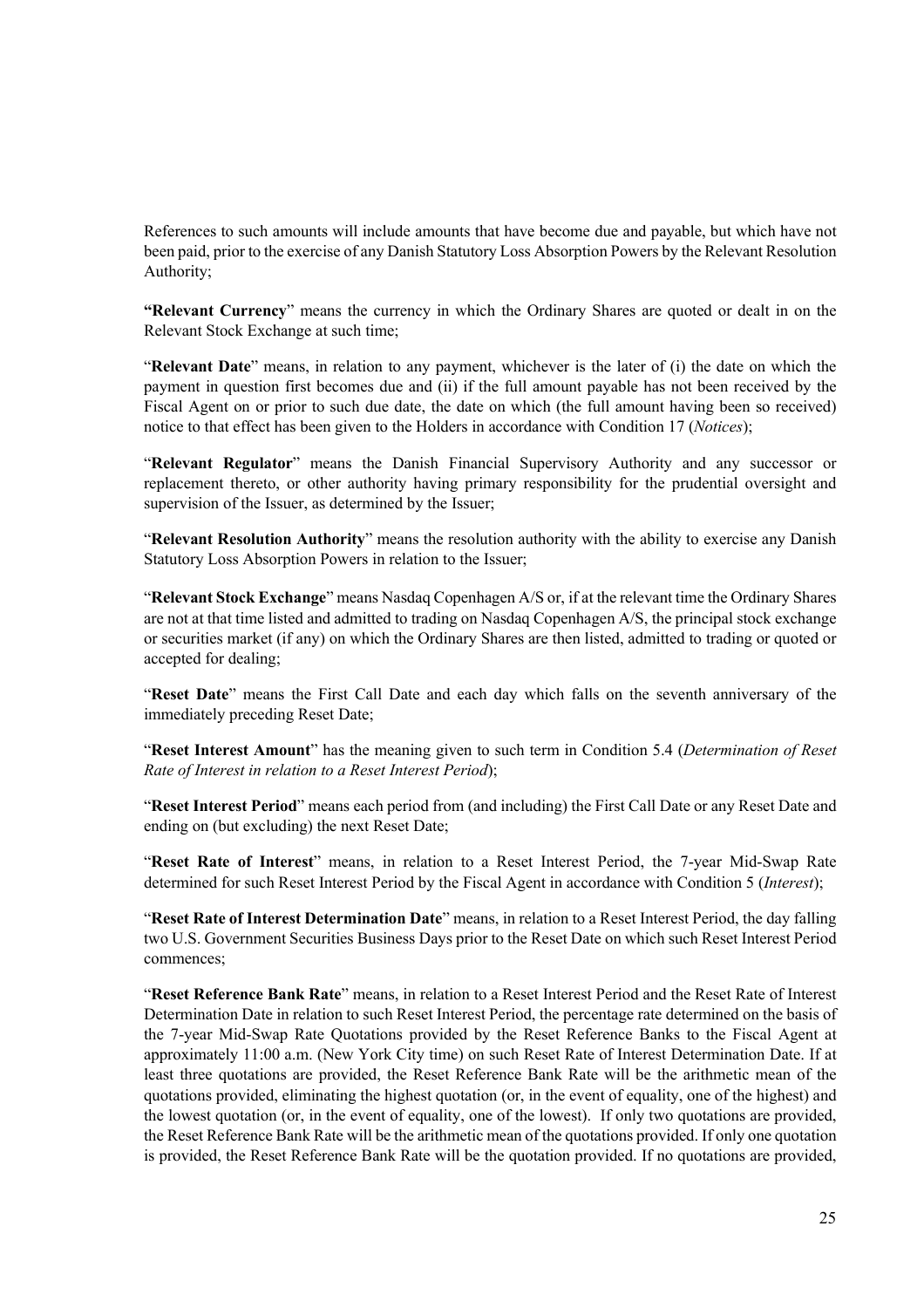the Reset Reference Bank Rate for the relevant Reset Interest Period will be (i) in the case of each Reset Interest Period other than the Reset Interest Period commencing on the First Call Date, the 7-year Mid-Swap Rate in respect of the immediately preceding Reset Interest Period or (ii) in the case of the Reset Interest Period commencing on the First Call Date, 2.229 per cent. per annum;

"**Reset Reference Banks**" means five leading swap dealers in the New York City interbank market selected by the Fiscal Agent in its discretion after consultation with the Issuer;

"**Risk Exposure Amounts**" means the aggregate amount of the risk exposure amounts (or any equivalent or successor term) of, as the case may be, the Issuer or the Group, in each case as calculated by the Issuer in accordance with CRD IV requirements and any applicable transitional arrangements under CRD IV;

"**Screen Page**" means Reuters Screen "ICESWAP1" or such other page as may replace it on Reuters or, as the case may be, on such other information service that may replace Reuters, in each case, as may be nominated by the Person providing or sponsoring the information appearing there for the purpose of displaying rates comparable to the 7-year Mid-Swap Rate;

"**Securities**" means any securities including, without limitation, shares in the capital of the Issuer (and each a "**Security**");

"**Settlement Date**" means:

- (i) with respect to any Note in relation to which a Conversion Notice is received by the Settlement Shares Depositary (or its designated agent) on or before the Notice Cut-off Date in accordance with Condition 7.5 (*Conversion Settlement*):
	- (a) where (A) the Issuer has not delivered a Conversion Shares Offer Election Notice in accordance with Condition 7.6 (*Conversion Shares Offer*) on or prior to the Latest Conversion Shares Offer Election Date or (B) the Issuer announces prior to the Latest Conversion Shares Offer Election Date (such announcement, the "**No Conversion Shares Offer Announcement**" and the date of the No Conversion Shares Offer Announcement, the "**No Conversion Shares Offer Announcement Date**") that it will not deliver a Conversion Shares Offer Election Notice, the date that is two Business Days after the latest of:
		- (x) the earliest of the Latest Conversion Shares Offer Election Date and the No Conversion Shares Announcement Date; and
		- (y) the date on which the relevant Conversion Notice has been so received; or
	- (b) where the Issuer has delivered a Conversion Shares Offer Election Notice in accordance with Condition 7.6 (*Conversion Shares Offer*) on or prior to the Latest Conversion Shares Offer Election Date, the date that is two Business Days after the latest of  $(A)$  the date on which the Conversion Shares Offer Period either expires or is terminated in accordance with Condition 7.6 (*Conversion Shares Offer*) and (B) the date on which the relevant Conversion Notice has been so received; and
- (ii) with respect to any Note in relation to which a Conversion Notice is not so received by the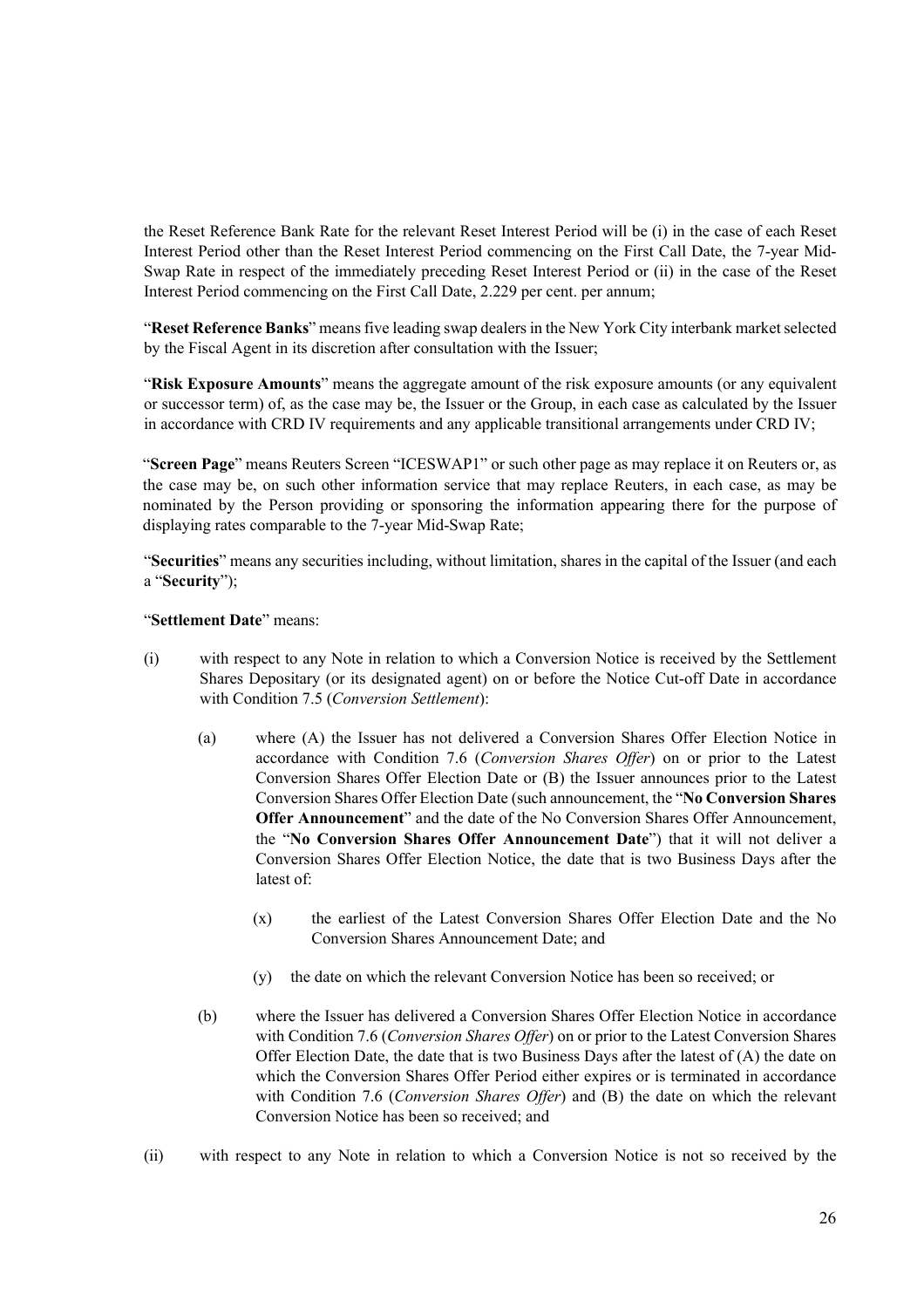Settlement Shares Depositary (or its designated agent) on or before the Notice Cut-off Date, the date on which the Settlement Shares Depositary delivers the relevant Conversion Shares or the relevant Alternative Consideration, as applicable, to the relevant Holder;

"**Settlement Shares Depositary**" means a reputable financial institution, trust company or similar entity (which in each such case is wholly independent of the Issuer) to be appointed by the Issuer on or prior to any date when a function ascribed to the Settlement Shares Depositary in these Conditions is required to be performed to perform such function and which will hold the Conversion Shares (and any Alternative Consideration, if applicable) on trust (or other similar arrangement) for Holders in one or more segregated accounts, unless otherwise required to be transferred out of such accounts for the purposes of a Conversion Shares Offer, and otherwise on terms consistent with these Conditions;

"**Settlement Shares Depositary Business Day**" means a day on which the Settlement Shares Depositary is open for general business;

"**Shareholders**" means the holders of Ordinary Shares (and each a "**Shareholder**");

"**Share Register**" means the register maintained by (or on behalf of) the Issuer in relation to the Ordinary Shares;

"**Special Event**" means either a Tax Event or a Capital Event;

"**Specified Office**" has the meaning given to such term in the Agency Agreement;

"**Subsidiary**" means, in relation to any Person (the "**first Person**") at any particular time, any other Person (the "**second Person**"):

- (i) whose affairs and policies the first Person controls or has the power to control, whether by ownership of share capital, contract, the power to appoint or remove members of the governing body of the second Person or otherwise; or
- (ii) whose financial statements are, in accordance with applicable law and generally accepted accounting principles, consolidated with those of the first Person;

"**Talon**" means a talon for further Coupons;

"**Tax Event**" means, as a result of any change in the laws, regulations or rulings of Denmark or of any political subdivision thereof or any authority or agency therein or thereof having power to tax or in the interpretation or administration of any such laws, regulations or rulings on or after the Issue Date, the Issuer receives an opinion of external counsel in Denmark that:

- (i) it would be required to pay additional amounts as provided in Condition 10 (*Taxation*); or
- (ii) it will no longer be able to obtain a full tax deduction for the purposes of Danish tax for any payment of interest under the Notes,

 in each case provided that the Issuer satisfies the Relevant Regulator that such change in tax treatment of the Notes is material and was not reasonably foreseeable at the time of their issuance;

"**Trigger Event**" means that the Common Equity Tier 1 Capital Ratio of the Issuer and/or the Group has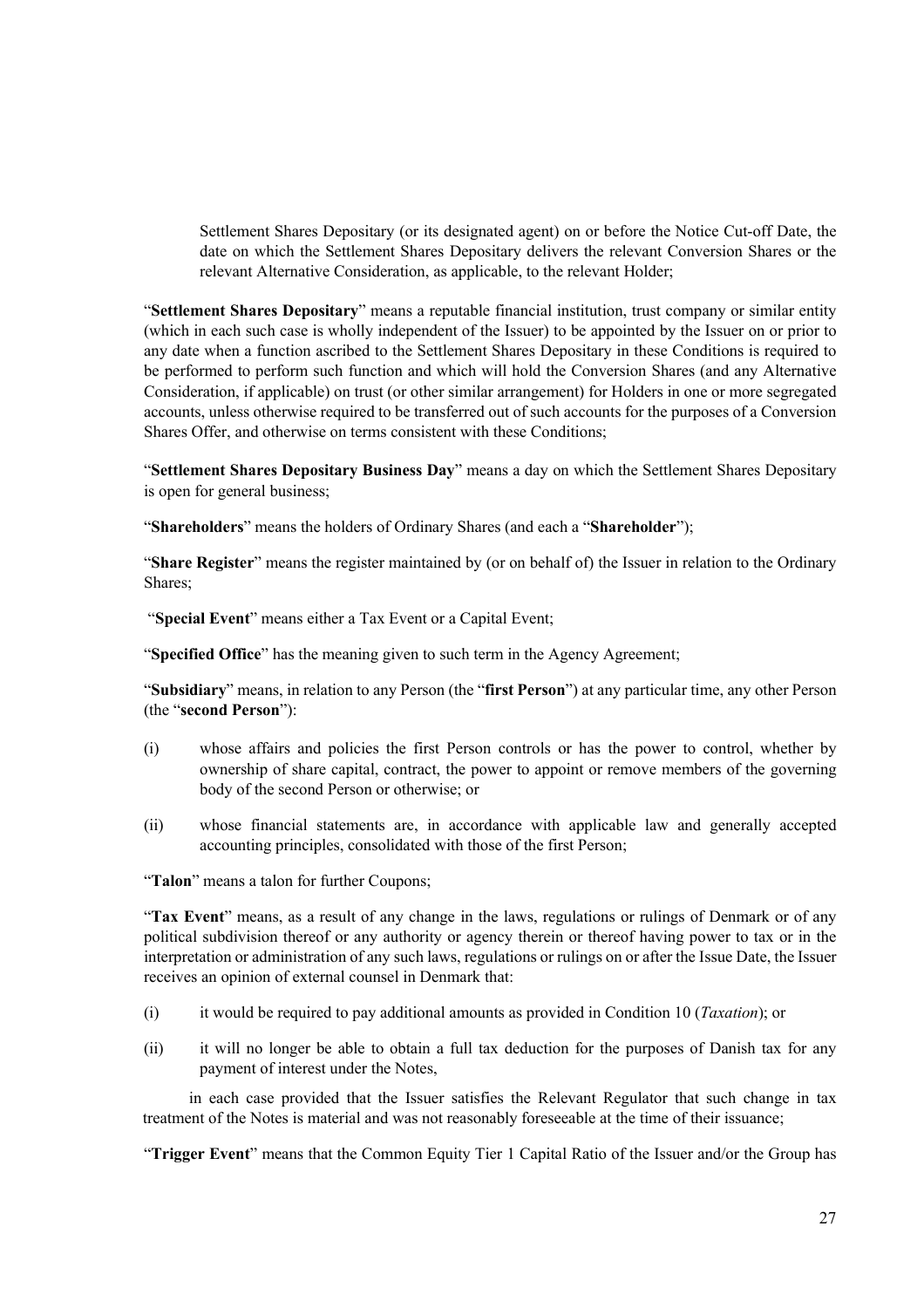fallen below the Trigger Event Threshold, as determined at any time by the Issuer, the Relevant Regulator or any agent appointed for such purpose by the Relevant Regulator, as the case may be, and such determination shall be binding on the Holders;

"**Trigger Event Notice**" has the meaning given to such term in Condition 7.1 (*Notice Following a Trigger Event*);

"**Trigger Event Redemption Restriction**" has the meaning given to such term in Condition 7.2 (*Effect of Trigger Event*);

"**Trigger Event Threshold**" means 7.000 per cent.;

"**U.S. Dollars**" and "**USD**" mean United States dollars;

"**U.S. Government Securities Business Day**" means any day except for a Saturday, Sunday or a day on which the Securities Industry and Financial Markets Association recommends that the fixed income departments of its members be closed for the entire day for purposes of trading in U.S. government securities; and

"**Volume Weighted Average Price**" means, in respect of an Ordinary Share or Security on any Dealing Day, the order book volume-weighted average price of such Ordinary Share or Security published by or derived (in the case of the Ordinary Shares) from the relevant Bloomberg page or (in the case of Securities (other than the Ordinary Shares)) from the principal stock exchange or securities market on which such Securities are then listed or quoted or dealt in, if any or, in any such case, such other source as shall be determined in good faith to be appropriate by an Independent Adviser on such Dealing Day, provided that if on any such Dealing Day such price is not available or cannot otherwise be determined as provided above, the Volume Weighted Average Price of an Ordinary Share or Security, as the case may be, in respect of such Dealing Day shall be the Volume Weighted Average Price, determined as provided above, on the immediately preceding Dealing Day on which the same can be so determined or determined as an Independent Adviser might otherwise determine in good faith to be appropriate.

- 2.2 *Interpretation*: In these Conditions:
	- (i) Notes and Holders shall respectively be deemed to include references to Coupons and Couponholders, if relevant;
	- (ii) references to Coupons shall be deemed to include references to Talons;
	- (iii) any reference to principal shall be deemed to include the Outstanding Principal Amount(s), any additional amounts in respect of principal which may be payable under Condition 10 (*Taxation*) and any other amount in the nature of principal payable pursuant to these Conditions;
	- (iv) any reference to interest shall be deemed to include any additional amounts in respect of interest which may be payable under Condition 10 (*Taxation*) and any other amount in the nature of interest payable pursuant to these Conditions;
	- (v) references to Notes being "outstanding" shall be construed in accordance with the Agency Agreement;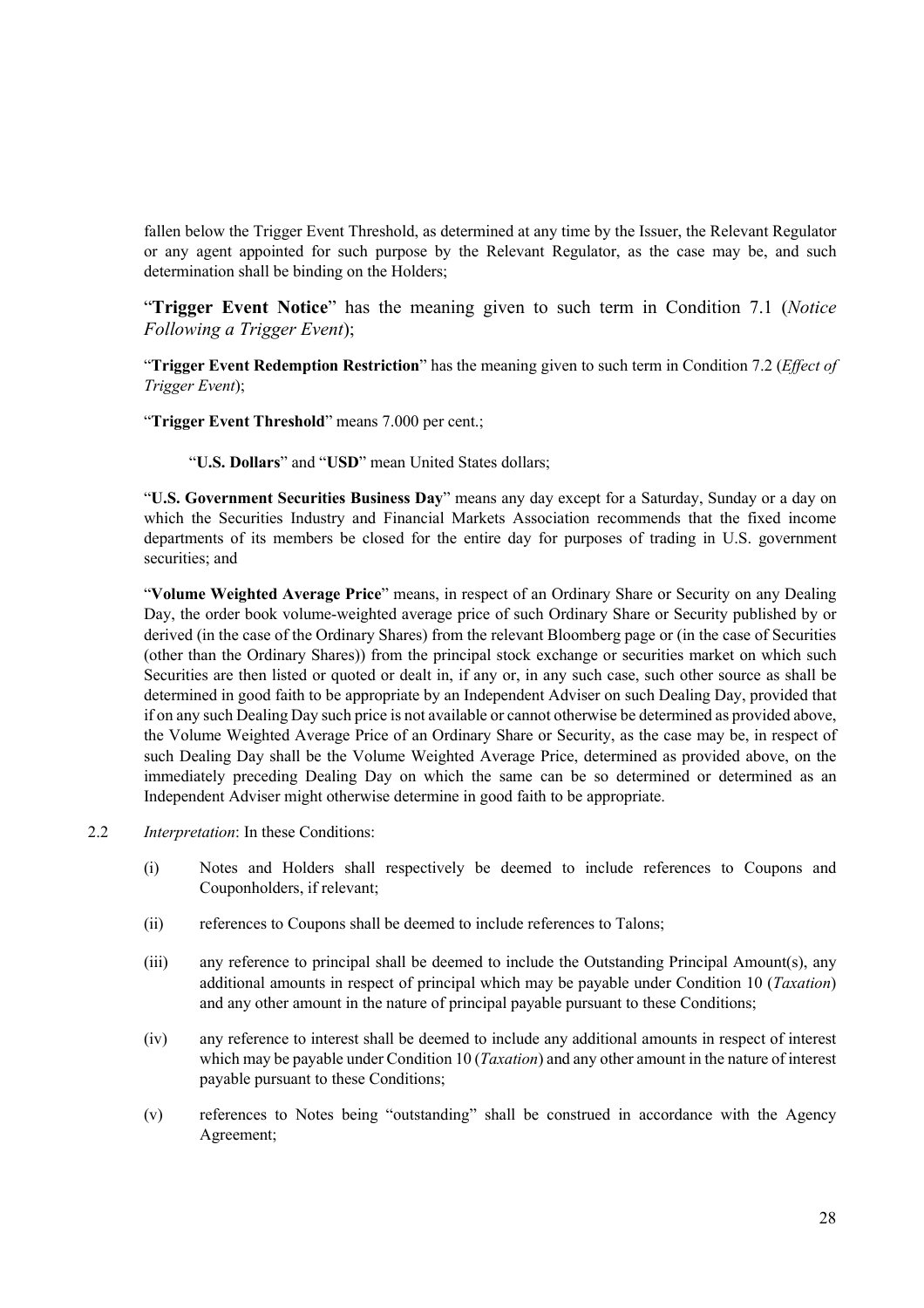- (vi) any reference to a numbered "Condition" shall be to the relevant Condition in these Conditions; and
- (vii) any reference to any legislation, any provision thereof or to any instrument, order or regulation made thereunder shall be construed as a reference to such legislation, provision, instrument, order or regulation as the same may have been, or may from time to time be, amended, replaced or reenacted.

#### **3. Form, Denomination and Title**

3.1 *Form of Notes and denominations*: The Notes are in bearer form, serially numbered, in the denominations of USD 200,000 and integral multiples of USD 1,000 in excess thereof up to (and including) USD 399,000, each with Coupons and, if necessary, Talons attached on issue. Notes of one denomination will not be exchangeable for Notes of another denomination.

The Outstanding Principal Amounts may be reduced as required by then current legislation and/or regulations applicable to the Issuer. Any such reduction to the Outstanding Principal Amounts will not have any effect on the denominations of the Notes.

3.2 *Title*: Title to Notes and Coupons will pass by delivery. The Holder of any Note or Coupon shall (except as otherwise required by law) be treated as its absolute owner for all purposes (whether or not it is overdue and regardless of any notice of ownership, trust or any other interest therein, any writing thereon or any notice of any previous loss or theft thereof) and no Person shall be liable for so treating such Holder.

#### **4. Status of the Notes**

4.1 *Status*: The Notes (in Danish: "*kapitalbeviser*") on issue constitute Additional Tier 1 Capital of the Issuer under CRD IV requirements.

Subject to Condition 7 (*Loss Absorption Following a Trigger Event*), the Notes constitute direct, unsecured and subordinated debt obligations of the Issuer, and will at all times rank:

- (i) *pari passu* without any preference among themselves;
- (ii) *pari passu* with (a) the Existing Hybrid Tier 1 Capital Notes, (b) any obligations or capital instruments of the Issuer which constitute Additional Tier 1 Capital and (c) any other obligations or capital instruments that rank or are expressed to rank equally with the Notes, in each case as regards the right to receive periodic payments (to the extent any such periodic payment has not been cancelled) on a liquidation or bankruptcy of the Issuer and the right to receive repayment of capital on a liquidation or bankruptcy of the Issuer;
- (iii) senior to holders of the Ordinary Shares and any other obligations or capital instruments that rank or are expressed to rank junior to the Notes, in each case as regards the right to receive periodic payments (to the extent any such periodic payment has not been cancelled) on a liquidation or bankruptcy of the Issuer and the right to receive repayment of capital on a liquidation or bankruptcy of the Issuer; and
- (iv) junior to present or future claims of (a) depositors of the Issuer and other unsubordinated creditors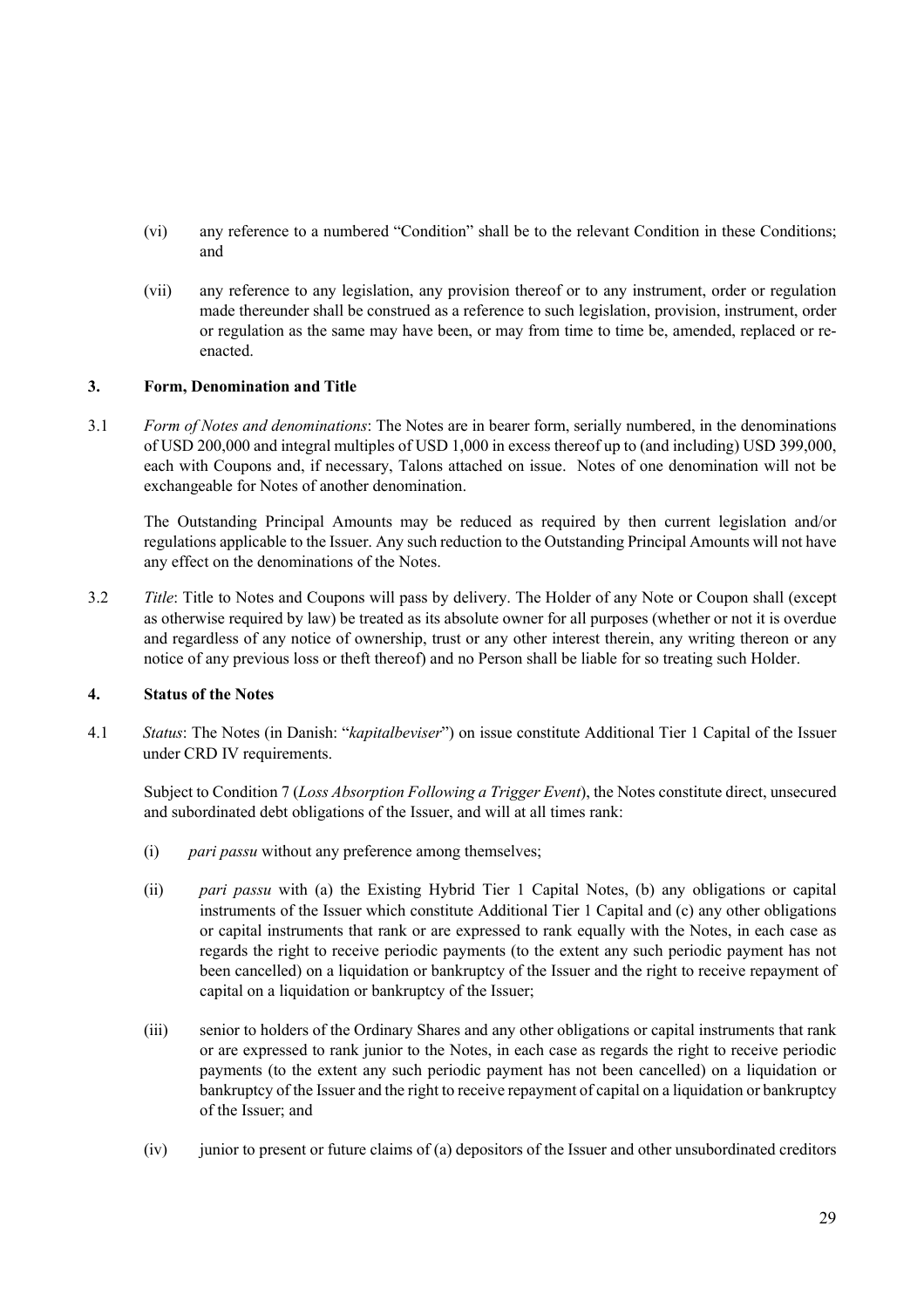of the Issuer and (b) other subordinated creditors of the Issuer (other than present or future claims of creditors that rank or are expressed to rank *pari passu* with or junior to the Notes).

In the event of a liquidation or bankruptcy of the Issuer that occurs after the date on which a Trigger Event occurs but before the Conversion Date, the rights and claims (if any) of the Holders in respect of their Notes shall be limited to such amount, if any, as would have been payable to Holders on a return of assets in such liquidation or bankruptcy of the Issuer if the Conversion Date had occurred immediately before the occurrence of such liquidation or bankruptcy of the Issuer.

4.2 *No right of set-off or counterclaim*: In accordance with Danish law, no Holder, who shall in the event of the liquidation or bankruptcy of the Issuer be indebted to the Issuer, shall be entitled to exercise any right of set-off or counterclaim against moneys owed by the Issuer in respect of the Notes held by such Holder.

*In respect of this Condition 4, reference is also made to statutory loss absorption as more fully described in the risk factor in this Offering Memorandum entitled "The Council of the European Union has adopted a bank recovery and resolution directive which is intended to enable a range of actions to be taken in relation to credit institutions and investment firms considered to be at risk of failing. In certain limited circumstances, it is possible that the implementation of the directive or the taking of any action under it could affect the value of any Notes".* 

#### **5. Interest**

- 5.1 *Interest rate*: The Notes bear interest on their Outstanding Principal Amounts at the relevant Rate of Interest from (and including) the Issue Date. Interest shall be payable semi-annually in arrear on each Interest Payment Date, subject in any case as provided in Condition 6 (*Interest Cancellation*) and Condition 9 (*Payments*). The first payment of interest will be made on 28 September 2017.
- 5.2 *Accrual of interest*: Each Note will cease to bear interest from the due date for redemption unless, upon due presentation, payment of the Outstanding Principal Amount in respect thereof is improperly withheld or refused, in which case it will continue to bear interest in accordance with this Condition (as well after as before judgment) until whichever is the earlier of:
	- (i) the day on which all sums due in respect of such Note up to that day are received by or on behalf of the relevant Holder; and
	- (ii) the day which is seven days after the Fiscal Agent has notified the Holders in accordance with Condition 17 (*Notices*) that it has received all sums due in respect of the Notes up to such seventh day (except to the extent that there is any subsequent non-payment).
- 5.3 *Interest to (but excluding) the First Call Date*: Unless the Calculation Amount has been adjusted as described in the definition thereof, the amount of interest per Calculation Amount payable on each Interest Payment Date in relation to an Interest Period falling in the Initial Period will be USD 30.625.

If the Calculation Amount has been adjusted as described in the definition thereof, Condition 5.6 (*Calculation of amount of interest per Calculation Amount*) will apply.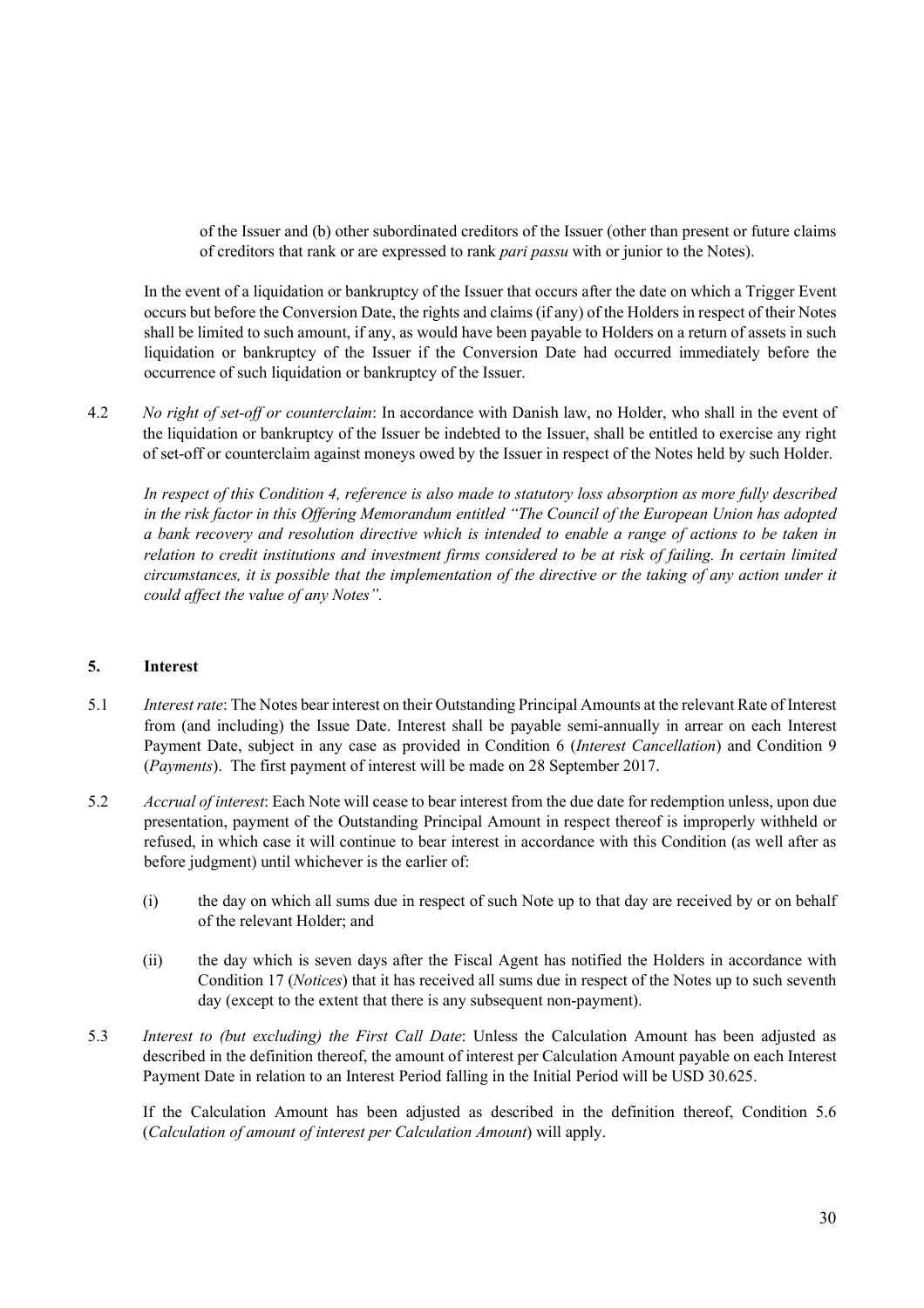- 5.4 *Determination of Reset Rate of Interest in relation to a Reset Interest Period*: The Fiscal Agent will, as soon as practicable after 11:00 a.m. (New York City time) on each Reset Rate of Interest Determination Date in relation to a Reset Interest Period, determine:
	- (i) the Reset Rate of Interest for such Reset Interest Period and the Rate of Interest in relation to each Interest Period falling in such Reset Interest Period; and
	- (ii) calculate the amount of interest payable per Calculation Amount on the Interest Payment Dates in relation to each Interest Period falling in such Reset Interest Period (each a "**Reset Interest Amount**").
- 5.5 *Publication of Reset Rate of Interest, Rate of Interest and Reset Interest Amount*: With respect to each Reset Interest Period, the Fiscal Agent will cause the relevant Reset Rate of Interest, the relevant Rate of Interest and the relevant Reset Interest Amount determined by it, together with the relevant Interest Payment Dates in relation to each Interest Period falling in such Reset Interest Period, to be notified to the Paying Agents and each listing authority, stock exchange and/or quotation system (if any) by which the Notes have then been admitted to listing, trading and/or quotation as soon as practicable after such determination but in any event not later than the relevant Reset Date. Notice thereof shall also promptly be given to the Holders in accordance with Condition 17 (*Notices*).
- 5.6 *Calculation of amount of interest per Calculation Amount*: Save as specified in Condition 5.3 (*Interest to (but excluding) the First Call Date*), the amount of interest payable in respect of the Calculation Amount (including, for the avoidance of doubt, the Reset Interest Amount) for any period shall be calculated by:
	- (i) applying the applicable Rate of Interest to the Calculation Amount;
	- (ii) multiplying the product thereof by the Day Count Fraction; and
	- (iii) rounding the resulting figure to the nearest cent (half a cent being rounded upwards).

If as required by then current legislation and/or regulations applicable to the Issuer, the Outstanding Principal Amounts are reduced during an Interest Period, the Calculation Amount will be adjusted by the Fiscal Agent to reflect such Outstanding Principal Amounts from time to time so that the relevant amount of interest is determined by reference to such Calculation Amount as adjusted from time to time, all as determined by the Fiscal Agent.

- 5.7 *Calculation of amount of interest per Note*: The amount of interest payable in respect of a Note shall be the product of:
	- (i) the amount of interest per Calculation Amount; and
	- (ii) the number by which the Original Calculation Amount is required to be multiplied to equal the denomination of such Note.
- 5.8 *Notifications etc*: All notifications, opinions, determinations, certificates, calculations, quotations and decisions given, expressed, made or obtained for the purposes of this Condition 5 by the Fiscal Agent will (in the absence of manifest error) be binding on the Issuer, the Paying Agents, the Holders and the Couponholders and (subject as aforesaid) no liability to any such Person will attach to the Fiscal Agent in connection with the exercise or non-exercise by it of its powers, duties and discretions for such purposes.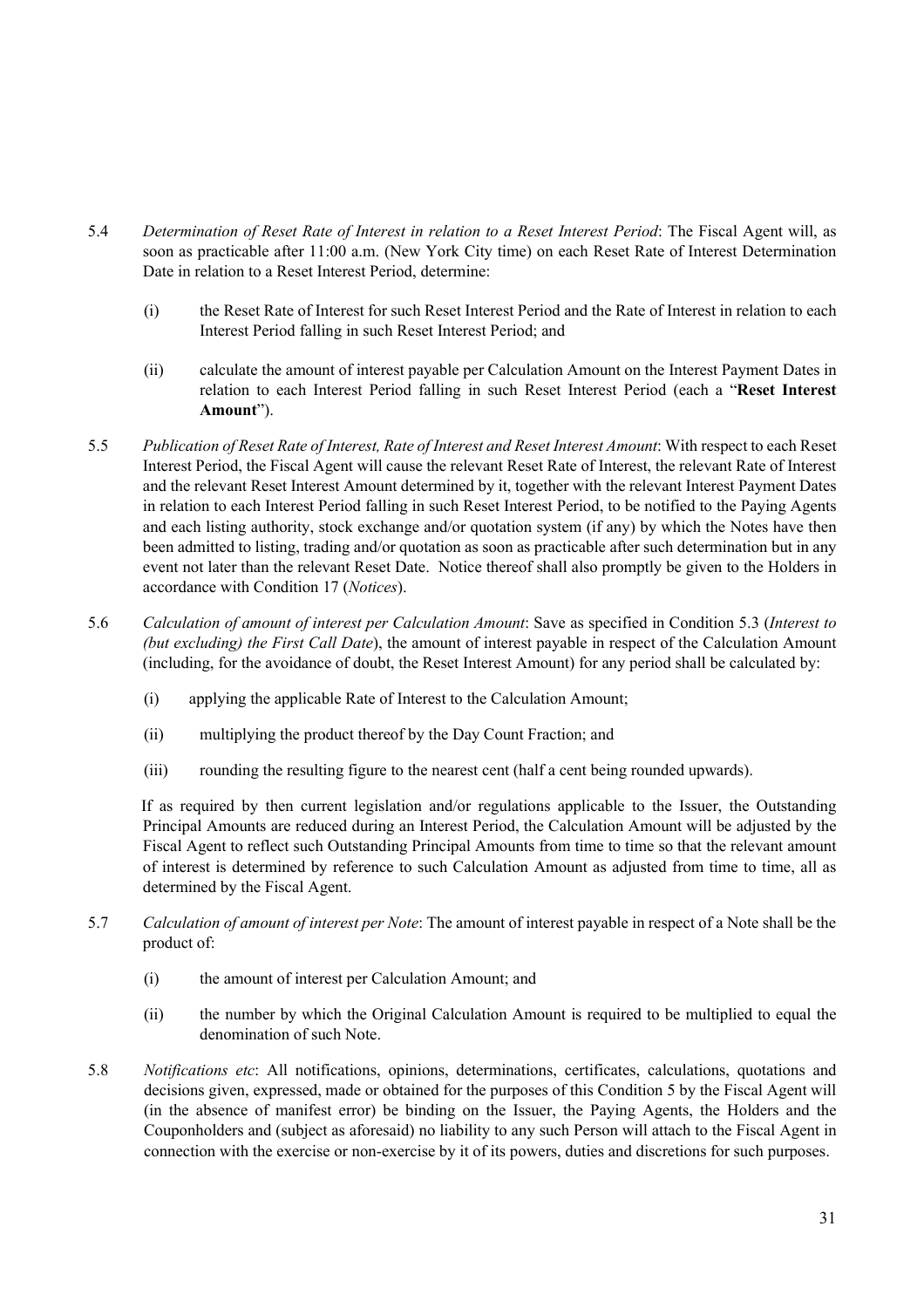### **6. Interest Cancellation**

- 6.1 *Interest Cancellation*: Any payment of interest (including, for the avoidance of doubt, any additional interest amounts payable pursuant to Condition 10 (*Taxation*)) in respect of the Notes shall be payable only out of the Issuer's Distributable Items and:
	- (i) may be cancelled, at any time, in whole or in part, at the option of the Issuer in its sole discretion; or
	- (ii) will be mandatorily cancelled, in whole or in part, to the extent:
		- (a) that, if the relevant payment were so made, the amount of such payment, when aggregated together with other distributions of the kind referred to in Article 141 (2) of the CRD IV Directive (or, as the case may be, any provision of Danish law transposing or implementing Article 141 (2) of the CRD IV Directive), or any successor thereto, would cause any Maximum Distributable Amount to be exceeded; or
		- (b) otherwise so required by CRD IV, including the applicable criteria for Additional Tier 1 Capital instruments.
- 6.2 *Notice of Interest Cancellation*: The Issuer shall give notice to the Holders in accordance with Condition 17 (*Notices*) of any such cancellation of a payment of interest, which notice might be given after the date on which the relevant payment of interest is scheduled to be made. Notwithstanding the foregoing, failure to give such notice shall not prejudice the right of the Issuer not to pay interest as described above.
- 6.3 *Effect of Interest Cancellation*: Following any cancellation of interest as described above, the right of Holders to receive accrued interest in respect of any such Interest Period will terminate and the Issuer will have no further obligation to pay such interest or to pay interest thereon, whether or not payments of interest in respect of subsequent Interest Periods are made, and such unpaid interest will not be deemed to have "accrued" or been earned for any purpose nor will the non-payment of such interest constitute an Enforcement Event.

#### **7. Loss Absorption Following a Trigger Event**

7.1 *Notice Following a Trigger Event*: If at any time a Trigger Event occurs, the Issuer shall immediately notify the Relevant Regulator and, in accordance with Condition 17 (*Notices*), the Holders (such notice, a "**Trigger Event Notice**") and the Notes will be converted into Conversion Shares as provided in this Condition 7. Notwithstanding the foregoing, failure to give such notice shall not prejudice the conversion of the Notes into Conversion Shares as described below.

The Trigger Event Notice shall specify the Conversion Price then prevailing (which Conversion Price shall, if applicable, remain subject to any subsequent (i) change pursuant to the operation of the definition thereof and/or (ii) adjustment pursuant to Condition 7.8 (*Adjustments to Floor Price*) up to the Conversion Date), the Conversion Date, the Notice Cut-off Date and the Long-Stop Date and, to the extent available, details of the Settlement Shares Depositary or alternative settlement arrangements. As soon as the Conversion Price prevailing as at the Conversion Date has been determined, the Issuer shall immediately notify the Relevant Regulator and, in accordance with Condition 17 (*Notices*), the Holders.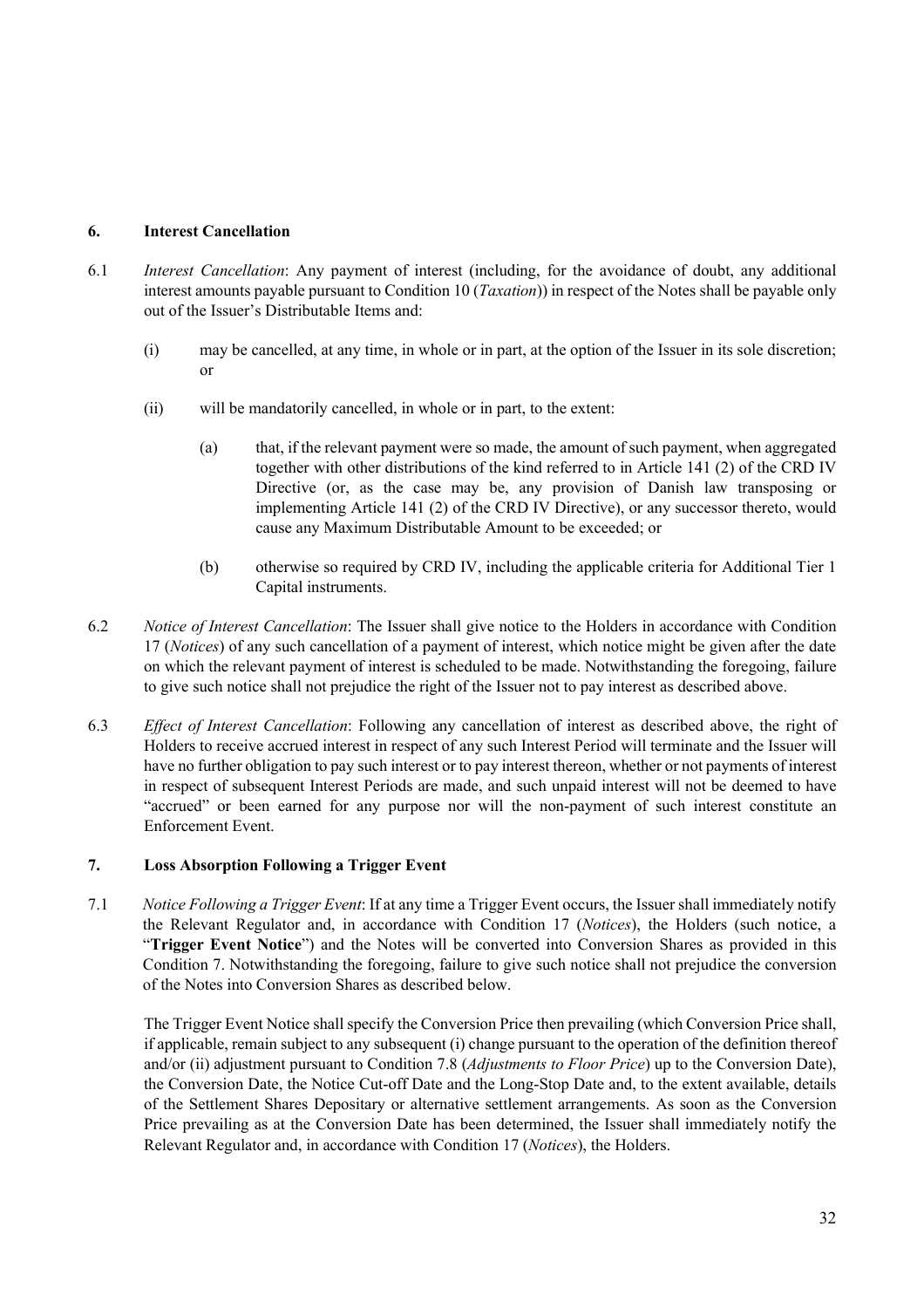### 7.2 *Effect of Trigger Event*: If at any time a Trigger Event occurs:

- (i) each Note shall, subject to and as provided in this Condition 7, be irrevocably discharged and satisfied by its conversion into Conversion Shares, credited as fully paid-up, in the manner and in the circumstances described below, and the issuance and delivery of such Conversion Shares to the Settlement Shares Depositary, to be held on trust (or other similar arrangement) (which trust (or other similar arrangement) must be on terms permitting a Conversion Shares Offer in accordance with Condition 7.6 (*Conversion Shares Offer*)) for the Holders, as provided below;
- (ii) such conversion shall take place without delay and in any event not later than one month following the occurrence of such Trigger Event (such date on which conversion is to occur shall be specified in the Trigger Event Notice and is referred to in these Conditions as the "**Conversion Date**");
- (iii) the Notes will be converted in whole and not in part on the Conversion Date as provided below, at which point all of the Issuer's obligations under the Notes shall be irrevocably discharged and satisfied by the Issuer's issuance and delivery of the Conversion Shares to the Settlement Shares Depositary no later than the Conversion Date; and
- (iv) with effect from the occurrence of such Trigger Event:
	- (a) no Holder will have any rights against the Issuer with respect to the repayment of the Outstanding Principal Amounts of the Notes or the payment of interest or other amount on or in respect of the Notes (other than, in the case of a liquidation or bankruptcy of the Issuer that occurs after the date on which such Trigger Event occurs but before the Conversion Date, any amounts payable to Holders in such circumstances as described in the last paragraph of Condition 4.1 (*Status*)) and the Outstanding Principal Amounts of the Notes shall equal zero at all times thereafter;
	- (b) any interest otherwise falling due on any date which falls on or after the date on which such Trigger Event occurs shall be deemed to have been cancelled upon the occurrence of such Trigger Event and shall not become due and payable; and
	- (c) each Holder's only right under the Notes against the Issuer will be a claim to have the Conversion Shares issued and delivered as described in, and subject to the provisions of, this Condition 7.

Except where the Issuer has been unable to appoint a Settlement Shares Depositary as contemplated in Condition 7.4 (*Failure to appoint a Settlement Shares Depositary*), the Conversion Shares shall be delivered to the Settlement Shares Depositary in the manner described in Condition 7.5 (*Conversion Settlement*) and the Settlement Shares Depositary shall (subject to the provisions of Condition 7.6 (*Conversion Shares Offer*)) hold such Conversion Shares on trust (or other similar arrangement) for the Holders. By virtue of its holding of any Note, each Holder shall be deemed to have irrevocably directed the Issuer to issue and deliver the Conversion Shares to the Settlement Shares Depositary.

Provided that the Issuer so issues and delivers the Conversion Shares to the Settlement Shares Depositary, with effect on and from the Conversion Date, Holders shall have recourse only to the Settlement Shares Depositary for the delivery to them of such Conversion Shares or, subject to, and as provided in, Condition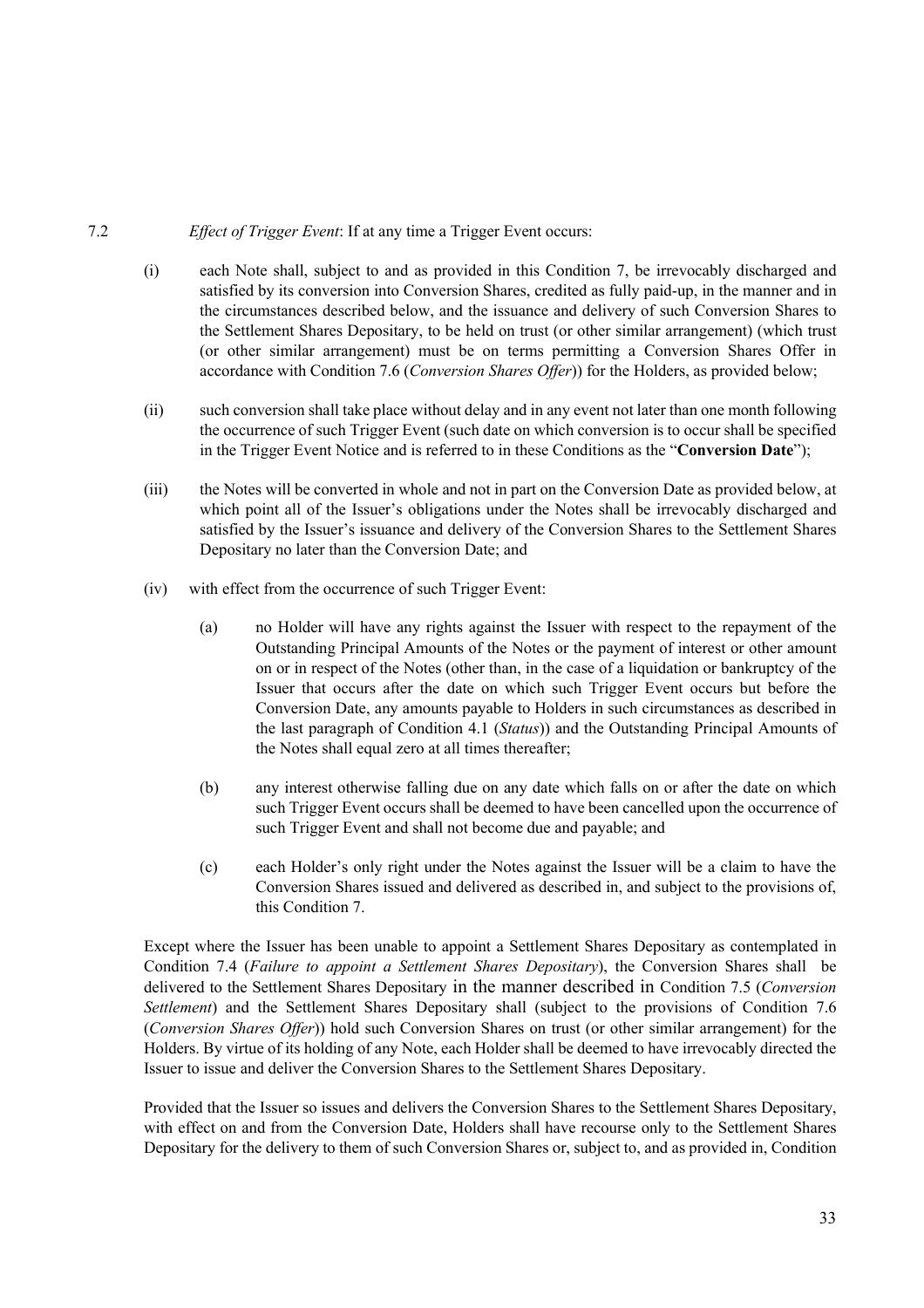7.6 (*Conversion Shares Offer*), the Alternative Consideration. Subject as provided in Condition 4.1 (*Status*), if the Issuer fails to issue and deliver the Conversion Shares to the Settlement Shares Depositary on the Conversion Date, a Holder's only right under the Notes against the Issuer for any such failure will be a claim to have such Conversion Shares so issued and delivered. By virtue of its holding of any Note, each Holder shall be deemed to have irrevocably agreed that, where (i) there is a delay or failure by the Issuer to deliver Conversion Shares pursuant to these Conditions and (ii) such Holder suffers a loss or losses, directly or indirectly, as a result of such delay or failure, it will not have any right or claim against the Issuer (or any other Person) for compensation (or any other form of damages) for such loss or losses.

Subject to, and as provided in, Condition 7.6 (*Conversion Shares Offer*), for so long as the Conversion Shares are held by the Settlement Shares Depositary, each Holder shall be entitled to direct the Settlement Shares Depositary to exercise on its behalf all rights of an ordinary shareholder (including voting rights and rights to receive dividends) which it would otherwise have if it (rather than the Settlement Shares Depositary) held the relevant Conversion Shares, except that such Holder shall not be able to sell or otherwise transfer the relevant Conversion Shares unless and until such time as they have been delivered to the relevant Holder in accordance with Condition 7.5 (*Conversion Settlement*).

Following the issuance and delivery of the Conversion Shares to the Settlement Shares Depositary on the Conversion Date, the Note(s) of a Holder shall remain in existence until the applicable Settlement Date (or, if earlier or to the extent not cancelled on the applicable Settlement Date, the Long-Stop Date) for the purpose only of evidencing such Holder's rights as aforesaid to receive the relevant Conversion Shares or the relevant Alternative Consideration, as the case may be, to be delivered by the Settlement Shares Depositary in accordance with Condition 7.5 (*Conversion Settlement*).

Notes, once converted into Conversion Shares, may not be reconverted back into Notes.

If a Trigger Event occurs after a notice of redemption has been given pursuant to Condition 8.2 (*Redemption upon the occurrence of a Special Event*) or Condition 8.3 (*Redemption at the option of the Issuer*) but before the relevant redemption date, such notice of redemption shall automatically be revoked and the relevant redemption shall not be made. The redemption restriction described in this paragraph is referred to as the "**Trigger Event Redemption Restriction**".

Such conversion of the Notes into Conversion Shares shall not constitute an Enforcement Event.

- 7.3 *No option to convert*: The Notes are not convertible into Ordinary Shares at the option of the Holders at any time.
- 7.4 *Failure to appoint a Settlement Shares Depositary*: If the Issuer has been unable to appoint a Settlement Shares Depositary, it shall make such other arrangements for the Conversion Shares to be issued and delivered (or for Alternative Consideration to be delivered) to the Holders as it considers reasonable in the circumstances, which may include issuing and delivering the Conversion Shares to another independent nominee to be held on trust (or other similar arrangement) (which trust (or other similar arrangement) must be on terms permitting a Conversion Shares Offer in accordance with Condition 7.6 (*Conversion Shares Offer*)) for the Holders or to the Holders directly, which issuance and delivery shall irrevocably discharge and satisfy all of the Issuer's obligations under the Notes as if the relevant Conversion Shares had been issued and delivered to the Settlement Shares Depositary and, in which case, where the context so admits, references in these Conditions to the issue and delivery of Conversion Shares to the Settlement Shares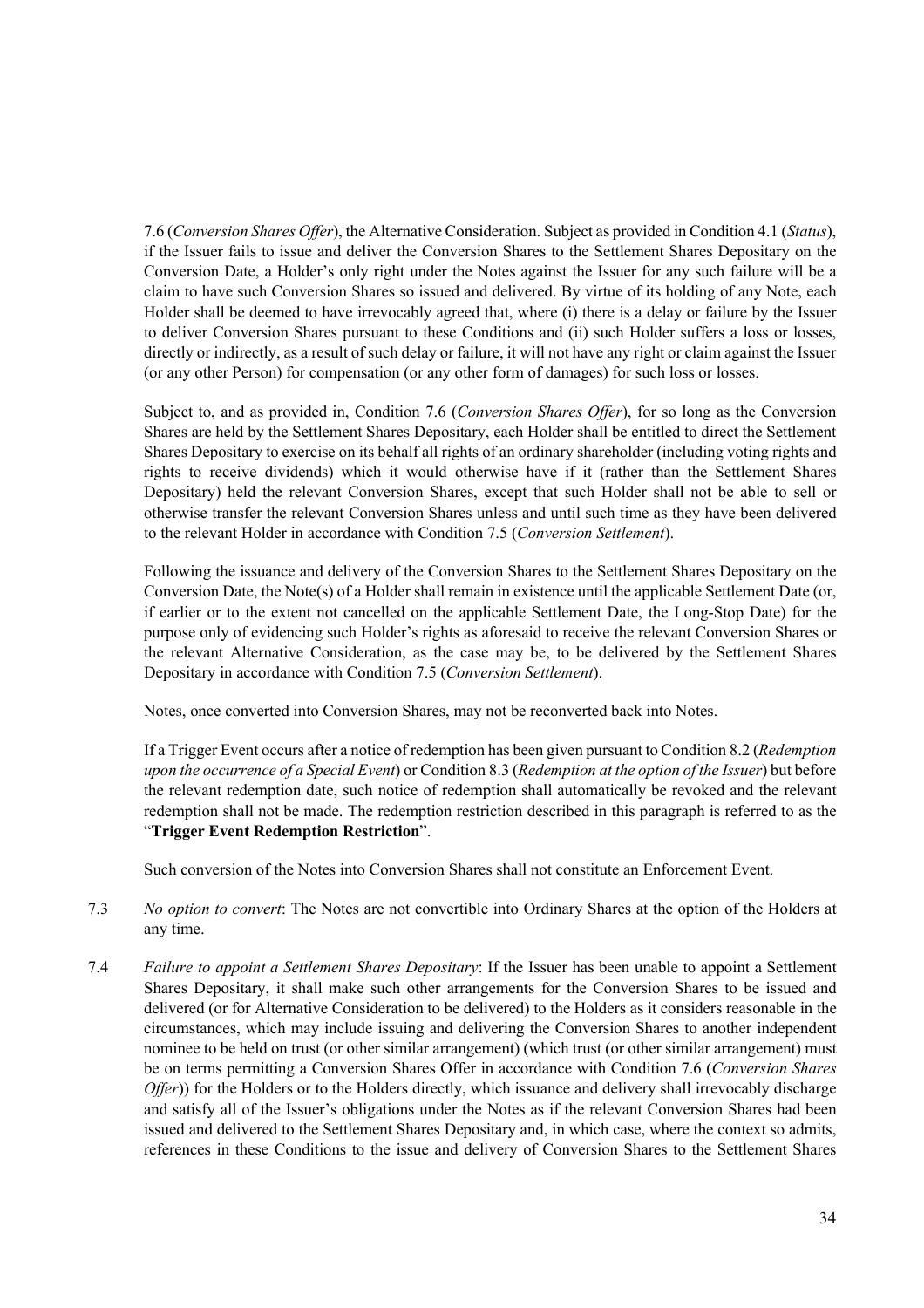Depositary shall be construed accordingly and apply *mutatis mutandis*.

#### 7.5 *Conversion Settlement*:

- (i) On the relevant Settlement Date, each Holder shall receive delivery (free of payment) of:
	- (a) except where sub-paragraph (b) below applies, such number of Conversion Shares as is calculated in respect of the Outstanding Principal Amount of the Note(s) held by such Holder in accordance with Condition 7.7 (*Conversion Price*); or
	- (b) if the Issuer has delivered a Conversion Shares Offer Election Notice in accordance with Condition 7.6 (*Conversion Shares Offer*) on or prior to the Latest Conversion Shares Offer Election Date, Alternative Consideration, calculated in accordance with the definition of "Alternative Consideration".
- (ii) In order to obtain delivery from the Settlement Shares Depositary of Conversion Shares or, as applicable, the relevant Alternative Consideration following a conversion, each Holder must deliver a duly completed Conversion Notice and surrender the relevant Note(s) to the Settlement Shares Depositary (or an agent designated for the purpose in the Trigger Event Notice) on or before the Notice Cut-off Date. If such delivery is made after the end of normal business hours at the Specified Office of the Settlement Shares Depositary (or, as appropriate, its designated agent as aforesaid) or on a day which is not a Settlement Shares Depositary Business Day, such delivery shall be deemed for all purposes of these Conditions to have been made or given on the next following Settlement Shares Depositary Business Day.
- (iii) If a Holder fails to deliver such Conversion Notice and surrender the Note(s) held by it on or before the Notice Cut-off Date (a "**Notice Cut-off Failure**"), or if the Settlement Shares Depositary has determined (and, if practicable, notified such Holder) that the relevant Conversion Notice which was delivered is incomplete or invalid (an "**Invalid Delivery**"), then the Settlement Shares Depositary shall continue to hold the relevant Conversion Shares or the relevant Alternative Consideration, as the case may be, until:
	- (a) in the case of a Notice Cut-off Failure, such Holder provides evidence of its entitlement to the relevant Conversion Shares or the relevant Alternative Consideration, as applicable, satisfactory to the Settlement Shares Depositary in its sole and absolute discretion; or
	- (b) in the case an Invalid Delivery, a duly completed and valid Conversion Notice is so delivered and the relevant Note(s) is/are so surrendered prior to the Notice Cut-off Date.

The Issuer shall have no liability to any Holder for any loss resulting from such Holder not receiving any Conversion Shares or the relevant Alternative Consideration, as applicable, or from any delay in the receipt thereof, in each case as a result of such Holder failing to submit a valid Conversion Notice and surrender the relevant Note(s), on a timely basis or at all.

(iv) Any determination as to whether any Conversion Notice has been properly completed and delivered and whether the relevant Note(s) has/have been surrendered as provided in these Conditions shall be made by the Settlement Shares Depositary in its sole discretion and shall be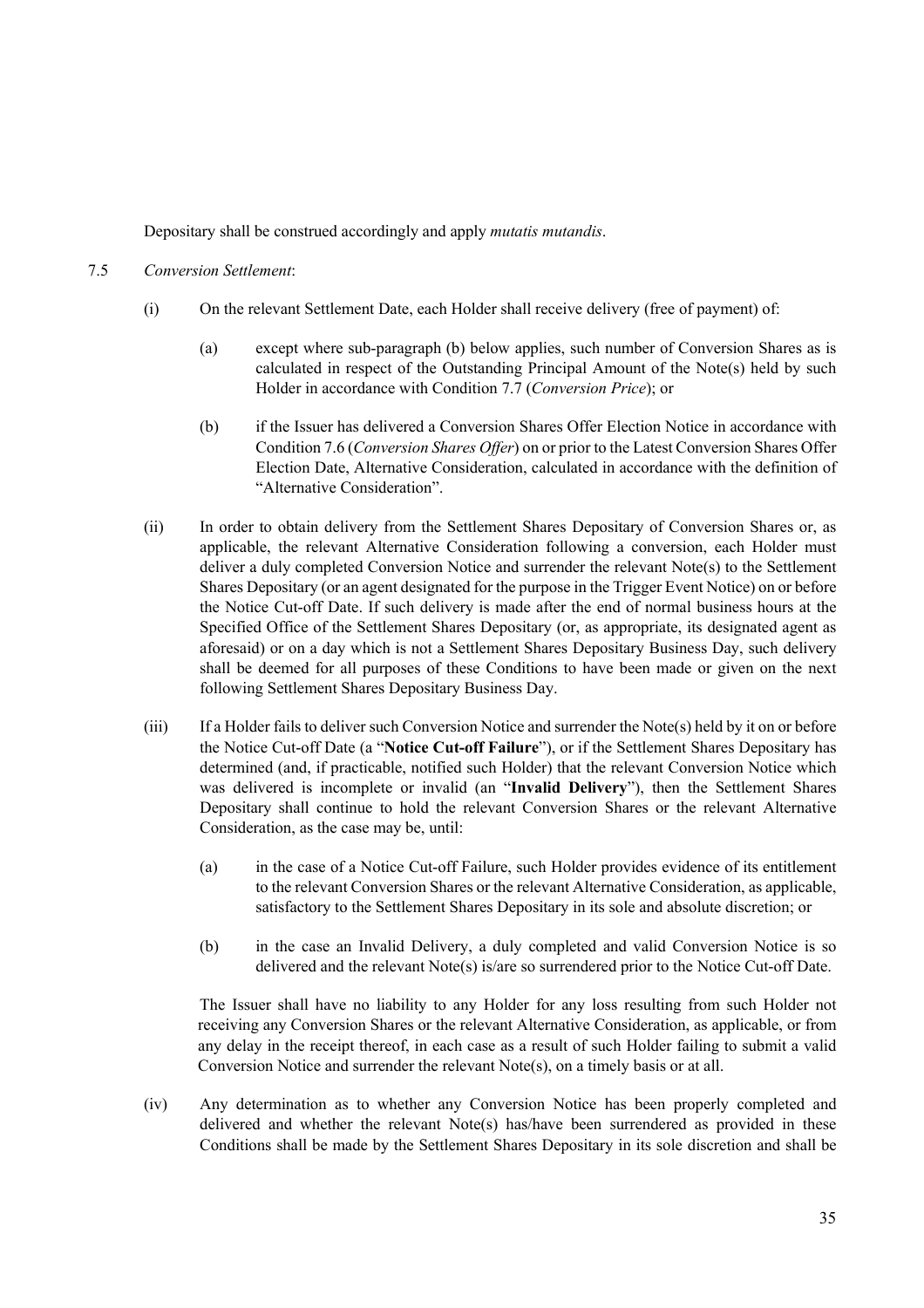conclusive and binding on the relevant Holders.

- (v) If, at the time of the conversion of the Notes pursuant to this Condition 7, the Conversion Shares are capable of being delivered in uncertificated book-entry form through a clearing or settlement organisation, subject as provided in this Condition 7:
	- (a) the issuance and delivery of the Conversion Shares to the Settlement Shares Depositary as described in Condition 7.2 (*Effect of Trigger Event*) will be effected by way of the delivery of the Conversion Shares to a securities account maintained by the Settlement Shares Depositary with such clearing or settlement organisation; and
	- (b) in the case of each Holder, the Settlement Shares Depositary shall deliver the relevant Conversion Shares (or the Conversion Share component of any Alternative Consideration) to the securities account with such clearing or settlement organisation specified by such Holder in the relevant Conversion Notice.
- (vi) If, at the time of the conversion of the Notes pursuant to this Condition 7, proof of title to the Ordinary Shares is only evidenced by registration in the Share Register, subject as provided in this Condition 7:
	- (a) the issuance and delivery of the Conversion Shares to the Settlement Shares Depositary as described in Condition 7.2 (*Effect of Trigger Event*) will be effected by way of the registration in the Share Register of the Conversion Shares in the name of the Settlement Shares Depositary; and
	- (b) in the case of each Holder, the Settlement Share Depositary shall deliver the relevant Conversion Shares (or the Conversion Share component of any Alternative Consideration) to such Holder by way of a subsequent registration in the Share Register of the relevant Conversion Shares in the name of such Holder specified in the relevant Conversion Notice.
- (vii) Any cash component of any Alternative Consideration payable to a Holder shall be paid by transfer to an account which accepts funds in USD with a bank in such city as may be specified in, and in accordance with the instructions contained in, the relevant Conversion Notice.
- (viii) If, with respect to the Note(s) of a Holder, such Note(s) have not been cancelled on the applicable Settlement Date, such Note(s) shall be deemed to be cancelled on the Long-Stop Date.
- 7.6 *Conversion Shares Offer:* 
	- (i) Not later than the Latest Conversion Shares Offer Election Date, the Issuer may, in its sole and absolute discretion, make an election by giving notice to the Holders in accordance with Condition 17 (*Notices*) (a "**Conversion Shares Offer Election Notice**") that the Settlement Shares Depositary (or an agent on its behalf) will make an offer of, in the Issuer's sole and absolute discretion, all or some of the Conversion Shares to, in the Issuer's sole and absolute discretion, all or some of the Shareholders at such time, such offer to be at the Conversion Shares Offer Price, all in accordance with the following provisions (a "**Conversion Shares Offer**").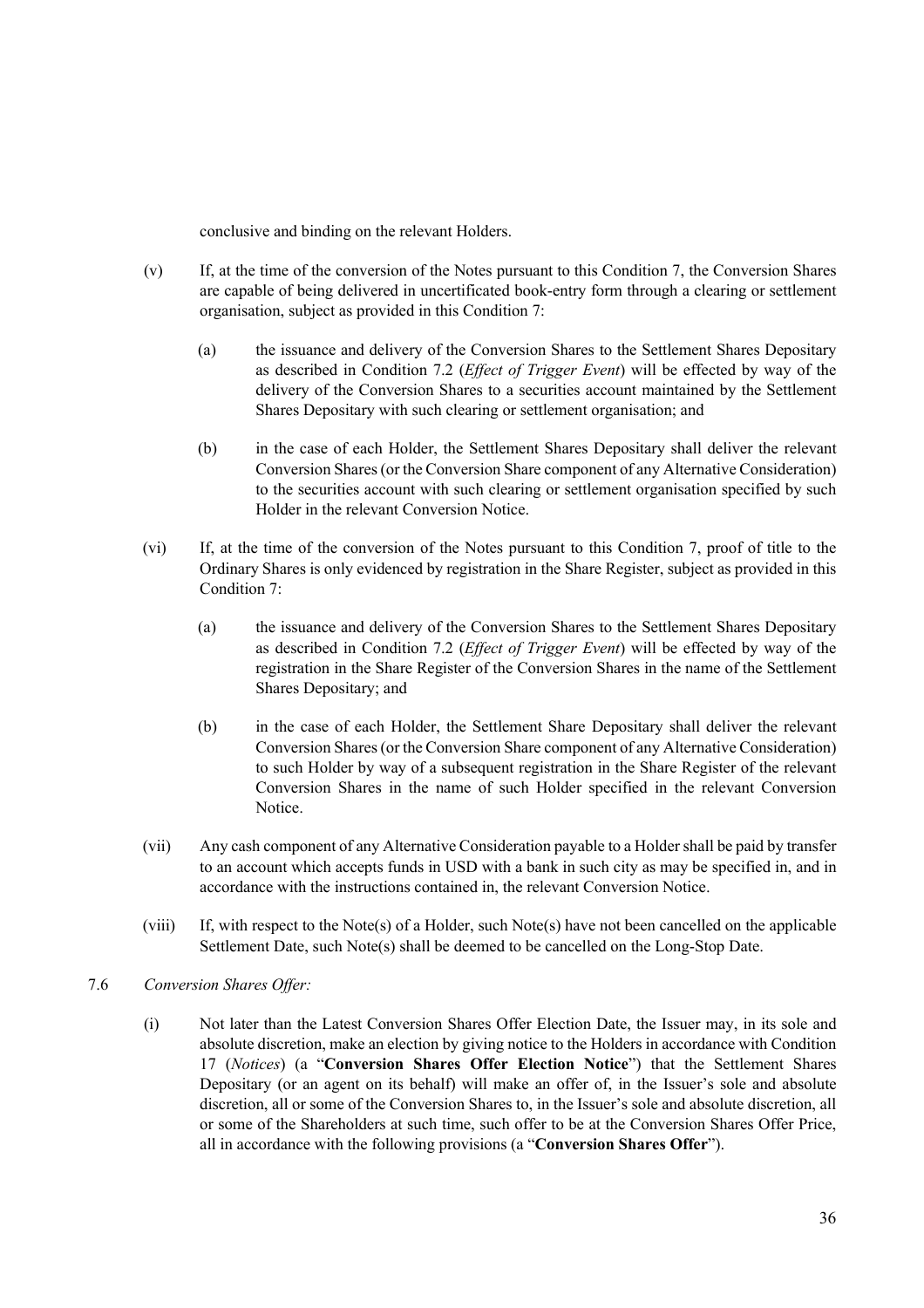A Conversion Shares Offer Election Notice shall specify the period of time for which the Conversion Shares Offer will be open (the "**Conversion Shares Offer Period**"). The Conversion Shares Offer Period shall end no later than 40 Business Days after the giving of the Conversion Shares Offer Election Notice by the Issuer.

- (ii) Upon expiry of the Conversion Shares Offer Period, the Settlement Shares Depositary will provide notice to the Holders in accordance with Condition 17 (*Notices*) of the composition of the Alternative Consideration (and of the deductions to the cash component, if any, of the Alternative Consideration (as set out in the definition of "Alternative Consideration")) per Note. The Alternative Consideration shall be held on trust (or other similar arrangement) by the Settlement Shares Depositary for the Holders and delivered to each Holder in the manner described in, and subject to, Condition 7.5 (*Conversion Settlement*).
- (iii) The Issuer reserves the right, in its sole and absolute discretion, to elect that the Settlement Shares Depositary terminate the Conversion Shares Offer at any time during the Conversion Shares Offer Period. If the Issuer makes such election, it will provide at least three Business Days' notice to the Holders in accordance with Condition 17 (*Notices*) and the Settlement Shares Depositary. The Settlement Shares Depositary may then, in its sole and absolute discretion, take steps to deliver to Holders the Conversion Shares at a time that is earlier than the time at which they would have otherwise received the Alternative Consideration had the Conversion Shares Offer been completed.
- (iv) Each Holder acknowledges and agrees that if the Issuer elects, in its sole and absolute discretion, that a Conversion Shares Offer be conducted by the Settlement Shares Depositary, such Holder shall be deemed to have: (a) irrevocably consented to any Conversion Shares Offer and, notwithstanding that such Conversion Shares are held by the Settlement Shares Depositary on trust (or other similar arrangement) for the Holders, to the Settlement Shares Depositary using the Conversion Shares delivered to it to settle any Conversion Shares Offer; (b) irrevocably consented to the transfer of the interest such Holder has in the Conversion Shares delivered to the Settlement Shares Depositary to one or more purchasers identified by the Settlement Shares Depositary in connection with the Conversion Shares Offer; (c) irrevocably agreed that the Issuer and the Settlement Shares Depositary may take any and all actions necessary to conduct the Conversion Shares Offer in accordance with the terms of the Notes; and (d) irrevocably agreed that neither the Issuer nor the Settlement Shares Depositary shall, to the extent permitted by applicable law, incur any liability to the Holders in respect of the Conversion Shares Offer (except for the obligations of the Settlement Shares Depositary in respect of the Holders' entitlement to, and the subsequent delivery of, any Alternative Consideration).
- (v) Any Conversion Shares Offer shall only be made subject to applicable laws and regulations in effect at the relevant time and shall be conducted, if at all, only to the extent that the Issuer, in its sole and absolute discretion, determines that such Conversion Shares Offer is appropriate and practicable and without providing any unfair advantage to any of the Shareholders at such time. The purchasers of the Conversion Shares pursuant to a Conversion Shares Offer shall bear the costs and expenses of any Conversion Shares Offer (other than the taxes referred to in the definition of "Alternative Consideration"), including the fees of the Settlement Shares Depositary in this connection, if any.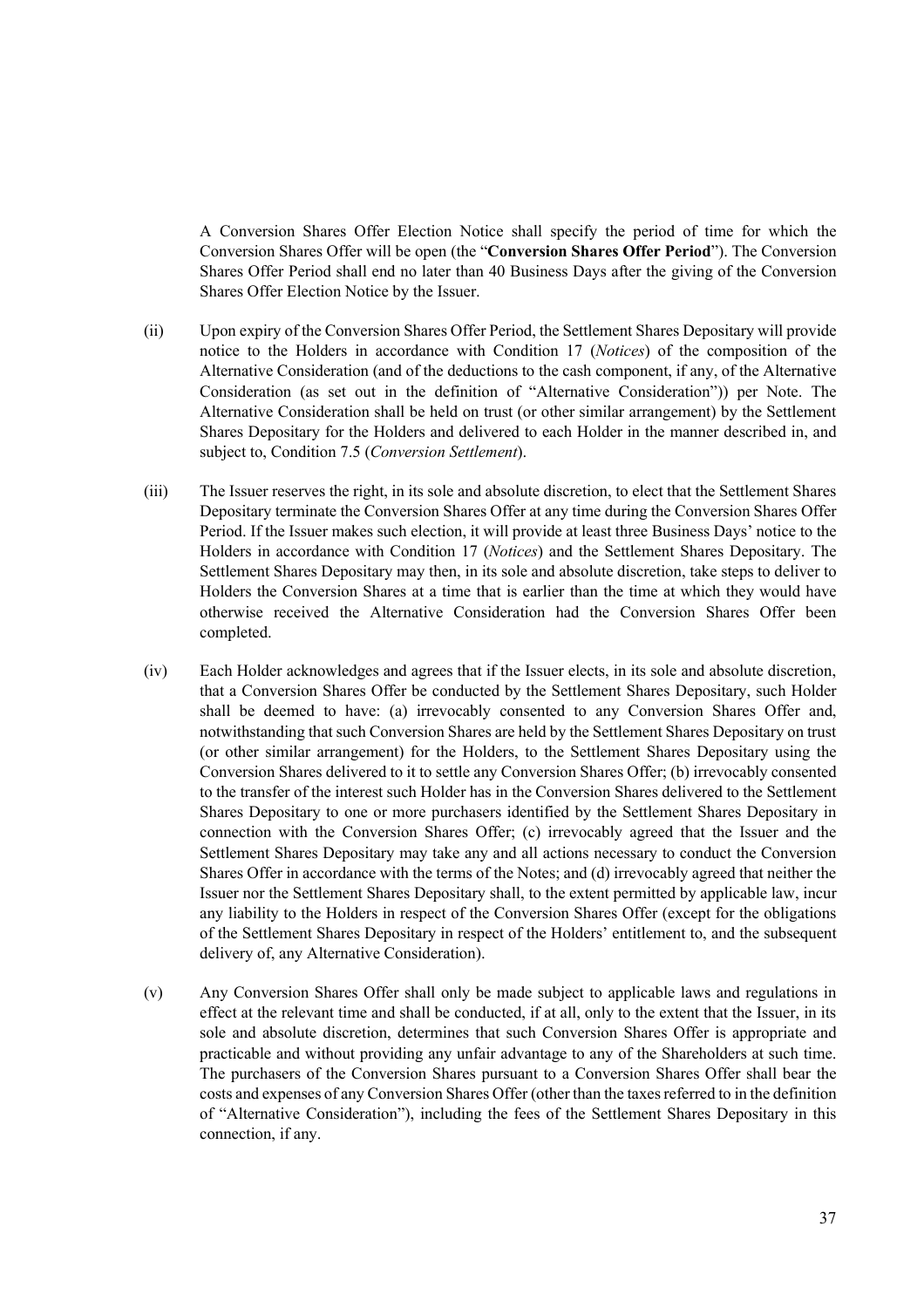- 7.7 *Conversion Price*: The Issuer shall issue and deliver to the Settlement Shares Depositary on the Conversion Date a number of Conversion Shares in respect of the Notes determined by dividing the Outstanding Principal Amount of the Notes (in effect immediately prior to the relevant Trigger Event) by the Conversion Price (as adjusted, if applicable, in accordance with Condition 7.8 (*Adjustments to Floor Price*) up to and including the Conversion Date), subject to Condition 7.10 (*Rounding Down and Notice of Adjustments to the Floor Price*) and Condition 7.11 (*Fractions*).
- 7.8 *Adjustments to Floor Price*: Upon the happening of any of the events described below, the Floor Price shall be adjusted as follows, provided always, that the Floor Price shall not be less than the par value of the Ordinary Shares immediately prior to Conversion Date converted into USD at the then Prevailing Exchange Rate:
	- (i) If and whenever there shall be a consolidation, reclassification or subdivision in relation to the Ordinary Shares which alters the number of Ordinary Shares in issue, the Floor Price shall be adjusted by multiplying the Floor Price in force immediately prior to such consolidation, reclassification or subdivision by the following fraction:

 $\overline{B}$ A

where:

- "A" is the aggregate number of Ordinary Shares in issue immediately before such consolidation, reclassification or subdivision, as the case may be; and
- "**B**" is the aggregate number of Ordinary Shares in issue immediately after, and as a result of, such consolidation, reclassification or subdivision, as the case may be.

Such adjustment shall become effective on the date the consolidation, reclassification or subdivision, as the case may be, takes effect.

(ii) If and whenever the Issuer shall issue any Ordinary Shares to Shareholders as a class credited as fully paid by way of capitalisation of profits or reserves (including any share premium account or capital redemption reserve) (other than (a) where any such Ordinary Shares are or are to be issued instead of the whole or part of a Cash Dividend which the Shareholders would or could otherwise have elected to receive, (b) where the Shareholders may elect to receive a Cash Dividend in lieu of such Ordinary Shares or (c) where any such Ordinary Shares are or are expressed to be issued in lieu of a Dividend (whether or not a Cash Dividend equivalent or amount is announced or would otherwise be payable to Shareholders, whether at their election or otherwise)), the Floor Price shall be adjusted by multiplying the Floor Price in force immediately prior to such issue by the following fraction:

B A

where: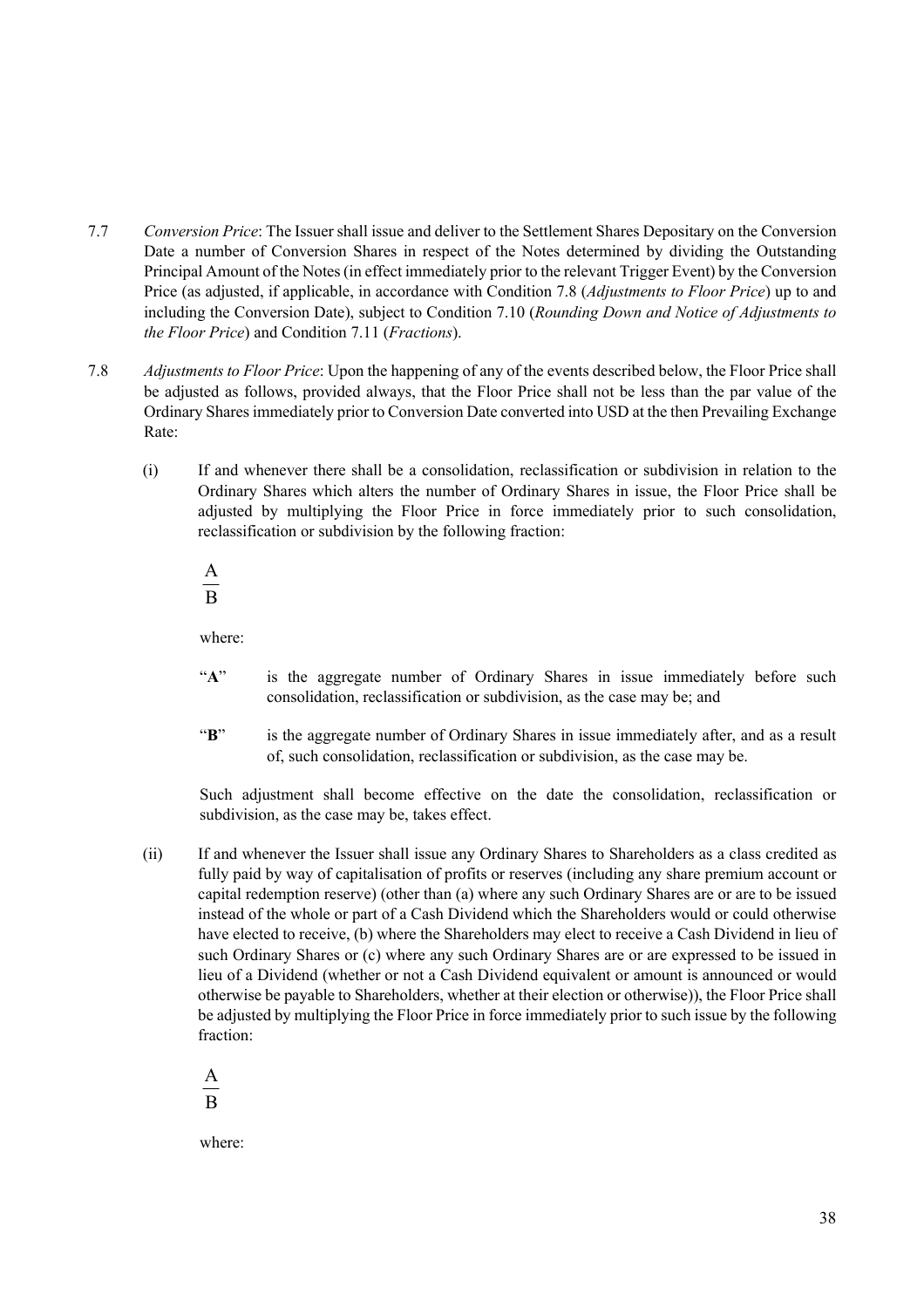- "A" is the aggregate number of Ordinary Shares in issue immediately before such issue; and
- "**B**" is the aggregate number of Ordinary Shares in issue immediately after such issue.

Such adjustment shall become effective on the date of issue of such Ordinary Shares.

(iii) If and whenever the Issuer shall issue Ordinary Shares to all or substantially all Shareholders as a class by way of rights, or the Issuer or any of its Subsidiaries or (at the direction or request or pursuant to arrangements with the Issuer or any of its Subsidiaries) any other Person shall issue or grant to Shareholders as a class by way of rights, any options, warrants or other rights to subscribe for or purchase Ordinary Shares, or any Securities which by their terms of issue carry (directly or indirectly) rights of conversion into, or exchange or subscription for, any Ordinary Shares (or shall grant any such rights in respect of existing Securities so issued), in each case at a price per Ordinary Share which is less than 95 per cent. of the Current Market Price per Ordinary Share on the relevant Effective Date, the Floor Price shall be adjusted by multiplying the Floor Price in force immediately prior to the relevant Effective Date by the following fraction:

$$
\frac{A+B}{A+C}
$$

where:

- "**A**" is the number of Ordinary Shares in issue on the relevant Effective Date;
- "**B**" is the number of Ordinary Shares which the aggregate consideration (if any) receivable for the Ordinary Shares issued by way of rights, or for the Securities issued by way of rights, or for the options or warrants or other rights issued by way of rights and for the total number of Ordinary Shares deliverable on the exercise thereof, would purchase at such Current Market Price per Ordinary Share on the relevant Effective Date; and
- "**C**" is the number of Ordinary Shares to be issued or, as the case may be, the maximum number of Ordinary Shares which may be issued upon exercise of such options, warrants or rights calculated as at the date of issue of such options, warrants or rights or upon conversion or exchange or exercise of rights of subscription or purchase in respect thereof at the initial conversion, exchange, subscription or purchase price or rate,

provided that if, on the relevant Effective Date, such number of Ordinary Shares is to be determined by reference to the application of a formula or other variable feature or the occurrence of any event at some subsequent time, then for the purposes of this paragraph (iii), "C" shall be determined by the application of such formula or variable feature or as if the relevant event occurs or had occurred as at the relevant Effective Date and as if such conversion, exchange, subscription, purchase or acquisition had taken place on the relevant Effective Date.

Such adjustment shall become effective on the relevant Effective Date.

(iv) If and whenever any event in relation to the Issuer and/or the Ordinary Shares (other than the events described in paragraphs (i) to (iii) of this Condition 7.8 and unless otherwise explicitly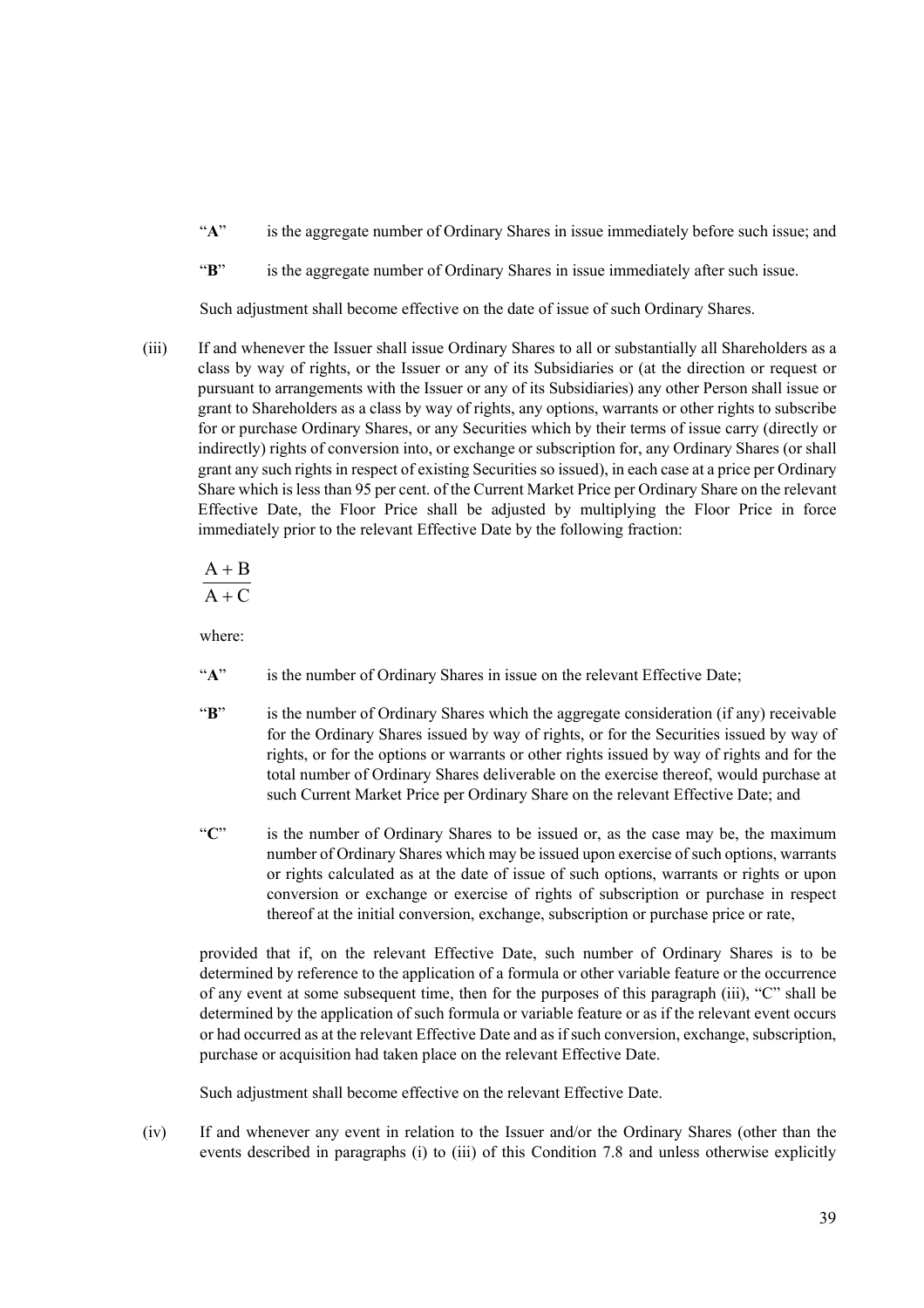excluded from paragraphs (i) to (iii) of this Condition 7.8 or as described in Condition 7.13 (*Share Option Schemes, Dividend Reinvestment Plans*)) (including, without limitation, (a) the payment of any extraordinary dividend or other distribution (howsoever described) to the Shareholders, (b) any reduction of the Issuer's capital, (c) any dissolution of the Issuer, (d) any merger of the Issuer or (e) any demerger of the Issuer) shall occur, the Floor Price may be adjusted in accordance with the following principles:

- (A) other than in the case of a dissolution, merger or demerger of the Issuer, if the Issuer determines that the Floor Price is to be reduced following the occurrence of the relevant event, the amount of such reduction to the Floor Price may be determined in the Issuer's sole and absolute discretion; and
- (B) in all other cases, subject to the provisions of Condition 7.12 (*Decision of an Independent Adviser*), an Independent Adviser shall determine in good faith whether an adjustment to the Floor Price (if any) is appropriate and, if so, the appropriate adjustment to the Floor Price.

Any such adjustment shall become effective on the date specified in the notice to the Holders relating to such adjustment.

- (v) Notwithstanding the foregoing provisions:
	- (a) where the events or circumstances giving rise to any adjustment pursuant to this Condition 7.8 have already resulted or will result in an adjustment to the Floor Price or where the events or circumstances giving rise to any adjustment arise by virtue of any other events or circumstances which have already given or will give rise to an adjustment to the Floor Price or where more than one event which gives rise to an adjustment to the Floor Price occurs within such a short period of time that, in the opinion of the Issuer, a modification to the operation of the adjustment provisions is required to give the intended result, such modification shall be made to the operation of the adjustment provisions as may be determined in good faith by an Independent Adviser to be in such Independent Adviser's opinion appropriate to give the intended result;
	- (b) such modification shall be made to the operation of these Conditions as may be determined in good faith by an Independent Adviser to be in such Independent Adviser's opinion appropriate (i) to ensure that an adjustment to the Floor Price or the economic effect thereof shall not be taken into account more than once, and (ii) to reflect a redenomination of the issued Ordinary Shares for the time being into a new currency; and
	- (c) for the avoidance of doubt, the issue of Conversion Shares following the occurrence of a Trigger Event shall not result in an adjustment to the Floor Price.
- 7.9 *Determination of Consideration Receivable*: For the purpose of any calculation of the consideration receivable or price pursuant to paragraph (iii) of Condition 7.8 (*Adjustments to Floor Price*), the following provisions shall apply: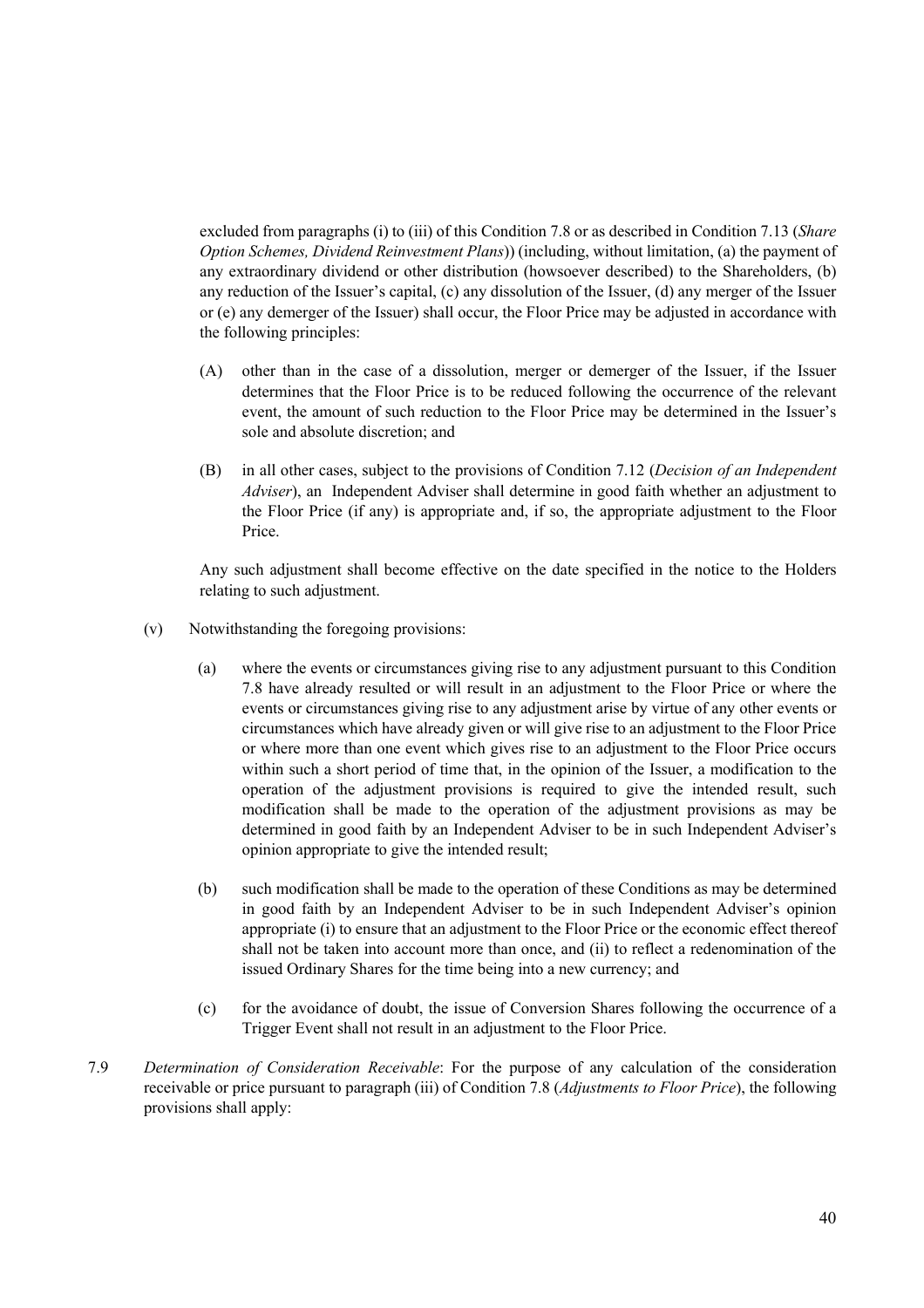- (i) the aggregate consideration receivable or price for Ordinary Shares issued for cash shall be the amount of such cash;
- (ii) (a) the aggregate consideration receivable or price for Ordinary Shares to be issued or otherwise made available upon the conversion or exchange of any Securities shall be deemed to be the consideration or price received or receivable for any such Securities and (b) the aggregate consideration receivable or price for Ordinary Shares to be issued or otherwise made available upon the exercise of rights of subscription attached to any Securities or upon the exercise of any options, warrants or rights shall be deemed to be that part (which may be the whole) of the consideration or price received or receivable for such Securities or, as the case may be, for such options, warrants or rights which are attributed by the Issuer to such rights of subscription or, as the case may be, such options, warrants or rights or, if no part of such consideration or price is so attributed, the Fair Market Value of such rights of subscription or, as the case may be, such options, warrants or rights as at the relevant Effective Date, plus in the case of each of (a) and (b) above, the additional minimum consideration receivable or price (if any) upon the conversion or exchange of such Securities, or upon the exercise of such rights of subscription attached thereto or, as the case may be, upon exercise of such options, warrants or rights and (c) the consideration receivable or price per Ordinary Share upon the conversion or exchange of, or upon the exercise of such rights of subscription attached to, such Securities or, as the case may be, upon the exercise of such options, warrants or rights shall be the aggregate consideration or price referred to in (a) or (b) above (as the case may be) divided by the number of Ordinary Shares to be issued upon such conversion or exchange or exercise at the initial conversion, exchange or subscription price or rate;
- (iii) if the consideration or price determined pursuant to (i) or (ii) above (or any component thereof) shall be expressed in a currency other than the Relevant Currency, it shall be converted into the Relevant Currency at the Prevailing Exchange Rate on the relevant Effective Date (in the case of (i) above) or the relevant date of first public announcement (in the case of (ii) above);
- (iv) in determining the consideration or price pursuant to the above, no deduction shall be made for any commissions or fees (howsoever described) or any expenses paid or incurred for any underwriting, placing or management of the issue of the relevant Ordinary Shares or Securities or options, warrants or rights, or otherwise in connection therewith; and
- (v) the consideration or price shall be determined as provided above on the basis of the consideration or price received, receivable, paid or payable, regardless of whether all or part thereof is received, receivable, paid or payable by or to the Issuer or another entity.
- 7.10 *Rounding Down and Notice of Adjustments to the Floor Price*: On any adjustment, if the resultant Floor Price has more decimal places than the initial Floor Price, it shall be rounded to the same number of decimal places as the initial Floor Price. No adjustment shall be made to the Floor Price where such adjustment (rounded down if applicable) would be less than one per cent. of the Floor Price then in effect. Any adjustment not required to be made, and/or any amount by which the Floor Price has been rounded down, shall be carried forward and taken into account in any subsequent adjustment, and such subsequent adjustment shall be made on the basis that the adjustment not required to be made had been made at the relevant time and/or, as the case may be, that the relevant rounding down had not been made.

Notice of any adjustments to the Floor Price shall be given by the Issuer to Holders promptly after the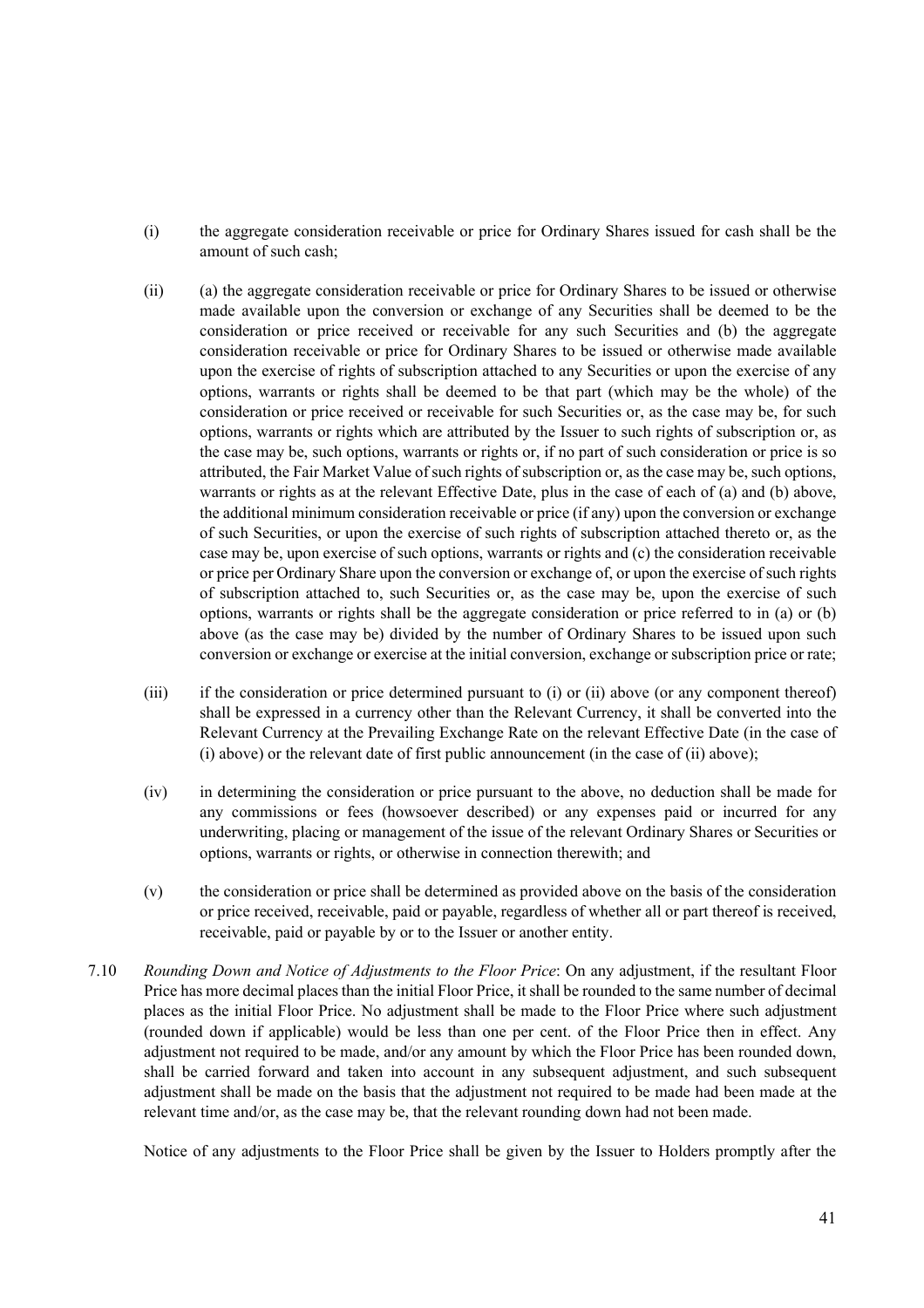determination thereof in accordance with Condition 17 (*Notices*).

The Floor Price shall not in any event be reduced to below the par value of an Ordinary Share for the time being. The Issuer undertakes that it shall not take any action, and shall procure that no action is taken, that would otherwise result in an adjustment to the Floor Price to below the par value of the Ordinary Shares immediately prior to the Conversion Date converted into USD at the then Prevailing Exchange Rate.

- 7.11 *Fractions*: Fractions of Conversion Shares will not be delivered to the Settlement Shares Depositary or to Holders upon a conversion and no cash payment will be made in lieu thereof. However, if one or more Conversion Notices and Notes are delivered to the Settlement Shares Depositary such that any Conversion Shares (or any Conversion Share component of any Alternative Consideration, as applicable) to be issued and delivered to a Holder are to be registered in the same name, the number of Conversion Shares to be issued and delivered in respect thereof shall be calculated on the basis of the aggregate Outstanding Principal Amounts of such Notes (in effect immediately prior to the relevant Trigger Event) to be converted.
- 7.12 *Decision of an Independent Adviser*: In:
	- (i) the circumstances described in sub-paragraph (iv)(B) of Condition 7.8 (*Adjustments to Floor Price*), the Issuer will; and
	- (ii) all other cases where the Floor Price can be adjusted as described in Condition 7.8 (*Adjustments to Floor Price*), if any doubt shall arise as to whether an adjustment shall be made to the Floor Price or as to the appropriate adjustment to the Floor Price, the Issuer may at its discretion,

appoint an Independent Adviser and, following consultation between the Issuer and such Independent Adviser, a written opinion of such Independent Adviser in respect thereof shall be conclusive and binding on the Issuer and the Holders, save in the case of manifest error.

- 7.13 *Share Option Schemes, Dividend Reinvestment Plans*: No adjustment will be made to the Floor Price where Ordinary Shares or other Securities (including rights, warrants and options) are issued, offered, exercised, allotted, purchased, appropriated, modified or granted to, or for the benefit of, employees or former employees (including directors holding or formerly holding executive office or the personal service company of any such person) or their spouses or relatives, in each case, of the Issuer or any of its Subsidiaries or any associated company or to a trustee or trustees to be held for the benefit of any such person, in any such case pursuant to any share or option scheme.
- 7.14 *Taxes and Duties*: Neither the Issuer nor any member of the Group shall be liable for any taxes or duties (including, without limitation any capital, stamp, issue and registration or transfer taxes or duties) arising on conversion or that may arise or be paid as a consequence of the issue and delivery of Conversion Shares. Each Holder must pay any taxes or duties (including, without limitation, any capital, stamp, issue and registration and /or transfer taxes or duties) arising on conversion in connection with the issue and delivery of Conversion Shares to the Settlement Shares Depositary on behalf of such Holder and such Holder must pay all, if any, such taxes or duties arising by reference to any disposal or deemed disposal of such Holder's Notes or interest therein. Any taxes or duties arising on delivery or transfer of Conversion Shares to a purchaser in any Conversion Shares Offer shall be payable by the relevant purchaser of those Conversion Shares.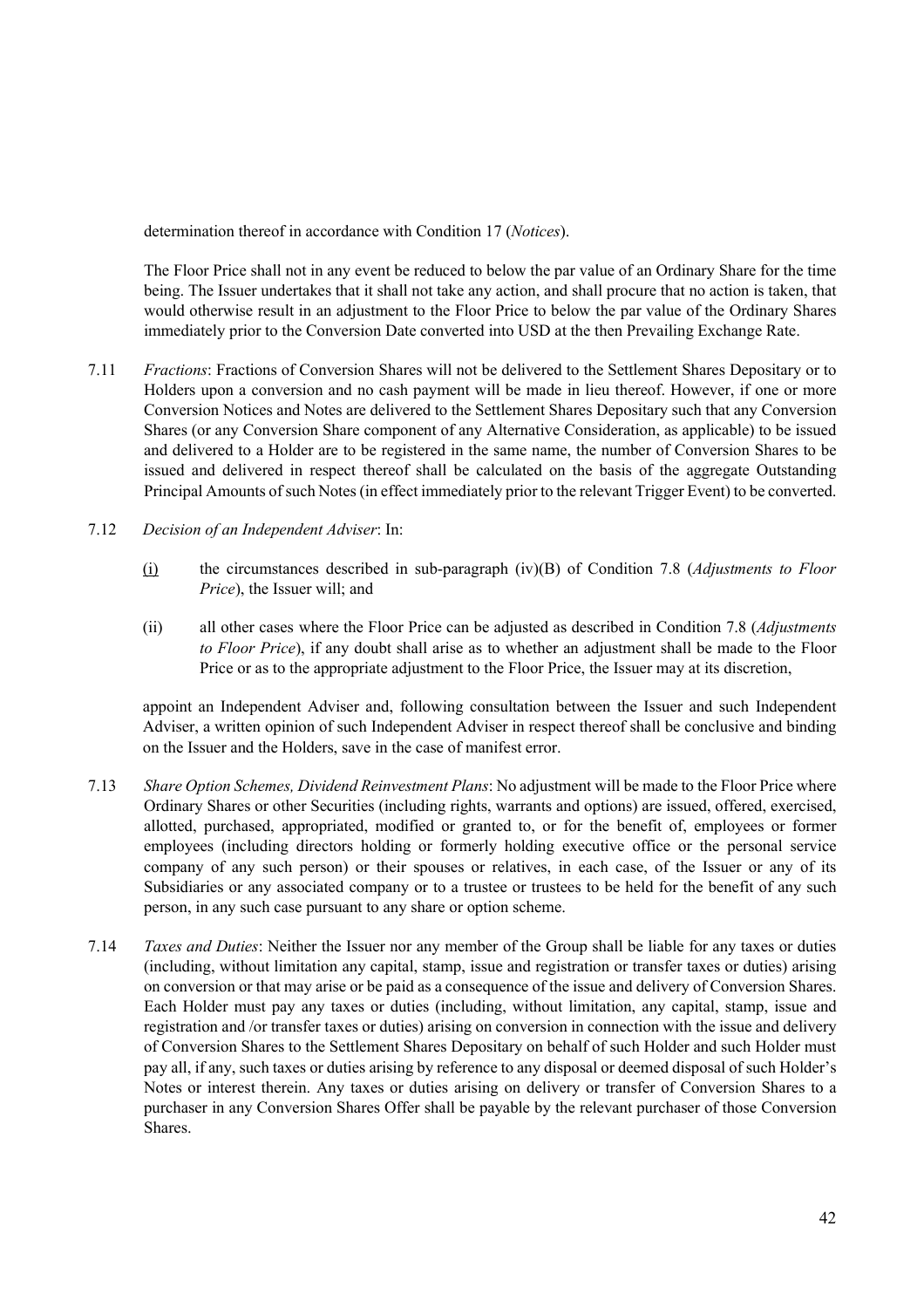- 7.15 *Ordinary Shares*: The Conversion Shares will be fully paid-up and non-assessable and will in all respects rank *pari passu* with the fully paid-up Ordinary Shares in issue on the Conversion Date, except in any such case for any right excluded by mandatory provisions of applicable law, and except that any Conversion Shares so issued and delivered will not rank for (or, as the case may be, the relevant Holder shall not be entitled to receive) any rights, distributions or payments, the record date (or other due date for the establishment of entitlement) for which falls prior to the Conversion Date.
- 7.16 *Purchase or Redemption of Ordinary Shares*: The Issuer or any company in the Group may exercise such rights as it may from time to time enjoy to purchase, redeem or buy back any Securities (including Ordinary Shares) or any depositary or other receipts or certificates representing the same without the consent of Holders.

## **8. Redemption and Purchase**

- 8.1 *Scheduled redemption*: The Notes are perpetual securities and have no fixed date for redemption. The Issuer may only redeem the Notes at its discretion in the circumstances described herein. The Notes are not redeemable at the option of the Holders at any time.
- 8.2 *Early redemption upon the occurrence of a Special Event*: Subject to Condition 8.7 (*Conditions to redemption etc.*), upon the occurrence of a Special Event, the Issuer may, at its option, at any time and having given no less than thirty nor more than sixty days' notice to the Holders in accordance with Condition 17 (*Notices*) (which notice shall be irrevocable, subject to the Trigger Event Redemption Restriction), redeem all (but not some only) of the outstanding Notes at their Outstanding Principal Amounts, together with accrued interest thereon insofar as it has not been cancelled; provided however that where the Special Event is a Tax Event, no such notice of redemption may be given earlier than 90 days prior to the earliest date on which the Issuer would be obliged to pay such additional amounts as referred to in the definition of Tax Event.

The Issuer, having satisfied itself that a Special Event has occurred, shall notify the Holders in accordance with Condition 17 (*Notices*) of the occurrence of such Special Event.

- 8.3 *Redemption at the option of the Issuer*: The Issuer may, at its option (but subject to Condition 8.7 (*Conditions to redemption etc.*)) and having given no less than thirty nor more than sixty days' notice to the Holders in accordance with Condition 17 (*Notices*) (which notice shall be irrevocable, subject to the Trigger Event Redemption Restriction), redeem all (but not some only) of the outstanding Notes on the relevant Optional Redemption Date (Call) at their Outstanding Principal Amounts, together with accrued interest (if any) thereon insofar as it has not been cancelled.
- 8.4 *Purchase*: The Issuer or any of its Subsidiaries may at any time (but subject to Condition 8.7 (*Conditions to redemption etc.*)) purchase Notes in the open market or otherwise and at any price, provided that all unmatured Coupons are purchased therewith. Such Notes may be held, reissued, resold or surrendered to any Paying Agent for cancellation.
- 8.5 *Cancellation*: All Notes which are redeemed will forthwith (but subject to Condition 8.7 (*Conditions to redemption etc.*)) be cancelled (together with all unmatured Coupons attached thereto or surrendered therewith at the time of redemption). All Notes so cancelled and the Notes purchased and cancelled pursuant to Condition 8.4 (*Purchase*) above (together with all unmatured Coupons cancelled therewith) shall be forwarded to the Fiscal Agent and cannot be reissued or resold.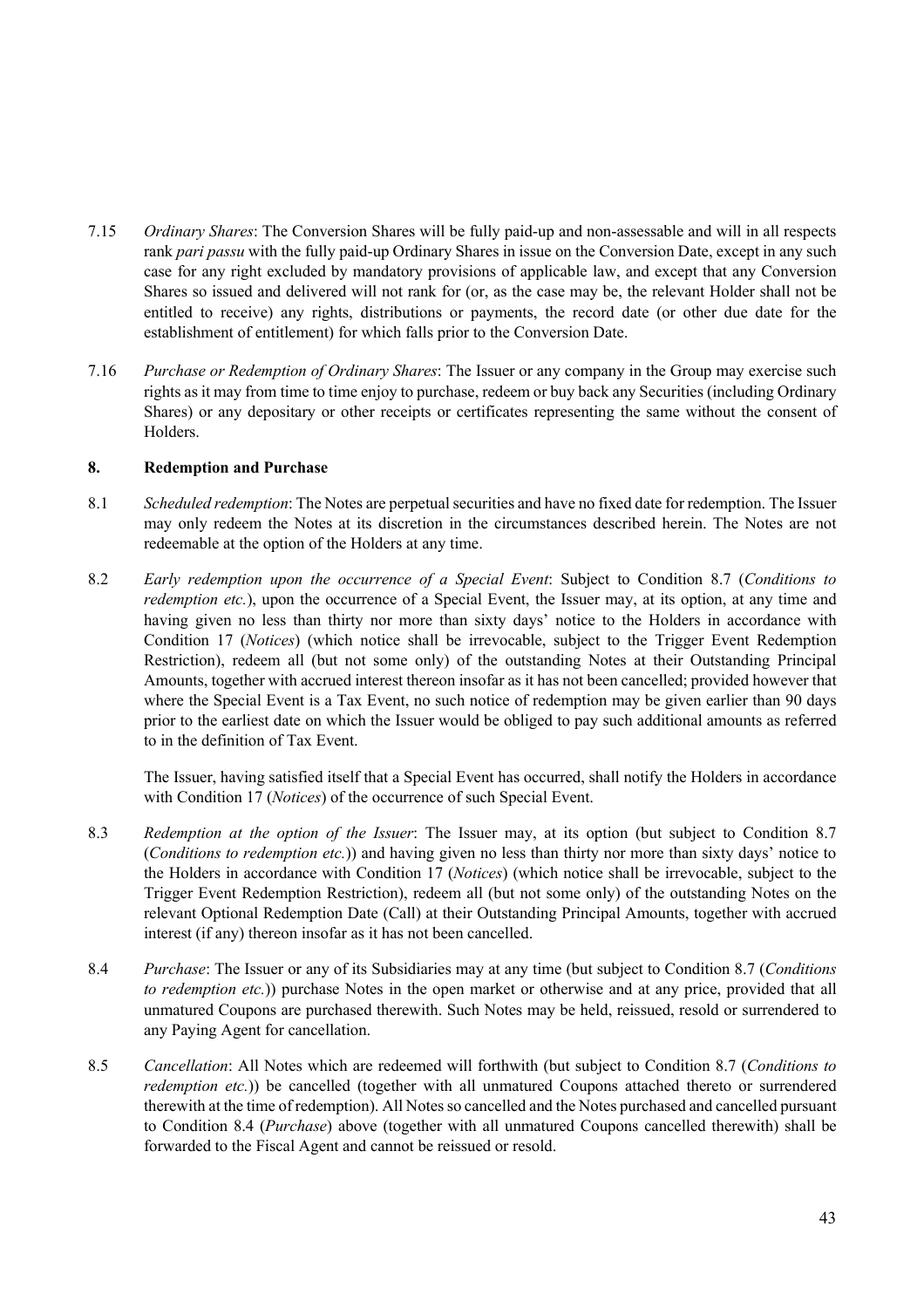8.6 *Substitution and variation*: Subject to Condition 8.7 (*Conditions to redemption etc.*) and having given no less than thirty nor more than sixty days' notice to the Holders (in accordance with Condition 17 (*Notices*)) and the Fiscal Agent, if a Special Event has occurred and is continuing, the Issuer may substitute all (but not some only) of the Notes or vary the terms of all (but not some only) of the Notes, without any requirement for the consent or approval of the Holders, so that they become or remain Qualifying Capital Notes.

Any such notice shall specify the relevant details of the manner in which such substitution or variation shall take effect and where the Holders can inspect or obtain copies of the new terms and conditions of the Qualifying Capital Notes. Such substitution or variation will be effected without any cost or charge to the Holders.

- 8.7 *Conditions to redemption etc.*: The Notes may only be redeemed, purchased, cancelled, substituted, varied or modified (as applicable) pursuant to Condition 8.2 (*Early redemption upon the occurrence of a Special Event*), Condition 8.3 (*Redemption at the option of the Issuer*), Condition 8.4 (*Purchase*), Condition 8.5 (*Cancellation*), Condition 8.6 (*Substitution and variation*), Condition 16.1 (*Meetings of Holders*) or paragraph (ii) of Condition 16.2 (*Modification of the Notes*), as the case may be, if:
	- (i) in the case of any such substitution, variation or modification, the Issuer has notified the Relevant Regulator of, and the Relevant Regulator has not objected to, such substitution, variation or modification (as applicable);
	- (ii) in the case of any such redemption, purchase or cancellation, the Issuer has notified the Relevant Regulator of, and the Relevant Regulator has given permission to, such redemption, purchase or cancellation (as applicable);
	- (iii) in the case of any such redemption of the Notes, the Trigger Event Redemption Restriction does not apply to such redemption or to the redemption notice relating to such redemption (as applicable); and
	- (iv) in the case of a redemption of the Notes as a result of a Special Event, the Issuer has delivered a certificate signed by two of its Directors to the Fiscal Agent (and copies thereof will be available at the Fiscal Agent's Specified Office during its normal business hours) not less than 5 Business Days prior to the date set for redemption that such Special Event has occurred or will occur no more than ninety days following the date fixed for redemption, as the case may be.

## **9. Payments**

- 9.1 *Principal*: Payments of principal shall be made only against presentation and (provided that payment is made in full) surrender of the Note at the Specified Office of any Paying Agent outside the United States. Subject as provided in these Conditions, payments will be in U.S. Dollars made by credit or transfer to a U.S. Dollar account (or any other account to which U.S. Dollars may be credited or transferred) specified by the payee, or, at the option of the payee, by a U.S. Dollar cheque.
- 9.2 *Interest*: Payments of interest shall, subject to Condition 9.6 (*Payments other than in respect of matured Coupons*) below, be made only against presentation and (provided that payment is made in full) surrender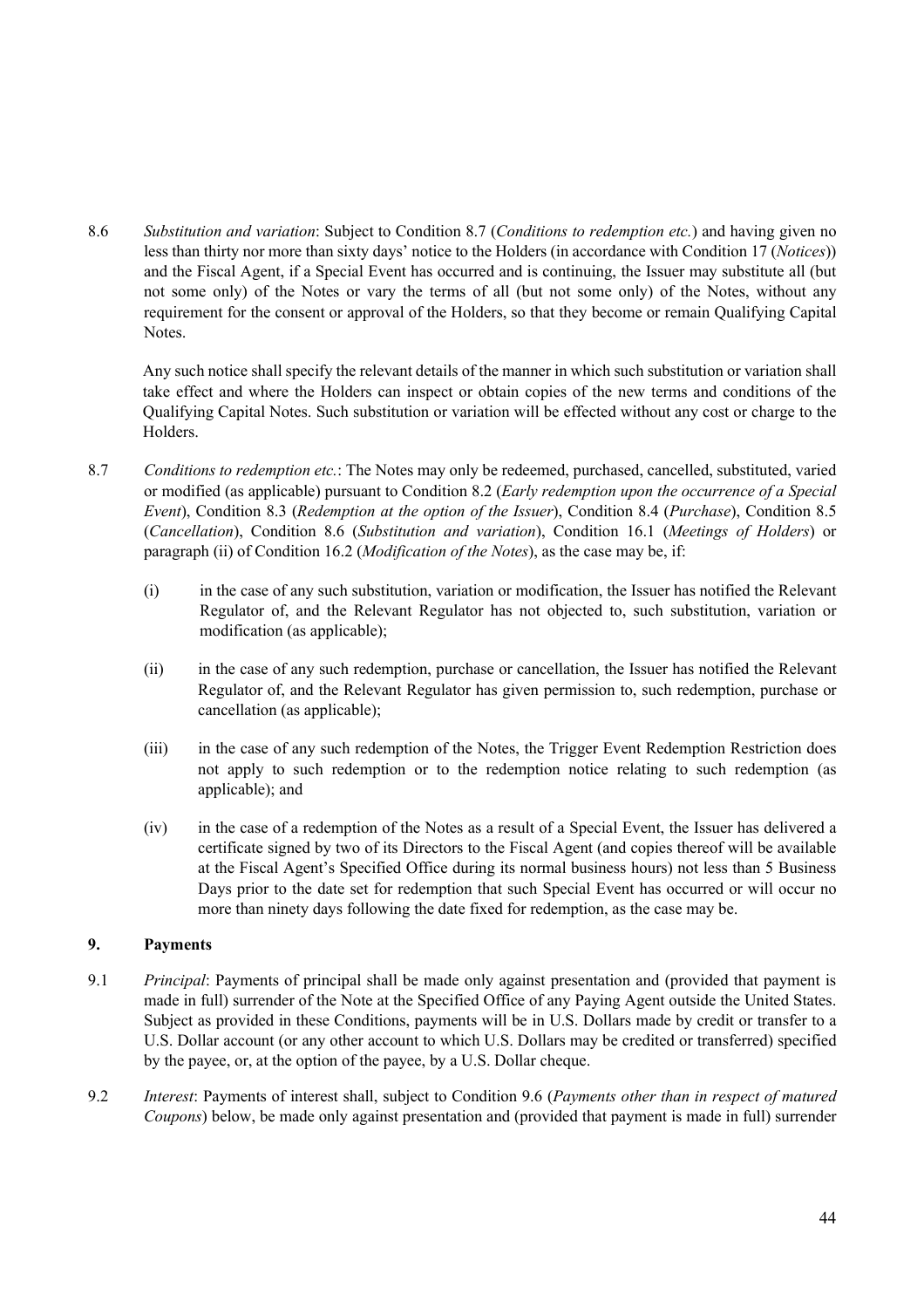of the appropriate Coupons at the Specified Office of any Paying Agent outside the United States in the manner described in Condition 9.1 (*Principal*) above.

- 9.3 *Payments subject to fiscal laws*: All payments in respect of the Notes are subject in all cases to (i) any applicable fiscal or other laws and regulations in the place of payment, but without prejudice to Condition 10 (*Taxation*) and (ii) any withholding or deduction required pursuant to an agreement described in Section 1471(b) of the Code or otherwise imposed pursuant to Sections 1471 through 1474 of the Code, any regulations or agreements thereunder, any official interpretations thereof, or (without prejudice to Condition 10 (*Taxation*)) any law implementing an intergovernmental approach thereto. No commissions or expenses shall be charged to the Holders in respect of such payments.
- 9.4 *Unmatured Coupons void*: On the due date for redemption of any Note pursuant to Condition 8.2 (*Early redemption upon the occurrence of a Special Event*), Condition 8.3 (*Redemption at the option of the Issuer*) or Condition 11 (*Enforcement Events*), all unmatured Coupons relating thereto (whether or not still attached) shall become void and no payment will be made in respect thereof.
- 9.5 *Payments on business days*: If the due date for payment of any amount in respect of any Note or Coupon is not a Payment Business Day, the Holder shall not be entitled to payment of the amount due until the next succeeding Payment Business Day and shall not be entitled to any further interest or other payment in respect of any such delay.
- 9.6 *Payments other than in respect of matured Coupons*: Payments of interest other than in respect of matured Coupons shall be made only against presentation of the relevant Notes at the Specified Office of any Paying Agent outside the United States.
- 9.7 *Partial payments*: If a Paying Agent makes a partial payment in respect of any Note or Coupon presented to it for payment, such Paying Agent will endorse thereon a statement indicating the amount and date of such payment.
- 9.8 *Exchange of Talons*: On or after the maturity date of the final Coupon which is (or was at the time of issue) part of a Coupon Sheet relating to the Notes, any Talon forming part of such Coupon Sheet may be exchanged at the Specified Office of the Paying Agent for a further Coupon Sheet (including, if appropriate, a further Talon but excluding any Coupons in respect of which claims have already become void pursuant to Condition 12 (*Prescription*)). Upon the due date for redemption of any Note, any unexchanged Talon relating to such Note shall become void and no Coupon will be delivered in respect of such Talon.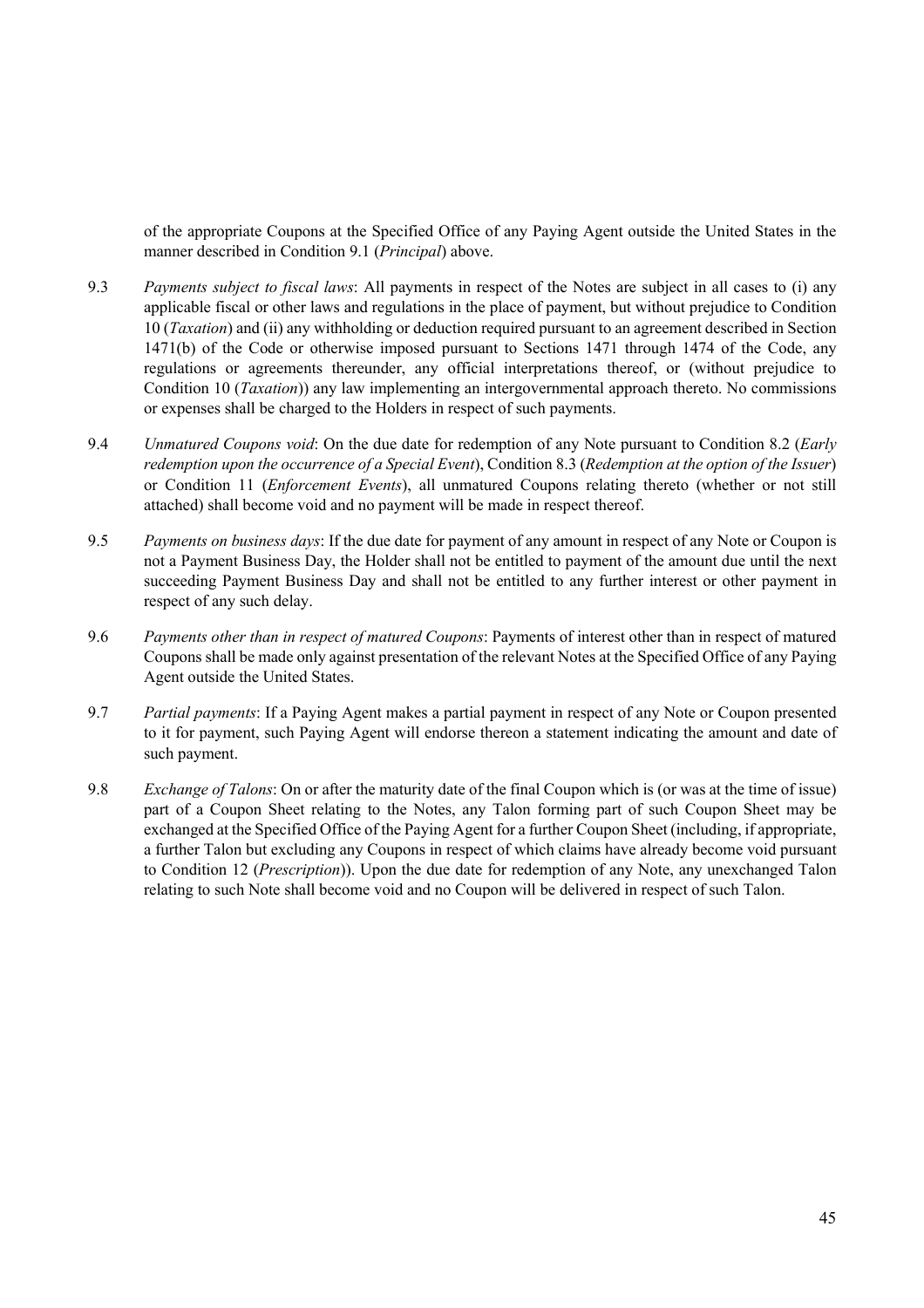## **10. Taxation**

- 10.1 *Gross up*: All payments of principal and interest in respect of the Notes and the Coupons by or on behalf of the Issuer shall be made free and clear of, and without withholding or deduction for or on account of, any present or future taxes, duties, assessments or governmental charges of whatever nature imposed, levied, collected, withheld or assessed by or on behalf of Denmark or any political subdivision therein or any authority or agency therein or thereof having power to tax, unless the withholding or deduction of such taxes, duties, assessments, or governmental charges is required by law. In that event, in the case of a payment of interest only, the Issuer shall pay such additional amounts as will result in receipt by the Holders after such withholding or deduction of such amounts as would have been receivable by them had no such withholding or deduction been required, except that no such additional amounts shall be payable in relation to any payment in respect of any Note or Coupon:
	- (i) to, or to a third party on behalf of, a Holder which is liable to such taxes, duties, assessments or governmental charges in respect of such Note or Coupon by reason of it having some connection with Denmark other than:
		- (a) the mere holding of the Note or Coupon; or
		- (b) the receipt of principal, interest or other amount in respect of such Note or Coupon; or
	- (ii) presented for payment more than thirty days after the Relevant Date, except to the extent that the relevant Holder would have been entitled to such additional amounts on presenting the same for payment on or before the expiry of such period of thirty days.
- 10.2 *Taxing jurisdiction*: If the Issuer becomes subject at any time to any taxing jurisdiction other than Denmark, references in these Conditions to Denmark shall be construed as references to Denmark and/or such other jurisdiction.

# **11. Enforcement Events**

- 11.1 *No events of default*: There are no events of default in respect of the Notes. Holders shall not be entitled at any time to file for bankruptcy or liquidation of the Issuer.
- 11.2 *Enforcement Events*: If an order is made or an effective resolution is passed for the bankruptcy or liquidation of the Issuer (an "**Enforcement Event**"), any Holder may prove or claim in such proceedings in respect of such Note, such claim being for payment of the Outstanding Principal Amount of such Note at the time of commencement of such bankruptcy or liquidation of the Issuer together with any interest accrued and unpaid on such Note (to the extent that the same is not cancelled in accordance with the terms of the Notes) from (and including) the Interest Payment Date immediately preceding the occurrence of such Enforcement Event and any other amounts payable on such Note (including any damages payable in respect thereof). Such claim shall rank as provided in Condition 4 (*Status of the Notes*).
- 11.3 *Enforcement of obligations*: Subject to Condition 11.1 (*No events of default*) and without prejudice to Condition 11.2 (*Enforcement Events*), any Holder may, at its discretion and without further notice, institute such proceedings against the Issuer as it may think fit to enforce any obligation, condition or provision binding on the Issuer under the Notes, provided that the Issuer shall not by virtue of the institution of any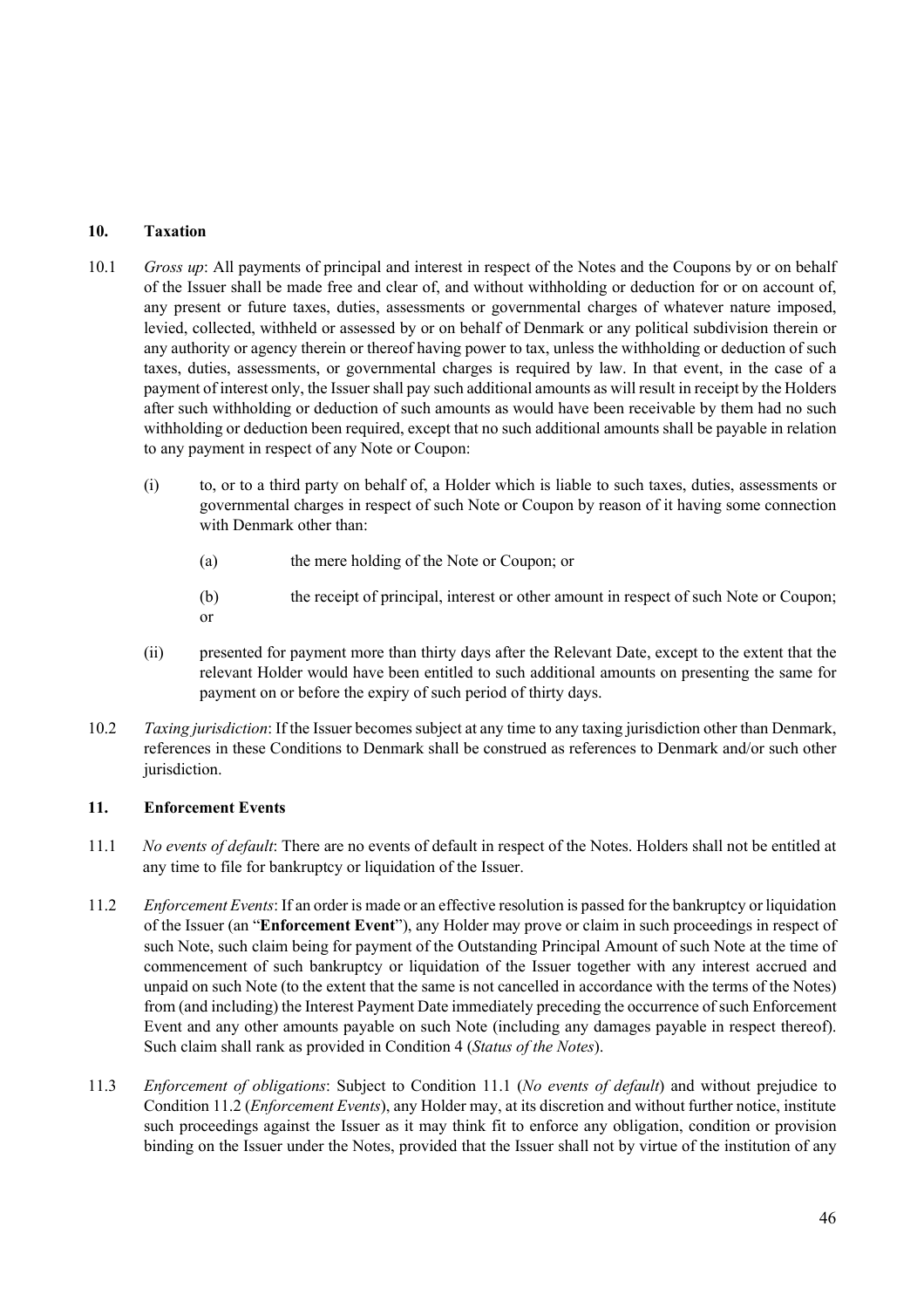proceedings be obliged to pay any sum or sums sooner than the same would otherwise have been payable by it.

### **12. Undertakings**

So long as any Note remains outstanding, the Issuer will, save with the approval of an Extraordinary Resolution:

- (i) not make any issue, grant or distribution or take or omit to take any other action if the effect thereof would be that, upon conversion of the Notes pursuant to Condition 7 (*Loss Absorption Following a Trigger Event*), Conversion Shares could not, under any applicable law then in effect, be legally issued as fully paid-up;
- (ii) deliver Conversion Shares upon conversion of the Notes pursuant to Condition 7 (*Loss Absorption Following a Trigger Event*), subject to, and as provided in, Condition 7 (*Loss Absorption Following a Trigger Event*);
- (iii) use all reasonable endeavours to ensure that its issued and outstanding Ordinary Shares and the Conversion Shares, as the case may be, will be admitted to listing and trading on the Relevant Stock Exchange;
- (iv) at all times ensure there is sufficient registered authorised share capital to enable conversion of the Notes pursuant to Condition 7 (*Loss Absorption Following a Trigger Event*), and all rights of subscription and exchange for Conversion Shares, to be satisfied in full;
- (v) as soon as reasonably practicable and in any event not later than 14 calendar days following the Conversion Date, request and procure the registration of the Conversion Shares (a) with the DBA and (b) in the Share Register of the Issuer; and
- (vi) where the provisions of Condition 7 (*Loss Absorption Following a Trigger Event*) require or provide for a determination by an Independent Adviser or a role to be performed by a Settlement Shares Depositary, the Issuer shall use all reasonable endeavours promptly to appoint such Person for such purpose.

### **13. Prescription**

Claims for principal shall become void unless the relevant Notes are presented for payment within ten years of the appropriate Relevant Date. Claims for interest shall become void unless the relevant Coupons are presented for payment within five years of the appropriate Relevant Date.

#### **14. Replacement of Notes and Coupons**

If any Note or Coupon is lost, stolen, mutilated, defaced or destroyed, it may be replaced at the Specified Office of the Fiscal Agent (and, if the Notes are then admitted to listing, trading and/or quotation by any listing authority, stock exchange and/or quotation system which requires the appointment of a Paying Agent in any particular place, the Paying Agent having its Specified Office in the place required by such listing authority, stock exchange and/or quotation system), subject to all applicable laws and listing authority,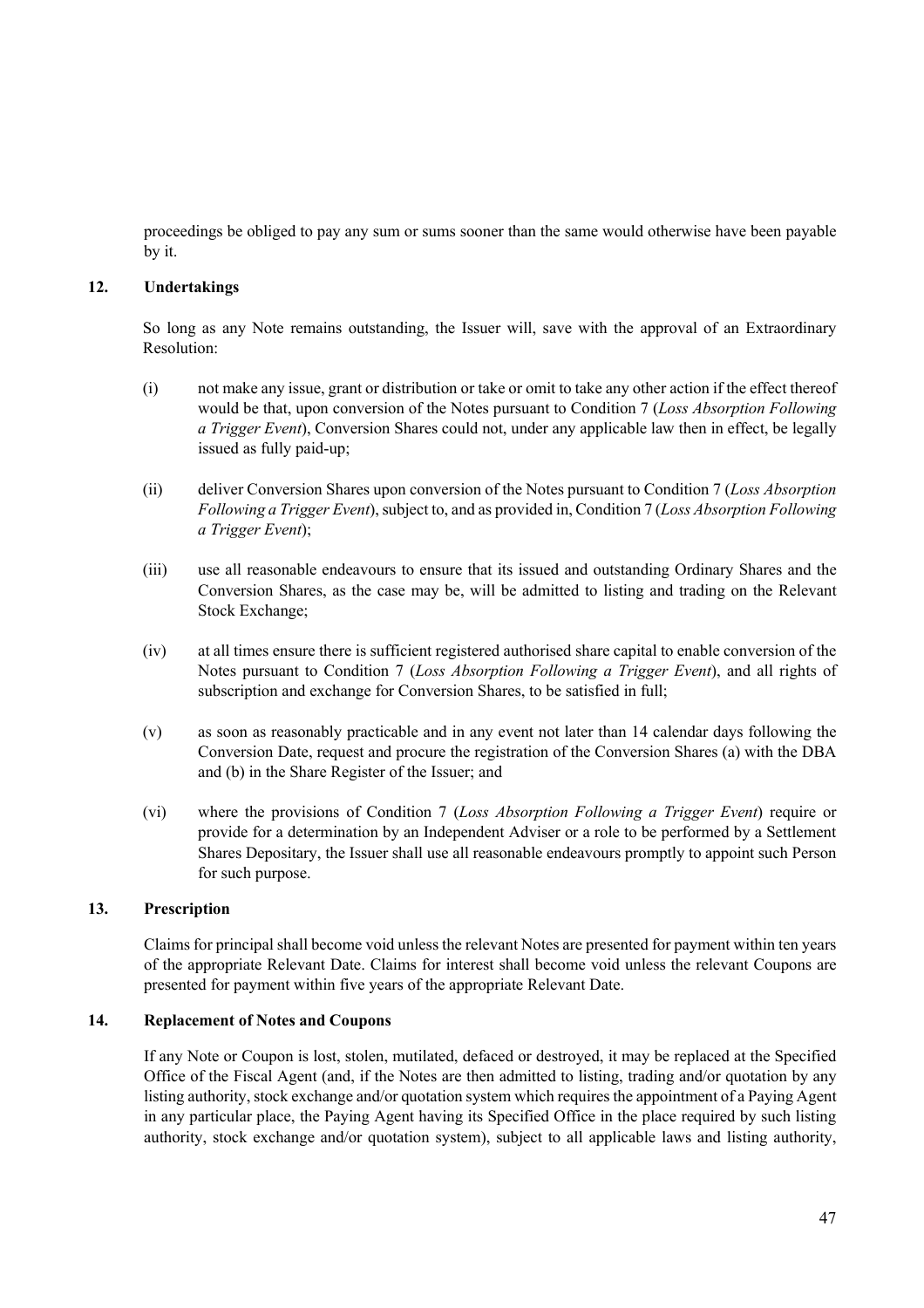stock exchange and/or quotation system requirements, upon payment by the claimant of the expenses incurred in connection with such replacement and on such terms as to evidence, security, indemnity and otherwise as the Issuer may reasonably require. Mutilated or defaced Notes or Coupons must be surrendered before replacements will be issued.

### **15. Agents**

- 15.1 *Obligations of Agents*: In acting under the Agency Agreement and in connection with the Notes and the Coupons, the Paying Agents act solely as agents of the Issuer and do not assume any obligations towards or relationship of agency or trust for or with any of the Holders or Couponholders, and each of them shall only be responsible for the performance of the duties and obligations expressly imposed upon it in the Agency Agreement or other agreement entered into with respect of its appointment or incidental thereto.
- 15.2 *Termination of Appointments*: The initial Paying Agents and their initial Specified Offices are listed in the Agency Agreement. The Issuer reserves the right at any time to vary or terminate the appointment of any Paying Agent (including the Fiscal Agent) and to appoint an additional or successor fiscal agent or Paying Agent; provided, however, that:
	- (i) the Issuer shall at all times maintain a Fiscal Agent; and
	- (ii) if and for so long as the Notes are admitted to listing and/or to trading and/or quotation on any listing authority, stock exchange and/or quotation system which requires the appointment of a Paying Agent in any particular place, the Issuer shall maintain a Paying Agent (which may be the Fiscal Agent) each with a Specified Office in the place required by such listing authority, stock exchange and/or quotation system.
- 15.3 *Change of Specified Offices*: The Paying Agents reserve the right at any time to change their respective Specified Offices to some other Specified Office in the same city. Notice of any change in the identities or Specified Offices of any Paying Agent shall promptly be given to the Holders in accordance with Condition 17 (*Notices*).

# **16. Meetings of Holders; Modification**

16.1 *Meetings of Holders*: The Agency Agreement contains provisions (which shall have effect as if incorporated herein) for convening meetings of Holders to consider matters relating to the Notes, including (without limitation) the modification by Extraordinary Resolution of any provision of these Conditions and the Deed of Covenant insofar as the same may apply to the Notes. Any Extraordinary Resolution duly passed at any such meeting of Holders will be binding on all Holders, whether present or not at the meeting and on all Couponholders.

In addition, a resolution in writing signed by or on behalf of all Holders who for the time being are entitled to receive notice of a meeting of Holders will take effect as if it were an Extraordinary Resolution. Such a resolution in writing may be contained in one document or several documents in the same form, each signed by or on behalf of one or more Holders.

Any modification to these Conditions and/or the Deed of Covenant pursuant to the operation of the provisions described in this Condition 16.1 is subject to Condition 8.7 (*Conditions to redemption etc.*).

16.2 *Modification of Notes*: The Issuer may make, without the consent of the Holders or Couponholders: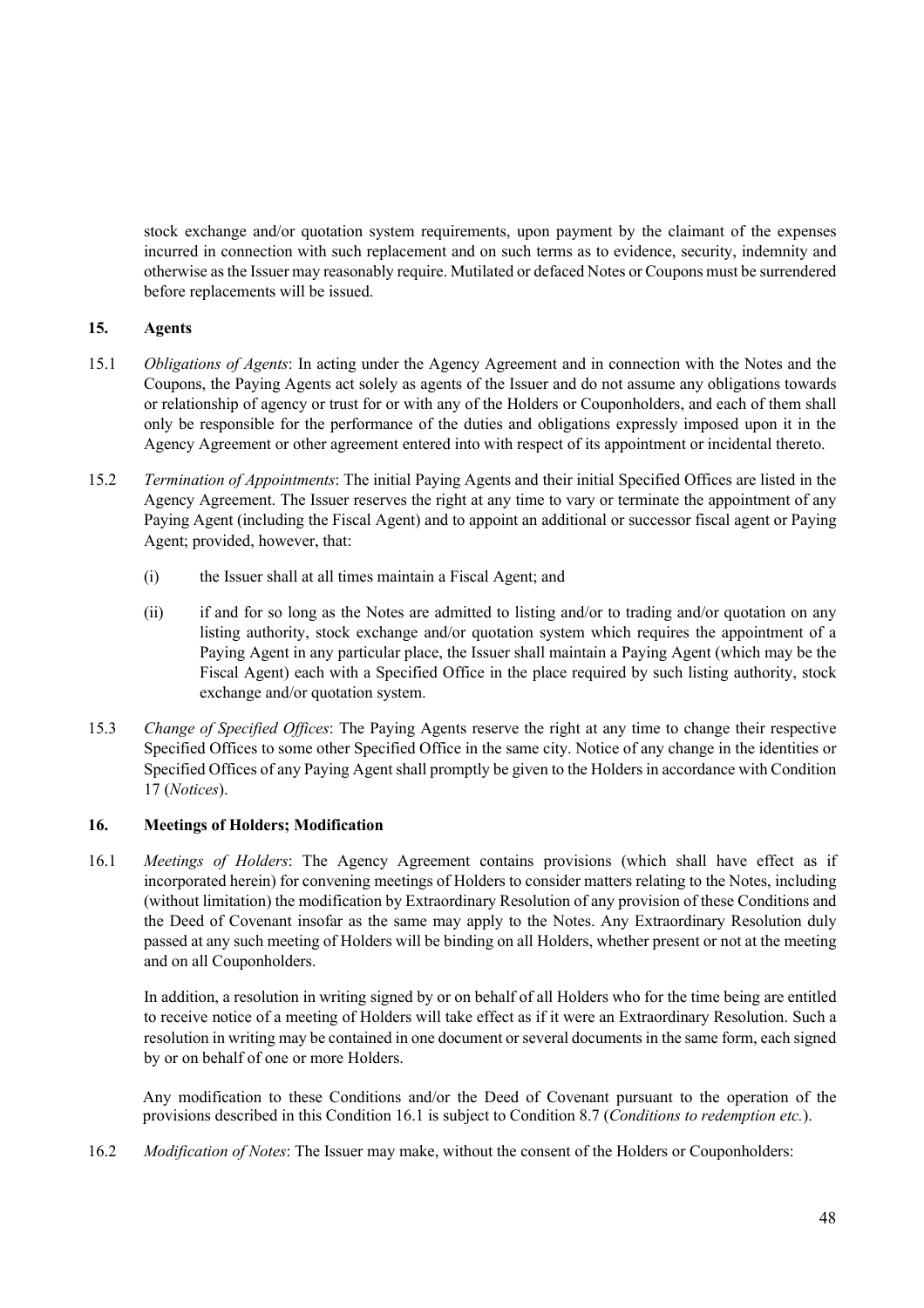- (i) any modification to the Notes, these Conditions, the Agency Agreement and/or the Deed of Covenant to correct a manifest error; or
- (ii) subject to Condition 8.7 (*Conditions to redemption etc.*), any modification to the Notes, these Conditions, the Agency Agreement and/or the Deed of Covenant which is not prejudicial to the interests of the Holders and the Couponholders.

Any such modification to the Agency Agreement shall be subject to the consent of the Fiscal Agent. Subject as provided in these Conditions, no other modification may be made to the Notes, these Conditions, the Agency Agreement or the Deed of Covenant except with the sanction of an Extraordinary Resolution and, in the case of a modification to the Agency Agreement, the consent of the Fiscal Agent.

Any such modification shall be binding on the Holders and the Couponholders and any such modification shall be notified to the Holders in accordance with Condition 17 (*Notices*) as soon as practicable thereafter.

## **17. Notices**

Notices to Holders will be deemed to be validly given if published in a leading English language daily newspaper having general circulation in Europe or, if the Notes are listed on the Official List of the Irish Stock Exchange and admitted to trading on the Global Exchange Market of the Irish Stock Exchange (so long as the Notes are listed on the Official List of the Irish Stock Exchange and the rules of that exchange so permit), if published on the website of the Irish Stock Exchange (*www.ise.ie*).

The Issuer shall also ensure that notices are duly published in a manner which complies with the rules of any stock exchange or other relevant authority on which the Notes are for the time being listed or by which they have been admitted to trading.

Any notice so given will be deemed to have been validly given on the date of first such publication (or, if required to be published in more than one newspaper, on the first date on which publication shall have been made in all the required newspapers). Couponholders will be deemed for all purposes to have notice of the contents of any notice given to the Holders in accordance with this Condition.

While the Notes are represented by one or more global Note(s) and such global Note(s) is/are held in its/their entirety on behalf of one or more relevant clearing system(s), the terms of such global Note(s) will specify how notices to Holders are to be given, as described in "Overview of Form of the Notes" of the Offering Memorandum relating to the Notes dated 24 March 2017.

## **18. Currency Indemnity**

The currency in which the Notes are denominated is USD (the "**Contractual Currency**"), which is the sole currency of account and payment for all sums payable by the Issuer in respect of the Notes, including damages. Any amount received or recovered in a currency other than the Contractual Currency (whether as a result of, or of the enforcement of, a judgment or order of a court of any jurisdiction or otherwise) by any Holder in respect of any sum expressed to be due to it from the Issuer shall only constitute a discharge to the Issuer to the extent of the amount of the Contractual Currency which such Holder is able to purchase with the amount so received or recovered in that other currency on the date of that receipt or recovery (or, if it is not practicable to make that purchase on that date, on the first date on which it is practicable to do so). If that amount is less than the amount of the Contractual Currency expressed to be due to any Holder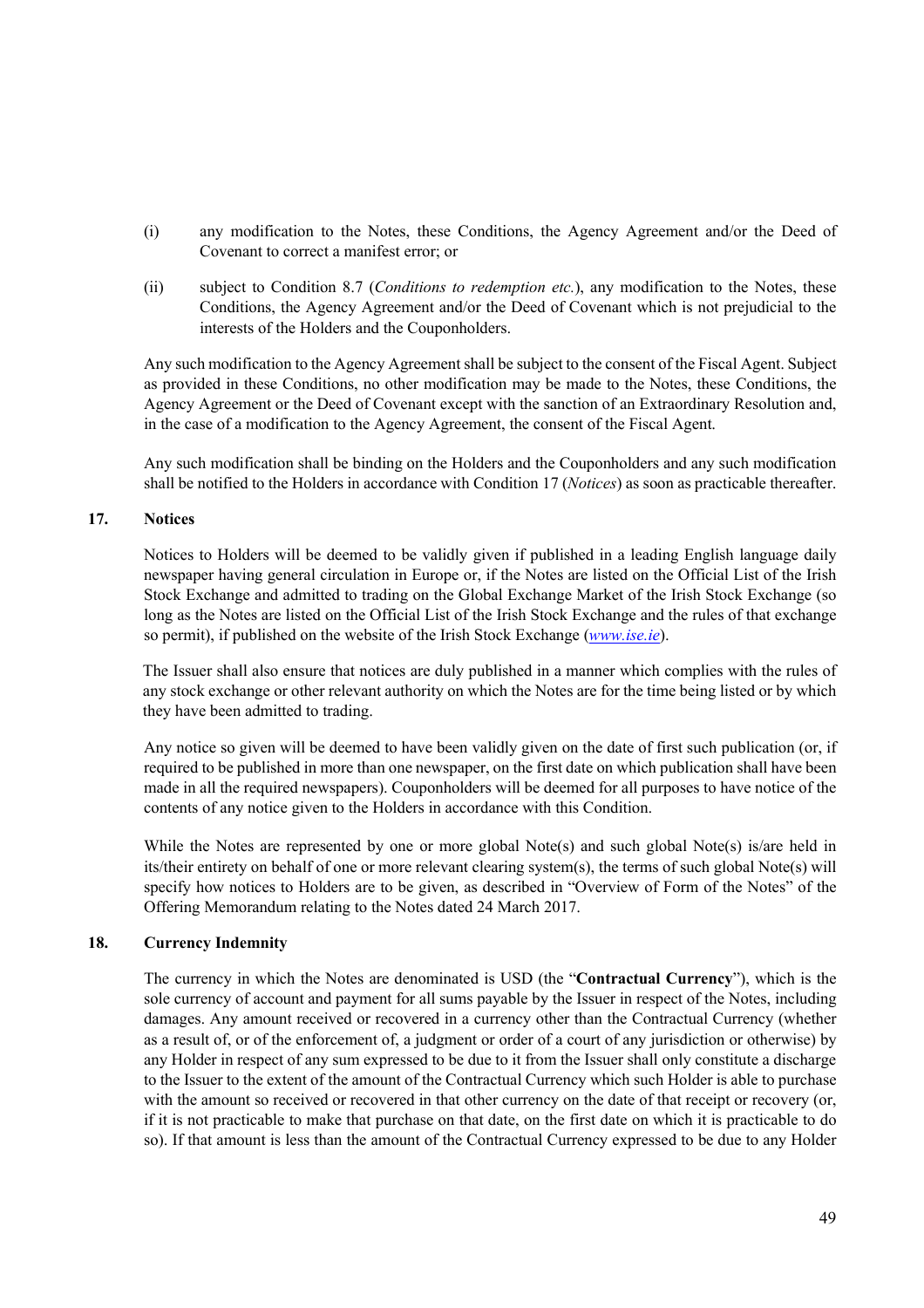in respect of such Note or Coupon the Issuer shall indemnify such Holder against any loss sustained by such Holder as a result. In any event, the Issuer shall indemnify each such Holder against any cost of making such purchase which is reasonably incurred. These indemnities constitute a separate and independent obligation from the Issuer's other obligations, shall give rise to a separate and independent cause of action, shall apply irrespective of any indulgence granted by any Holder and shall continue in full force and effect despite any judgment, order, claim or proof for a liquidated amount in respect of any sum due in respect of the Notes or any judgment or order. Any such loss as aforesaid shall be deemed to constitute a loss suffered by the relevant Holder and no proof or evidence of any actual loss will be required by the Issuer.

### **19. Waiver and Remedies**

No failure to exercise, and no delay in exercising, on the part of the Holder, any right in these Conditions shall operate as a waiver thereof nor shall any single or partial exercise thereof preclude any other or future exercise thereof or the exercise of any other right. Rights hereunder shall be in addition to all other rights provided by law. No notice or demand given in any case shall constitute a waiver of rights to take other action in the same, similar or other instances without such notice or demand.

### **20. Governing Law, Jurisdiction and Acknowledgement of Danish Statutory Loss Absorption Powers**

- 20.1 *Governing Law*: The Notes, the Agency Agreement and the Deed of Covenant, and any non-contractual obligations arising therefrom or in connection therewith, shall be governed by, and construed in accordance with, English law, except for Condition 4 (*Status of the Notes*), Condition 6 (*Interest Cancellation*), Condition 7 (*Loss Absorption Following a Trigger Event*), Condition 8.2 (*Early redemption upon the occurrence of a Special Event*) and Condition 11 (*Enforcement Events*) which shall be governed by, and construed in accordance with, Danish law.
- 20.2 *English courts*: The courts of England have jurisdiction to settle any dispute (a "**Dispute**") arising from or connected with the Notes (including any Dispute relating to any non-contractual obligations arising from or connected with the Notes).
- 20.3 *Appropriate forum*: The Issuer agrees that the courts of England are the most appropriate and convenient courts to settle any Dispute and, accordingly, that it will not argue to the contrary.
- 20.4 *Rights of the Holders to take proceedings outside England*: Condition 20.2 (*English courts*) is for the benefit of the Holders only. As a result, nothing in this Condition 20 prevents any Holder from taking proceedings relating to a Dispute ("**Proceedings**") in any other courts with jurisdiction. To the extent allowed by law, any Holder may take concurrent Proceedings in any number of jurisdictions.
- 20.5 *Service of process*: The Issuer agrees that the documents which start any Proceedings and any other documents required to be served in relation to those Proceedings may be served on it by being delivered to the Issuer at 75 King William Street, London EC4N 7DT or at any address of the Issuer in Great Britain at which service of process may be served on it in accordance with the Companies Act 2006. Nothing in this paragraph shall affect the right of any Holder to serve process in any other manner permitted by law. This Condition applies to Proceedings in England and to Proceedings elsewhere.
- 20.6 *Acknowledgement of Danish Statutory Loss Absorption Powers*: Notwithstanding and to the exclusion of any other term of the Notes or any other agreements, arrangements or understanding between the Issuer and any Holder (which, for the purposes of this Condition 20.6, includes each holder of a beneficial interest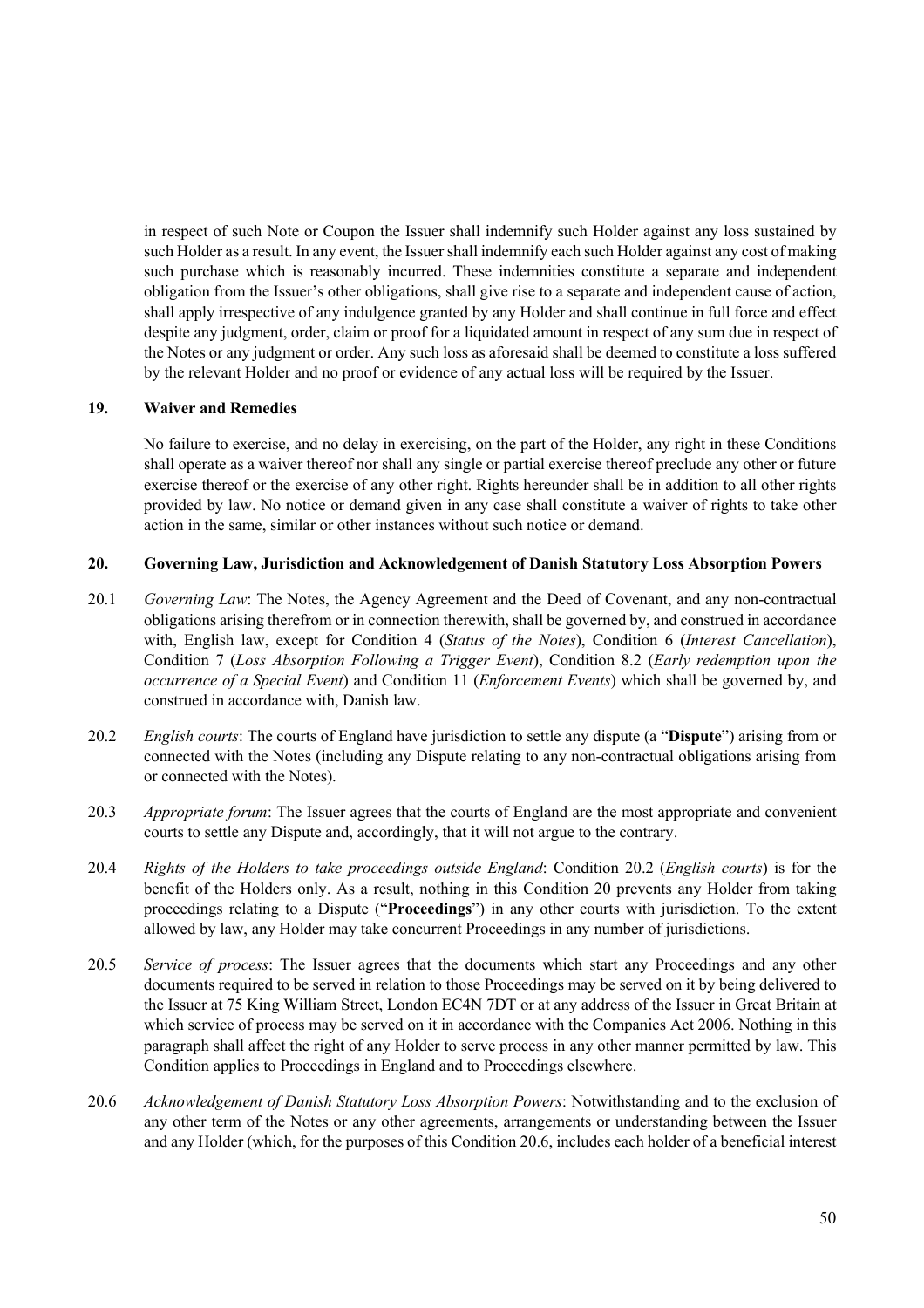in the Notes), by its acquisition of the Notes, each Holder acknowledges and accepts that any liability arising under the Notes may be subject to the exercise of Danish Statutory Loss Absorption Powers by the Relevant Resolution Authority and acknowledges, accepts, consents to and agrees to be bound by:

- (i) the effect of the exercise of any Danish Statutory Loss Absorption Powers by the Relevant Resolution Authority, which exercise (without limitation) may include and result in any of the following, or a combination thereof:
	- (a) the reduction of all, or a portion, of the Relevant Amounts in respect of the Notes;
	- (b) the conversion of all, or a portion, of the Relevant Amounts in respect of the Notes into Ordinary Shares, other Securities or other obligations of the Issuer or another Person, and the issue to or conferral on the Holder of such Ordinary Shares, Securities or obligations, including by means of an amendment, modification or variation of the terms of the Notes;
	- (c) the cancellation of the Notes or the Relevant Amounts in respect of the Notes; and
	- (d) the amendment or alteration of the perpetual nature of the Notes or amendment of the amount of interest payable on the Notes, or the date on which interest becomes payable, including by suspending payment for a temporary period; and
- (ii) the variation of the terms of the Notes, as deemed necessary by the Relevant Resolution Authority, to give effect to the exercise of any Danish Statutory Loss Absorption Powers by the Relevant Resolution Authority.

## **21. Rights of Third Parties**

 No person shall have any right to enforce any term or Condition in respect of a Note under the Contracts (Rights of Third Parties) Act 1999.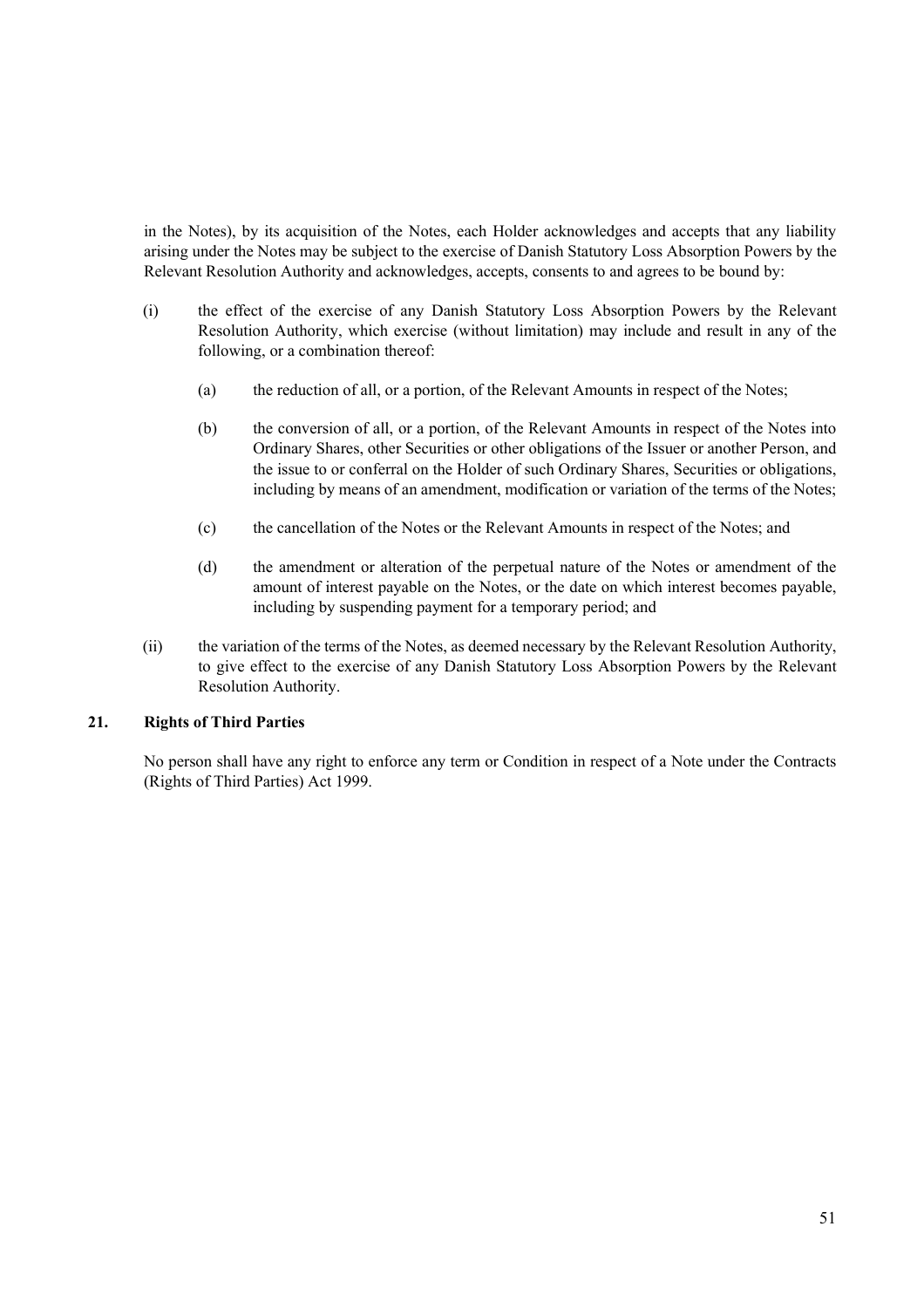# Appendix 2: Terms and Conditions of the Notes

*The following is the text of the Terms and Conditions of the Notes which will be endorsed on each Definitive Note. The Terms and Conditions applicable to any Global Note will differ from those Terms and Conditions which would apply to a Definitive Note to the extent described under "Overview of Provisions relating to the Notes while in Global Form" above.* 

### 1. **Introduction**

- 1.1 *Notes*: The USD 750,000,000 Perpetual Non-cumulative Resettable Additional Tier 1 Convertible Capital Notes (the "**Notes**") are issued by Danske Bank A/S (the "**Issuer**").
- 1.2 *Issue and Paying Agency Agreement*: The Notes are the subject of an issue and paying agency agreement dated 26 June 2018 (as supplemented, amended and/or replaced from time to time, the "**Agency Agreement**") between the Issuer, Citibank, N.A., London Branch as fiscal agent and paying agent (the "**Fiscal Agent**", which expression shall include any successor to Citibank, N.A., London Branch in its capacity as such and together with any additional or successor paying agents appointed from time to time in accordance with the Agency Agreement, the "**Paying Agents**").
- 1.3 *Deed of Covenant*: The Notes have the benefit of a deed of covenant dated 26 June 2018 (as supplemented, amended and/or replaced from time to time, the "**Deed of Covenant**").
- 1.4 *Summaries*: Certain provisions of these Conditions are summaries of the Agency Agreement and the Deed of Covenant and are subject to their detailed provisions. The holders of the Notes (the "**Holders**") and the holders of the interest coupons (the "**Couponholders**" and the "**Coupons**", respectively) are bound by, and are deemed to have notice of, all the provisions of the Agency Agreement and the Deed of Covenant applicable to them. Copies of the Agency Agreement and the Deed of Covenant are available for inspection by Holders during normal business hours at the Specified Office of each of the Paying Agents.

### **2. Interpretation**

2.1 *Definitions*: In these Conditions the following expressions have the following meanings:

"**2014 RTS**" means Commission Delegated Regulation (EU) No. 241/2014 of 7 January 2014, supplementing the CRR with regard to regulatory technical standards for own funds requirements for institutions, as amended or replaced from time to time;

"**7-year Treasury Rate**" means, in relation to a Reset Interest Period and the Reset Rate of Interest Determination Date in relation to such Reset Interest Period:

(i) the percentage rate per annum equal to the arithmetic mean of the bid and offered yields of the relevant Reference Bond as determined by the Fiscal Agent by reference to the Screen Page at approximately 11:00 a.m. (New York City time) on such Reset Rate of Interest Determination Date; or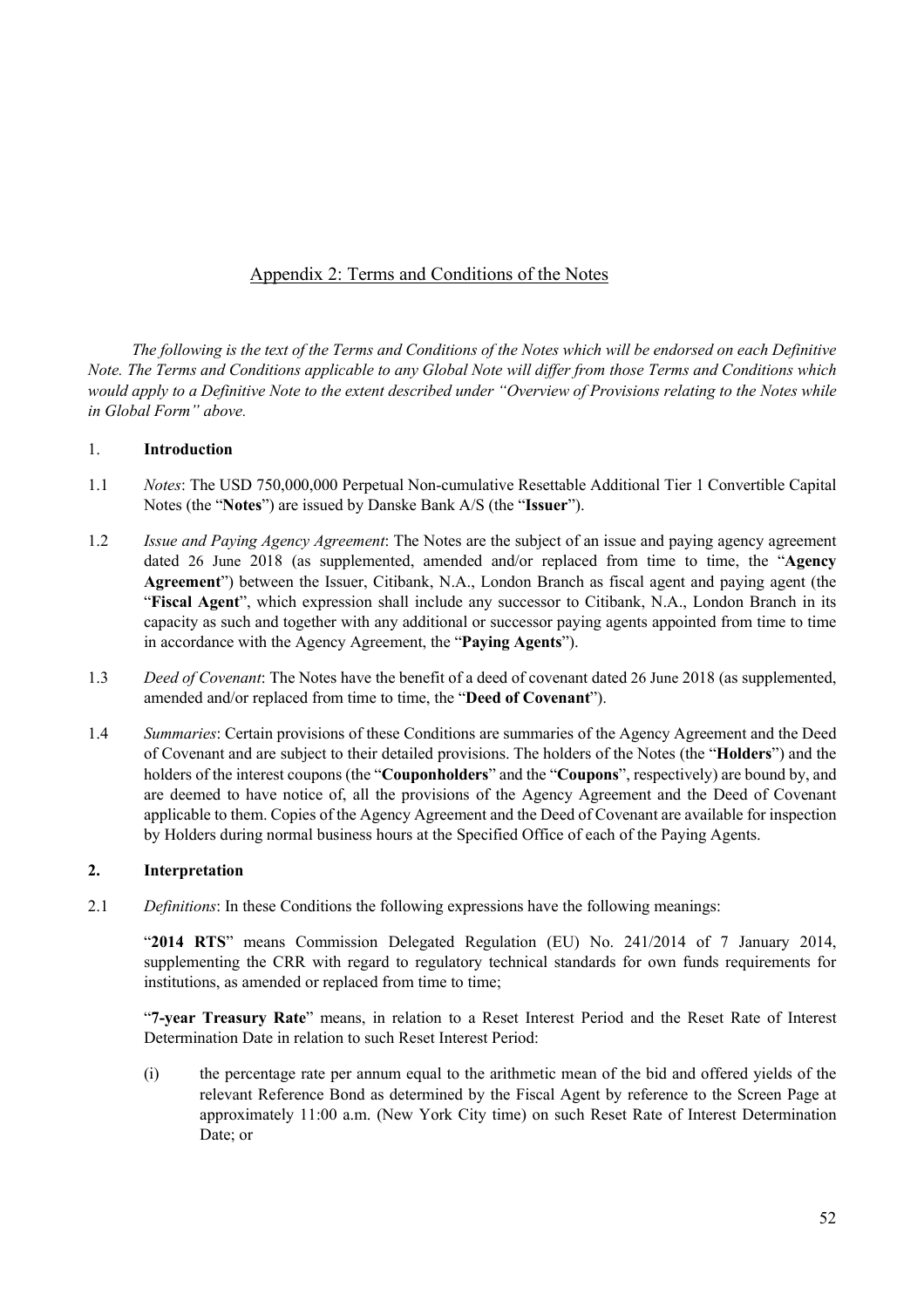(ii) if such rate does not appear on the Screen Page at such time on such Reset Rate of Interest Determination Date, the Reset Reference Bank Rate on such Reset Rate of Interest Determination Date;

"**Additional Tier 1 Capital**" means capital which is treated as Additional Tier 1 capital (or any equivalent or successor term) under CRD IV requirements by the Relevant Regulator for the purposes of the Issuer and the Group;

"**Alternative Consideration**" means, in respect of each Note and as determined by the Issuer:

- (i) if all of the Conversion Shares are sold in the Conversion Shares Offer, the *pro-rata* share of the cash proceeds from the sale of such Conversion Shares attributable to such Note (converted into USD at the Prevailing Exchange Rate as of the day which is three Settlement Shares Depositary Business Days prior to the relevant Settlement Date) as determined by the Settlement Shares Depositary, and less the *pro-rata* share of any foreign exchange transaction costs and an amount equal to the *pro-rata* share of any taxes or duties (including, without limitation, any capital, stamp, issue and registration and transfer taxes or duties) that may arise or be paid in connection with the issue and delivery of the Conversion Shares to the Settlement Shares Depositary pursuant to the Conversion Shares Offer;
- (ii) if some, but not all of the Conversion Shares are sold in the Conversion Shares Offer, (a) the *prorata* share of the cash proceeds from the sale of such Conversion Shares attributable to such Note (converted into USD at the Prevailing Exchange Rate as of the day which is three Settlement Shares Depositary Business Days prior to the relevant Settlement Date) as determined by the Settlement Shares Depositary, and less the *pro-rata* share of any foreign exchange transaction costs and an amount equal to the *pro-rata* share of any taxes or duties (including, without limitation, any capital, stamp, issue and registration and transfer taxes or duties) that may arise or be paid in connection with the issue and delivery of the Conversion Shares to the Settlement Shares Depositary pursuant to the Conversion Shares Offer and (b) the *pro-rata* share of such Conversion Shares not sold pursuant to the Conversion Shares Offer attributable to such Note rounded down to the nearest whole number of Conversion Shares; and
- (iii) if no Conversion Shares are sold in the Conversion Shares Offer, the relevant number of Conversion Shares which would have been received had the Issuer not elected that the Settlement Shares Depositary should carry out a Conversion Shares Offer;

"**BRRD**" means the Directive (2014/59/EU) of the European Parliament and of the Council on resolution and recovery of credit institutions and investment firms dated 15 May 2014 and published in the Official Journal of the European Union on 12 June 2014 (or, as the case may be, any provision of Danish law transposing or implementing such Directive), as amended or replaced from time to time;

"**Business Day**" means a day on which commercial banks and foreign exchange markets settle payments and are open for general business (including dealing in foreign exchange and foreign currency deposits) in Copenhagen, New York City and London;

"**Calculation Amount**" means USD 1,000 (the "**Original Calculation Amount**"), provided that if the Outstanding Principal Amount of each Note is reduced as required by then current legislation and/or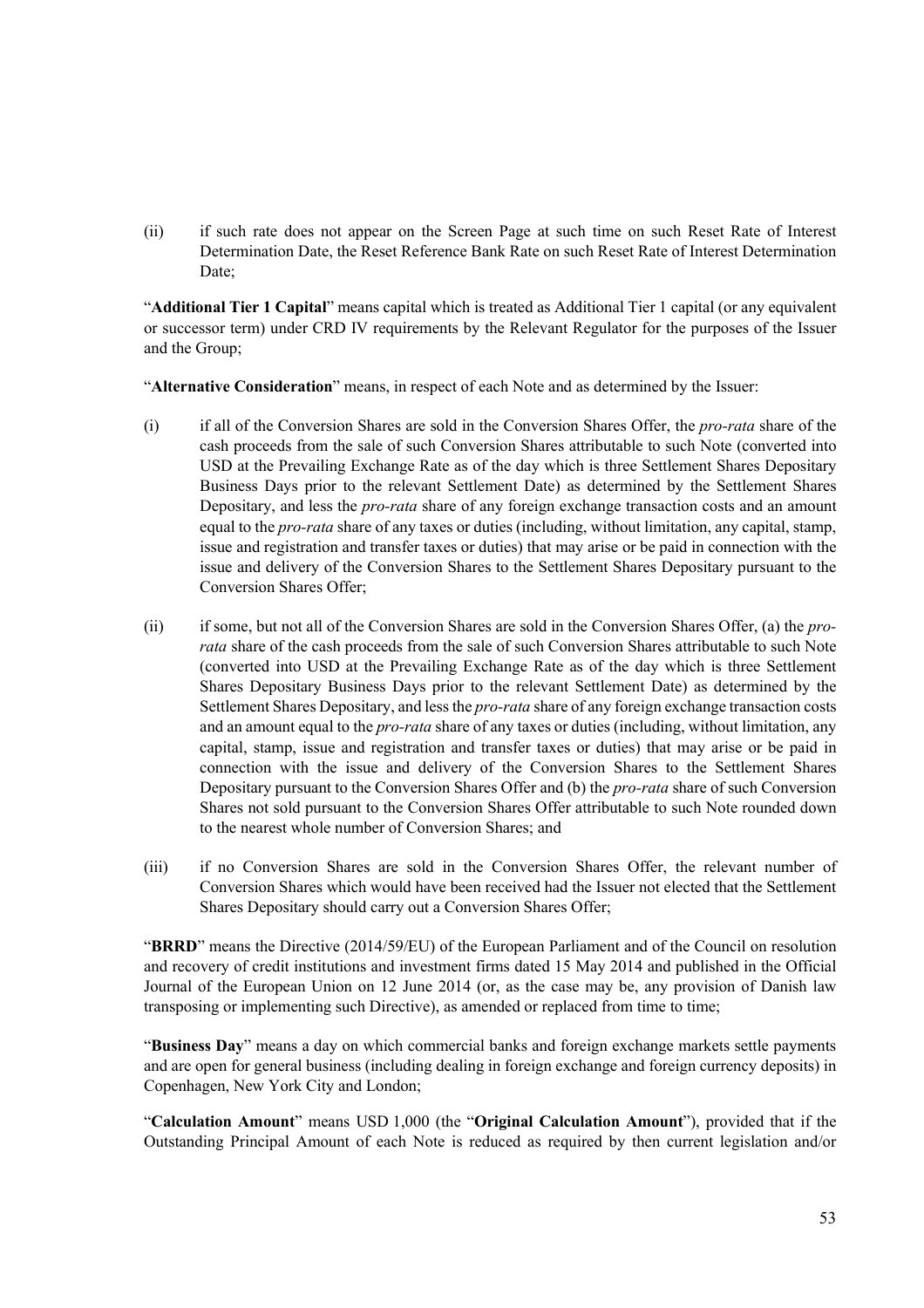regulations applicable to the Issuer, the Fiscal Agent shall (i) adjust the Calculation Amount on a *pro-rata* basis to account for such reduction and (ii) notify the Holders in accordance with Condition 17 (*Notices*) of the details of such adjustment;

"**Capital Event**" means, at any time, on or after the Issue Date, there is a change in the regulatory classification of the Notes that results or will result in:

- (i) their exclusion, in whole or in part, from the regulatory capital of the Issuer and/or the Group; or
- (ii) reclassification, in whole or in part, as a lower quality form of regulatory capital of the Issuer and/or the Group,

in each case provided that the Issuer satisfies the Relevant Regulator that the regulatory reclassification of the Notes was not reasonably foreseeable at the time of their issuance and the Relevant Regulator considers the change to be sufficiently certain;

"**Cash Dividend**" means any Dividend in cash (in whatever currency);

"**Code**" means the U.S. Internal Revenue Code of 1986;

"**Common Equity Tier 1 Capital**" means common equity tier 1 capital (or any equivalent or successor term) of, as the case may be, the Issuer or the Group, in each case as calculated by the Issuer in accordance with CRD IV requirements and any applicable transitional arrangements under CRD IV;

### "**Common Equity Tier 1 Capital Ratio**" means:

- (i) in relation to the Issuer, the ratio (expressed as a percentage) of the aggregate amount of the Common Equity Tier 1 Capital of the Issuer divided by the Risk Exposure Amounts of the Issuer; and
- (ii) in relation to the Group, the ratio (expressed as a percentage) of the aggregate amount of the Common Equity Tier 1 Capital of the Group divided by the Risk Exposure Amounts of the Group,

in each case, all as calculated by the Issuer at any time in accordance with CRD IV requirements and any applicable transitional arrangements under CRD IV and reported to the Relevant Regulator;

"**Contractual Currency**" has the meaning given to such term in Condition 18 (*Currency Indemnity*);

"**Conversion Date**" has the meaning given to such term in Condition 7.2 (*Effect of Trigger Event*);

"**Conversion Notice**" means a notice in the form for the time being currently available from the Specified Office of any Paying Agent and which is required to be delivered to the Settlement Shares Depositary (or its agent(s) designated for the purpose in the Trigger Event Notice) in connection with the conversion of the Notes pursuant to Condition 7 (*Loss Absorption Following a Trigger Event*);

"**Conversion Price**" means, if the Ordinary Shares are:

(i) then admitted to trading on a Relevant Stock Exchange, the greater of: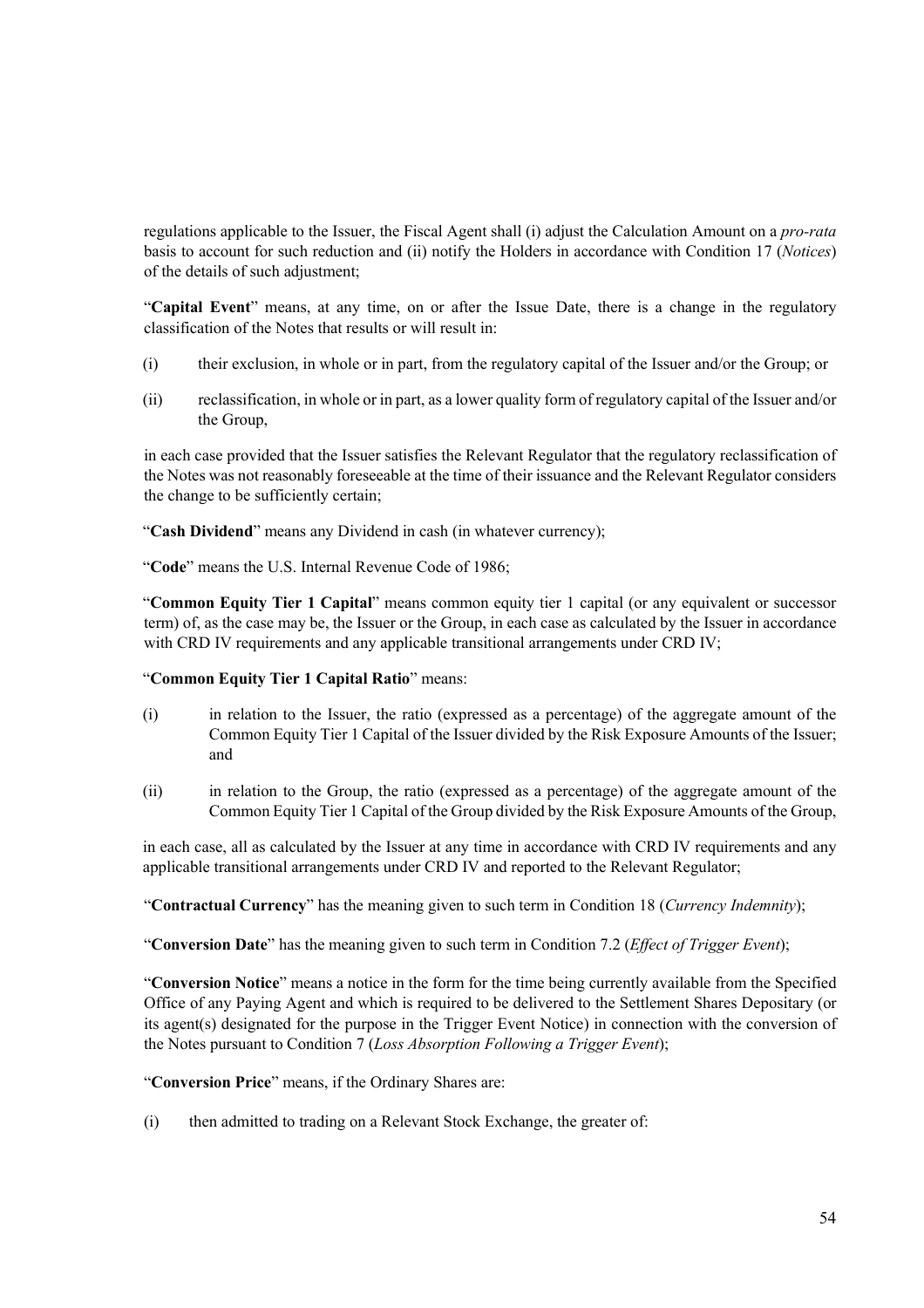- (a) the Current Market Price of an Ordinary Share on the Conversion Date converted into USD at the then Prevailing Exchange Rate; and
- (b) the Floor Price on the Conversion Date; or
- (ii) not then admitted to trading on a Relevant Stock Exchange, the Floor Price on the Conversion Date;

"**Conversion Shares**" means the Ordinary Shares which are issued as a result of the conversion of the Notes pursuant to Condition 7 (*Loss Absorption Following a Trigger Event*) (and each a "**Conversion Share**");

"**Conversion Shares Offer**" has the meaning given to such term in Condition 7.6 (*Conversion Shares Offer*);

"**Conversion Shares Offer Price**" means the price per Conversion Share specified as such in the Conversion Shares Offer Election Notice. The Conversion Shares Offer Price shall be, if the Ordinary Shares are:

- (i) then admitted to trading on a Relevant Stock Exchange, the Current Market Price as at the Conversion Date; or
- (ii) not then admitted to trading on a Relevant Stock Exchange, the Fair Market Value of the Conversion Shares as at the Conversion Date;

"**Conversion Shares Offer Election Notice**" has the meaning given to such term in Condition 7.6 (*Conversion Shares Offer*);

"**Conversion Shares Offer Period**" has the meaning given to such term in Condition 7.6 (*Conversion Shares Offer*);

"**Coupon Sheet**" means, in relation to a Note, the coupon sheet relating to that Note;

"**CRD IV**" means, as the context requires, any or any combination of the CRD IV Directive, the CRR and any CRD IV Implementing Measures;

"**CRD IV Directive**" means the Directive (2013/36/EU) of the European Parliament and of the Council on prudential requirements for credit institutions and investment firms dated 26 June 2013 and published in the Official Journal of the European Union on 27 June 2013 (or, as the case may be, any provision of Danish law transposing or implementing such Directive), as amended or replaced from time to time;

"**CRD IV Implementing Measures**" means any regulatory capital rules or regulations, or other requirements, which are applicable to the Issuer and which prescribe (alone or in conjunction with any other rules, regulations or other requirements) the requirements to be fulfilled by financial instruments for their inclusion in the regulatory capital of the Issuer (on a non-consolidated or consolidated basis) to the extent required by the CRD IV Directive or the CRR, including for the avoidance of doubt and without limitation any regulatory technical standards released from time to time by the European Banking Authority (or any successor or replacement thereof);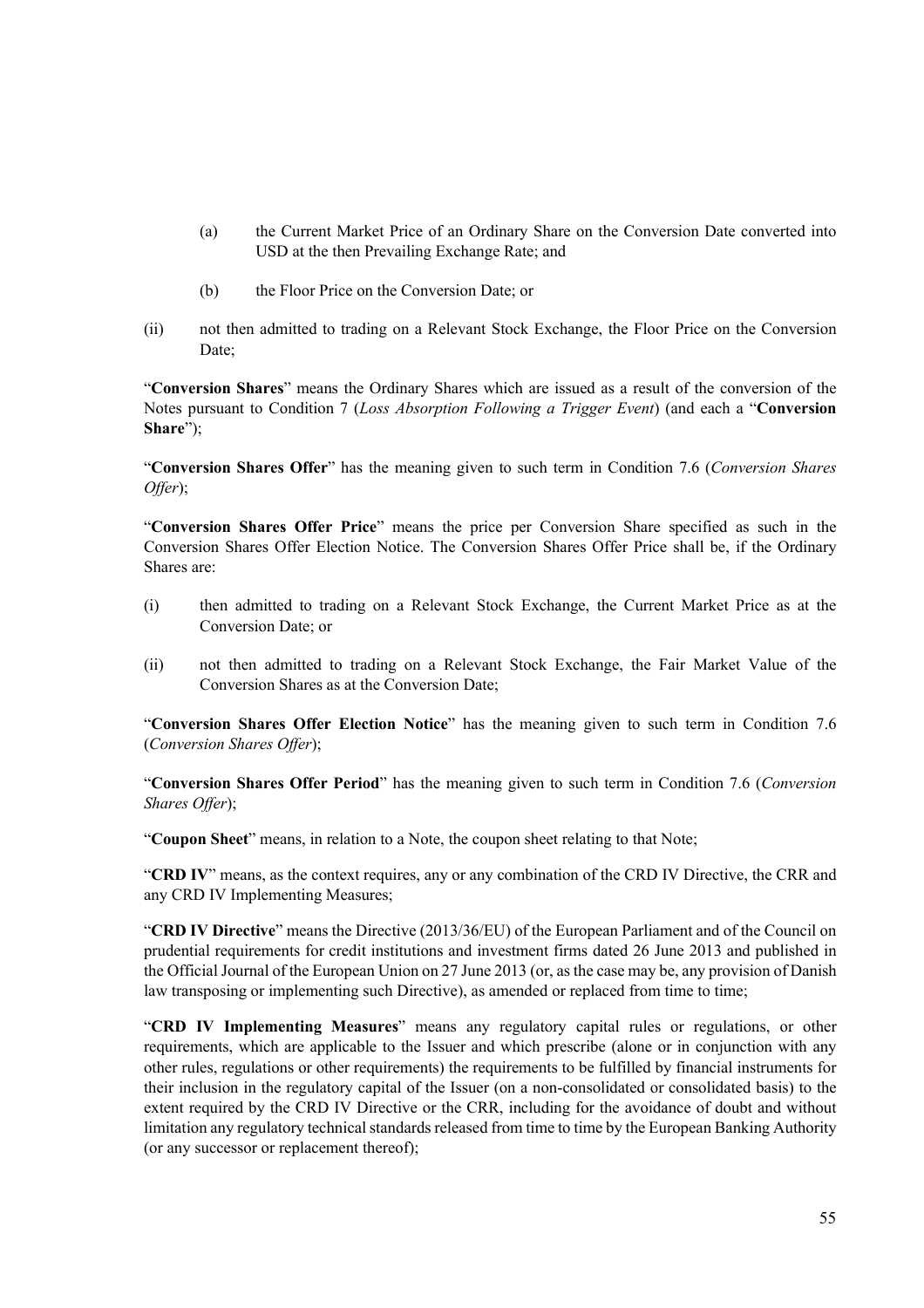"**CRR**" means the Regulation (2013/575) of the European Parliament and of the Council on prudential requirements for credit institutions and investment firms dated 26 June 2013 and published in the Official Journal of the European Union on 27 June 2013, as amended or replaced from time to time;

"**Current Market Price**" means, in respect of a particular date, the average of the daily Volume Weighted Average Price of an Ordinary Share on each of the five consecutive Dealing Days ending on the Dealing Day immediately preceding such date; provided that, if at any time during the said five-Dealing Day period, the Volume Weighted Average Price shall have been based on a price ex-dividend (or ex- any other entitlement) and during some other part of that period the Volume Weighted Average Price shall have been based on a price cum-dividend (or cum- any other entitlement), then:

- (i) if the Conversion Shares do not rank for the Cash Dividend (or entitlement) in question, the Volume Weighted Average Price on the dates on which the Ordinary Shares shall have been based on a price cum-dividend (or cum- any other entitlement) shall, for the purposes of this definition, be deemed to be the amount thereof reduced by an amount equal to the Fair Market Value of any such dividend or entitlement per Ordinary Share as at the date of first public announcement relating to such dividend or entitlement, in any such case, determined on a gross basis and disregarding any withholding or deduction required to be made on account of tax, and disregarding any associated tax credit; or
- (ii) if the Conversion Shares do rank for the Cash Dividend (or entitlement) in question, the Volume Weighted Average Price on the dates on which the Ordinary Shares shall have been based on a price ex-dividend (or ex- any other entitlement) shall, for the purposes of this definition, be deemed to be the amount thereof increased by an amount equal to the Fair Market Value of any such dividend or entitlement per Ordinary Share as at the date of first public announcement relating to such dividend or entitlement, in any such case, determined on a gross basis and disregarding any withholding or deduction required to be made on account of tax, and disregarding any associated tax credit,

and provided further that:

- (1) if on each of the said five Dealing Days, the Volume Weighted Average Price shall have been based on a price cum-dividend (or cum- any other entitlement) in respect of a dividend (or other entitlement) which has been declared or announced but the Conversion Shares do not rank for that dividend (or other entitlement), the Volume Weighted Average Price on each of such dates shall, for the purposes of this definition, be deemed to be the amount thereof reduced by an amount equal to the Fair Market Value of any such dividend or entitlement per Ordinary Share as at the date of first public announcement relating to such dividend or entitlement, in any such case, determined on a gross basis and disregarding any withholding or deduction required to be made on account of tax, and disregarding any associated tax credit; and
- (2) if the Volume Weighted Average Price of an Ordinary Share is not available on one or more of the said five Dealing Days (disregarding for this purpose the proviso to the definition of Volume Weighted Average Price), then the average of such Volume Weighted Average Prices which are available in that five-Dealing Day period shall be used (subject to a minimum of two such prices) and if only one, or no, such Volume Weighted Average Price is available in the relevant period, the Current Market Price shall be determined in good faith by an Independent Adviser;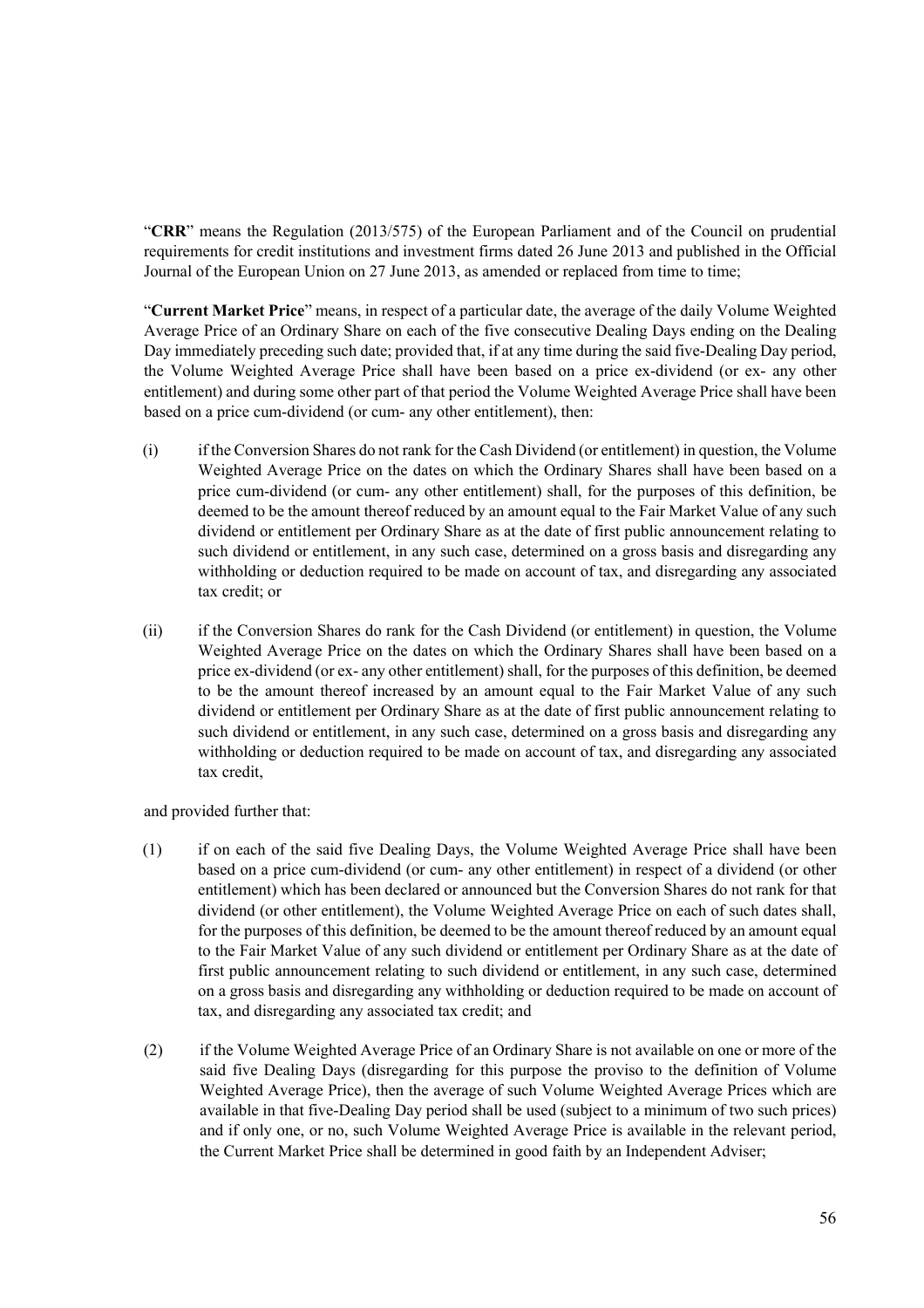"**Danish Bankruptcy Act**" means the Danish Bankruptcy Act (Consolidated Act No. 11 of 6 January 2014, as amended);

"**DBA**" means the Danish Business Authority (in Danish: "*Erhvervsstyrelsen*") and any successor or replacement thereto, or other authority having responsibility for registering any changes in the share capital of the Issuer;

"**Danish Financial Business Act**" means the Danish Financial Business Act (Consolidated Act No. 1140 of 26 September 2017, as amended);

"**Danish Statutory Loss Absorption Powers**" means any write-down, conversion, transfer, modification, suspension or similar or related power existing from time to time under, and exercised in compliance with, any laws, regulations, rules or requirements in effect in Denmark, relating to (i) the transposition of the BRRD (or, as the case may be, any provision of Danish law transposing or implementing such Directive) as amended or replaced from time to time and (ii) the instruments, rules and standards created thereunder, pursuant to which any obligation of the Issuer (or any affiliate of the Issuer) can be reduced, cancelled, modified, or converted into Ordinary Shares, other Securities or other obligations of the Issuer or any other Person (or suspended for a temporary period);

"**Day Count Fraction**" means, in respect of the calculation of an amount for any period of time (the "**Calculation Period**"), "30/360" which means the number of days in the Calculation Period divided by 360, calculated on a formula basis as follows:

Day Count Fraction = 
$$
\frac{[360x(Y_2 - Y_1)] + [30x(M_2 - M_1)] + (D_2 - D_1)}{360}
$$

where:

 $\mathbf{Y}_1$ " is the year, expressed as a number, in which the first day of the Calculation Period falls;

 $Y_2$ " is the year, expressed as a number, in which the day immediately following the last day of the Calculation Period falls;

" $M_1$ " is the calendar month, expressed as a number, in which the first day of the Calculation Period falls;

"M<sub>2</sub>" is the calendar month, expressed as a number, in which the day immediately following the last day of the Calculation Period falls;

"**D1**" is the first calendar day, expressed as a number, of the Calculation Period, unless such number is 31, in which case  $D_1$  will be 30; and

"**D2**" is the calendar day, expressed as a number, immediately following the last day included in the Calculation Period, unless such number would be 31 and  $D_1$  is greater than 29, in which case  $D_2$  will be 30;

"**Dealing Day**" means a day on which the Relevant Stock Exchange or relevant stock exchange or securities market is open for business and on which Ordinary Shares, Securities, options, warrants or other rights (as the case may be) may be dealt in (other than a day on which the Relevant Stock Exchange or relevant stock exchange or securities market is scheduled to or does close prior to its regular weekday closing time);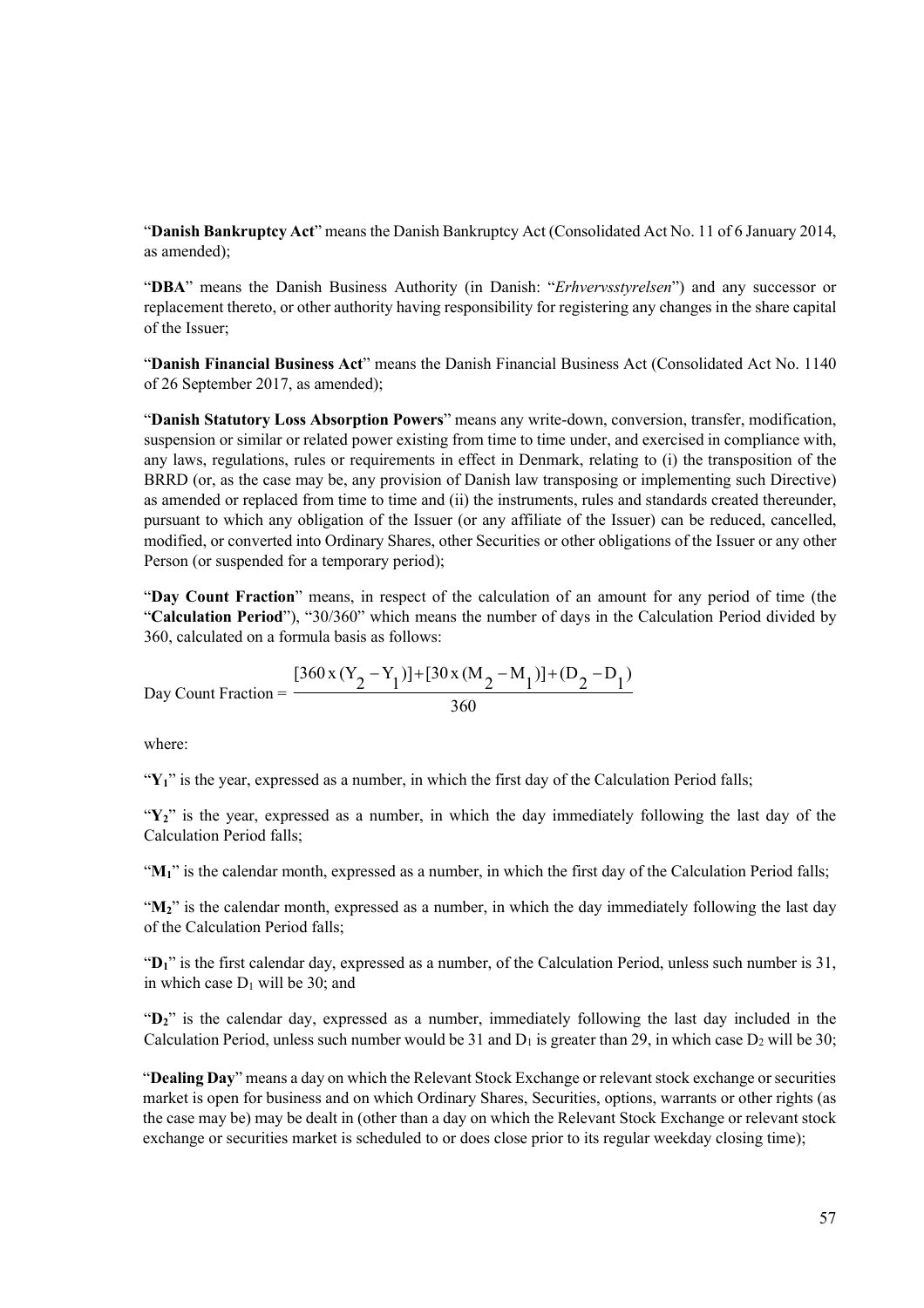"**Distributable Items**" means, as prescribed by CRD IV, the amount of the profits at the end of the last financial year plus any profits brought forward and reserves available for that purpose before distributions to holders of own funds instruments less any losses brought forward, profits which are nondistributable pursuant to provisions in legislation or the institution's by-laws and sums placed to nondistributable reserves in accordance with applicable national law or the statutes of the institution, those losses and reserves being determined on the basis of the individual accounts of the institution and not on the basis of the consolidated accounts, or any successor provision thereto;

"**Dividend**" means any dividend or distribution in respect of the Ordinary Shares which is to be paid or made to Shareholders as a class, whether of cash, assets or other property, and however described and whether payable out of share premium account, profits, retained earnings or any other capital or revenue reserve or account, and including a distribution or payment to Shareholders upon or in connection with a reduction of capital;

"**DKK**" means Danish Kroner;

"**Effective Date**" means, in the case of an adjustment to the Floor Price pursuant to paragraph (iii) of Condition 7.8 (*Adjustments to Floor Price*), the first day on which the Ordinary Shares are traded ex-rights, ex-options or ex-warrants on the Relevant Stock Exchange;

"**Enforcement Events**" has the meaning given to such term in Condition 11 (*Enforcement Events*);

"**Extraordinary Resolution**" has the meaning given to such term in the Agency Agreement;

"**Fair Market Value**" means, with respect to any property on any date, the fair market value of that property as determined by an Independent Adviser in good faith, provided that:

- (i) the Fair Market Value of any cash amount shall be the amount of such cash;
- (ii) where Securities, options, warrants or other rights are publicly traded on a stock exchange or securities market of adequate liquidity (as determined in good faith by an Independent Adviser), the Fair Market Value of:
	- (a) such Securities shall equal the arithmetic mean of the daily Volume Weighted Average Prices of such Securities; and
	- (b) such options, warrants or other rights shall equal the arithmetic mean of the daily closing prices of such options, warrants or other rights,

in either case, during the five-Dealing Day period (in respect of the relevant stock exchange or securities market) commencing on such date (or, if later, the first such Dealing Day such Securities, options, warrants or other rights are publicly traded) or such shorter period as such Securities, options, warrants or other rights are publicly traded;

(iii) where Securities, options, warrants or other rights are not publicly traded on a stock exchange or securities market of adequate liquidity (as aforesaid), the Fair Market Value of such Securities, options, warrants or other rights shall be determined in good faith by an Independent Adviser, on the basis of a commonly accepted market valuation method and taking account of such factors as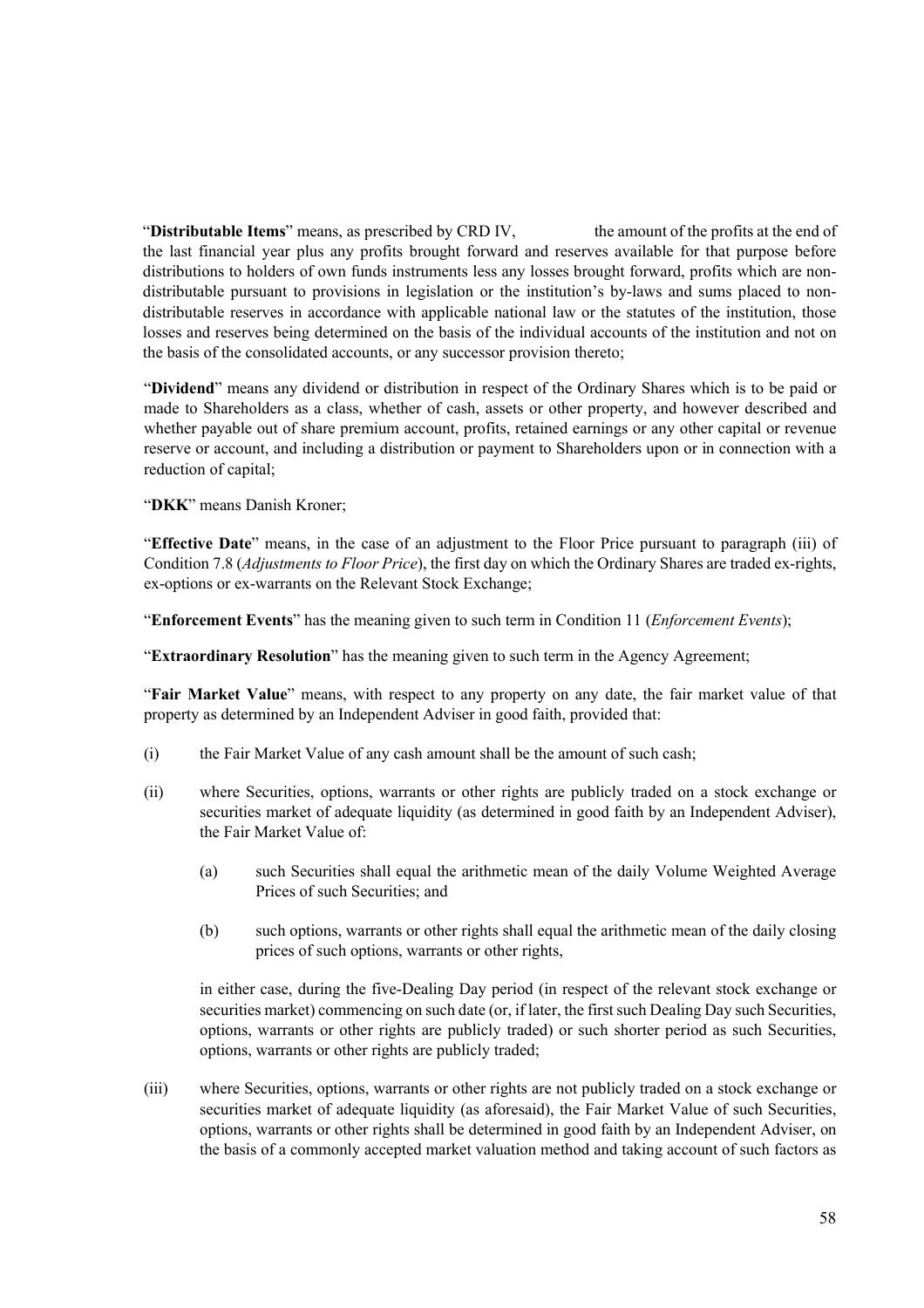it considers appropriate, including the market price per Ordinary Share, the dividend yield of an Ordinary Share, the volatility of such market price, prevailing interest rates and the terms of such Securities, options, warrants or other rights, including as to the expiry date and exercise price (if any) thereof.

Save for the Fair Market Value determination referred to in the definition of "Conversion Shares Offer Price", such amounts shall, in the case of (i) above, be converted into the Relevant Currency (if declared, announced, made, paid or payable in a currency other than the Relevant Currency, and if the relevant dividend is payable at the option of the Issuer or a Shareholder in any currency additional to the Relevant Currency, the relevant dividend shall be treated as payable in the Relevant Currency) at the rate of exchange used to determine the amount payable to Shareholders who were paid or are to be paid or are entitled to be paid the Cash Dividend in the Relevant Currency; and, in any other case, shall be converted into the Relevant Currency (if expressed in a currency other than the Relevant Currency) at the Prevailing Exchange Rate on that date. In addition, the Fair Market Value shall be determined on a gross basis and disregarding any withholding or deduction required to be made on account of tax, and disregarding any associated tax credit;

"**First Call Date**" means 26 June 2025;

"**First Interest Payment Date**" means 26 December 2018;

"**Floor Price**" means USD 23.97, subject to adjustment thereafter in accordance with Condition 7.8 (*Adjustments to Floor Price*), provided that the Floor Price shall not be less than the par value of the Ordinary Shares immediately prior to the Conversion Date converted into USD at the then Prevailing Exchange Rate;

"**Group**" means the Issuer together with its Subsidiaries and other entities that are consolidated in the Issuer's calculation of the Common Equity Tier 1 Capital Ratio on a consolidated level in accordance with CRD IV requirements;

"**Initial Period**" means the period from (and including) the Issue Date to (but excluding) the First Call Date;

"**Initial Rate of Interest**" means 7.000 per cent. per annum;

"**Interest Payment Date**" means 26 June and 26 December in each year from (and including) 26 December 2018;

"**Interest Period**" means each period beginning on (and including) the Issue Date or any Interest Payment Date and ending on (but excluding) the next Interest Payment Date;

"**Issue Date**" means 26 June 2018;

"**Latest Conversion Shares Offer Election Date**" means the 10th Business Day following the Conversion Date;

"**Long-Stop Date**" means the date specified as such in the Trigger Event Notice, which date shall be at least 15 Business Days following the Notice Cut-off Date;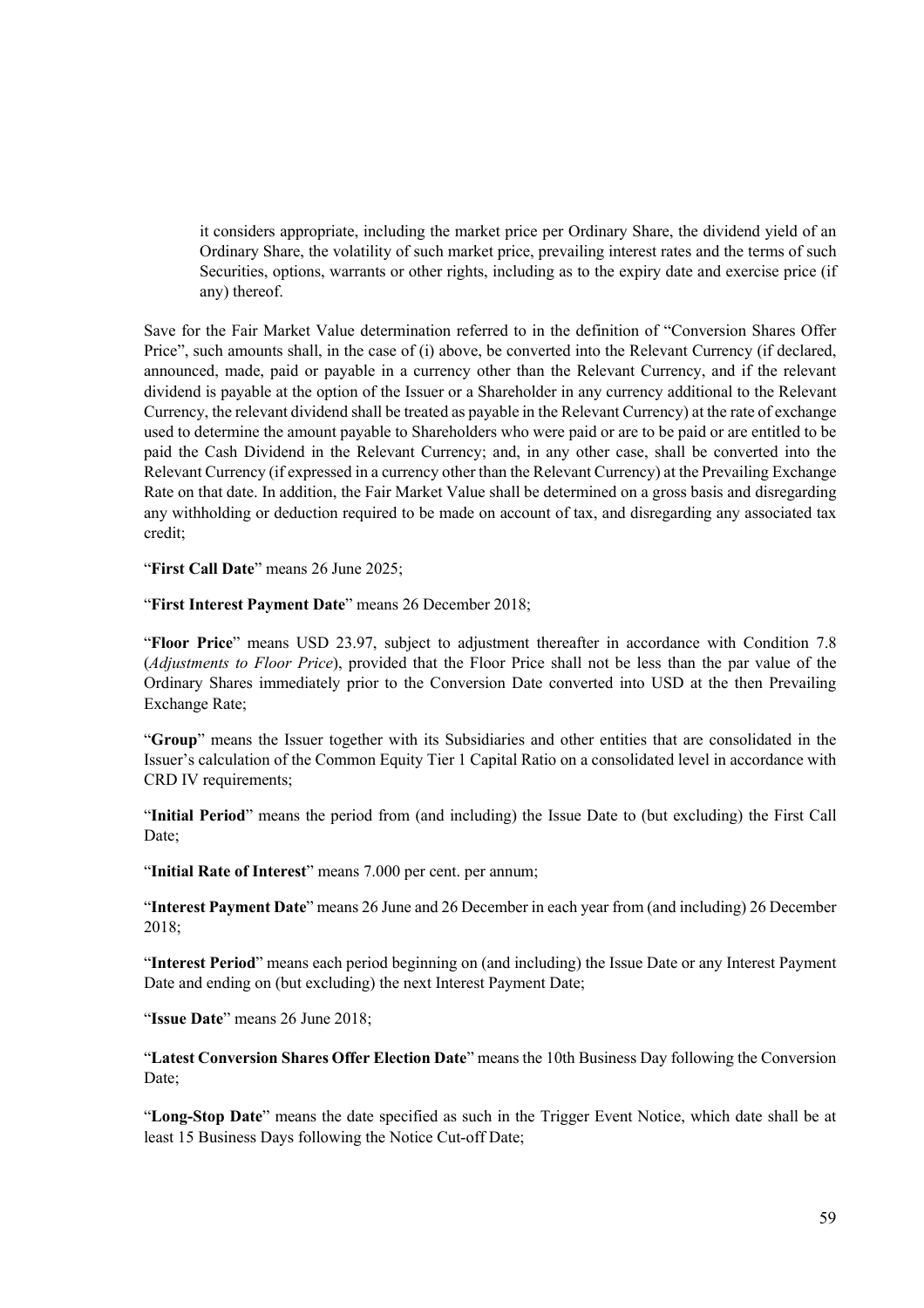"**Margin**" means 4.130 per cent.:

"**Maximum Distributable Amount**" means any maximum distributable amount relating to the Issuer and/or the Group (if any) which is determined pursuant to Article 141 of the CRD IV Directive (or, as the case may be, any provision of Danish law transposing or implementing Article 141 of the CRD IV Directive), or any successor provision thereto;

"**Notice Cut-off Date**" means the date specified as such in the Trigger Event Notice, which date shall be at least 20 Business Days following the Conversion Date;

"**Optional Redemption Date (Call)**" means the First Call Date or any Interest Payment Date thereafter;

"**Ordinary Shares**" means fully paid-up ordinary shares in the capital of the Issuer (and each an "**Ordinary Share**");

"**Original Calculation Amount**" has the meaning given to such term in the definition of Calculation Amount;

"**Outstanding Principal Amount**" means, in respect of a Note, the outstanding principal amount of such Note, as adjusted from time to time for any reduction as required by then current legislation and/or regulations applicable to the Issuer and "**Outstanding Principal Amounts**" means the sum of the Outstanding Principal Amount of each Note;

"**Payment Business Day**" means a day on which commercial banks and foreign exchange markets settle payments and are open for general business (including dealing in foreign exchange and foreign currency deposits) in (i) the relevant place of presentation and (ii) New York City;

"**Person**" means any individual, company, corporation, firm, partnership, joint venture, association, organisation, state or agency of a state or other entity, whether or not having separate legal personality;

"**Prevailing Exchange Rate**" means, in relation to any two currencies and any day:

- (i) for the purposes of the definition of Alternative Consideration, the executable bid quotation obtained by the Settlement Shares Depositary which is most favourable to the relevant Holder, out of quotations obtained by it from three recognised foreign exchange dealers selected by the Settlement Shares Depositary, for value on such day; and
- (ii) for all other purposes, the prevailing market currency exchange rate at the time at which such rate is determined in the relevant market for foreign exchange transactions in such currencies for value on such day, as determined by the Issuer in its sole discretion and acting in a commercially reasonable manner;

"**Qualifying Capital Notes**" means, at any time, any securities (other than the Notes) issued or guaranteed by the Issuer that:

(i) (a) contain terms which at such time comply with CRD IV requirements in relation to Additional Tier 1 Capital (which, for the avoidance of doubt, may result in such securities not including, or restricting for a period of time the application of, one or both of the Special Event redemption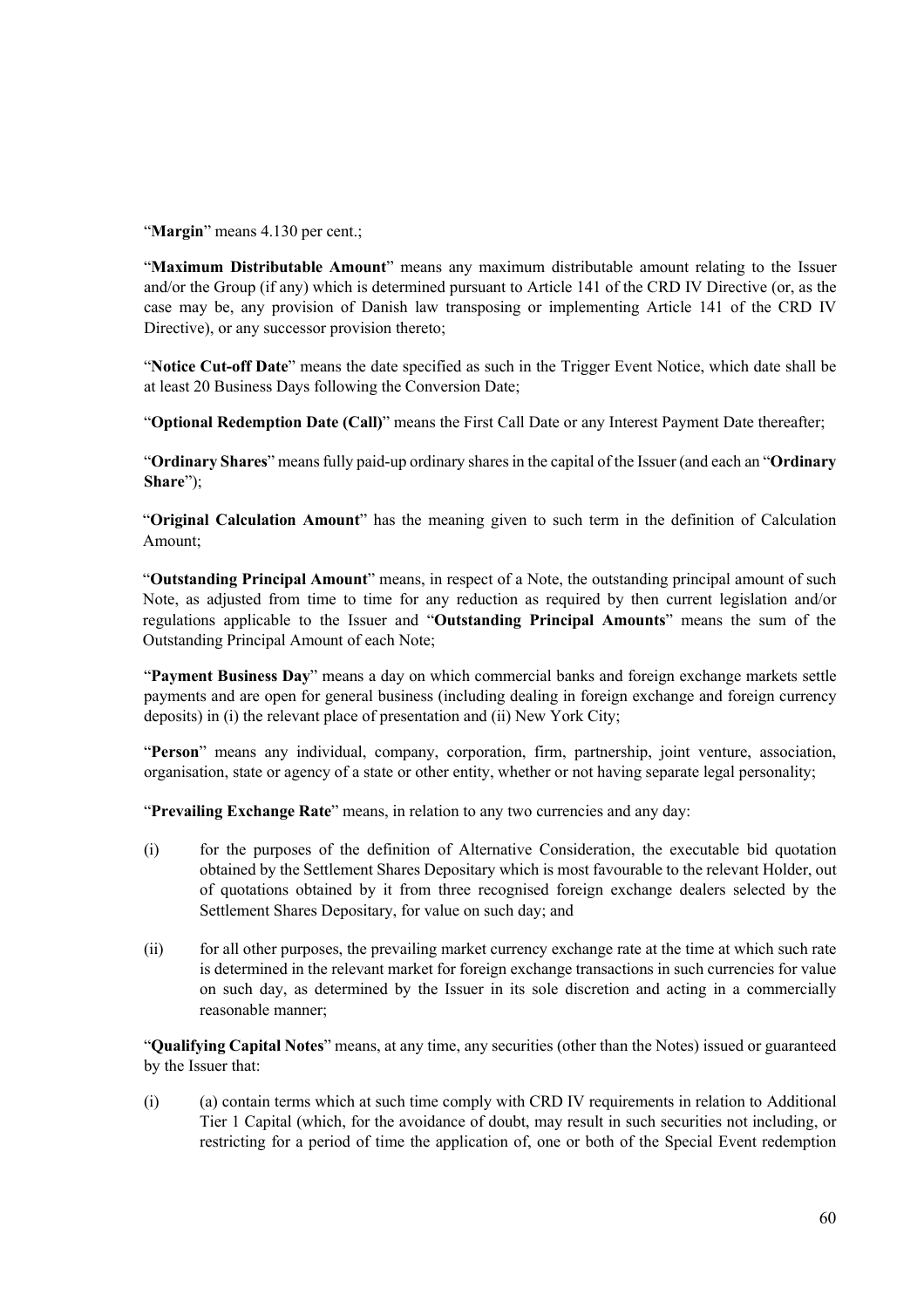events which are included in the Notes) and (b) provide at least the same amount of regulatory capital recognition as the Notes prior to the relevant substitution or variation pursuant to Condition 8.6 (*Substitution and variation*); and

- (ii) carry the same rate of interest, including for the avoidance of doubt any reset provisions, from time to time applying to the Notes prior to the relevant substitution or variation pursuant to Condition 8.6 (*Substitution and variation*); and
- (iii) have the same Outstanding Principal Amounts as the Notes prior to substitution or variation pursuant to Condition 8.6 (*Substitution and variation*); and
- (iv) rank *pari passu* with the Notes prior to the substitution or variation pursuant to Condition 8.6 (*Substitution and variation*); and
- (v) shall not at such time be subject to a Special Event; and
- (vi) have terms not otherwise materially less favourable to the Holders than the terms of the Notes, as reasonably determined by the Issuer, and provided that the Issuer shall have delivered a certificate to that effect signed by two of its directors to the Fiscal Agent (and copies thereof will be available at the Fiscal Agent's Specified Office during its normal business hours) not less than 5 Business Days prior to (a) in the case of a substitution of the Notes pursuant to Condition 8.6 (*Substitution and variation*), the issue date of the relevant securities or (b) in the case of a variation of the Notes pursuant to Condition 8.6 (*Substitution and variation*), the date such variation becomes effective; and
- (vii) if the Notes were listed or admitted to trading on a recognised stock exchange immediately prior to the relevant substitution or variation, are listed or admitted to trading on any recognised stock exchange, as selected by the Issuer;

"**Rate of Interest**" means:

- (i) in the case of each Interest Period falling in the Initial Period, the Initial Rate of Interest; or
- (ii) in the case of each Interest Period thereafter, the sum of (a) the Reset Rate of Interest in respect of the Reset Interest Period in which such Interest Period falls and (b) the Margin,

all as determined by the Fiscal Agent in accordance with Condition 5 (*Interest*);

"**Reference Bond**" means, in relation to any Reset Interest Period, the U.S. Treasury security, as selected by the Issuer on the advice of an investment bank of international repute, that would be utilised, at the time of selection and in accordance with customary financial practice, in pricing new issues of corporate debt securities denominated in USD and with a maturity date falling on or around the last day of such Reset Interest Period;

"**Reference Bond Quotation**" means, in relation to a Reset Reference Bank and a Reset Rate of Interest Determination Date, the arithmetic mean, as determined by the Fiscal Agent, of the bid and offered yields for the relevant Reference Bond provided to the Fiscal Agent by such Reset Reference Bank at approximately 11:00 a.m. (New York City time) on such Reset Rate of Interest Determination Date;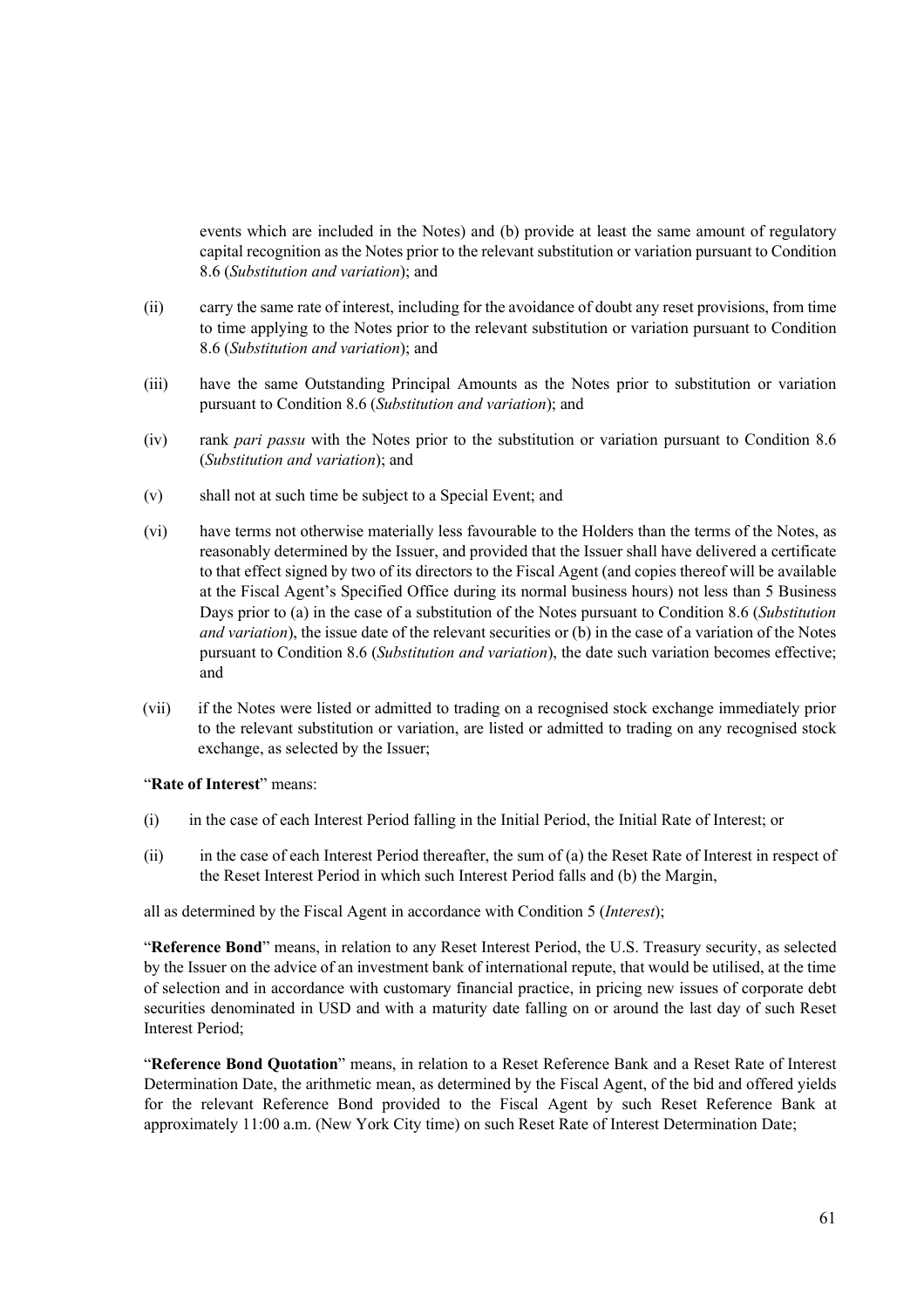"**Relevant Amounts**" means the Outstanding Principal Amounts of the Notes, together with any accrued but unpaid interest and additional amounts (as described in Condition 10 (*Taxation*)) due on the Notes. References to such amounts will include amounts that have become due and payable, but which have not been paid, prior to the exercise of any Danish Statutory Loss Absorption Powers by the Relevant Resolution Authority;

**"Relevant Currency**" means the currency in which the Ordinary Shares are quoted or dealt in on the Relevant Stock Exchange at such time;

"**Relevant Date**" means, in relation to any payment, whichever is the later of (i) the date on which the payment in question first becomes due and (ii) if the full amount payable has not been received by the Fiscal Agent on or prior to such due date, the date on which (the full amount having been so received) notice to that effect has been given to the Holders in accordance with Condition 17 (*Notices*);

"**Relevant Regulator**" means the Danish Financial Supervisory Authority and any successor or replacement thereto, or other authority having primary responsibility for the prudential oversight and supervision of the Issuer, as determined by the Issuer;

"**Relevant Resolution Authority**" means the resolution authority with the ability to exercise any Danish Statutory Loss Absorption Powers in relation to the Issuer;

"**Relevant Stock Exchange**" means Nasdaq Copenhagen A/S or, if at the relevant time the Ordinary Shares are not at that time listed and admitted to trading on Nasdaq Copenhagen A/S, the principal stock exchange or securities market (if any) on which the Ordinary Shares are then listed, admitted to trading or quoted or accepted for dealing;

"**Reset Date**" means the First Call Date and each day which falls on the seventh anniversary of the immediately preceding Reset Date;

"**Reset Interest Amount**" has the meaning given to such term in Condition 5.4 (*Determination of Reset Rate of Interest in relation to a Reset Interest Period*);

"**Reset Interest Period**" means each period from (and including) the First Call Date or any Reset Date and ending on (but excluding) the next Reset Date;

"**Reset Rate of Interest**" means, in relation to a Reset Interest Period, the 7-year Treasury Rate determined for such Reset Interest Period by the Fiscal Agent in accordance with Condition 5 (*Interest*);

"**Reset Rate of Interest Determination Date**" means, in relation to a Reset Interest Period, the day falling two Business Days prior to the Reset Date on which such Reset Interest Period commences;

"**Reset Reference Bank Rate**" means, in relation to a Reset Interest Period and the Reset Rate of Interest Determination Date in relation to such Reset Interest Period, the percentage rate determined on the basis of the Reference Bond Quotations provided by the Reset Reference Banks to the Fiscal Agent at approximately 11:00 a.m. (New York City time) on such Reset Rate of Interest Determination Date. If at least three such Reference Bond Quotations are provided, the Reset Reference Bank Rate will be the arithmetic mean of the Reference Bond Quotations provided, eliminating the highest quotation (or, in the event of equality, one of the highest) and the lowest quotation (or, in the event of equality, one of the lowest). If only two Reference Bond Quotations are provided, the Reset Reference Bank Rate will be the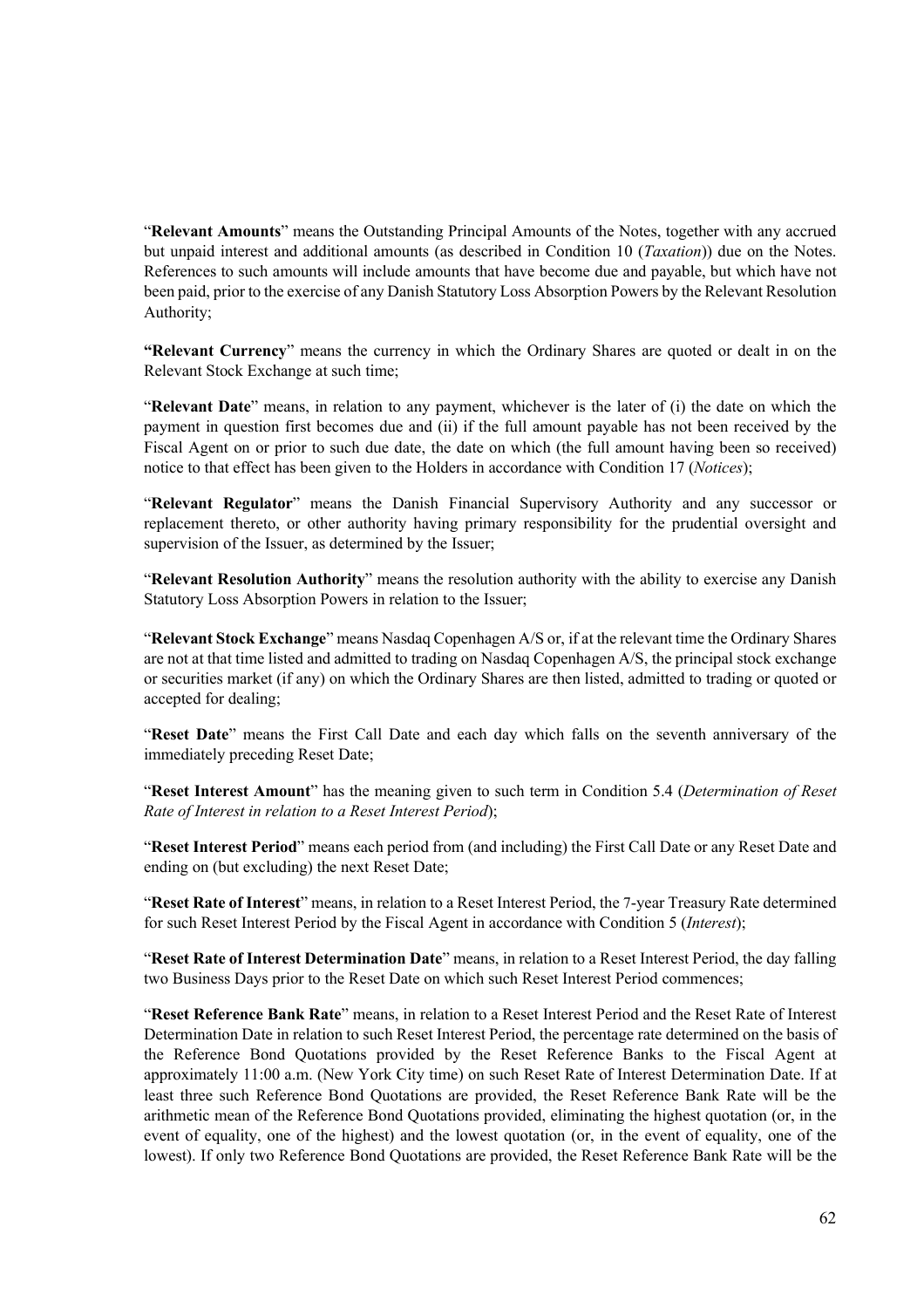arithmetic mean of the Reference Bond Quotations provided. If fewer than two Reference Bond Quotations are provided, the Reset Reference Bank Rate for the relevant Reset Interest Period will be (i) in the case of each Reset Interest Period other than the Reset Interest Period commencing on the First Call Date, the 7 year Treasury Rate in respect of the immediately preceding Reset Interest Period or (ii) in the case of the Reset Interest Period commencing on the First Call Date, 2.870 per cent. per annum;

"**Reset Reference Banks**" means five banks which are primary U.S. Treasury securities dealers or market makers in pricing corporate bond issues denominated in USD (excluding the Fiscal Agent or any of its affiliates), as selected by the Issuer in its discretion after consultation with the Fiscal Agent;

"**Risk Exposure Amounts**" means the aggregate amount of the risk exposure amounts (or any equivalent or successor term) of, as the case may be, the Issuer or the Group, in each case as calculated by the Issuer in accordance with CRD IV requirements and any applicable transitional arrangements under CRD IV;

"**Screen Page**" means Bloomberg page PX1 or such other page as may replace it on Bloomberg or, as the case may be, on such other information service that may replace Bloomberg, in each case, as may be nominated by the Issuer on the advice of an investment bank of international standing for the purpose of displaying yields for the relevant Reference Bond;

"**Securities**" means any securities including, without limitation, shares in the capital of the Issuer (and each a "**Security**");

### "**Settlement Date**" means:

- (i) with respect to any Note in relation to which a Conversion Notice is received by the Settlement Shares Depositary (or its designated agent) on or before the Notice Cut-off Date in accordance with Condition 7.5 (*Conversion Settlement*):
	- (a) where (A) the Issuer has not delivered a Conversion Shares Offer Election Notice in accordance with Condition 7.6 (*Conversion Shares Offer*) on or prior to the Latest Conversion Shares Offer Election Date or (B) the Issuer announces prior to the Latest Conversion Shares Offer Election Date (such announcement, the "**No Conversion Shares Offer Announcement**" and the date of the No Conversion Shares Offer Announcement, the "**No Conversion Shares Offer Announcement Date**") that it will not deliver a Conversion Shares Offer Election Notice, the date that is two Business Days after the latest of:
		- (x) the earliest of the Latest Conversion Shares Offer Election Date and the No Conversion Shares Announcement Date; and
		- (y) the date on which the relevant Conversion Notice has been so received; or
	- (b) where the Issuer has delivered a Conversion Shares Offer Election Notice in accordance with Condition 7.6 (*Conversion Shares Offer*) on or prior to the Latest Conversion Shares Offer Election Date, the date that is two Business Days after the latest of  $(A)$  the date on which the Conversion Shares Offer Period either expires or is terminated in accordance with Condition 7.6 (*Conversion Shares Offer*) and (B) the date on which the relevant Conversion Notice has been so received; and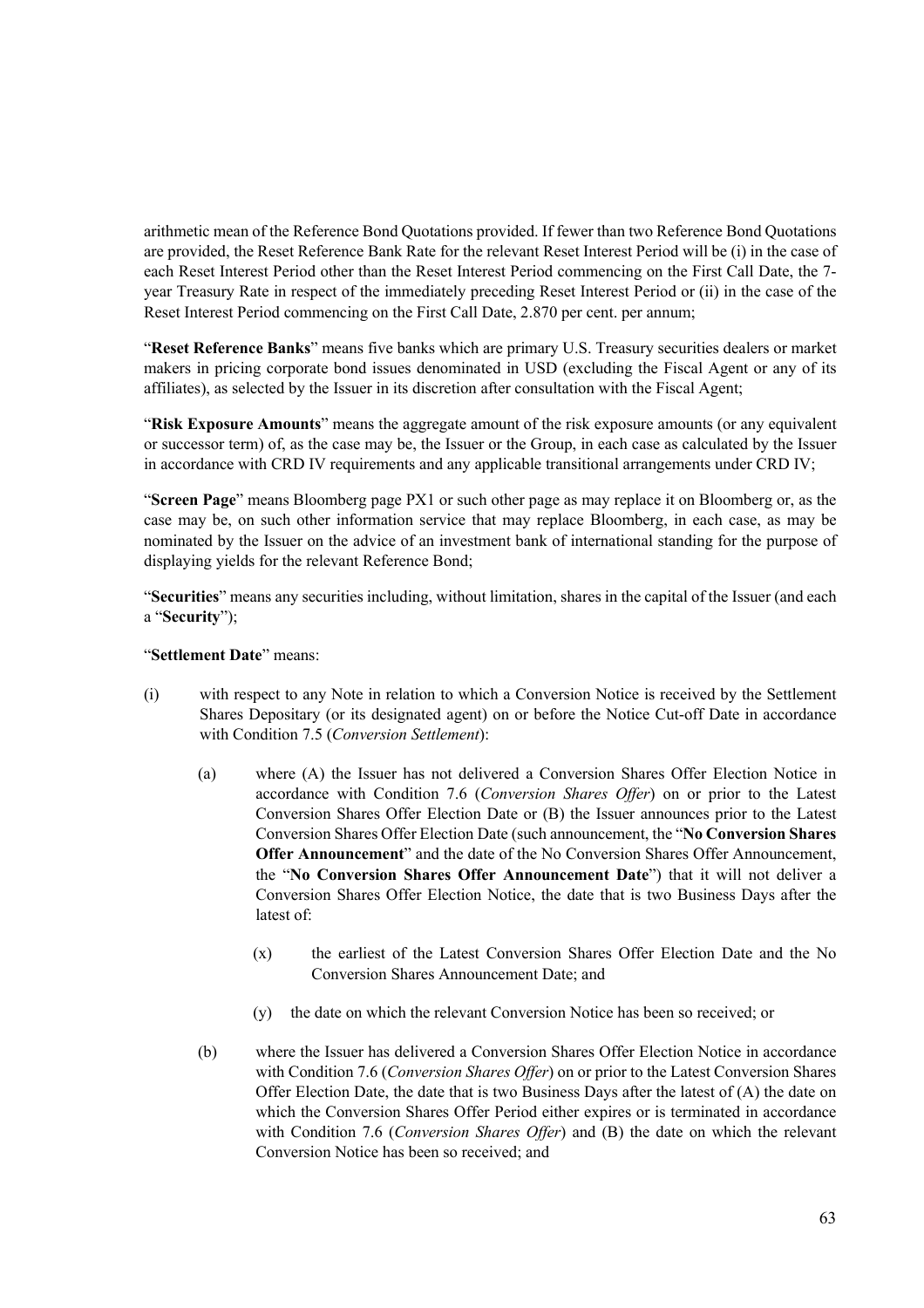(ii) with respect to any Note in relation to which a Conversion Notice is not so received by the Settlement Shares Depositary (or its designated agent) on or before the Notice Cut-off Date, the date on which the Settlement Shares Depositary delivers the relevant Conversion Shares or the relevant Alternative Consideration, as applicable, to the relevant Holder;

"**Settlement Shares Depositary**" means a reputable financial institution, trust company or similar entity (which in each such case is wholly independent of the Issuer) to be appointed by the Issuer on or prior to any date when a function ascribed to the Settlement Shares Depositary in these Conditions is required to be performed to perform such function and which will hold the Conversion Shares (and any Alternative Consideration, if applicable) on trust (or other similar arrangement) for Holders in one or more segregated accounts, unless otherwise required to be transferred out of such accounts for the purposes of a Conversion Shares Offer, and otherwise on terms consistent with these Conditions;

"**Settlement Shares Depositary Business Day**" means a day on which the Settlement Shares Depositary is open for general business;

"**Shareholders**" means the holders of Ordinary Shares (and each a "**Shareholder**");

"**Share Register**" means the register maintained by (or on behalf of) the Issuer in relation to the Ordinary Shares;

"**Special Event**" means either a Tax Event or a Capital Event;

"**Specified Office**" has the meaning given to such term in the Agency Agreement;

"**Subsidiary**" means, in relation to any Person (the "**first Person**") at any particular time, any other Person (the "**second Person**"):

- (i) whose affairs and policies the first Person controls or has the power to control, whether by ownership of share capital, contract, the power to appoint or remove members of the governing body of the second Person or otherwise; or
- (ii) whose financial statements are, in accordance with applicable law and generally accepted accounting principles, consolidated with those of the first Person;

"**Talon**" means a talon for further Coupons;

"**Tax Event**" means, as a result of any official change in the laws, regulations or rulings of Denmark or of any political subdivision thereof or any authority or agency therein or thereof having power to tax or in the interpretation or administration of any such laws, regulations or rulings on or after the Issue Date, the Issuer receives an opinion of external counsel in Denmark that:

- (i) it would be required to pay additional amounts as provided in Condition 10 (*Taxation*); or
- (ii) it will no longer be able to obtain a full tax deduction for the purposes of Danish tax for any payment of interest under the Notes,

 in each case provided that the Issuer satisfies the Relevant Regulator that such change in tax treatment of the Notes is material and was not reasonably foreseeable at the time of their issuance;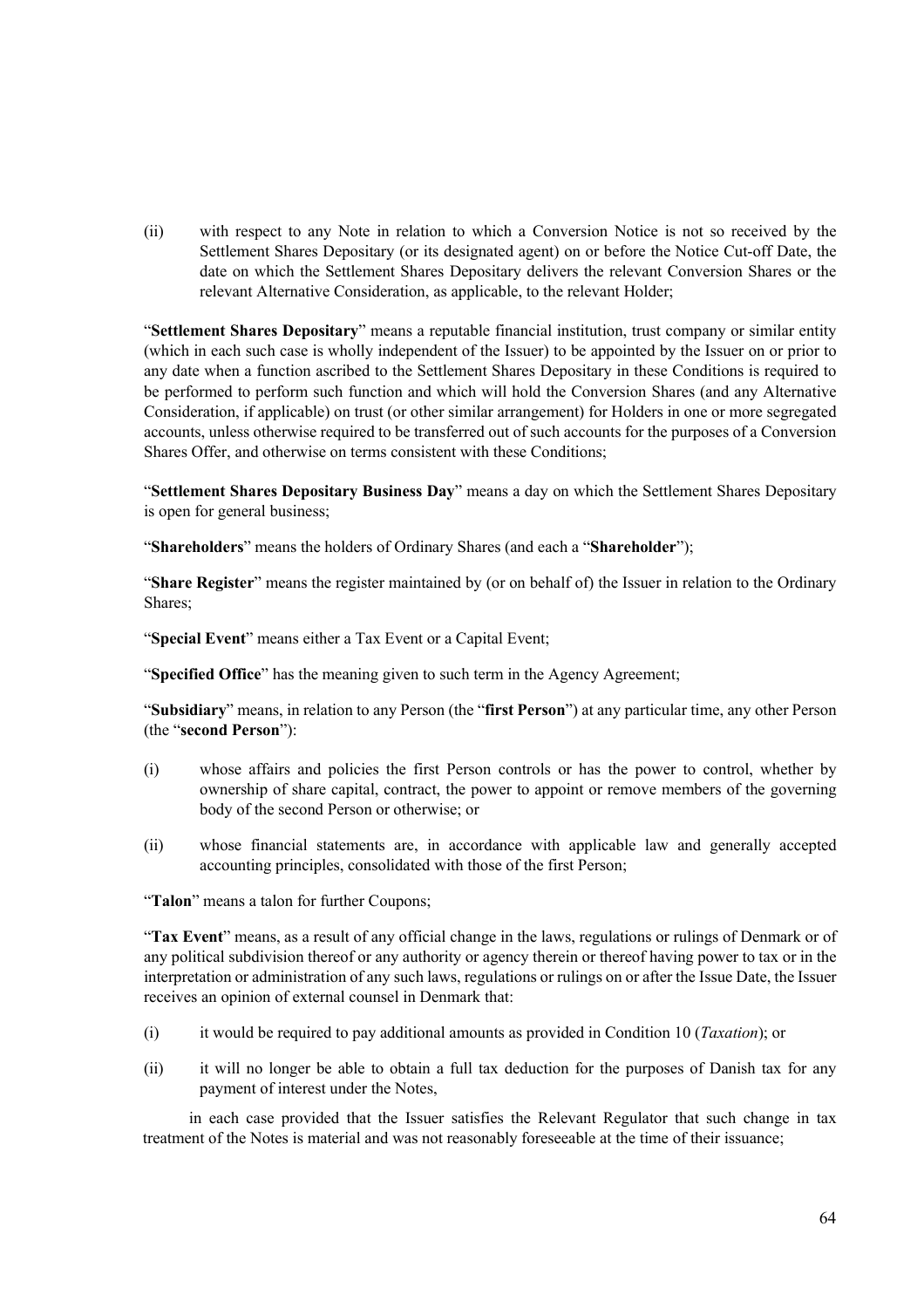"**Trigger Event**" means that the Common Equity Tier 1 Capital Ratio of the Issuer and/or the Group has fallen below the Trigger Event Threshold, as determined at any time by the Issuer, the Relevant Regulator or any agent appointed for such purpose by the Relevant Regulator, as the case may be, and such determination shall be binding on the Holders;

"**Trigger Event Notice**" has the meaning given to such term in Condition 7.1 (*Notice Following a Trigger Event*);

"**Trigger Event Redemption Restriction**" has the meaning given to such term in Condition 7.2 (*Effect of Trigger Event*);

"**Trigger Event Threshold**" means 7.000 per cent.;

"**U.S. Dollars**" and "**USD**" mean United States dollars; and

"**Volume Weighted Average Price**" means, in respect of an Ordinary Share or Security on any Dealing Day, the order book volume-weighted average price of such Ordinary Share or Security published by or derived (in the case of the Ordinary Shares) from the relevant Bloomberg page or (in the case of Securities (other than the Ordinary Shares)) from the principal stock exchange or securities market on which such Securities are then listed or quoted or dealt in, if any or, in any such case, such other source as shall be determined in good faith to be appropriate by an Independent Adviser on such Dealing Day, provided that if on any such Dealing Day such price is not available or cannot otherwise be determined as provided above, the Volume Weighted Average Price of an Ordinary Share or Security, as the case may be, in respect of such Dealing Day shall be the Volume Weighted Average Price, determined as provided above, on the immediately preceding Dealing Day on which the same can be so determined or determined as an Independent Adviser might otherwise determine in good faith to be appropriate.

- 2.2 *Interpretation*: In these Conditions:
	- (i) Notes and Holders shall respectively be deemed to include references to Coupons and Couponholders, if relevant;
	- (ii) references to Coupons shall be deemed to include references to Talons;
	- (iii) any reference to principal shall be deemed to include the Outstanding Principal Amount(s), any additional amounts in respect of principal which may be payable under Condition 10 (*Taxation*) and any other amount in the nature of principal payable pursuant to these Conditions;
	- (iv) any reference to interest shall be deemed to include any additional amounts in respect of interest which may be payable under Condition 10 (*Taxation*) and any other amount in the nature of interest payable pursuant to these Conditions;
	- (v) references to Notes being "outstanding" shall be construed in accordance with the Agency Agreement;
	- (vi) any reference to a numbered "Condition" shall be to the relevant Condition in these Conditions; and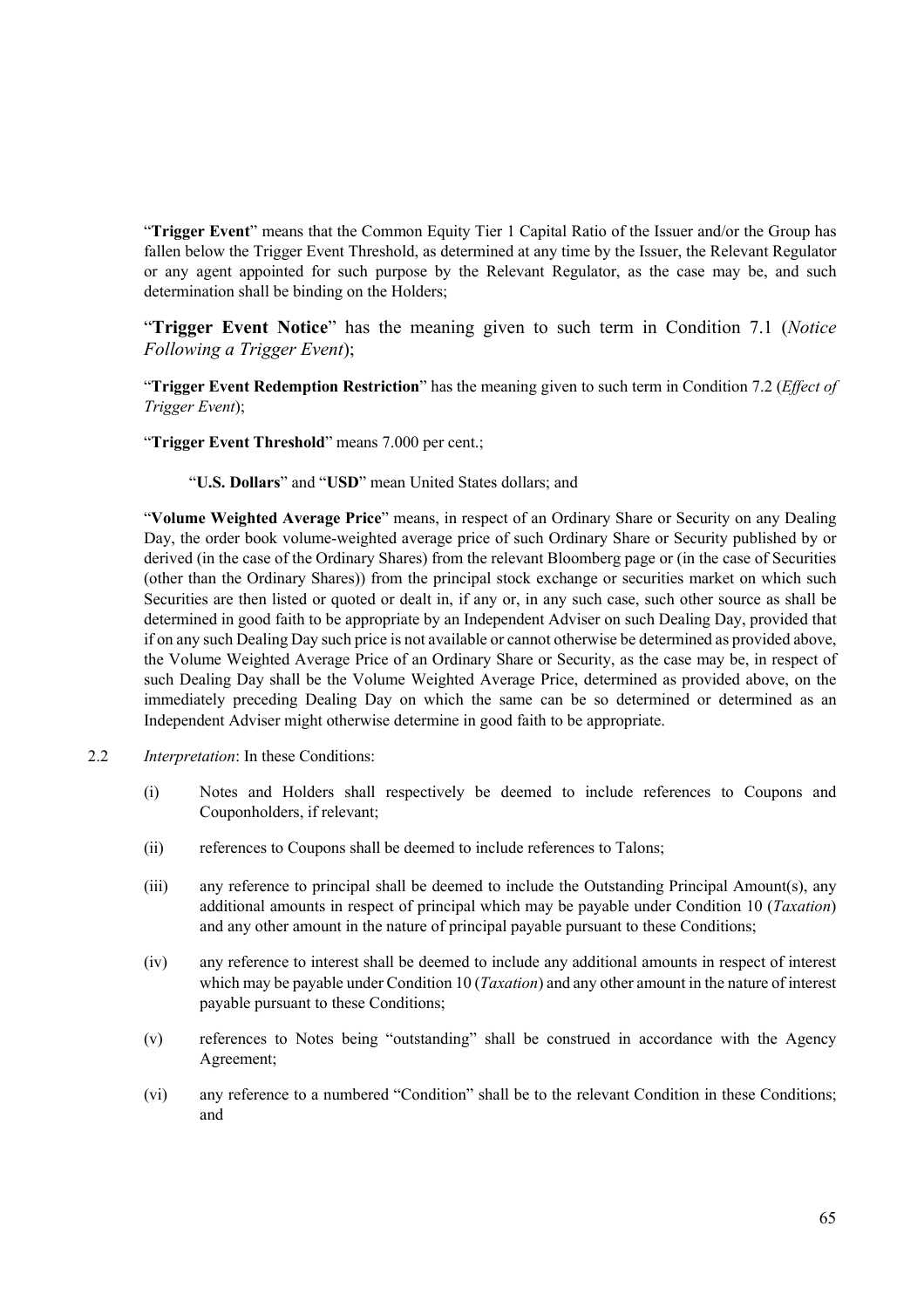(vii) any reference to any legislation, any provision thereof or to any instrument, order or regulation made thereunder shall be construed as a reference to such legislation, provision, instrument, order or regulation as the same may have been, or may from time to time be, amended, replaced or reenacted.

### **3. Form, Denomination and Title**

3.1 *Form of Notes and denominations*: The Notes are in bearer form, serially numbered, in the denominations of USD 200,000 and integral multiples of USD 1,000 in excess thereof up to (and including) USD 399,000, each with Coupons and, if necessary, Talons attached on issue. Notes of one denomination will not be exchangeable for Notes of another denomination.

The Outstanding Principal Amounts may be reduced as required by then current legislation and/or regulations applicable to the Issuer. Any such reduction to the Outstanding Principal Amounts will not have any effect on the denominations of the Notes.

3.2 *Title*: Title to Notes and Coupons will pass by delivery. The Holder of any Note or Coupon shall (except as otherwise required by law) be treated as its absolute owner for all purposes (whether or not it is overdue and regardless of any notice of ownership, trust or any other interest therein, any writing thereon or any notice of any previous loss or theft thereof) and no Person shall be liable for so treating such Holder.

### **4. Status of the Notes**

4.1 *Status*: The Notes (in Danish: "*kapitalbeviser*") on issue constitute Additional Tier 1 Capital of the Issuer under CRD IV requirements.

Subject to Condition 7 (*Loss Absorption Following a Trigger Event*), the Notes constitute direct, unsecured and subordinated debt obligations of the Issuer, and will at all times rank:

- (i) *pari passu* without any preference among themselves;
- (ii) *pari passu* with (a) any obligations or capital instruments of the Issuer which constitute Additional Tier 1 Capital and (b) any other obligations or capital instruments that rank or are expressed to rank equally with the Notes, in each case as regards the right to receive periodic payments (to the extent any such periodic payment has not been cancelled) on a liquidation or bankruptcy of the Issuer and the right to receive repayment of capital on a liquidation or bankruptcy of the Issuer;
- (iii) senior to holders of the Ordinary Shares and any other obligations or capital instruments that rank or are expressed to rank junior to the Notes, in each case as regards the right to receive periodic payments (to the extent any such periodic payment has not been cancelled) on a liquidation or bankruptcy of the Issuer and the right to receive repayment of capital on a liquidation or bankruptcy of the Issuer; and
- (iv) junior to present or future claims of (a) depositors of the Issuer and other unsubordinated creditors of the Issuer and (b) other subordinated creditors of the Issuer (other than present or future claims of creditors that rank or are expressed to rank *pari passu* with or junior to the Notes).

In the event of a liquidation or bankruptcy of the Issuer that occurs after the date on which a Trigger Event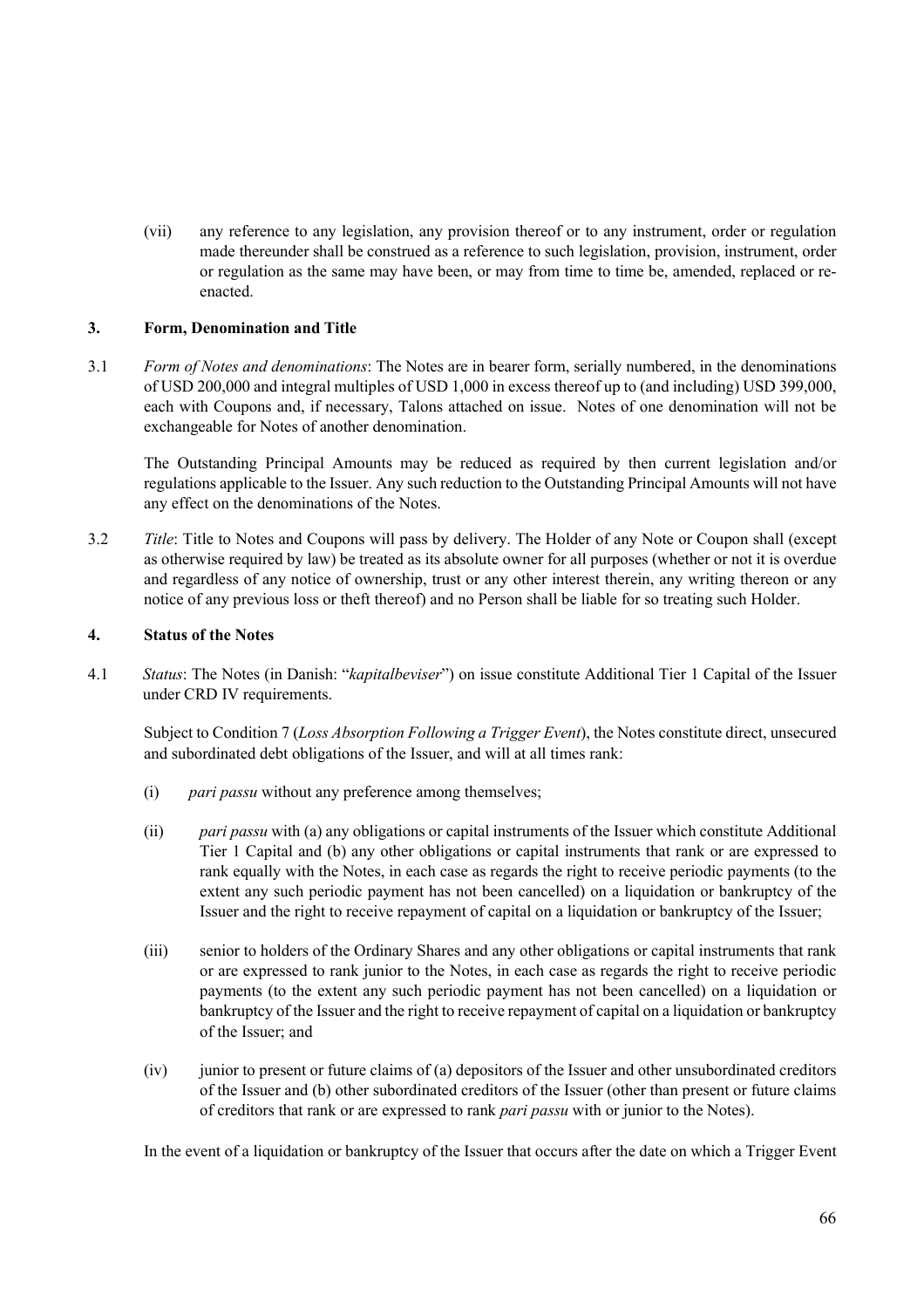occurs but before the Conversion Date, the rights and claims (if any) of the Holders in respect of their Notes shall be limited to such amount, if any, as would have been payable to Holders on a return of assets in such liquidation or bankruptcy of the Issuer if the Conversion Date had occurred immediately before the occurrence of such liquidation or bankruptcy of the Issuer.

4.2 *No right of set-off or counterclaim*: In accordance with Danish law, no Holder, who shall in the event of the liquidation or bankruptcy of the Issuer be indebted to the Issuer, shall be entitled to exercise any right of set-off or counterclaim against moneys owed by the Issuer in respect of the Notes held by such Holder.

*In respect of this Condition 4, reference is also made to statutory loss absorption as more fully described in the risk factor in this Offering Memorandum entitled "The Council of the European Union has adopted a bank recovery and resolution directive which is intended to enable a range of actions to be taken in relation to credit institutions and investment firms considered to be at risk of failing. In certain limited circumstances, it is possible that the implementation of the directive or the taking of any action under it could affect the value of any Notes".* 

## **5. Interest**

- 5.1 *Interest rate*: The Notes bear interest on their Outstanding Principal Amounts at the relevant Rate of Interest from (and including) the Issue Date. Interest shall be payable semi-annually in arrear on each Interest Payment Date, subject in any case as provided in Condition 6 (*Interest Cancellation*) and Condition 9 (*Payments*). The first payment of interest will be made on 26 December 2018.
- 5.2 *Accrual of interest*: Each Note will cease to bear interest from the due date for redemption unless, upon due presentation, payment of the Outstanding Principal Amount in respect thereof is improperly withheld or refused, in which case it will continue to bear interest in accordance with this Condition (as well after as before judgment) until whichever is the earlier of:
	- (i) the day on which all sums due in respect of such Note up to that day are received by or on behalf of the relevant Holder; and
	- (ii) the day which is seven days after the Fiscal Agent has notified the Holders in accordance with Condition 17 (*Notices*) that it has received all sums due in respect of the Notes up to such seventh day (except to the extent that there is any subsequent non-payment).
- 5.3 *Interest to (but excluding) the First Call Date*: Unless the Calculation Amount has been adjusted as described in the definition thereof, the amount of interest per Calculation Amount payable on each Interest Payment Date in relation to an Interest Period falling in the Initial Period will be USD 35.00.

If the Calculation Amount has been adjusted as described in the definition thereof, Condition 5.6 (*Calculation of amount of interest per Calculation Amount*) will apply.

- 5.4 *Determination of Reset Rate of Interest in relation to a Reset Interest Period*: The Fiscal Agent will, as soon as practicable after 11:00 a.m. (New York City time) on each Reset Rate of Interest Determination Date in relation to a Reset Interest Period, determine:
	- (i) the Reset Rate of Interest for such Reset Interest Period and the Rate of Interest in relation to each Interest Period falling in such Reset Interest Period; and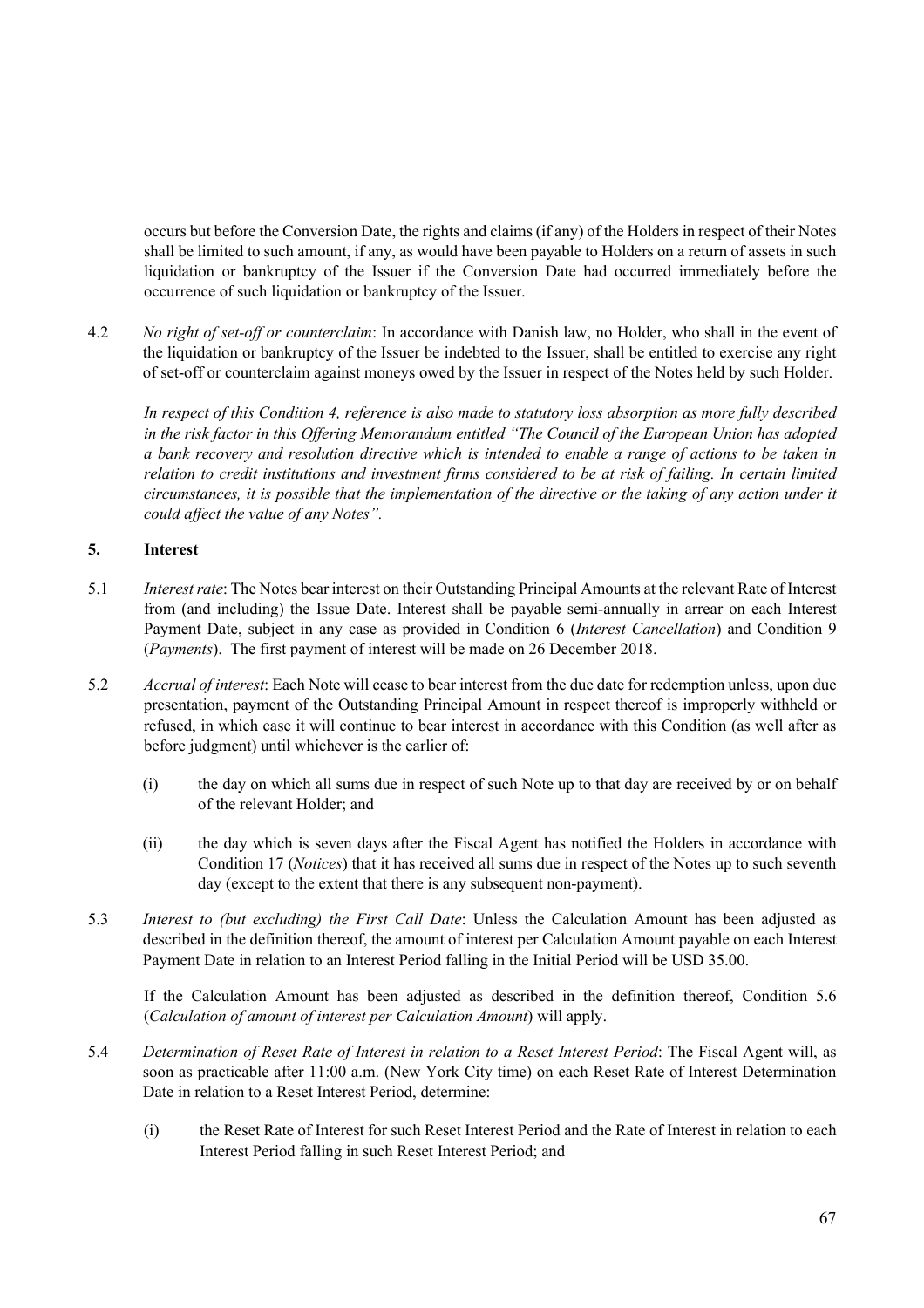- (ii) calculate the amount of interest payable per Calculation Amount on the Interest Payment Dates in relation to each Interest Period falling in such Reset Interest Period (each a "**Reset Interest Amount**").
- 5.5 *Publication of Reset Rate of Interest, Rate of Interest and Reset Interest Amount*: With respect to each Reset Interest Period, the Fiscal Agent will cause the relevant Reset Rate of Interest, the relevant Rate of Interest and the relevant Reset Interest Amount determined by it, together with the relevant Interest Payment Dates in relation to each Interest Period falling in such Reset Interest Period, to be notified to the Paying Agents and each listing authority, stock exchange and/or quotation system (if any) by which the Notes have then been admitted to listing, trading and/or quotation as soon as practicable after such determination but in any event not later than the relevant Reset Date. Notice thereof shall also promptly be given to the Holders in accordance with Condition 17 (*Notices*).
- 5.6 *Calculation of amount of interest per Calculation Amount*: Save as specified in Condition 5.3 (*Interest to (but excluding) the First Call Date*), the amount of interest payable in respect of the Calculation Amount (including, for the avoidance of doubt, the Reset Interest Amount) for any period shall be calculated by:
	- (i) applying the applicable Rate of Interest to the Calculation Amount;
	- (ii) multiplying the product thereof by the Day Count Fraction; and
	- (iii) rounding the resulting figure to the nearest cent (half a cent being rounded upwards).

If as required by then current legislation and/or regulations applicable to the Issuer, the Outstanding Principal Amounts are reduced during an Interest Period, the Calculation Amount will be adjusted by the Fiscal Agent to reflect such Outstanding Principal Amounts from time to time so that the relevant amount of interest is determined by reference to such Calculation Amount as adjusted from time to time, all as determined by the Fiscal Agent.

- 5.7 *Calculation of amount of interest per Note*: The amount of interest payable in respect of a Note shall be the product of:
	- (i) the amount of interest per Calculation Amount; and
	- (ii) the number by which the Original Calculation Amount is required to be multiplied to equal the denomination of such Note.
- 5.8 *Notifications etc*: All notifications, opinions, determinations, certificates, calculations, quotations and decisions given, expressed, made or obtained for the purposes of this Condition 5 by the Fiscal Agent will (in the absence of manifest error) be binding on the Issuer, the Paying Agents, the Holders and the Couponholders and (subject as aforesaid) no liability to any such Person will attach to the Fiscal Agent in connection with the exercise or non-exercise by it of its powers, duties and discretions for such purposes.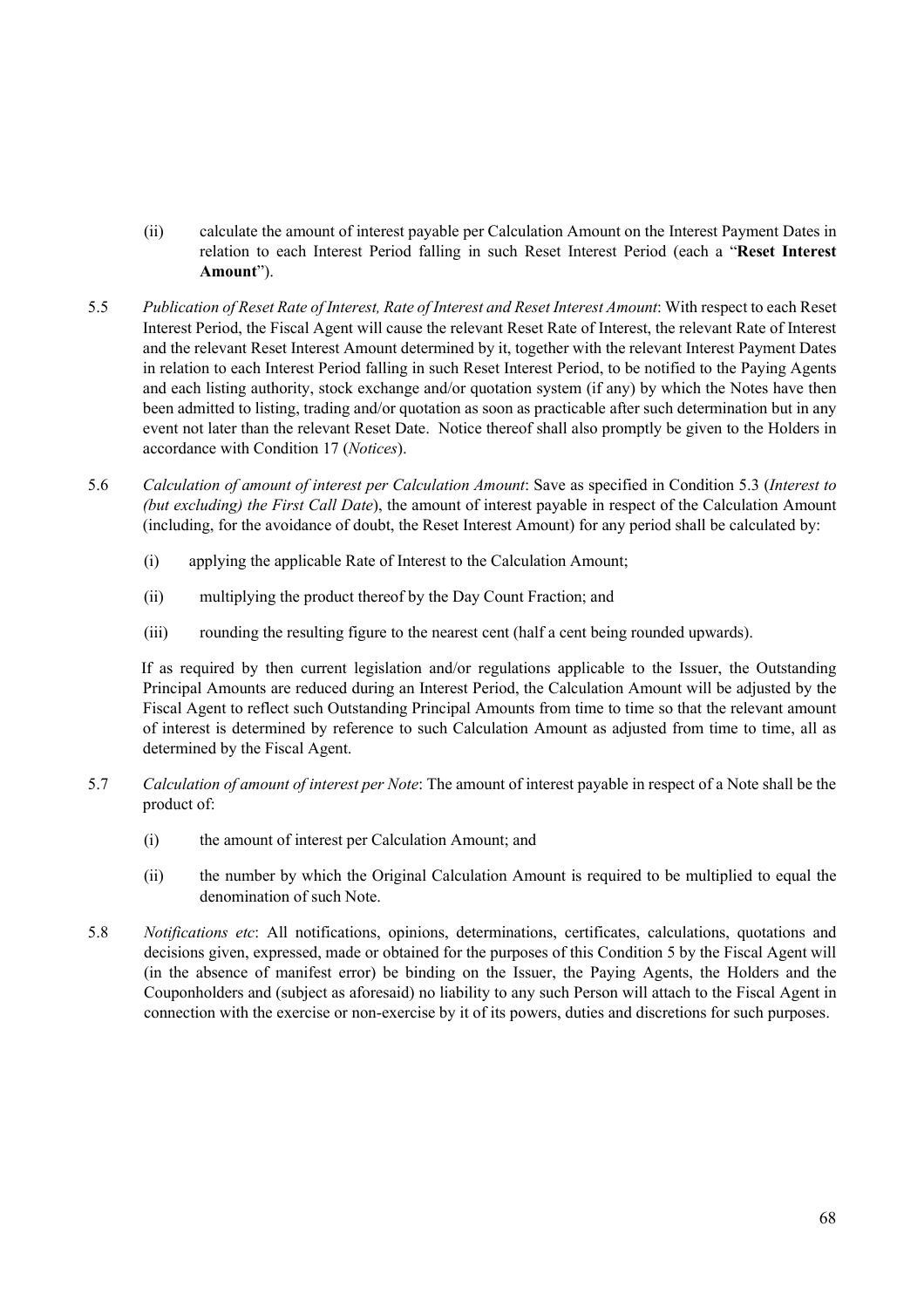## **6. Interest Cancellation**

- 6.1 *Interest Cancellation*: Any payment of interest (including, for the avoidance of doubt, any additional interest amounts payable pursuant to Condition 10 (*Taxation*)) in respect of the Notes shall be payable only out of the Issuer's Distributable Items and:
	- (i) may be cancelled, at any time, in whole or in part, at the option of the Issuer in its sole discretion; or
	- (ii) will be mandatorily cancelled, in whole or in part, to the extent:
		- (a) that, if the relevant payment were so made, the amount of such payment, when aggregated together with other distributions of the kind referred to in Article 141 (2) of the CRD IV Directive (or, as the case may be, any provision of Danish law transposing or implementing Article 141 (2) of the CRD IV Directive), or any successor thereto, would cause any Maximum Distributable Amount to be exceeded; or
		- (b) otherwise so required by CRD IV, including the applicable criteria for Additional Tier 1 Capital instruments.
- 6.2 *Notice of Interest Cancellation*: The Issuer shall give notice to the Holders in accordance with Condition 17 (*Notices*) of any such cancellation of a payment of interest, which notice might be given after the date on which the relevant payment of interest is scheduled to be made. Notwithstanding the foregoing, failure to give such notice shall not prejudice the right of the Issuer not to pay interest as described above.
- 6.3 *Effect of Interest Cancellation*: Following any cancellation of interest as described above, the right of Holders to receive accrued interest in respect of any such Interest Period will terminate and the Issuer will have no further obligation to pay such interest or to pay interest thereon, whether or not payments of interest in respect of subsequent Interest Periods are made, and such unpaid interest will not be deemed to have "accrued" or been earned for any purpose nor will the non-payment of such interest constitute an Enforcement Event.

## **7. Loss Absorption Following a Trigger Event**

7.1 *Notice Following a Trigger Event*: If at any time a Trigger Event occurs, the Issuer shall immediately notify the Relevant Regulator and, in accordance with Condition 17 (*Notices*), the Holders (such notice, a "**Trigger Event Notice**") and the Notes will be converted into Conversion Shares as provided in this Condition 7. Notwithstanding the foregoing, failure to give such notice shall not prejudice the conversion of the Notes into Conversion Shares as described below.

The Trigger Event Notice shall specify the Conversion Price then prevailing (which Conversion Price shall, if applicable, remain subject to any subsequent (i) change pursuant to the operation of the definition thereof and/or (ii) adjustment pursuant to Condition 7.8 (*Adjustments to Floor Price*) up to the Conversion Date), the Conversion Date, the Notice Cut-off Date and the Long-Stop Date and, to the extent available, details of the Settlement Shares Depositary or alternative settlement arrangements. As soon as the Conversion Price prevailing as at the Conversion Date has been determined, the Issuer shall immediately notify the Relevant Regulator and, in accordance with Condition 17 (*Notices*), the Holders.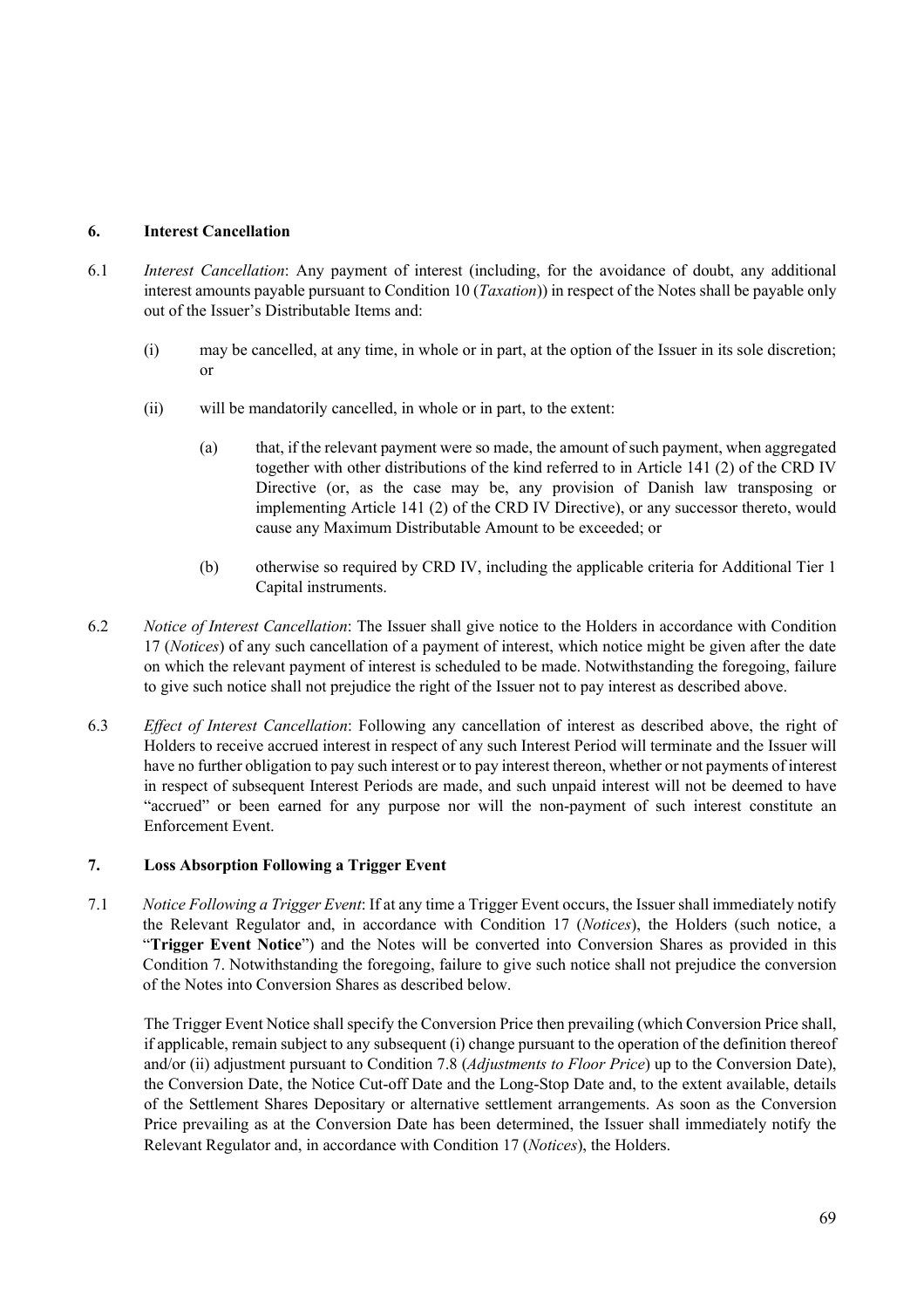## 7.2 *Effect of Trigger Event*: If at any time a Trigger Event occurs:

- (i) each Note shall, subject to and as provided in this Condition 7, be irrevocably discharged and satisfied by its conversion into Conversion Shares, credited as fully paid-up, in the manner and in the circumstances described below, and the issuance and delivery of such Conversion Shares to the Settlement Shares Depositary, to be held on trust (or other similar arrangement) (which trust (or other similar arrangement) must be on terms permitting a Conversion Shares Offer in accordance with Condition 7.6 (*Conversion Shares Offer*)) for the Holders, as provided below;
- (ii) such conversion shall take place without delay and in any event not later than one month following the occurrence of such Trigger Event (such date on which conversion is to occur shall be specified in the Trigger Event Notice and is referred to in these Conditions as the "**Conversion Date**");
- (iii) the Notes will be converted in whole and not in part on the Conversion Date as provided below, at which point all of the Issuer's obligations under the Notes shall be irrevocably discharged and satisfied by the Issuer's issuance and delivery of the Conversion Shares to the Settlement Shares Depositary no later than the Conversion Date; and
- (iv) with effect from the occurrence of such Trigger Event:
	- (a) no Holder will have any rights against the Issuer with respect to the repayment of the Outstanding Principal Amounts of the Notes or the payment of interest or other amount on or in respect of the Notes (other than, in the case of a liquidation or bankruptcy of the Issuer that occurs after the date on which such Trigger Event occurs but before the Conversion Date, any amounts payable to Holders in such circumstances as described in the last paragraph of Condition 4.1 (*Status*)) and the Outstanding Principal Amounts of the Notes shall equal zero at all times thereafter;
	- (b) any interest otherwise falling due on any date which falls on or after the date on which such Trigger Event occurs shall be deemed to have been cancelled upon the occurrence of such Trigger Event and shall not become due and payable; and
	- (c) each Holder's only right under the Notes against the Issuer will be a claim to have the Conversion Shares issued and delivered as described in, and subject to the provisions of, this Condition 7.

Except where the Issuer has been unable to appoint a Settlement Shares Depositary as contemplated in Condition 7.4 (*Failure to appoint a Settlement Shares Depositary*), the Conversion Shares shall be delivered to the Settlement Shares Depositary in the manner described in Condition 7.5 (*Conversion Settlement*) and the Settlement Shares Depositary shall (subject to the provisions of Condition 7.6 (*Conversion Shares Offer*)) hold such Conversion Shares on trust (or other similar arrangement) for the Holders. By virtue of its holding of any Note, each Holder shall be deemed to have irrevocably directed the Issuer to issue and deliver the Conversion Shares to the Settlement Shares Depositary.

Provided that the Issuer so issues and delivers the Conversion Shares to the Settlement Shares Depositary, with effect on and from the Conversion Date, Holders shall have recourse only to the Settlement Shares Depositary for the delivery to them of such Conversion Shares or, subject to, and as provided in, Condition

70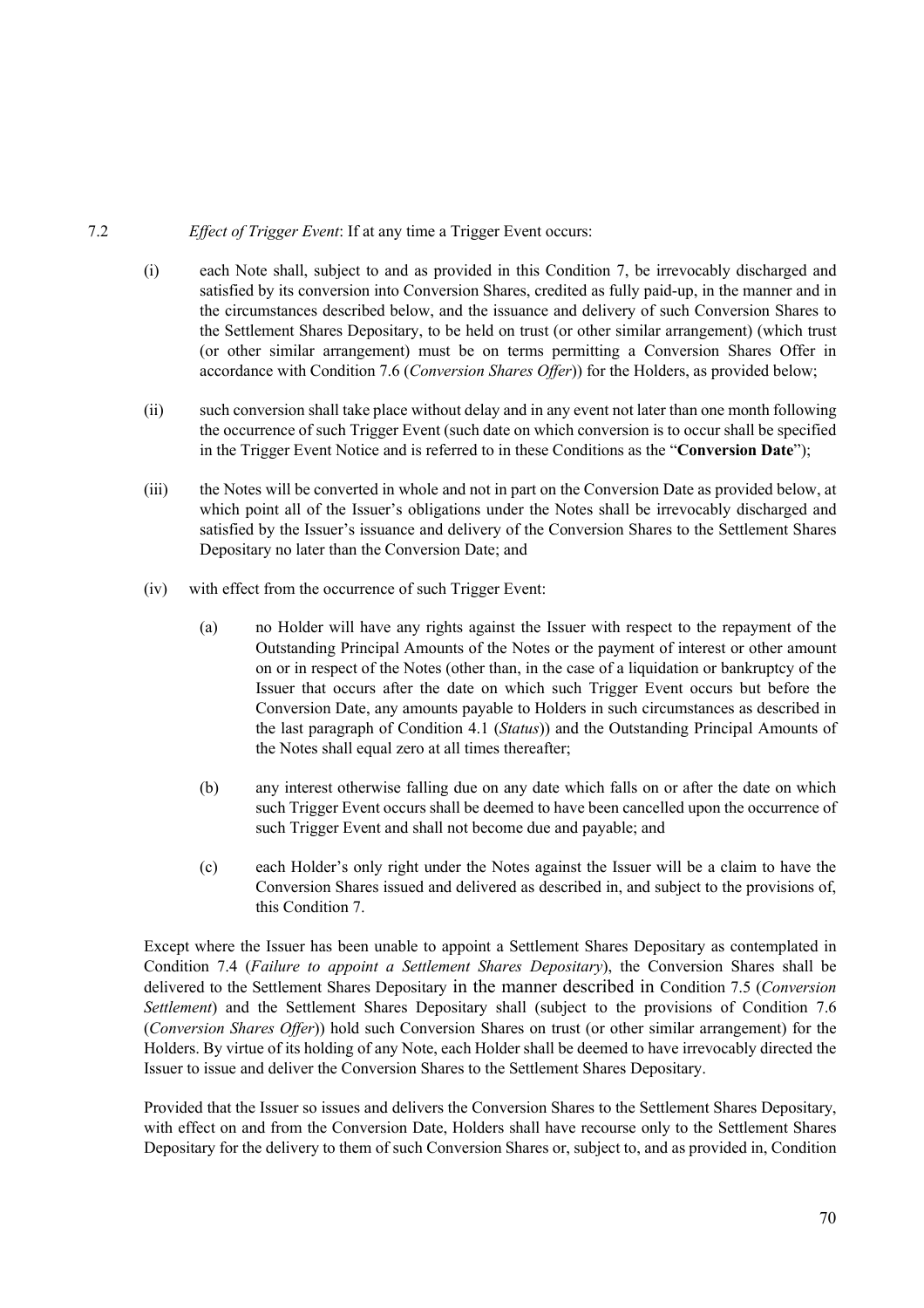7.6 (*Conversion Shares Offer*), the Alternative Consideration. Subject as provided in Condition 4.1 (*Status*), if the Issuer fails to issue and deliver the Conversion Shares to the Settlement Shares Depositary on the Conversion Date, a Holder's only right under the Notes against the Issuer for any such failure will be a claim to have such Conversion Shares so issued and delivered. By virtue of its holding of any Note, each Holder shall be deemed to have irrevocably agreed that, where (i) there is a delay or failure by the Issuer to deliver Conversion Shares pursuant to these Conditions and (ii) such Holder suffers a loss or losses, directly or indirectly, as a result of such delay or failure, it will not have any right or claim against the Issuer (or any other Person) for compensation (or any other form of damages) for such loss or losses.

Subject to, and as provided in, Condition 7.6 (*Conversion Shares Offer*), for so long as the Conversion Shares are held by the Settlement Shares Depositary, each Holder shall be entitled to direct the Settlement Shares Depositary to exercise on its behalf all rights of an ordinary shareholder (including voting rights and rights to receive dividends) which it would otherwise have if it (rather than the Settlement Shares Depositary) held the relevant Conversion Shares, except that such Holder shall not be able to sell or otherwise transfer the relevant Conversion Shares unless and until such time as they have been delivered to the relevant Holder in accordance with Condition 7.5 (*Conversion Settlement*).

Following the issuance and delivery of the Conversion Shares to the Settlement Shares Depositary on the Conversion Date, the Note(s) of a Holder shall remain in existence until the applicable Settlement Date (or, if earlier or to the extent not cancelled on the applicable Settlement Date, the Long-Stop Date) for the purpose only of evidencing such Holder's rights as aforesaid to receive the relevant Conversion Shares or the relevant Alternative Consideration, as the case may be, to be delivered by the Settlement Shares Depositary in accordance with Condition 7.5 (*Conversion Settlement*).

Notes, once converted into Conversion Shares, may not be reconverted back into Notes.

If a Trigger Event occurs after a notice of redemption has been given pursuant to Condition 8.2 (*Redemption upon the occurrence of a Special Event*) or Condition 8.3 (*Redemption at the option of the Issuer*) but before the relevant redemption date, such notice of redemption shall automatically be revoked and the relevant redemption shall not be made. The redemption restriction described in this paragraph is referred to as the "**Trigger Event Redemption Restriction**".

Such conversion of the Notes into Conversion Shares shall not constitute an Enforcement Event.

- 7.3 *No option to convert*: The Notes are not convertible into Ordinary Shares at the option of the Holders at any time.
- 7.4 *Failure to appoint a Settlement Shares Depositary*: If the Issuer has been unable to appoint a Settlement Shares Depositary, it shall make such other arrangements for the Conversion Shares to be issued and delivered (or for Alternative Consideration to be delivered) to the Holders as it considers reasonable in the circumstances, which may include issuing and delivering the Conversion Shares to another independent nominee to be held on trust (or other similar arrangement) (which trust (or other similar arrangement) must be on terms permitting a Conversion Shares Offer in accordance with Condition 7.6 (*Conversion Shares Offer*)) for the Holders or to the Holders directly, which issuance and delivery shall irrevocably discharge and satisfy all of the Issuer's obligations under the Notes as if the relevant Conversion Shares had been issued and delivered to the Settlement Shares Depositary and, in which case, where the context so admits, references in these Conditions to the issue and delivery of Conversion Shares to the Settlement Shares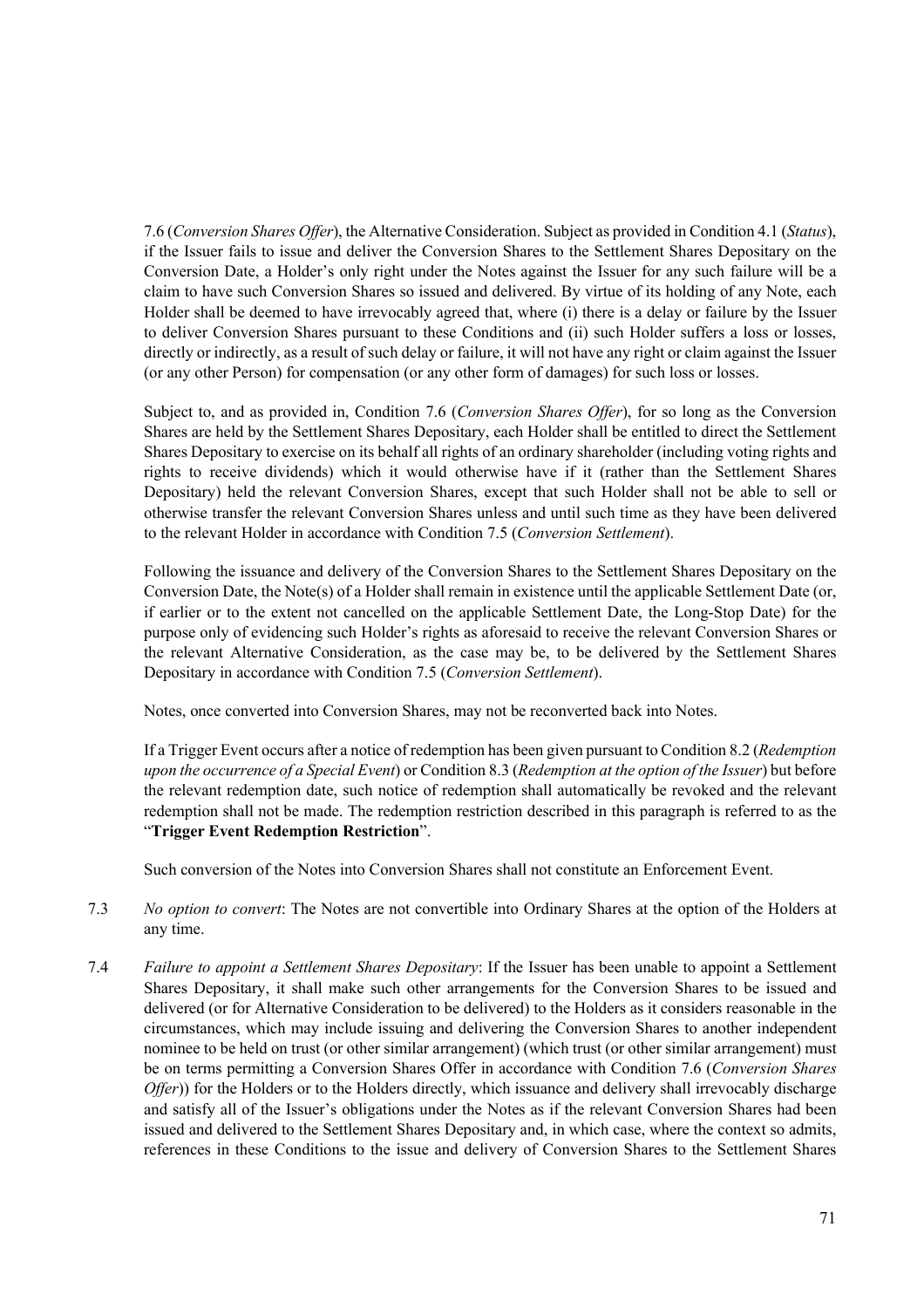Depositary shall be construed accordingly and apply *mutatis mutandis*.

### 7.5 *Conversion Settlement*:

- (i) On the relevant Settlement Date, each Holder shall receive delivery (free of payment) of:
	- (a) except where sub-paragraph (b) below applies, such number of Conversion Shares as is calculated in respect of the Outstanding Principal Amount of the Note(s) held by such Holder in accordance with Condition 7.7 (*Conversion Price*); or
	- (b) if the Issuer has delivered a Conversion Shares Offer Election Notice in accordance with Condition 7.6 (*Conversion Shares Offer*) on or prior to the Latest Conversion Shares Offer Election Date, Alternative Consideration, calculated in accordance with the definition of "Alternative Consideration".
- (ii) In order to obtain delivery from the Settlement Shares Depositary of Conversion Shares or, as applicable, the relevant Alternative Consideration following a conversion, each Holder must deliver a duly completed Conversion Notice and surrender the relevant Note(s) to the Settlement Shares Depositary (or an agent designated for the purpose in the Trigger Event Notice) on or before the Notice Cut-off Date. If such delivery is made after the end of normal business hours at the Specified Office of the Settlement Shares Depositary (or, as appropriate, its designated agent as aforesaid) or on a day which is not a Settlement Shares Depositary Business Day, such delivery shall be deemed for all purposes of these Conditions to have been made or given on the next following Settlement Shares Depositary Business Day.
- (iii) If a Holder fails to deliver such Conversion Notice and surrender the Note(s) held by it on or before the Notice Cut-off Date (a "**Notice Cut-off Failure**"), or if the Settlement Shares Depositary has determined (and, if practicable, notified such Holder) that the relevant Conversion Notice which was delivered is incomplete or invalid (an "**Invalid Delivery**"), then the Settlement Shares Depositary shall continue to hold the relevant Conversion Shares or the relevant Alternative Consideration, as the case may be, until:
	- (a) in the case of a Notice Cut-off Failure, such Holder provides evidence of its entitlement to the relevant Conversion Shares or the relevant Alternative Consideration, as applicable, satisfactory to the Settlement Shares Depositary in its sole and absolute discretion; or
	- (b) in the case an Invalid Delivery, a duly completed and valid Conversion Notice is so delivered and the relevant Note(s) is/are so surrendered prior to the Notice Cut-off Date.

The Issuer shall have no liability to any Holder for any loss resulting from such Holder not receiving any Conversion Shares or the relevant Alternative Consideration, as applicable, or from any delay in the receipt thereof, in each case as a result of such Holder failing to submit a valid Conversion Notice and surrender the relevant Note(s), on a timely basis or at all.

(iv) Any determination as to whether any Conversion Notice has been properly completed and delivered and whether the relevant Note(s) has/have been surrendered as provided in these Conditions shall be made by the Settlement Shares Depositary in its sole discretion and shall be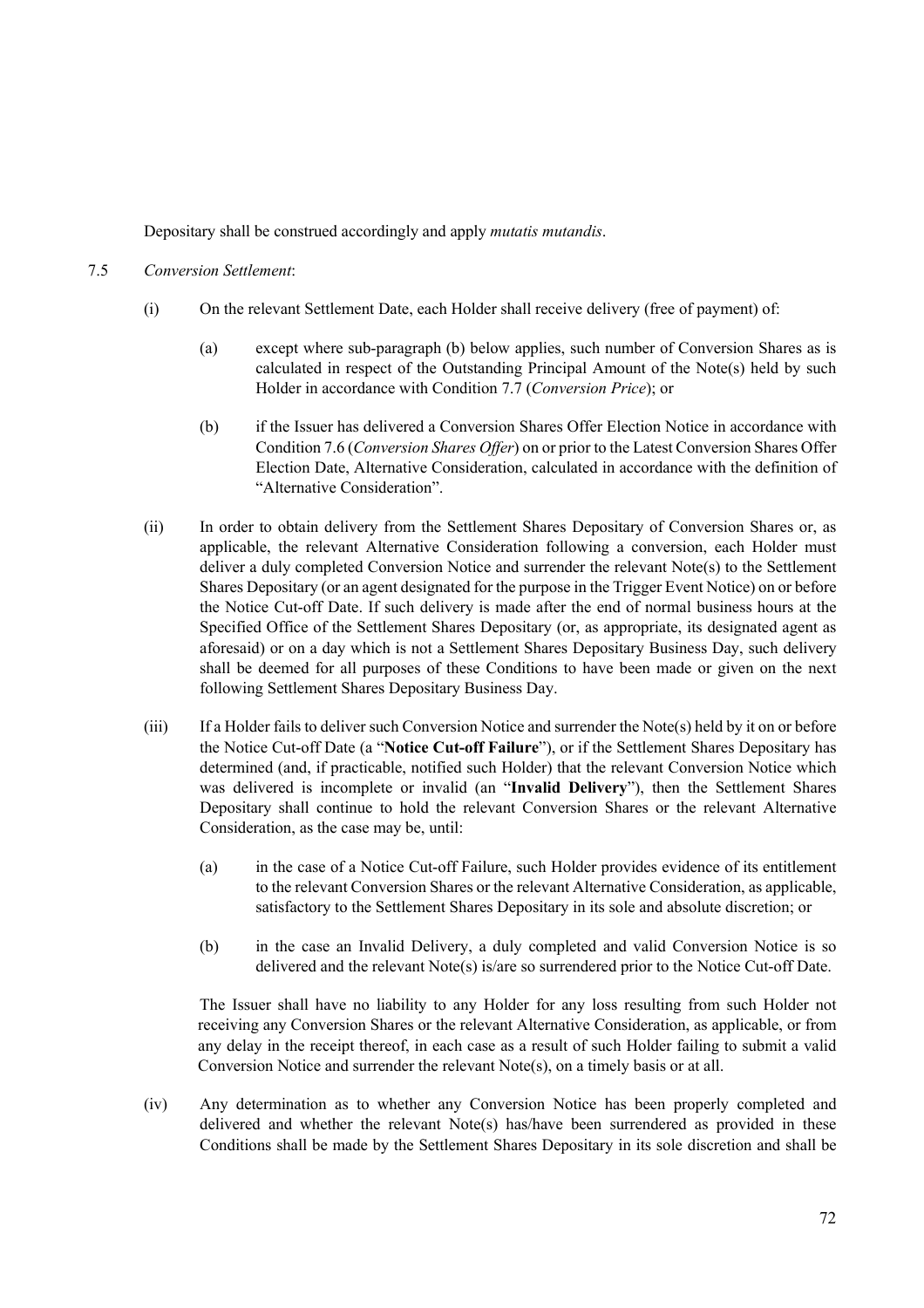conclusive and binding on the relevant Holders.

- (v) If, at the time of the conversion of the Notes pursuant to this Condition 7, the Conversion Shares are capable of being delivered in uncertificated book-entry form through a clearing or settlement organisation, subject as provided in this Condition 7:
	- (a) the issuance and delivery of the Conversion Shares to the Settlement Shares Depositary as described in Condition 7.2 (*Effect of Trigger Event*) will be effected by way of the delivery of the Conversion Shares to a securities account maintained by the Settlement Shares Depositary with such clearing or settlement organisation; and
	- (b) in the case of each Holder, the Settlement Shares Depositary shall deliver the relevant Conversion Shares (or the Conversion Share component of any Alternative Consideration) to the securities account with such clearing or settlement organisation specified by such Holder in the relevant Conversion Notice.
- (vi) If, at the time of the conversion of the Notes pursuant to this Condition 7, proof of title to the Ordinary Shares is only evidenced by registration in the Share Register, subject as provided in this Condition 7:
	- (a) the issuance and delivery of the Conversion Shares to the Settlement Shares Depositary as described in Condition 7.2 (*Effect of Trigger Event*) will be effected by way of the registration in the Share Register of the Conversion Shares in the name of the Settlement Shares Depositary; and
	- (b) in the case of each Holder, the Settlement Share Depositary shall deliver the relevant Conversion Shares (or the Conversion Share component of any Alternative Consideration) to such Holder by way of a subsequent registration in the Share Register of the relevant Conversion Shares in the name of such Holder specified in the relevant Conversion Notice.
- (vii) Any cash component of any Alternative Consideration payable to a Holder shall be paid by transfer to an account which accepts funds in USD with a bank in such city as may be specified in, and in accordance with the instructions contained in, the relevant Conversion Notice.
- (viii) If, with respect to the Note(s) of a Holder, such Note(s) have not been cancelled on the applicable Settlement Date, such Note(s) shall be deemed to be cancelled on the Long-Stop Date.
- 7.6 *Conversion Shares Offer:* 
	- (i) Not later than the Latest Conversion Shares Offer Election Date, the Issuer may, in its sole and absolute discretion, make an election by giving notice to the Holders in accordance with Condition 17 (*Notices*) (a "**Conversion Shares Offer Election Notice**") that the Settlement Shares Depositary (or an agent on its behalf) will make an offer of, in the Issuer's sole and absolute discretion, all or some of the Conversion Shares to, in the Issuer's sole and absolute discretion, all or some of the Shareholders at such time, such offer to be at the Conversion Shares Offer Price, all in accordance with the following provisions (a "**Conversion Shares Offer**").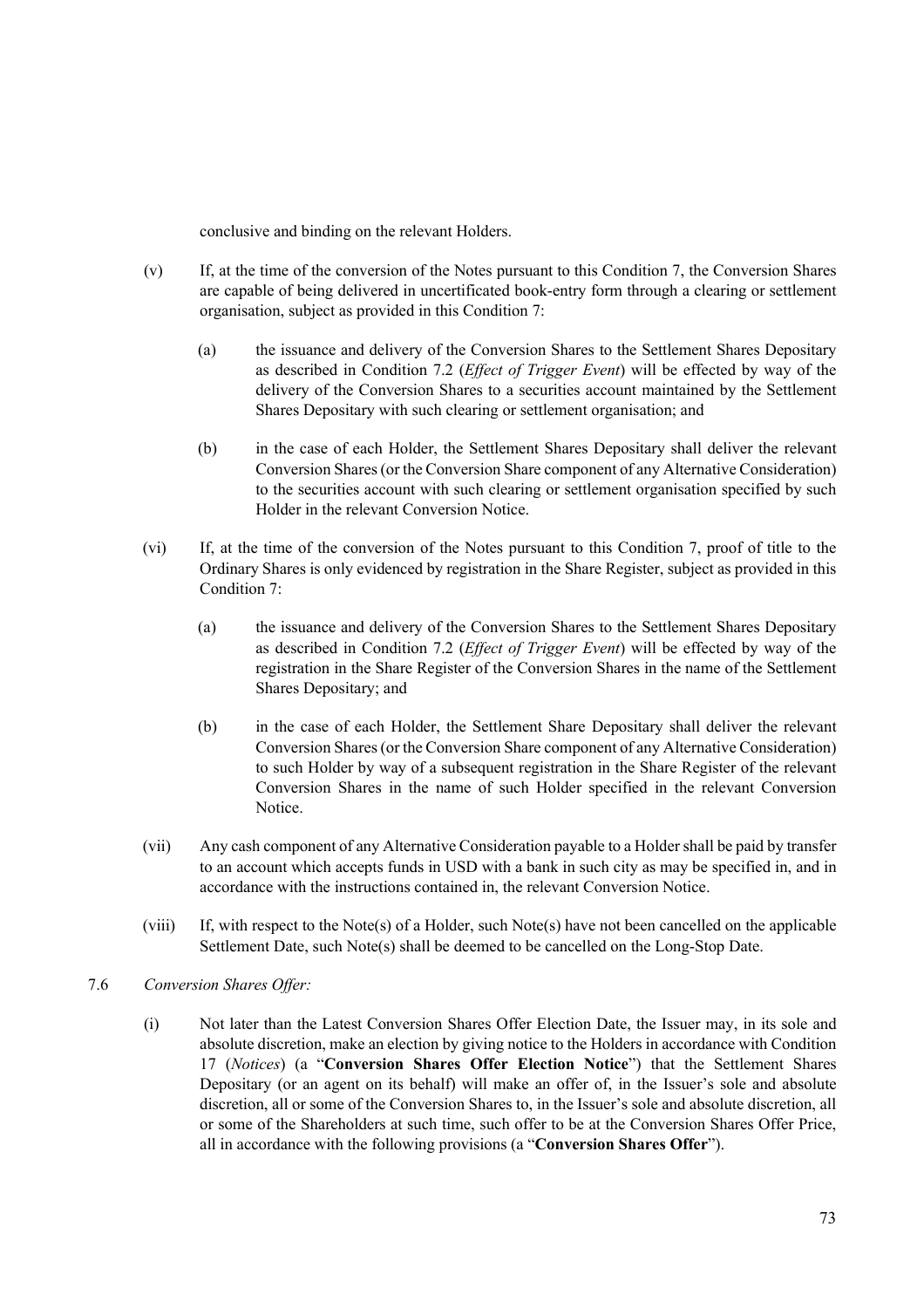A Conversion Shares Offer Election Notice shall specify the period of time for which the Conversion Shares Offer will be open (the "**Conversion Shares Offer Period**"). The Conversion Shares Offer Period shall end no later than 40 Business Days after the giving of the Conversion Shares Offer Election Notice by the Issuer.

- (ii) Upon expiry of the Conversion Shares Offer Period, the Settlement Shares Depositary will provide notice to the Holders in accordance with Condition 17 (*Notices*) of the composition of the Alternative Consideration (and of the deductions to the cash component, if any, of the Alternative Consideration (as set out in the definition of "Alternative Consideration")) per Note. The Alternative Consideration shall be held on trust (or other similar arrangement) by the Settlement Shares Depositary for the Holders and delivered to each Holder in the manner described in, and subject to, Condition 7.5 (*Conversion Settlement*).
- (iii) The Issuer reserves the right, in its sole and absolute discretion, to elect that the Settlement Shares Depositary terminate the Conversion Shares Offer at any time during the Conversion Shares Offer Period. If the Issuer makes such election, it will provide at least three Business Days' notice to the Holders in accordance with Condition 17 (*Notices*) and the Settlement Shares Depositary. The Settlement Shares Depositary may then, in its sole and absolute discretion, take steps to deliver to Holders the Conversion Shares at a time that is earlier than the time at which they would have otherwise received the Alternative Consideration had the Conversion Shares Offer been completed.
- (iv) Each Holder acknowledges and agrees that if the Issuer elects, in its sole and absolute discretion, that a Conversion Shares Offer be conducted by the Settlement Shares Depositary, such Holder shall be deemed to have: (a) irrevocably consented to any Conversion Shares Offer and, notwithstanding that such Conversion Shares are held by the Settlement Shares Depositary on trust (or other similar arrangement) for the Holders, to the Settlement Shares Depositary using the Conversion Shares delivered to it to settle any Conversion Shares Offer; (b) irrevocably consented to the transfer of the interest such Holder has in the Conversion Shares delivered to the Settlement Shares Depositary to one or more purchasers identified by the Settlement Shares Depositary in connection with the Conversion Shares Offer; (c) irrevocably agreed that the Issuer and the Settlement Shares Depositary may take any and all actions necessary to conduct the Conversion Shares Offer in accordance with the terms of the Notes; and (d) irrevocably agreed that neither the Issuer nor the Settlement Shares Depositary shall, to the extent permitted by applicable law, incur any liability to the Holders in respect of the Conversion Shares Offer (except for the obligations of the Settlement Shares Depositary in respect of the Holders' entitlement to, and the subsequent delivery of, any Alternative Consideration).
- (v) Any Conversion Shares Offer shall only be made subject to applicable laws and regulations in effect at the relevant time and shall be conducted, if at all, only to the extent that the Issuer, in its sole and absolute discretion, determines that such Conversion Shares Offer is appropriate and practicable and without providing any unfair advantage to any of the Shareholders at such time. The purchasers of the Conversion Shares pursuant to a Conversion Shares Offer shall bear the costs and expenses of any Conversion Shares Offer (other than the taxes referred to in the definition of "Alternative Consideration"), including the fees of the Settlement Shares Depositary in this connection, if any.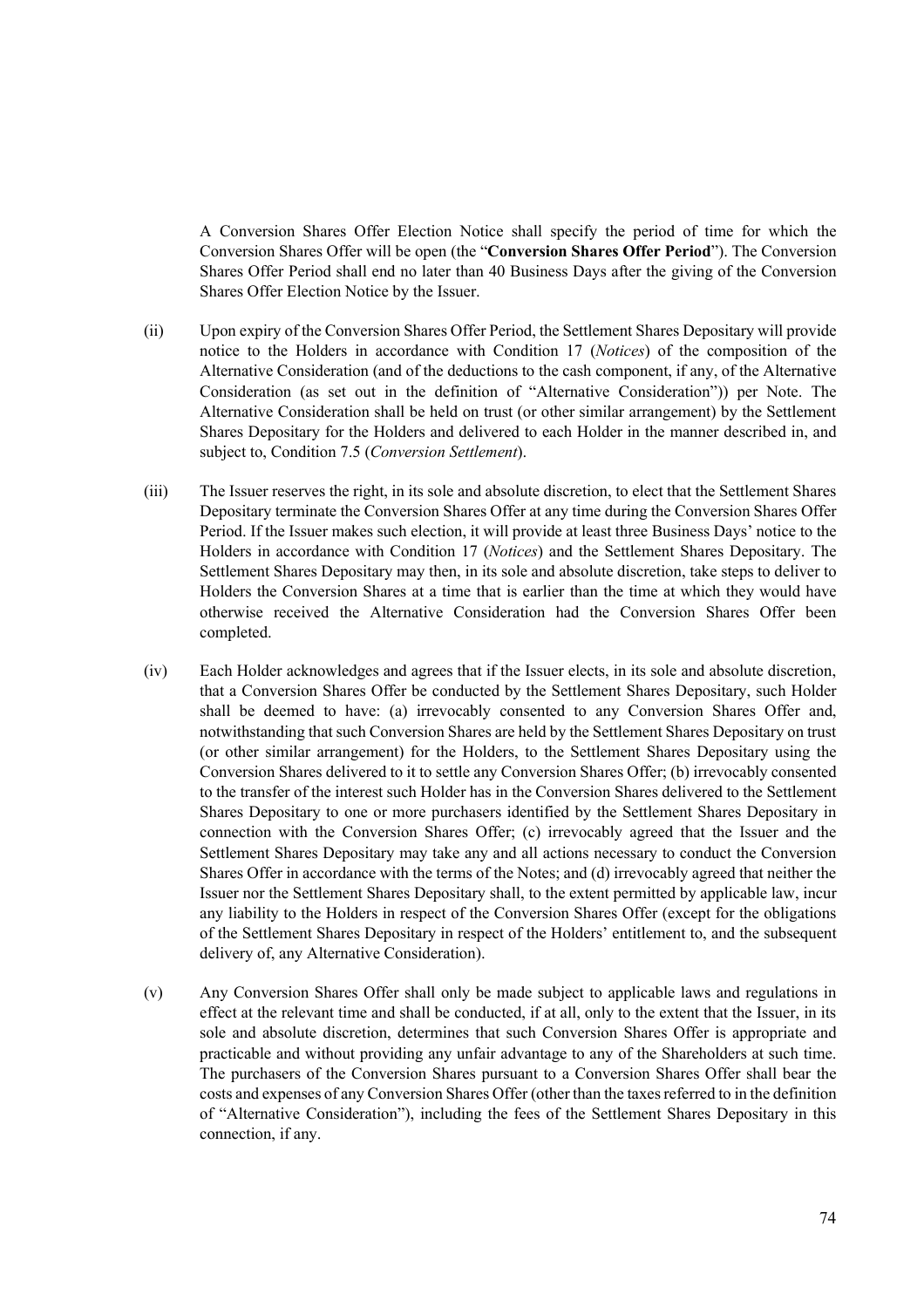- 7.7 *Conversion Price*: The Issuer shall issue and deliver to the Settlement Shares Depositary on the Conversion Date a number of Conversion Shares in respect of the Notes determined by dividing the Outstanding Principal Amount of the Notes (in effect immediately prior to the relevant Trigger Event) by the Conversion Price (as adjusted, if applicable, in accordance with Condition 7.8 (*Adjustments to Floor Price*) up to and including the Conversion Date), subject to Condition 7.10 (*Rounding Down and Notice of Adjustments to the Floor Price*) and Condition 7.11 (*Fractions*).
- 7.8 *Adjustments to Floor Price*: Upon the happening of any of the events described below, the Floor Price shall be adjusted as follows, provided always, that the Floor Price shall not be less than the par value of the Ordinary Shares immediately prior to Conversion Date converted into USD at the then Prevailing Exchange Rate:
	- (i) If and whenever there shall be a consolidation, reclassification or subdivision in relation to the Ordinary Shares which alters the number of Ordinary Shares in issue, the Floor Price shall be adjusted by multiplying the Floor Price in force immediately prior to such consolidation, reclassification or subdivision by the following fraction:

 $\overline{B}$ A

where:

- "A" is the aggregate number of Ordinary Shares in issue immediately before such consolidation, reclassification or subdivision, as the case may be; and
- "**B**" is the aggregate number of Ordinary Shares in issue immediately after, and as a result of, such consolidation, reclassification or subdivision, as the case may be.

Such adjustment shall become effective on the date the consolidation, reclassification or subdivision, as the case may be, takes effect.

(ii) If and whenever the Issuer shall issue any Ordinary Shares to Shareholders as a class credited as fully paid by way of capitalisation of profits or reserves (including any share premium account or capital redemption reserve) (other than (a) where any such Ordinary Shares are or are to be issued instead of the whole or part of a Cash Dividend which the Shareholders would or could otherwise have elected to receive, (b) where the Shareholders may elect to receive a Cash Dividend in lieu of such Ordinary Shares or (c) where any such Ordinary Shares are or are expressed to be issued in lieu of a Dividend (whether or not a Cash Dividend equivalent or amount is announced or would otherwise be payable to Shareholders, whether at their election or otherwise)), the Floor Price shall be adjusted by multiplying the Floor Price in force immediately prior to such issue by the following fraction:

B A

where: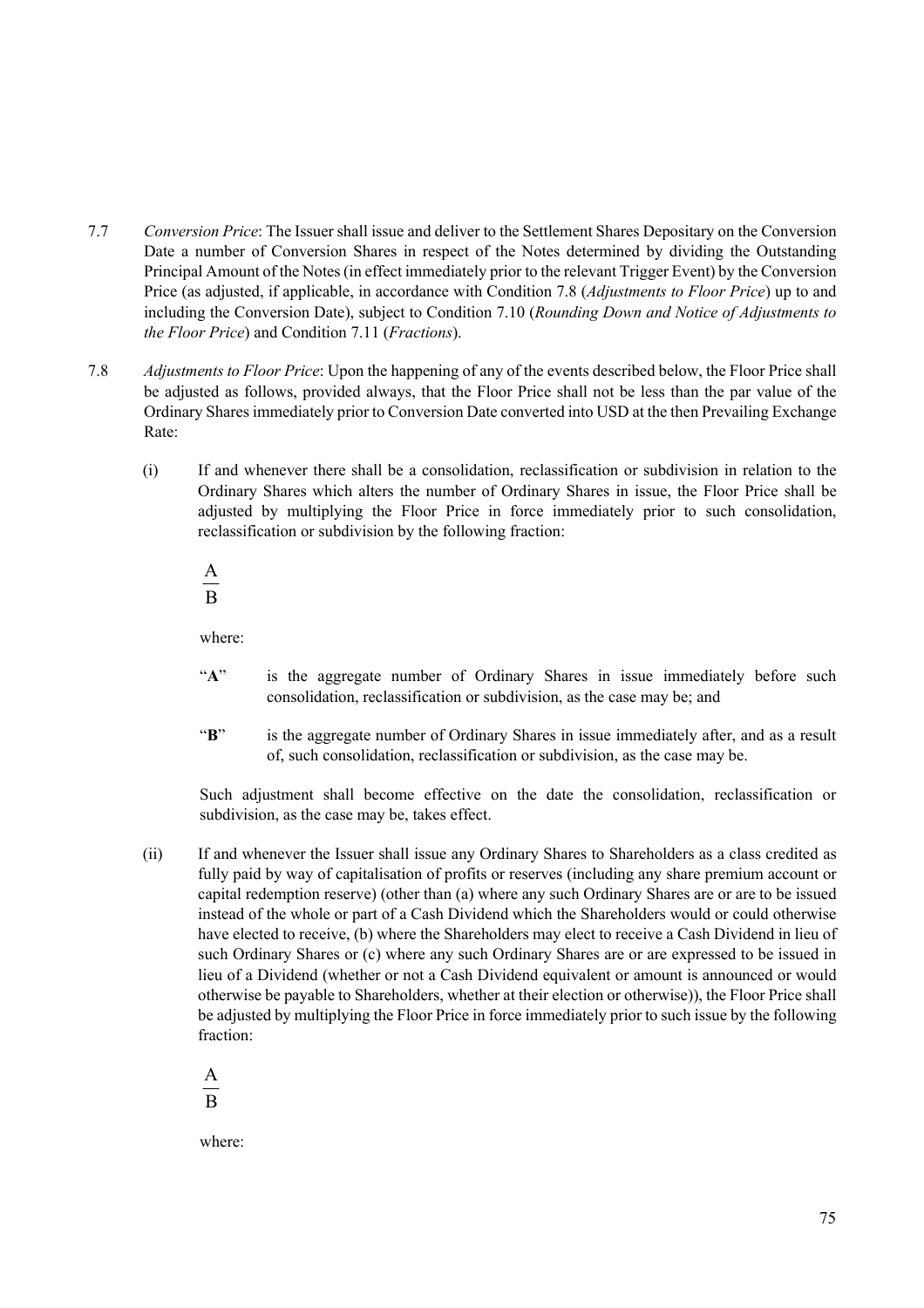- "A" is the aggregate number of Ordinary Shares in issue immediately before such issue; and
- "**B**" is the aggregate number of Ordinary Shares in issue immediately after such issue.

Such adjustment shall become effective on the date of issue of such Ordinary Shares.

(iii) If and whenever the Issuer shall issue Ordinary Shares to all or substantially all Shareholders as a class by way of rights, or the Issuer or any of its Subsidiaries or (at the direction or request or pursuant to arrangements with the Issuer or any of its Subsidiaries) any other Person shall issue or grant to Shareholders as a class by way of rights, any options, warrants or other rights to subscribe for or purchase Ordinary Shares, or any Securities which by their terms of issue carry (directly or indirectly) rights of conversion into, or exchange or subscription for, any Ordinary Shares (or shall grant any such rights in respect of existing Securities so issued), in each case at a price per Ordinary Share which is less than 95 per cent. of the Current Market Price per Ordinary Share on the relevant Effective Date, the Floor Price shall be adjusted by multiplying the Floor Price in force immediately prior to the relevant Effective Date by the following fraction:

$$
\frac{A+B}{A+C}
$$

where:

- "A" is the number of Ordinary Shares in issue on the relevant Effective Date;
- "**B**" is the number of Ordinary Shares which the aggregate consideration (if any) receivable for the Ordinary Shares issued by way of rights, or for the Securities issued by way of rights, or for the options or warrants or other rights issued by way of rights and for the total number of Ordinary Shares deliverable on the exercise thereof, would purchase at such Current Market Price per Ordinary Share on the relevant Effective Date; and
- "**C**" is the number of Ordinary Shares to be issued or, as the case may be, the maximum number of Ordinary Shares which may be issued upon exercise of such options, warrants or rights calculated as at the date of issue of such options, warrants or rights or upon conversion or exchange or exercise of rights of subscription or purchase in respect thereof at the initial conversion, exchange, subscription or purchase price or rate,

provided that if, on the relevant Effective Date, such number of Ordinary Shares is to be determined by reference to the application of a formula or other variable feature or the occurrence of any event at some subsequent time, then for the purposes of this paragraph (iii), "C" shall be determined by the application of such formula or variable feature or as if the relevant event occurs or had occurred as at the relevant Effective Date and as if such conversion, exchange, subscription, purchase or acquisition had taken place on the relevant Effective Date.

Such adjustment shall become effective on the relevant Effective Date.

(iv) If and whenever any event in relation to the Issuer and/or the Ordinary Shares (other than the events described in paragraphs (i) to (iii) of this Condition 7.8 and unless otherwise explicitly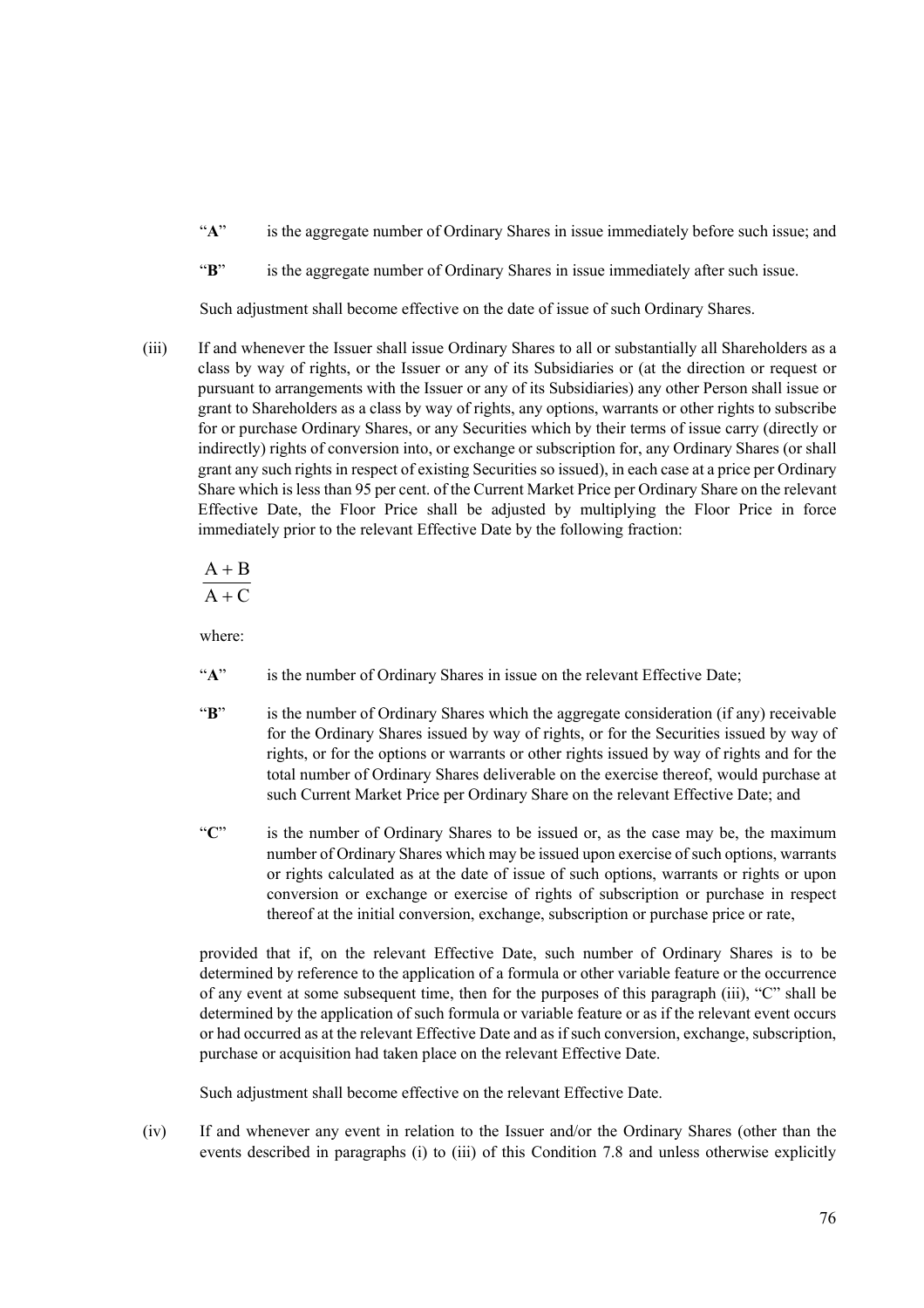excluded from paragraphs (i) to (iii) of this Condition 7.8 or as described in Condition 7.13 (*Share Option Schemes, Dividend Reinvestment Plans*)) (including, without limitation, (a) the payment of any extraordinary dividend or other distribution (howsoever described) to the Shareholders, (b) any reduction of the Issuer's capital, (c) any dissolution of the Issuer, (d) any merger of the Issuer or (e) any demerger of the Issuer) shall occur, the Floor Price may be adjusted in accordance with the following principles:

- (A) other than in the case of a dissolution, merger or demerger of the Issuer, if the Issuer determines that the Floor Price is to be reduced following the occurrence of the relevant event, the amount of such reduction to the Floor Price may be determined in the Issuer's sole and absolute discretion; and
- (B) in all other cases, subject to the provisions of Condition 7.12 (*Decision of an Independent Adviser*), an Independent Adviser shall determine in good faith whether an adjustment to the Floor Price (if any) is appropriate and, if so, the appropriate adjustment to the Floor Price.

Any such adjustment shall become effective on the date specified in the notice to the Holders relating to such adjustment.

- (v) Notwithstanding the foregoing provisions:
	- (a) where the events or circumstances giving rise to any adjustment pursuant to this Condition 7.8 have already resulted or will result in an adjustment to the Floor Price or where the events or circumstances giving rise to any adjustment arise by virtue of any other events or circumstances which have already given or will give rise to an adjustment to the Floor Price or where more than one event which gives rise to an adjustment to the Floor Price occurs within such a short period of time that, in the opinion of the Issuer, a modification to the operation of the adjustment provisions is required to give the intended result, such modification shall be made to the operation of the adjustment provisions as may be determined in good faith by an Independent Adviser to be in such Independent Adviser's opinion appropriate to give the intended result;
	- (b) such modification shall be made to the operation of these Conditions as may be determined in good faith by an Independent Adviser to be in such Independent Adviser's opinion appropriate (i) to ensure that an adjustment to the Floor Price or the economic effect thereof shall not be taken into account more than once, and (ii) to reflect a redenomination of the issued Ordinary Shares for the time being into a new currency; and
	- (c) for the avoidance of doubt, the issue of Conversion Shares following the occurrence of a Trigger Event shall not result in an adjustment to the Floor Price.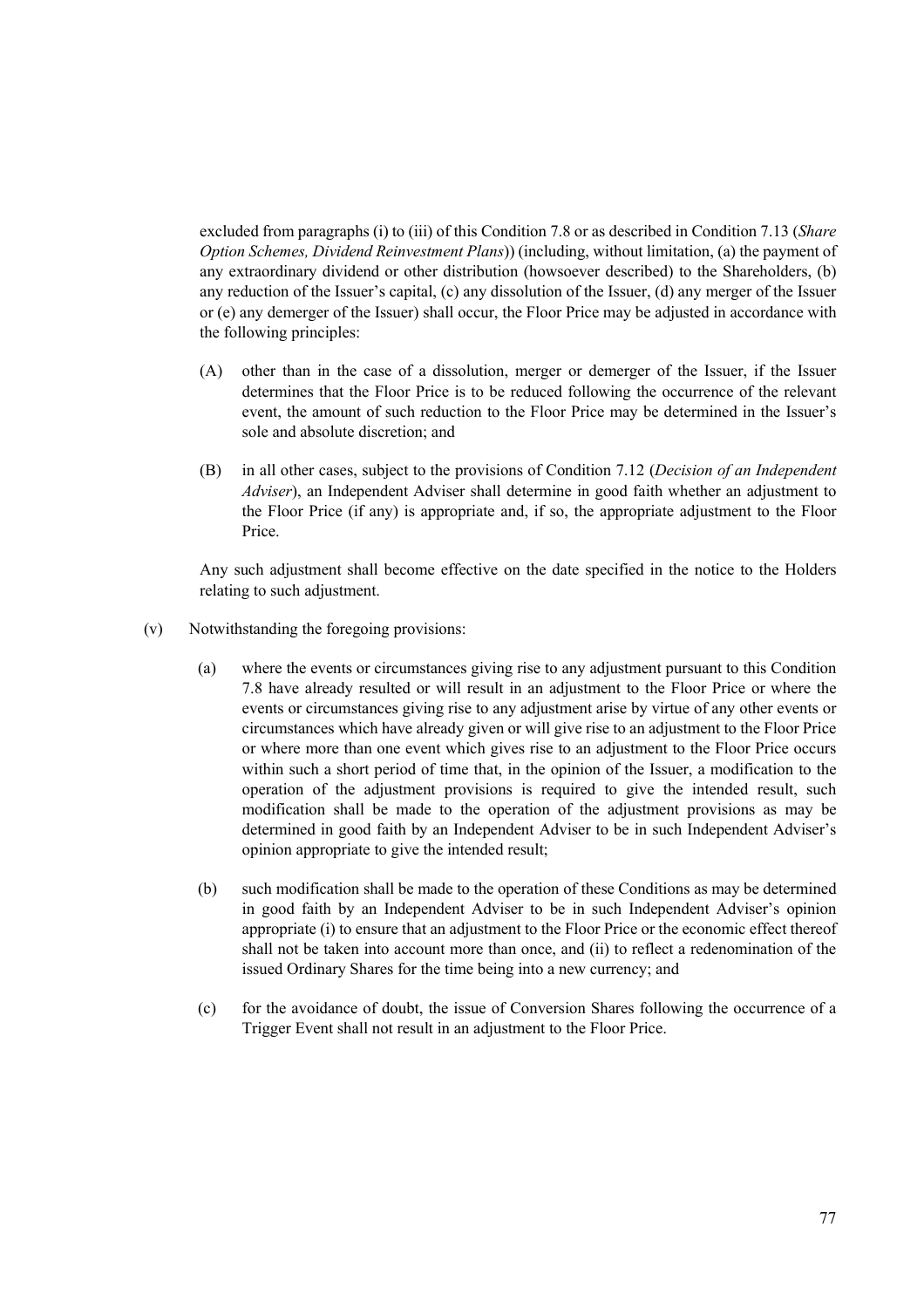- 7.9 *Determination of Consideration Receivable*: For the purpose of any calculation of the consideration receivable or price pursuant to paragraph (iii) of Condition 7.8 (*Adjustments to Floor Price*), the following provisions shall apply:
	- (i) the aggregate consideration receivable or price for Ordinary Shares issued for cash shall be the amount of such cash;
	- (ii) (a) the aggregate consideration receivable or price for Ordinary Shares to be issued or otherwise made available upon the conversion or exchange of any Securities shall be deemed to be the consideration or price received or receivable for any such Securities and (b) the aggregate consideration receivable or price for Ordinary Shares to be issued or otherwise made available upon the exercise of rights of subscription attached to any Securities or upon the exercise of any options, warrants or rights shall be deemed to be that part (which may be the whole) of the consideration or price received or receivable for such Securities or, as the case may be, for such options, warrants or rights which are attributed by the Issuer to such rights of subscription or, as the case may be, such options, warrants or rights or, if no part of such consideration or price is so attributed, the Fair Market Value of such rights of subscription or, as the case may be, such options, warrants or rights as at the relevant Effective Date, plus in the case of each of (a) and (b) above, the additional minimum consideration receivable or price (if any) upon the conversion or exchange of such Securities, or upon the exercise of such rights of subscription attached thereto or, as the case may be, upon exercise of such options, warrants or rights and (c) the consideration receivable or price per Ordinary Share upon the conversion or exchange of, or upon the exercise of such rights of subscription attached to, such Securities or, as the case may be, upon the exercise of such options, warrants or rights shall be the aggregate consideration or price referred to in (a) or (b) above (as the case may be) divided by the number of Ordinary Shares to be issued upon such conversion or exchange or exercise at the initial conversion, exchange or subscription price or rate;
	- (iii) if the consideration or price determined pursuant to (i) or (ii) above (or any component thereof) shall be expressed in a currency other than the Relevant Currency, it shall be converted into the Relevant Currency at the Prevailing Exchange Rate on the relevant Effective Date (in the case of (i) above) or the relevant date of first public announcement (in the case of (ii) above);
	- (iv) in determining the consideration or price pursuant to the above, no deduction shall be made for any commissions or fees (howsoever described) or any expenses paid or incurred for any underwriting, placing or management of the issue of the relevant Ordinary Shares or Securities or options, warrants or rights, or otherwise in connection therewith; and
	- (v) the consideration or price shall be determined as provided above on the basis of the consideration or price received, receivable, paid or payable, regardless of whether all or part thereof is received, receivable, paid or payable by or to the Issuer or another entity.
- 7.10 *Rounding Down and Notice of Adjustments to the Floor Price*: On any adjustment, if the resultant Floor Price has more decimal places than the initial Floor Price, it shall be rounded to the same number of decimal places as the initial Floor Price. No adjustment shall be made to the Floor Price where such adjustment (rounded down if applicable) would be less than one per cent. of the Floor Price then in effect. Any adjustment not required to be made, and/or any amount by which the Floor Price has been rounded down, shall be carried forward and taken into account in any subsequent adjustment, and such subsequent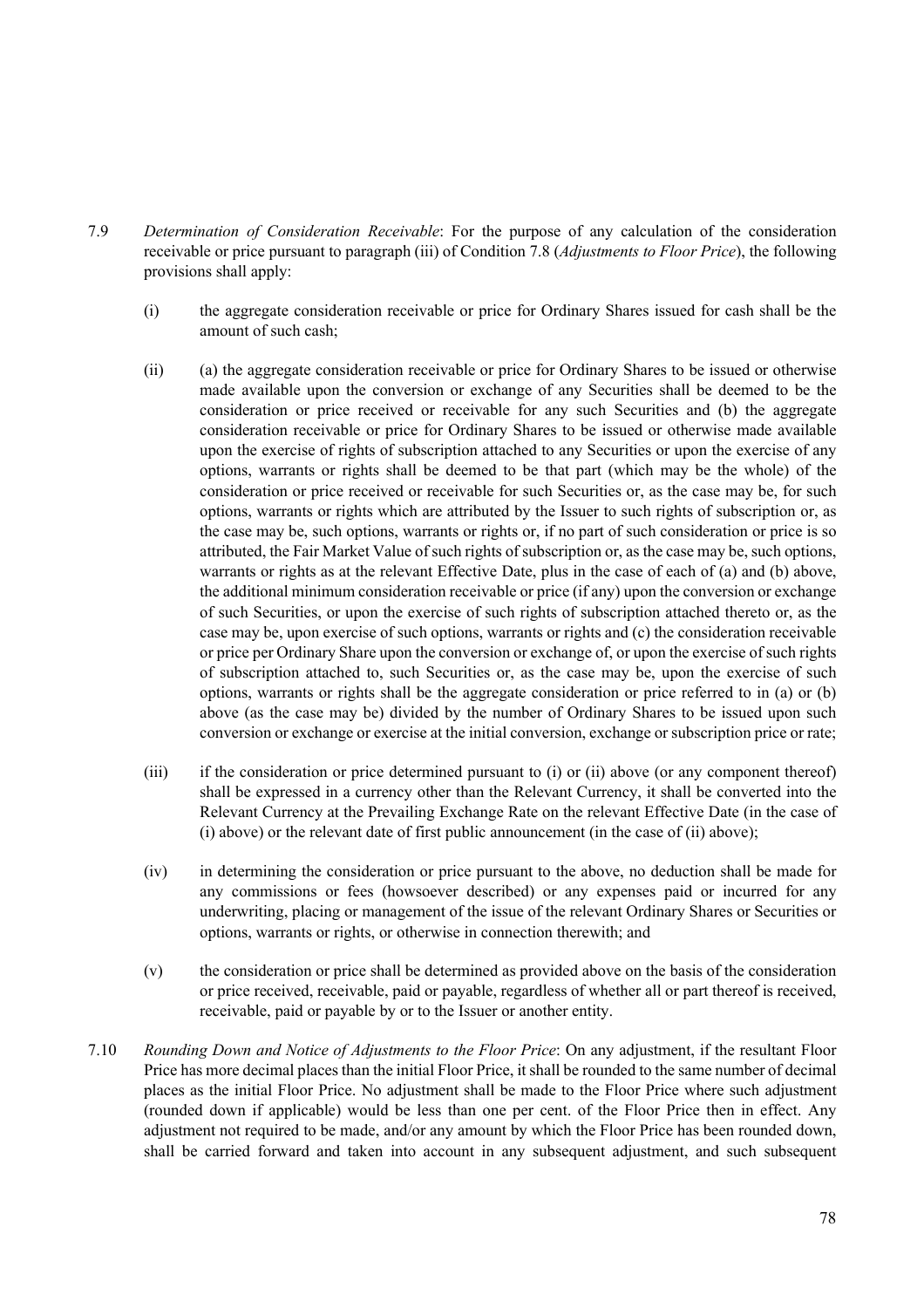adjustment shall be made on the basis that the adjustment not required to be made had been made at the relevant time and/or, as the case may be, that the relevant rounding down had not been made.

Notice of any adjustments to the Floor Price shall be given by the Issuer to Holders promptly after the determination thereof in accordance with Condition 17 (*Notices*).

The Floor Price shall not in any event be reduced to below the par value of an Ordinary Share for the time being. The Issuer undertakes that it shall not take any action, and shall procure that no action is taken, that would otherwise result in an adjustment to the Floor Price to below the par value of the Ordinary Shares immediately prior to the Conversion Date converted into USD at the then Prevailing Exchange Rate.

- 7.11 *Fractions*: Fractions of Conversion Shares will not be delivered to the Settlement Shares Depositary or to Holders upon a conversion and no cash payment will be made in lieu thereof. However, if one or more Conversion Notices and Notes are delivered to the Settlement Shares Depositary such that any Conversion Shares (or any Conversion Share component of any Alternative Consideration, as applicable) to be issued and delivered to a Holder are to be registered in the same name, the number of Conversion Shares to be issued and delivered in respect thereof shall be calculated on the basis of the aggregate Outstanding Principal Amounts of such Notes (in effect immediately prior to the relevant Trigger Event) to be converted.
- 7.12 *Decision of an Independent Adviser*: In:
	- (i) the circumstances described in sub-paragraph (iv)(B) of Condition 7.8 (*Adjustments to Floor Price*), the Issuer will; and
	- (ii) all other cases where the Floor Price can be adjusted as described in Condition 7.8 (*Adjustments to Floor Price*), if any doubt shall arise as to whether an adjustment shall be made to the Floor Price or as to the appropriate adjustment to the Floor Price, the Issuer may at its discretion,

appoint an Independent Adviser and, following consultation between the Issuer and such Independent Adviser, a written opinion of such Independent Adviser in respect thereof shall be conclusive and binding on the Issuer and the Holders, save in the case of manifest error.

- 7.13 *Share Option Schemes, Dividend Reinvestment Plans*: No adjustment will be made to the Floor Price where Ordinary Shares or other Securities (including rights, warrants and options) are issued, offered, exercised, allotted, purchased, appropriated, modified or granted to, or for the benefit of, employees or former employees (including directors holding or formerly holding executive office or the personal service company of any such person) or their spouses or relatives, in each case, of the Issuer or any of its Subsidiaries or any associated company or to a trustee or trustees to be held for the benefit of any such person, in any such case pursuant to any share or option scheme.
- 7.14 *Taxes and Duties*: Neither the Issuer nor any member of the Group shall be liable for any taxes or duties (including, without limitation any capital, stamp, issue and registration or transfer taxes or duties) arising on conversion or that may arise or be paid as a consequence of the issue and delivery of Conversion Shares. Each Holder must pay any taxes or duties (including, without limitation, any capital, stamp, issue and registration and /or transfer taxes or duties) arising on conversion in connection with the issue and delivery of Conversion Shares to the Settlement Shares Depositary on behalf of such Holder and such Holder must pay all, if any, such taxes or duties arising by reference to any disposal or deemed disposal of such Holder's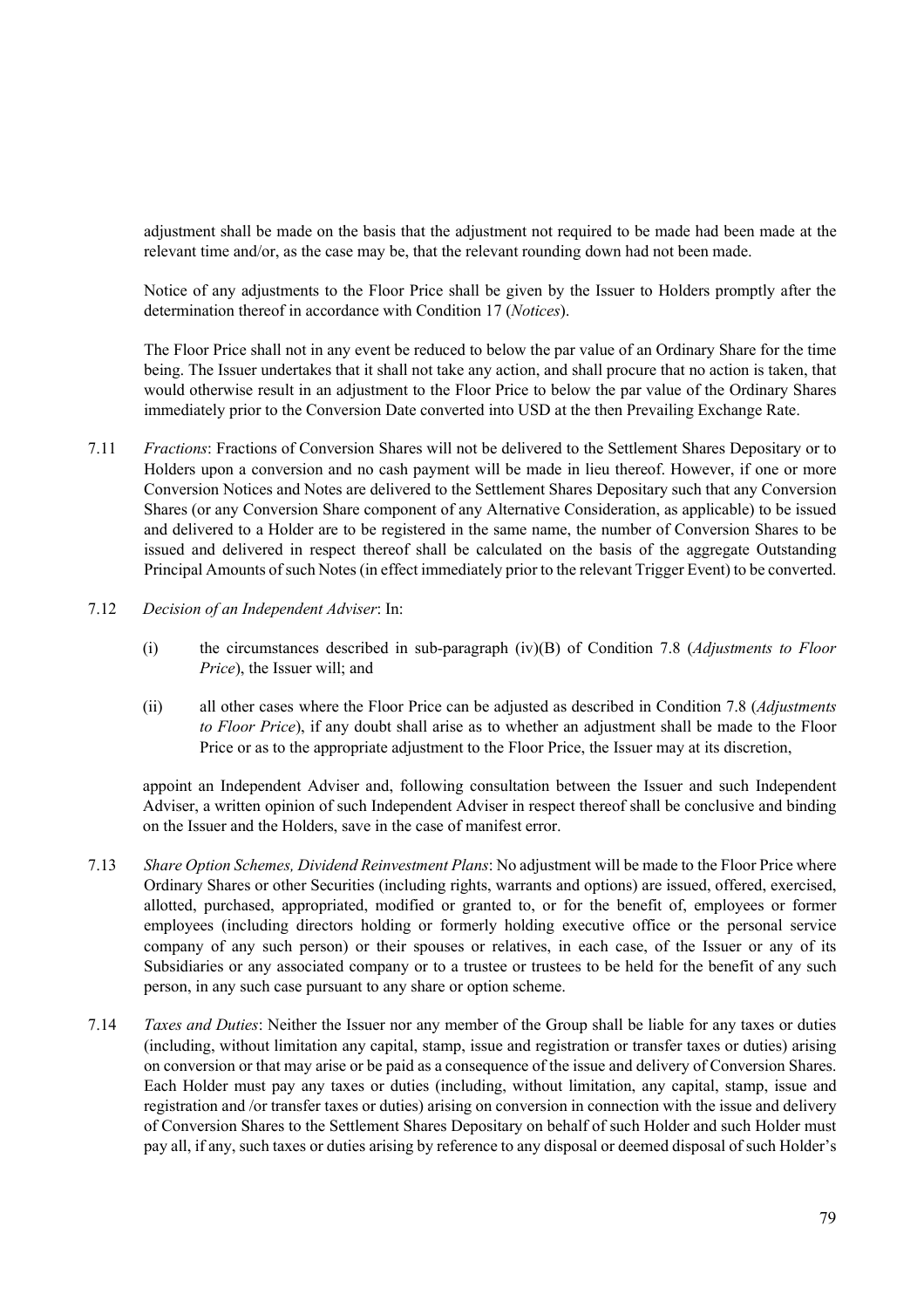Notes or interest therein. Any taxes or duties arising on delivery or transfer of Conversion Shares to a purchaser in any Conversion Shares Offer shall be payable by the relevant purchaser of those Conversion Shares.

- 7.15 *Ordinary Shares*: The Conversion Shares will be fully paid-up and non-assessable and will in all respects rank *pari passu* with the fully paid-up Ordinary Shares in issue on the Conversion Date, except in any such case for any right excluded by mandatory provisions of applicable law, and except that any Conversion Shares so issued and delivered will not rank for (or, as the case may be, the relevant Holder shall not be entitled to receive) any rights, distributions or payments, the record date (or other due date for the establishment of entitlement) for which falls prior to the Conversion Date.
- 7.16 *Purchase or Redemption of Ordinary Shares*: The Issuer or any company in the Group may exercise such rights as it may from time to time enjoy to purchase, redeem or buy back any Securities (including Ordinary Shares) or any depositary or other receipts or certificates representing the same without the consent of Holders.

### **8. Redemption and Purchase**

- 8.1 *Scheduled redemption*: The Notes are perpetual securities and have no fixed date for redemption. The Issuer may only redeem the Notes at its discretion in the circumstances described herein. The Notes are not redeemable at the option of the Holders at any time.
- 8.2 *Early redemption upon the occurrence of a Special Event*: Subject to Condition 8.7 (*Conditions to redemption etc.*), upon the occurrence of a Special Event, the Issuer may, at its option, at any time and having given no less than thirty nor more than sixty days' notice to the Holders in accordance with Condition 17 (*Notices*) (which notice shall be irrevocable, subject to the Trigger Event Redemption Restriction), redeem all (but not some only) of the outstanding Notes at their Outstanding Principal Amounts, together with accrued interest thereon insofar as it has not been cancelled; provided however that where the Special Event is a Tax Event, no such notice of redemption may be given earlier than 90 days prior to the earliest date on which the Issuer would be obliged to pay such additional amounts as referred to in the definition of Tax Event.

The Issuer, having satisfied itself that a Special Event has occurred, shall notify the Holders in accordance with Condition 17 (*Notices*) of the occurrence of such Special Event.

- 8.3 *Redemption at the option of the Issuer*: The Issuer may, at its option (but subject to Condition 8.7 (*Conditions to redemption etc.*)) and having given no less than thirty nor more than sixty days' notice to the Holders in accordance with Condition 17 (*Notices*) (which notice shall be irrevocable, subject to the Trigger Event Redemption Restriction), redeem all (but not some only) of the outstanding Notes on the relevant Optional Redemption Date (Call) at their Outstanding Principal Amounts, together with accrued interest (if any) thereon insofar as it has not been cancelled.
- 8.4 *Purchase*: The Issuer or any of its Subsidiaries may at any time (but subject to Condition 8.7 (*Conditions to redemption etc.*)) purchase Notes, whether in the open market, in the context of market making or otherwise, at any price, provided that all unmatured Coupons are purchased therewith. Such Notes may be held, reissued, resold or surrendered to any Paying Agent for cancellation.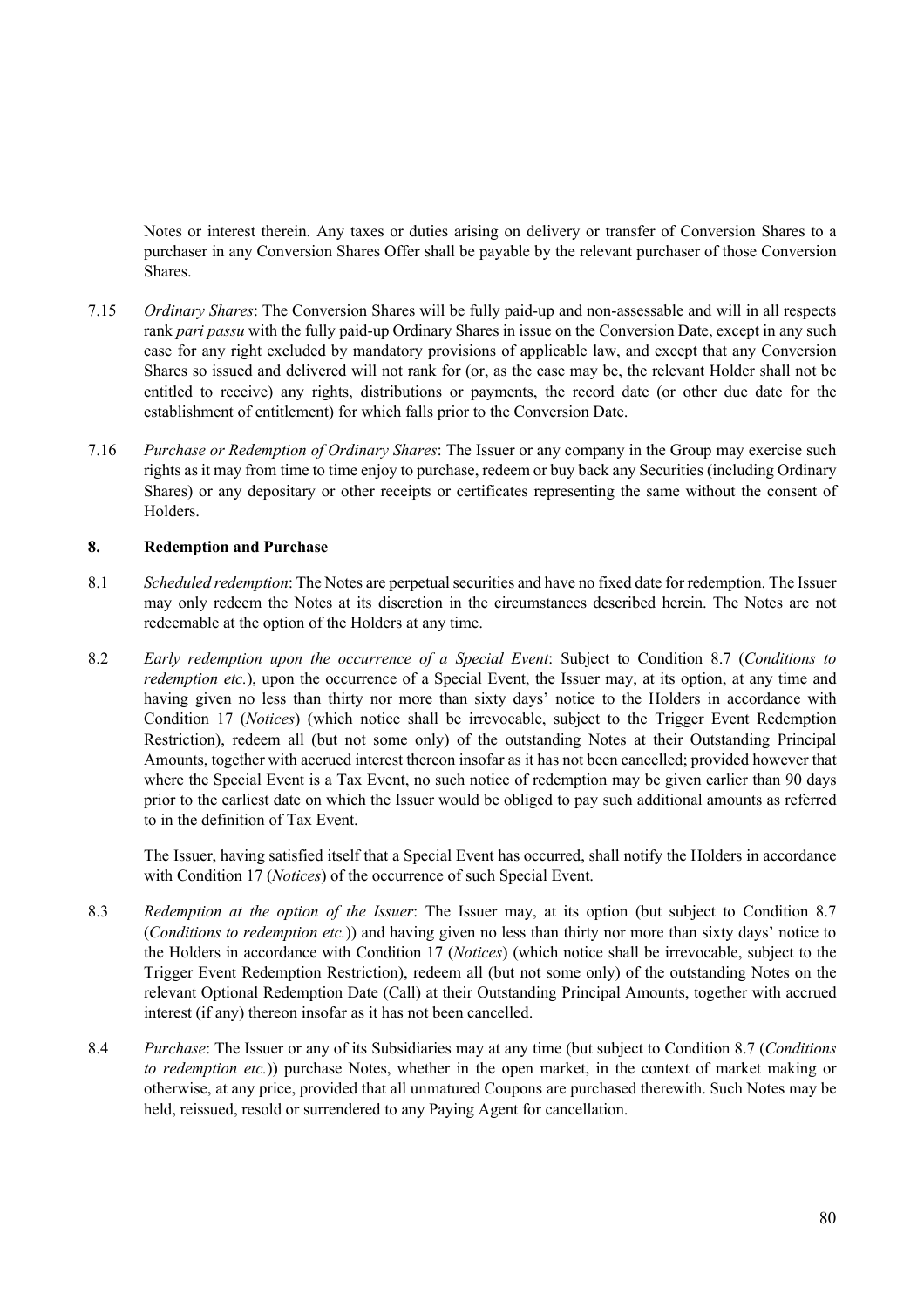- 8.5 *Cancellation*: All Notes which are redeemed will forthwith (but subject to Condition 8.7 (*Conditions to redemption etc.*)) be cancelled (together with all unmatured Coupons attached thereto or surrendered therewith at the time of redemption). All Notes so cancelled and the Notes purchased and cancelled pursuant to Condition 8.4 (*Purchase*) above (together with all unmatured Coupons cancelled therewith) shall be forwarded to the Fiscal Agent and cannot be reissued or resold.
- 8.6 *Substitution and variation*: Subject to Condition 8.7 (*Conditions to redemption etc.*) and having given no less than thirty nor more than sixty days' notice to the Holders (in accordance with Condition 17 (*Notices*)) and the Fiscal Agent, if a Special Event has occurred and is continuing, the Issuer may substitute all (but not some only) of the Notes or vary the terms of all (but not some only) of the Notes, without any requirement for the consent or approval of the Holders, so that they become or remain Qualifying Capital Notes.

Any such notice shall specify the relevant details of the manner in which such substitution or variation shall take effect and where the Holders can inspect or obtain copies of the new terms and conditions of the Qualifying Capital Notes. Such substitution or variation will be effected without any cost or charge to the Holders.

- 8.7 *Conditions to redemption etc.*: The Notes may only be redeemed, purchased, cancelled, substituted, varied or modified (as applicable) pursuant to Condition 8.2 (*Early redemption upon the occurrence of a Special Event*), Condition 8.3 (*Redemption at the option of the Issuer*), Condition 8.4 (*Purchase*), Condition 8.5 (*Cancellation*), Condition 8.6 (*Substitution and variation*), Condition 16.1 (*Meetings of Holders*) or paragraph (ii) of Condition 16.2 (*Modification of the Notes*), as the case may be, if:
	- (i) in the case of any such substitution, variation or modification, the Issuer has notified the Relevant Regulator of, and the Relevant Regulator has not objected to, such substitution, variation or modification (as applicable);
	- (ii) in the case of any such redemption, purchase or cancellation, the Issuer has notified the Relevant Regulator of, and the Relevant Regulator has given permission to, such redemption, purchase or cancellation (as applicable) in accordance with the CRD IV requirements (which, as at the Issue Date, are set out in Articles 77 and 78 of the CRR and Article 29 of the 2014 RTS);
	- (iii) in the case of any such redemption of the Notes, the Trigger Event Redemption Restriction does not apply to such redemption or to the redemption notice relating to such redemption (as applicable); and
	- (iv) in the case of a redemption of the Notes as a result of a Special Event, the Issuer has delivered a certificate signed by two of its Directors to the Fiscal Agent (and copies thereof will be available at the Fiscal Agent's Specified Office during its normal business hours) not less than 5 Business Days prior to the date set for redemption that such Special Event has occurred or will occur no more than ninety days following the date fixed for redemption, as the case may be.

Any refusal by the Relevant Regulator to grant its permission to any such redemption, purchase or cancellation (as applicable) pursuant to Condition 8.7(ii) (*Conditions to redemption etc.*) will not constitute an event of default under the Notes.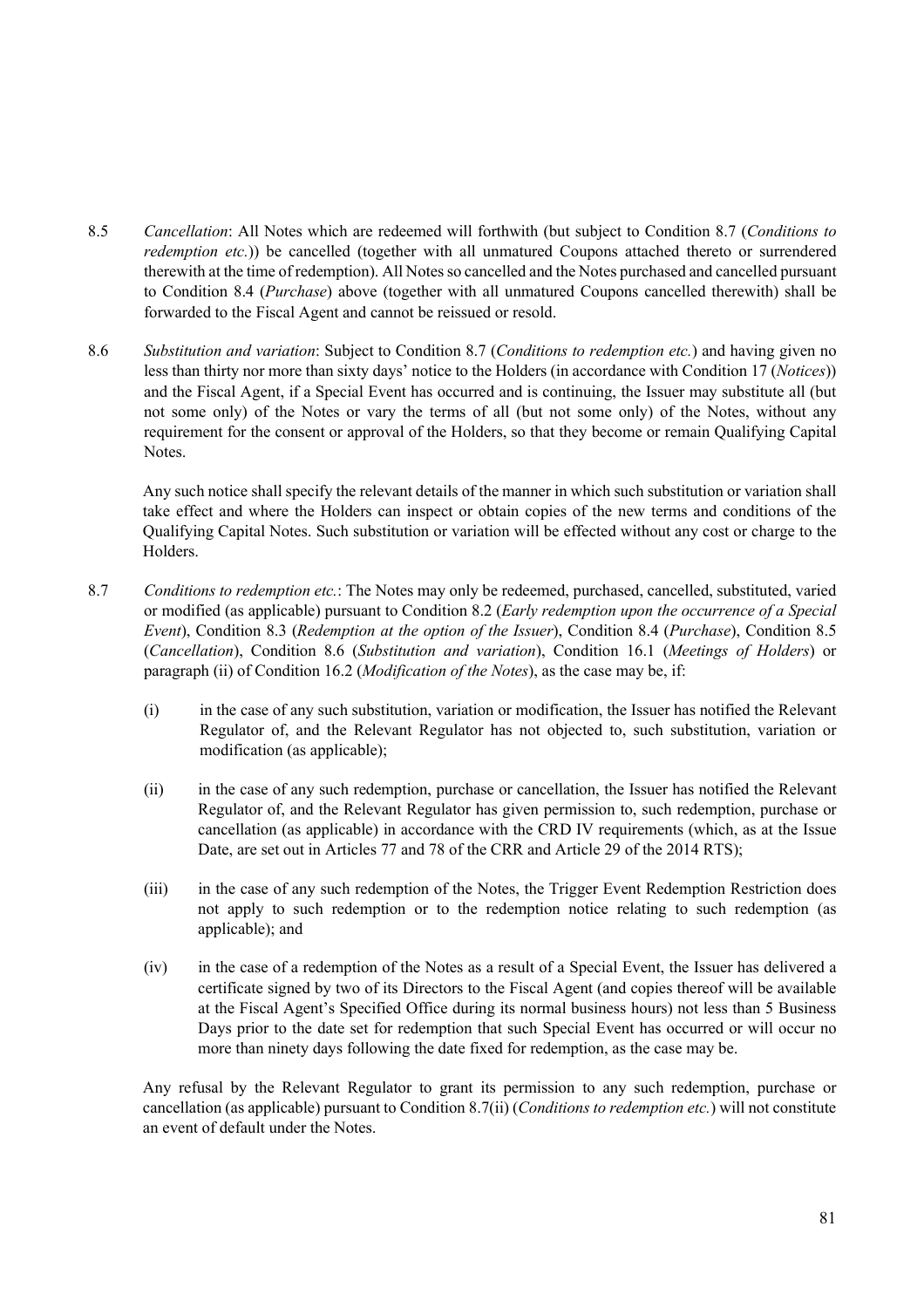## **9. Payments**

- 9.1 *Principal*: Payments of principal shall be made only against presentation and (provided that payment is made in full) surrender of the Note at the Specified Office of any Paying Agent outside the United States. Subject as provided in these Conditions, payments will be in U.S. Dollars made by credit or transfer to a U.S. Dollar account (or any other account to which U.S. Dollars may be credited or transferred) specified by the payee, or, at the option of the payee, by a U.S. Dollar cheque.
- 9.2 *Interest*: Payments of interest shall, subject to Condition 9.6 (*Payments other than in respect of matured Coupons*) below, be made only against presentation and (provided that payment is made in full) surrender of the appropriate Coupons at the Specified Office of any Paying Agent outside the United States in the manner described in Condition 9.1 (*Principal*) above.
- 9.3 *Payments subject to fiscal laws*: All payments in respect of the Notes are subject in all cases to (i) any applicable fiscal or other laws and regulations in the place of payment, but without prejudice to Condition 10 (*Taxation*) and (ii) any withholding or deduction required pursuant to an agreement described in Section 1471(b) of the Code or otherwise imposed pursuant to Sections 1471 through 1474 of the Code, any regulations or agreements thereunder, any official interpretations thereof, or (without prejudice to Condition 10 (*Taxation*)) any law implementing an intergovernmental approach thereto. No commissions or expenses shall be charged to the Holders in respect of such payments.
- 9.4 *Unmatured Coupons void*: On the due date for redemption of any Note pursuant to Condition 8.2 (*Early redemption upon the occurrence of a Special Event*), Condition 8.3 (*Redemption at the option of the Issuer*) or Condition 11 (*Enforcement Events*), all unmatured Coupons relating thereto (whether or not still attached) shall become void and no payment will be made in respect thereof.
- 9.5 *Payments on business days*: If the due date for payment of any amount in respect of any Note or Coupon is not a Payment Business Day, the Holder shall not be entitled to payment of the amount due until the next succeeding Payment Business Day and shall not be entitled to any further interest or other payment in respect of any such delay.
- 9.6 *Payments other than in respect of matured Coupons*: Payments of interest other than in respect of matured Coupons shall be made only against presentation of the relevant Notes at the Specified Office of any Paying Agent outside the United States.
- 9.7 *Partial payments*: If a Paying Agent makes a partial payment in respect of any Note or Coupon presented to it for payment, such Paying Agent will endorse thereon a statement indicating the amount and date of such payment.
- 9.8 *Exchange of Talons*: On or after the maturity date of the final Coupon which is (or was at the time of issue) part of a Coupon Sheet relating to the Notes, any Talon forming part of such Coupon Sheet may be exchanged at the Specified Office of the Paying Agent for a further Coupon Sheet (including, if appropriate, a further Talon but excluding any Coupons in respect of which claims have already become void pursuant to Condition 12 (*Prescription*)). Upon the due date for redemption of any Note, any unexchanged Talon relating to such Note shall become void and no Coupon will be delivered in respect of such Talon.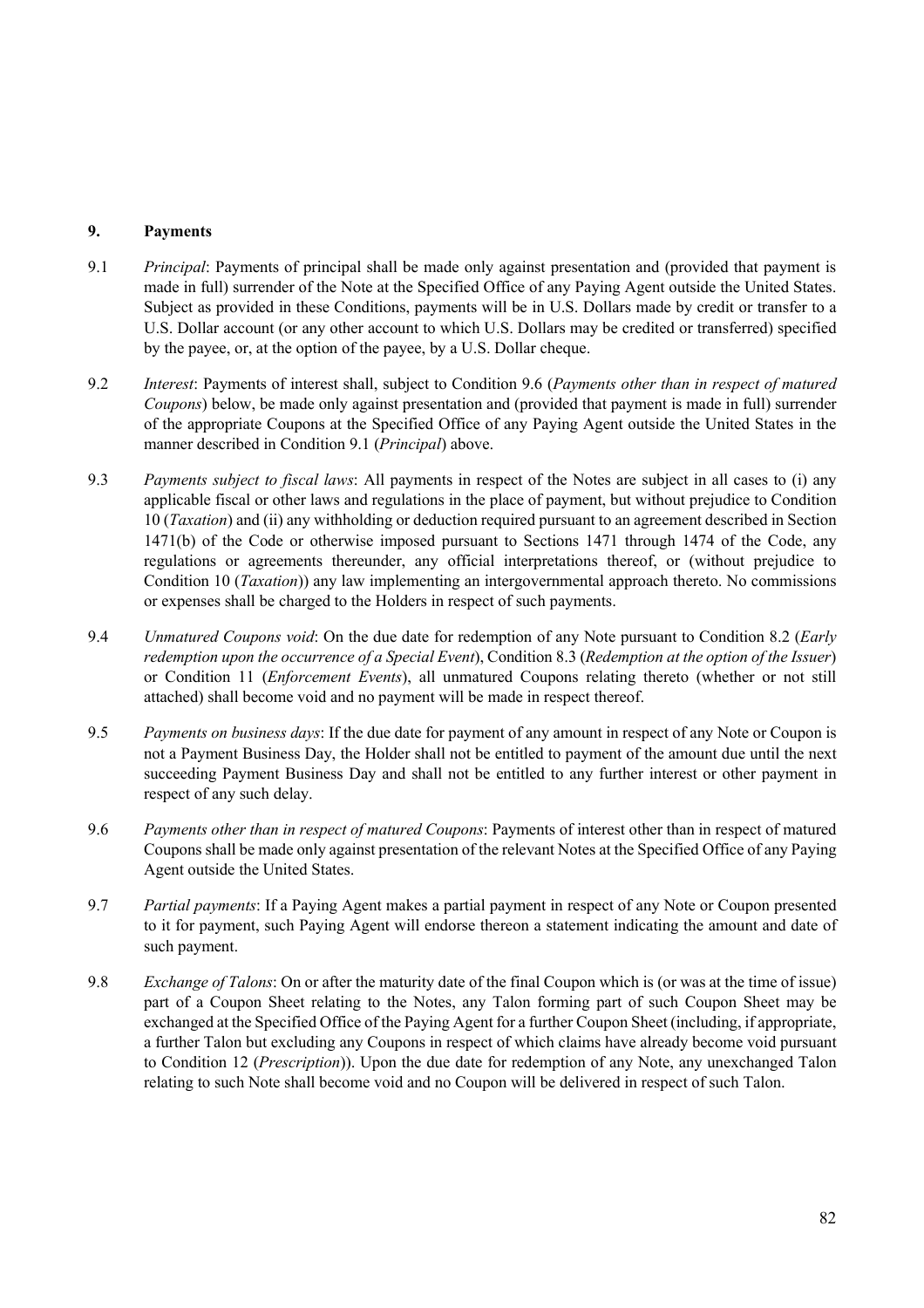# **10. Taxation**

- 10.1 *Gross up*: All payments of principal and interest in respect of the Notes and the Coupons by or on behalf of the Issuer shall be made free and clear of, and without withholding or deduction for or on account of, any present or future taxes, duties, assessments or governmental charges of whatever nature imposed, levied, collected, withheld or assessed by or on behalf of Denmark or any political subdivision therein or any authority or agency therein or thereof having power to tax, unless the withholding or deduction of such taxes, duties, assessments, or governmental charges is required by law. In that event, in the case of a payment of interest only, the Issuer shall pay such additional amounts as will result in receipt by the Holders after such withholding or deduction of such amounts as would have been receivable by them had no such withholding or deduction been required, except that no such additional amounts shall be payable in relation to any payment in respect of any Note or Coupon:
	- (i) to, or to a third party on behalf of, a Holder which is liable to such taxes, duties, assessments or governmental charges in respect of such Note or Coupon by reason of it having some connection with Denmark other than:
		- (a) the mere holding of the Note or Coupon; or
		- (b) the receipt of principal, interest or other amount in respect of such Note or Coupon; or
	- (ii) presented for payment more than thirty days after the Relevant Date, except to the extent that the relevant Holder would have been entitled to such additional amounts on presenting the same for payment on or before the expiry of such period of thirty days.
- 10.2 *Taxing jurisdiction*: If the Issuer becomes subject at any time to any taxing jurisdiction other than Denmark, references in these Conditions to Denmark shall be construed as references to Denmark and/or such other jurisdiction.

# **11. Enforcement Events**

- 11.1 *No events of default*: There are no events of default in respect of the Notes. Holders shall not be entitled at any time to file for bankruptcy or liquidation of the Issuer.
- 11.2 *Enforcement Events*: If an order is made or an effective resolution is passed for the bankruptcy or liquidation of the Issuer (an "**Enforcement Event**"), any Holder may prove or claim in such proceedings in respect of such Note, such claim being for payment of the Outstanding Principal Amount of such Note at the time of commencement of such bankruptcy or liquidation of the Issuer together with any interest accrued and unpaid on such Note (to the extent that the same is not cancelled in accordance with the terms of the Notes) from (and including) the Interest Payment Date immediately preceding the occurrence of such Enforcement Event and any other amounts payable on such Note (including any damages payable in respect thereof). Such claim shall rank as provided in Condition 4 (*Status of the Notes*).
- 11.3 *Enforcement of obligations*: Subject to Condition 11.1 (*No events of default*) and without prejudice to Condition 11.2 (*Enforcement Events*), any Holder may, at its discretion and without further notice, institute such proceedings against the Issuer as it may think fit to enforce any obligation, condition or provision binding on the Issuer under the Notes, provided that the Issuer shall not by virtue of the institution of any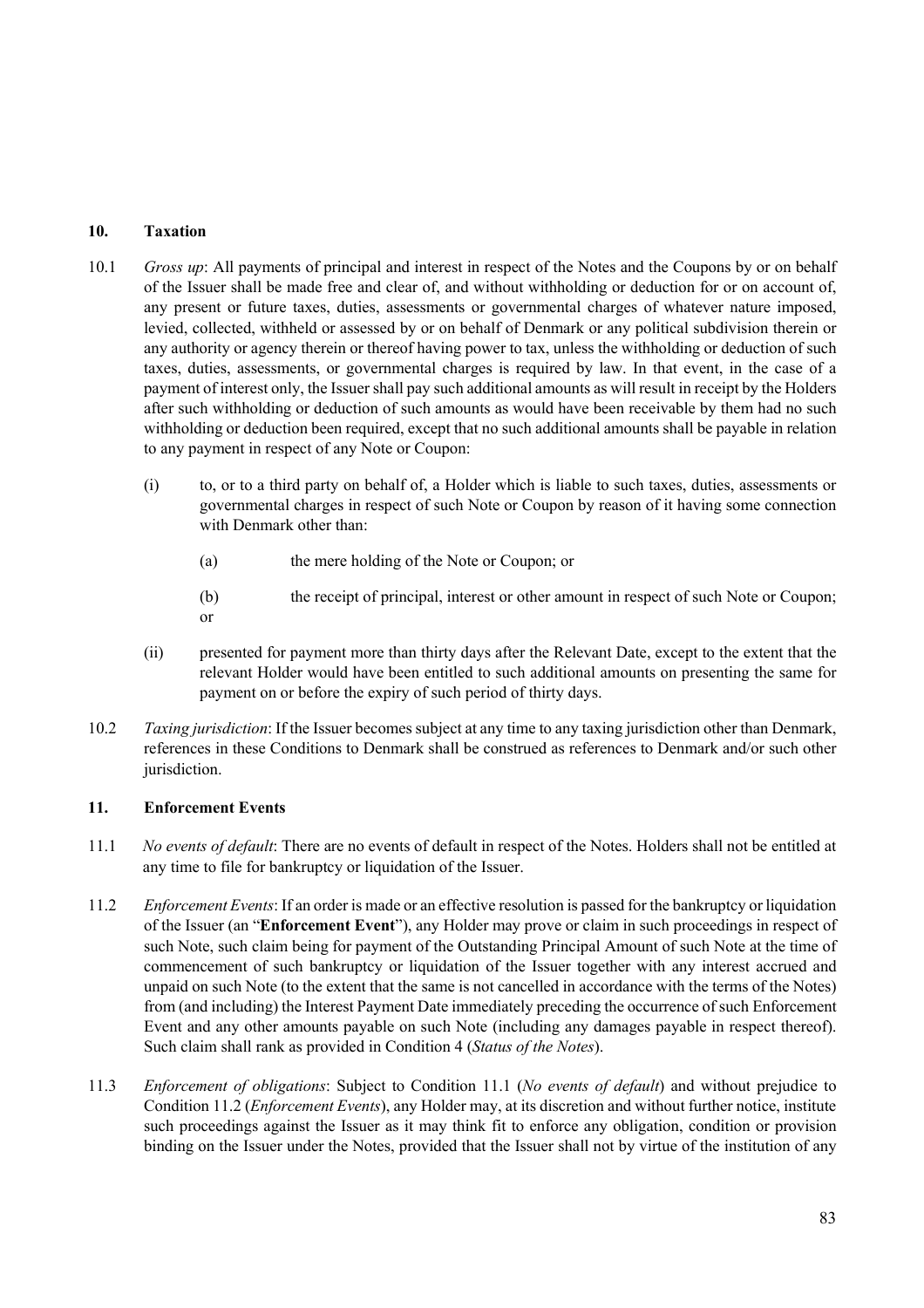proceedings be obliged to pay any sum or sums sooner than the same would otherwise have been payable by it.

## **12. Undertakings**

So long as any Note remains outstanding, the Issuer will, save with the approval of an Extraordinary Resolution:

- (i) not make any issue, grant or distribution or take or omit to take any other action if the effect thereof would be that, upon conversion of the Notes pursuant to Condition 7 (*Loss Absorption Following a Trigger Event*), Conversion Shares could not, under any applicable law then in effect, be legally issued as fully paid-up;
- (ii) deliver Conversion Shares upon conversion of the Notes pursuant to Condition 7 (*Loss Absorption Following a Trigger Event*), subject to, and as provided in, Condition 7 (*Loss Absorption Following a Trigger Event*);
- (iii) use all reasonable endeavours to ensure that its issued and outstanding Ordinary Shares and the Conversion Shares, as the case may be, will be admitted to listing and trading on the Relevant Stock Exchange;
- (iv) at all times ensure there is sufficient registered authorised share capital to enable conversion of the Notes pursuant to Condition 7 (*Loss Absorption Following a Trigger Event*), and all rights of subscription and exchange for Conversion Shares, to be satisfied in full;
- (v) as soon as reasonably practicable and in any event not later than 14 calendar days following the Conversion Date, request and procure the registration of the Conversion Shares (a) with the DBA and (b) in the Share Register of the Issuer; and
- (vi) where the provisions of Condition 7 (*Loss Absorption Following a Trigger Event*) require or provide for a determination by an Independent Adviser or a role to be performed by a Settlement Shares Depositary, the Issuer shall use all reasonable endeavours promptly to appoint such Person for such purpose.

## **13. Prescription**

Claims for principal shall become void unless the relevant Notes are presented for payment within ten years of the appropriate Relevant Date. Claims for interest shall become void unless the relevant Coupons are presented for payment within five years of the appropriate Relevant Date.

#### **14. Replacement of Notes and Coupons**

If any Note or Coupon is lost, stolen, mutilated, defaced or destroyed, it may be replaced at the Specified Office of the Fiscal Agent (and, if the Notes are then admitted to listing, trading and/or quotation by any listing authority, stock exchange and/or quotation system which requires the appointment of a Paying Agent in any particular place, the Paying Agent having its Specified Office in the place required by such listing authority, stock exchange and/or quotation system), subject to all applicable laws and listing authority,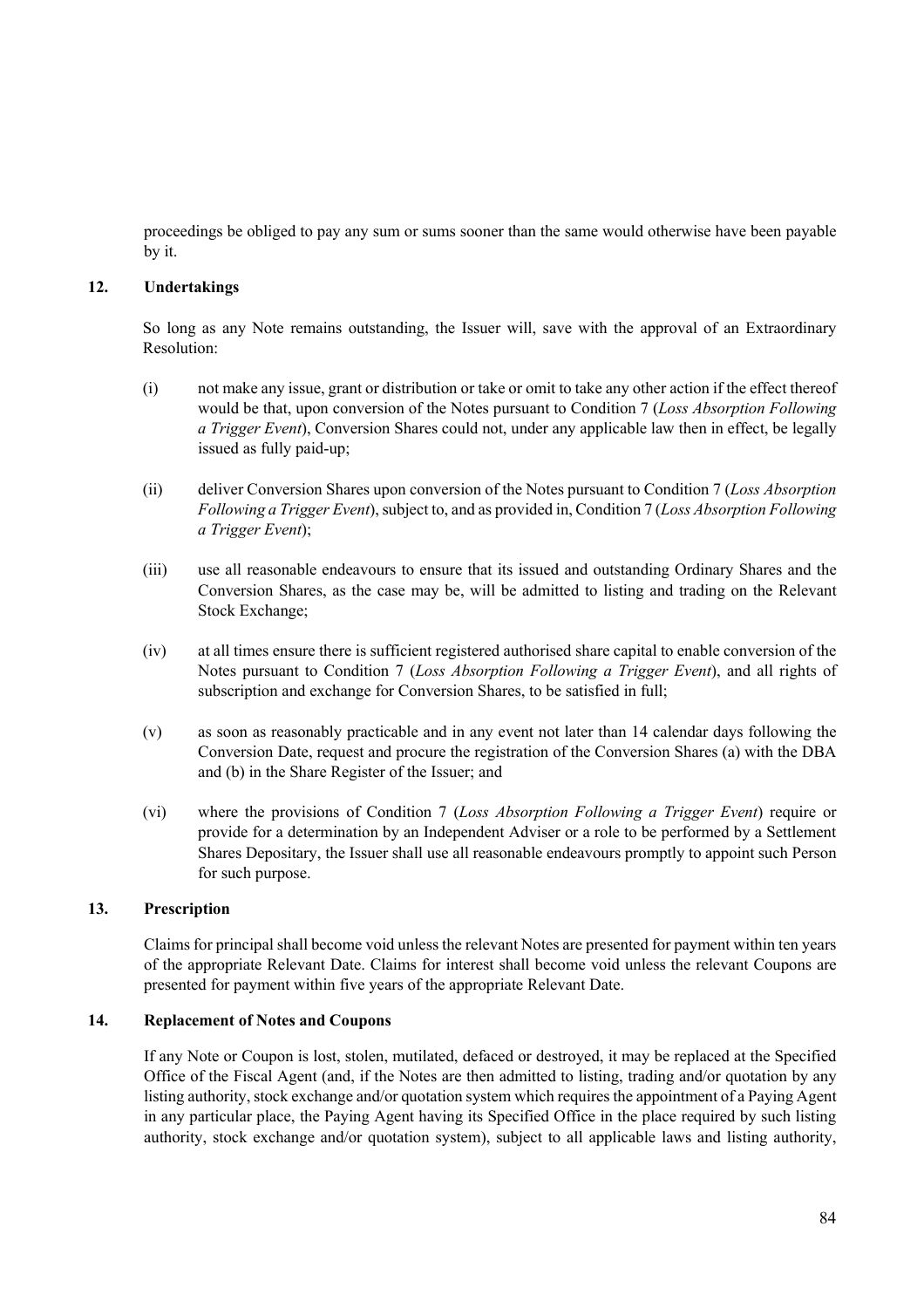stock exchange and/or quotation system requirements, upon payment by the claimant of the expenses incurred in connection with such replacement and on such terms as to evidence, security, indemnity and otherwise as the Issuer may reasonably require. Mutilated or defaced Notes or Coupons must be surrendered before replacements will be issued.

## **15. Agents**

- 15.1 *Obligations of Agents*: In acting under the Agency Agreement and in connection with the Notes and the Coupons, the Paying Agents act solely as agents of the Issuer and do not assume any obligations towards or relationship of agency or trust for or with any of the Holders or Couponholders, and each of them shall only be responsible for the performance of the duties and obligations expressly imposed upon it in the Agency Agreement or other agreement entered into with respect of its appointment or incidental thereto.
- 15.2 *Termination of Appointments*: The initial Paying Agents and their initial Specified Offices are listed in the Agency Agreement. The Issuer reserves the right at any time to vary or terminate the appointment of any Paying Agent (including the Fiscal Agent) and to appoint an additional or successor fiscal agent or Paying Agent; provided, however, that:
	- (i) the Issuer shall at all times maintain a Fiscal Agent; and
	- (ii) if and for so long as the Notes are admitted to listing and/or to trading and/or quotation on any listing authority, stock exchange and/or quotation system which requires the appointment of a Paying Agent in any particular place, the Issuer shall maintain a Paying Agent (which may be the Fiscal Agent) each with a Specified Office in the place required by such listing authority, stock exchange and/or quotation system.
- 15.3 *Change of Specified Offices*: The Paying Agents reserve the right at any time to change their respective Specified Offices to some other Specified Office in the same city. Notice of any change in the identities or Specified Offices of any Paying Agent shall promptly be given to the Holders in accordance with Condition 17 (*Notices*).

# **16. Meetings of Holders; Modification**

16.1 *Meetings of Holders*: The Agency Agreement contains provisions (which shall have effect as if incorporated herein) for convening meetings of Holders to consider matters relating to the Notes, including (without limitation) the modification by Extraordinary Resolution of any provision of these Conditions and the Deed of Covenant insofar as the same may apply to the Notes. Any Extraordinary Resolution duly passed at any such meeting of Holders will be binding on all Holders, whether present or not at the meeting and on all Couponholders.

In addition, a resolution in writing signed by or on behalf of all Holders who for the time being are entitled to receive notice of a meeting of Holders will take effect as if it were an Extraordinary Resolution. Such a resolution in writing may be contained in one document or several documents in the same form, each signed by or on behalf of one or more Holders.

 Any modification to these Conditions and/or the Deed of Covenant pursuant to the operation of the provisions described in this Condition 16.1 is subject to Condition 8.7 (*Conditions to redemption etc.*).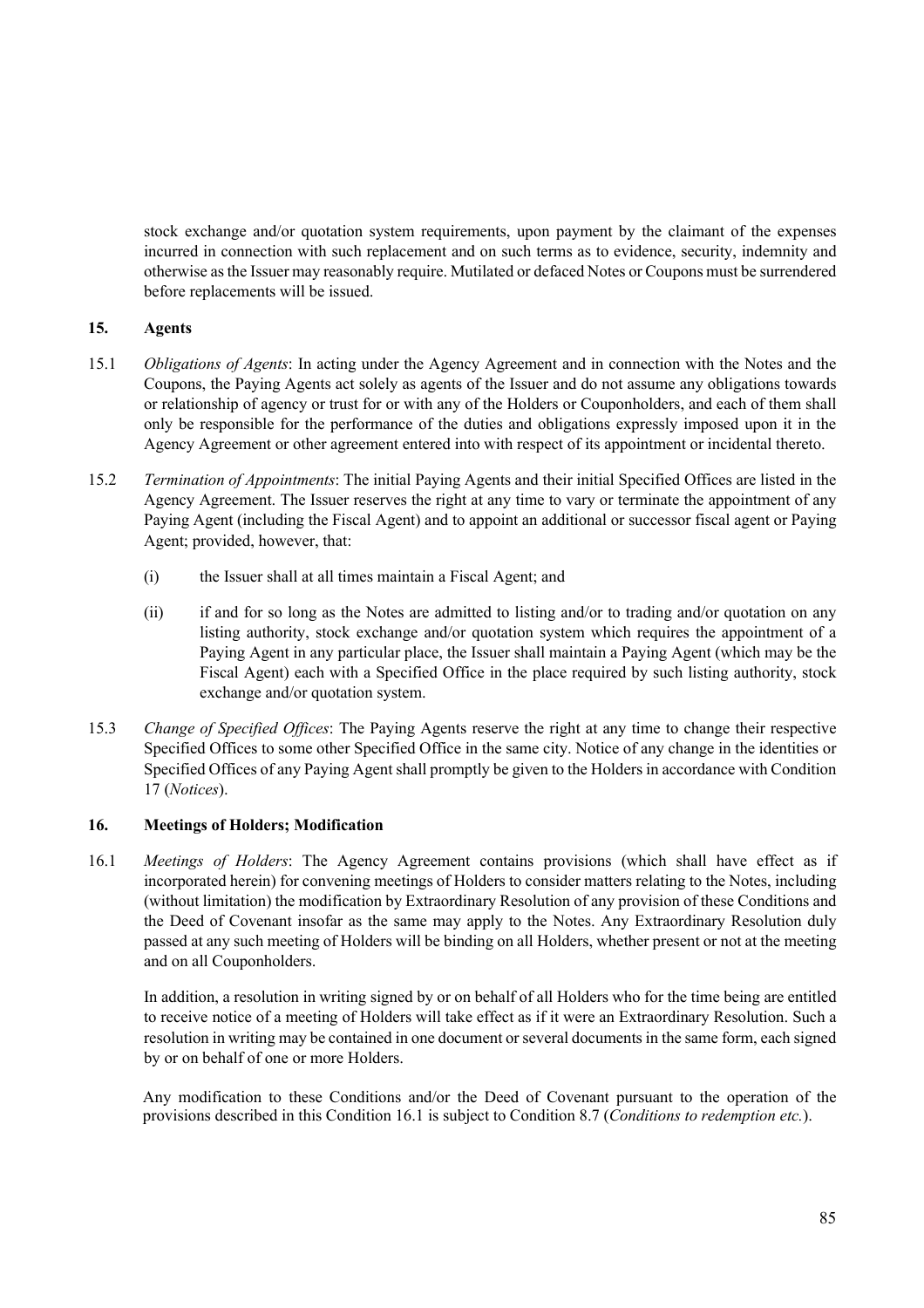- 16.2 *Modification of Notes*: The Issuer may make, without the consent of the Holders or Couponholders:
	- (i) any modification to the Notes, these Conditions, the Agency Agreement and/or the Deed of Covenant to correct a manifest error; or
	- (ii) subject to Condition 8.7 (*Conditions to redemption etc.*), any modification to the Notes, these Conditions, the Agency Agreement and/or the Deed of Covenant which is not prejudicial to the interests of the Holders and the Couponholders.

Any such modification to the Agency Agreement shall be subject to the consent of the Fiscal Agent. Subject as provided in these Conditions, no other modification may be made to the Notes, these Conditions, the Agency Agreement or the Deed of Covenant except with the sanction of an Extraordinary Resolution and, in the case of a modification to the Agency Agreement, the consent of the Fiscal Agent.

Any such modification shall be binding on the Holders and the Couponholders and any such modification shall be notified to the Holders in accordance with Condition 17 (*Notices*) as soon as practicable thereafter.

## **17. Notices**

Notices to Holders will be deemed to be validly given if published in a leading English language daily newspaper having general circulation in Europe or, if the Notes are listed on the Official List of The Irish Stock Exchange plc, trading as Euronext Dublin ("**Euronext Dublin**") and admitted to trading on the Global Exchange Market of Euronext Dublin (so long as the Notes are listed on the Official List of Euronext Dublin and the rules of that exchange so permit), if published on the website of Euronext Dublin (*www.ise.ie*).

The Issuer shall also ensure that notices are duly published in a manner which complies with the rules of any stock exchange or other relevant authority on which the Notes are for the time being listed or by which they have been admitted to trading.

Any notice so given will be deemed to have been validly given on the date of first such publication (or, if required to be published in more than one newspaper, on the first date on which publication shall have been made in all the required newspapers). Couponholders will be deemed for all purposes to have notice of the contents of any notice given to the Holders in accordance with this Condition.

While the Notes are represented by one or more global Note(s) and such global Note(s) is/are held in its/their entirety on behalf of one or more relevant clearing system(s), the terms of such global Note(s) will specify how notices to Holders are to be given, as described in "Overview of Form of the Notes" of the Offering Memorandum relating to the Notes dated 22 June 2018.

## **18. Currency Indemnity**

The currency in which the Notes are denominated is USD (the "**Contractual Currency**"), which is the sole currency of account and payment for all sums payable by the Issuer in respect of the Notes, including damages. Any amount received or recovered in a currency other than the Contractual Currency (whether as a result of, or of the enforcement of, a judgment or order of a court of any jurisdiction or otherwise) by any Holder in respect of any sum expressed to be due to it from the Issuer shall only constitute a discharge to the Issuer to the extent of the amount of the Contractual Currency which such Holder is able to purchase with the amount so received or recovered in that other currency on the date of that receipt or recovery (or,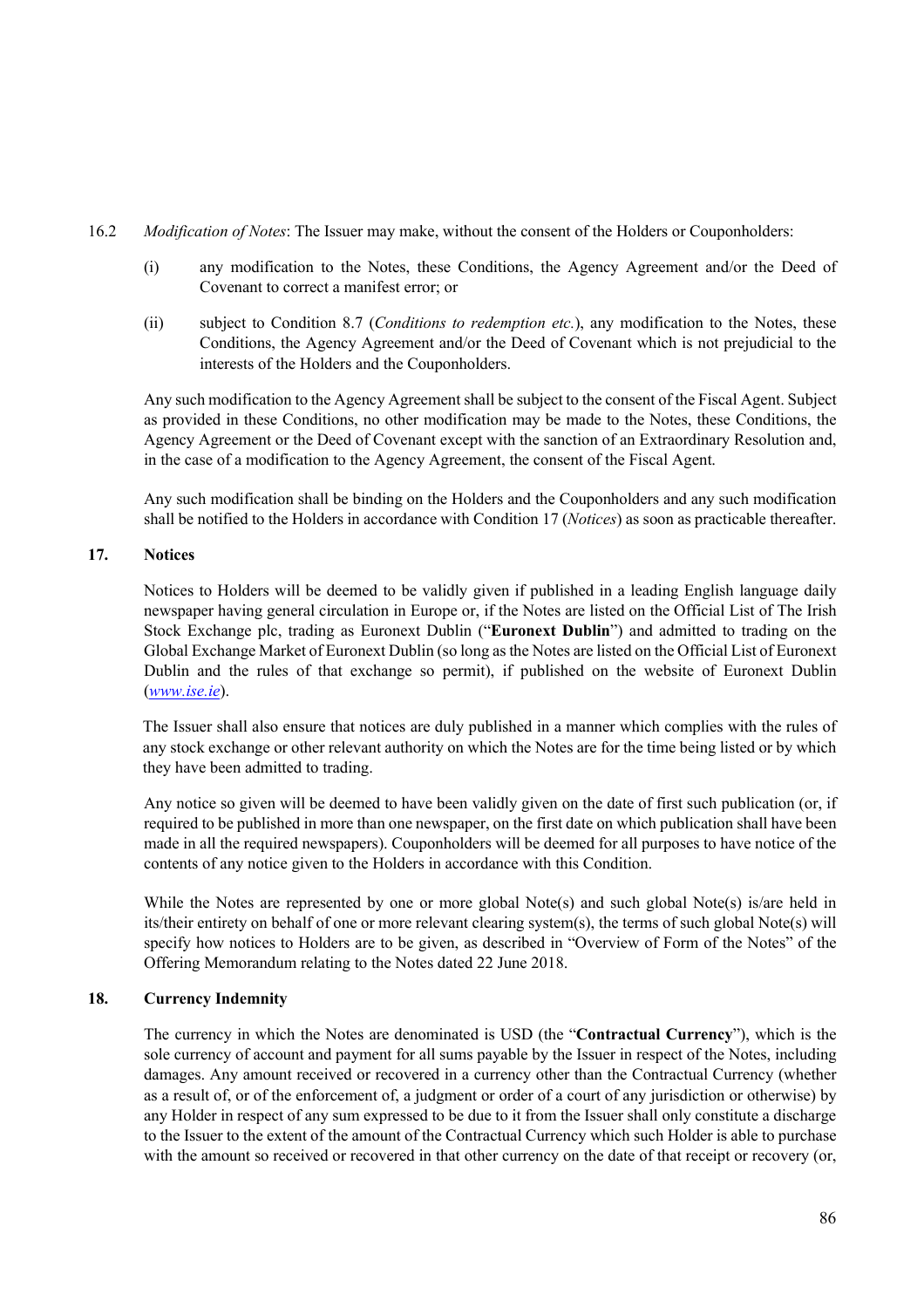if it is not practicable to make that purchase on that date, on the first date on which it is practicable to do so). If that amount is less than the amount of the Contractual Currency expressed to be due to any Holder in respect of such Note or Coupon the Issuer shall indemnify such Holder against any loss sustained by such Holder as a result. In any event, the Issuer shall indemnify each such Holder against any cost of making such purchase which is reasonably incurred. These indemnities constitute a separate and independent obligation from the Issuer's other obligations, shall give rise to a separate and independent cause of action, shall apply irrespective of any indulgence granted by any Holder and shall continue in full force and effect despite any judgment, order, claim or proof for a liquidated amount in respect of any sum due in respect of the Notes or any judgment or order. Any such loss as aforesaid shall be deemed to constitute a loss suffered by the relevant Holder and no proof or evidence of any actual loss will be required by the Issuer.

### **19. Waiver and Remedies**

No failure to exercise, and no delay in exercising, on the part of the Holder, any right in these Conditions shall operate as a waiver thereof nor shall any single or partial exercise thereof preclude any other or future exercise thereof or the exercise of any other right. Rights hereunder shall be in addition to all other rights provided by law. No notice or demand given in any case shall constitute a waiver of rights to take other action in the same, similar or other instances without such notice or demand.

## **20. Governing Law, Jurisdiction and Acknowledgement of Danish Statutory Loss Absorption Powers**

- 20.1 *Governing Law*: The Notes, the Agency Agreement and the Deed of Covenant, and any non-contractual obligations arising therefrom or in connection therewith, shall be governed by, and construed in accordance with, English law, except for Condition 4 (*Status of the Notes*), Condition 6 (*Interest Cancellation*), Condition 7 (*Loss Absorption Following a Trigger Event*), Condition 8.2 (*Early redemption upon the occurrence of a Special Event*) and Condition 11 (*Enforcement Events*) which shall be governed by, and construed in accordance with, Danish law.
- 20.2 *English courts*: The courts of England have jurisdiction to settle any dispute (a "**Dispute**") arising from or connected with the Notes (including any Dispute relating to any non-contractual obligations arising from or connected with the Notes).
- 20.3 *Appropriate forum*: The Issuer agrees that the courts of England are the most appropriate and convenient courts to settle any Dispute and, accordingly, that it will not argue to the contrary.
- 20.4 *Rights of the Holders to take proceedings outside England*: Condition 20.2 (*English courts*) is for the benefit of the Holders only. As a result, nothing in this Condition 20 prevents any Holder from taking proceedings relating to a Dispute ("**Proceedings**") in any other courts with jurisdiction. To the extent allowed by law, any Holder may take concurrent Proceedings in any number of jurisdictions.
- 20.5 *Service of process*: The Issuer agrees that the documents which start any Proceedings and any other documents required to be served in relation to those Proceedings may be served on it by being delivered to the Issuer at 75 King William Street, London EC4N 7DT or at any address of the Issuer in Great Britain at which service of process may be served on it in accordance with the Companies Act 2006. Nothing in this paragraph shall affect the right of any Holder to serve process in any other manner permitted by law. This Condition applies to Proceedings in England and to Proceedings elsewhere.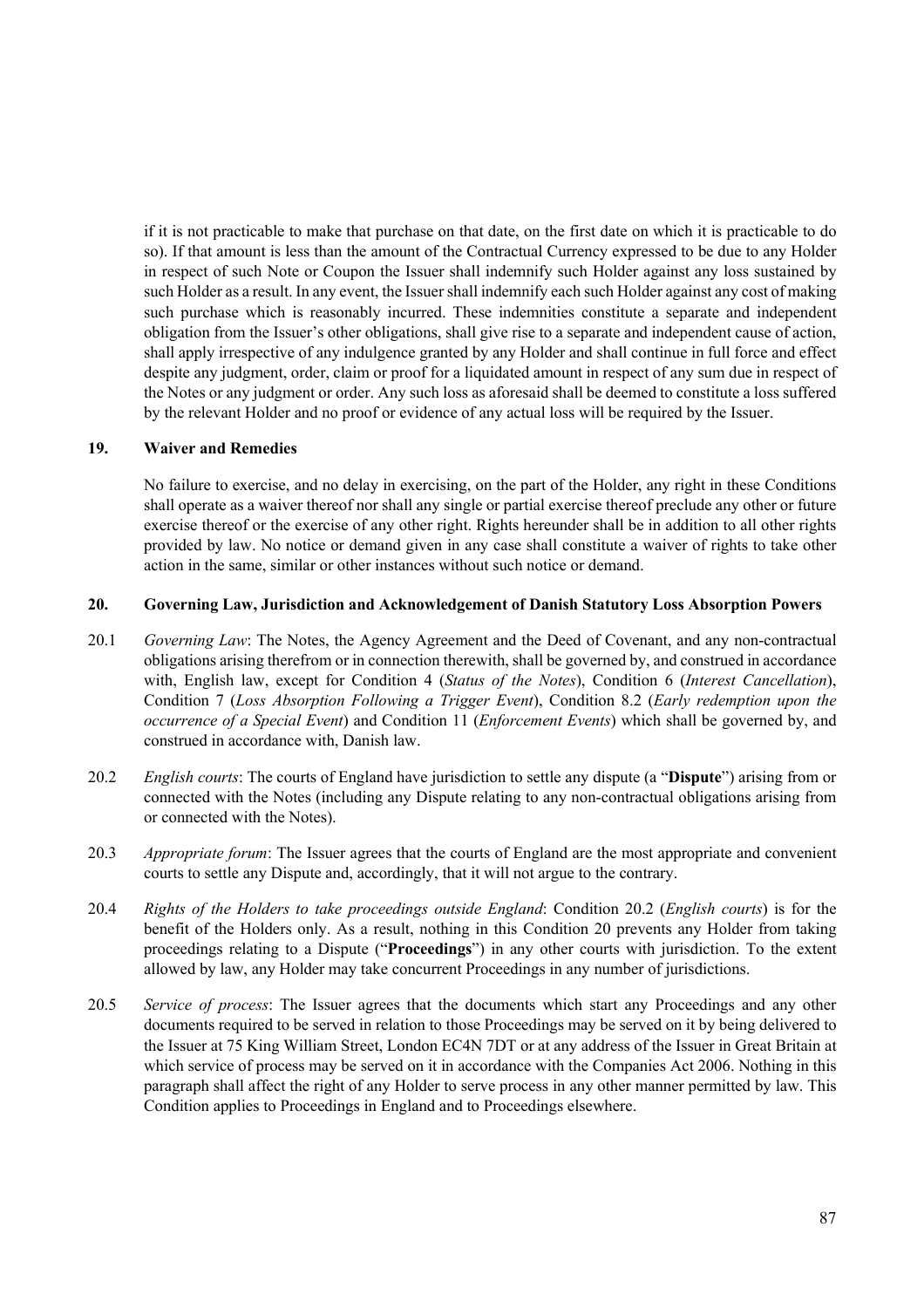- 20.6 *Acknowledgement of Danish Statutory Loss Absorption Powers*: Notwithstanding and to the exclusion of any other term of the Notes or any other agreements, arrangements or understanding between the Issuer and any Holder (which, for the purposes of this Condition 20.6, includes each holder of a beneficial interest in the Notes), by its acquisition of the Notes, each Holder acknowledges and accepts that any liability arising under the Notes may be subject to the exercise of Danish Statutory Loss Absorption Powers by the Relevant Resolution Authority and acknowledges, accepts, consents to and agrees to be bound by:
	- (i) the effect of the exercise of any Danish Statutory Loss Absorption Powers by the Relevant Resolution Authority, which exercise (without limitation) may include and result in any of the following, or a combination thereof:
		- (a) the reduction of all, or a portion, of the Relevant Amounts in respect of the Notes;
		- (b) the conversion of all, or a portion, of the Relevant Amounts in respect of the Notes into Ordinary Shares, other Securities or other obligations of the Issuer or another Person, and the issue to or conferral on the Holder of such Ordinary Shares, Securities or obligations, including by means of an amendment, modification or variation of the terms of the Notes;
		- (c) the cancellation of the Notes or the Relevant Amounts in respect of the Notes; and
		- (d) the amendment or alteration of the perpetual nature of the Notes or amendment of the amount of interest payable on the Notes, or the date on which interest becomes payable, including by suspending payment for a temporary period; and
	- (ii) the variation of the terms of the Notes, as deemed necessary by the Relevant Resolution Authority, to give effect to the exercise of any Danish Statutory Loss Absorption Powers by the Relevant Resolution Authority.

# **21. Rights of Third Parties**

 No person shall have any right to enforce any term or Condition in respect of a Note under the Contracts (Rights of Third Parties) Act 1999.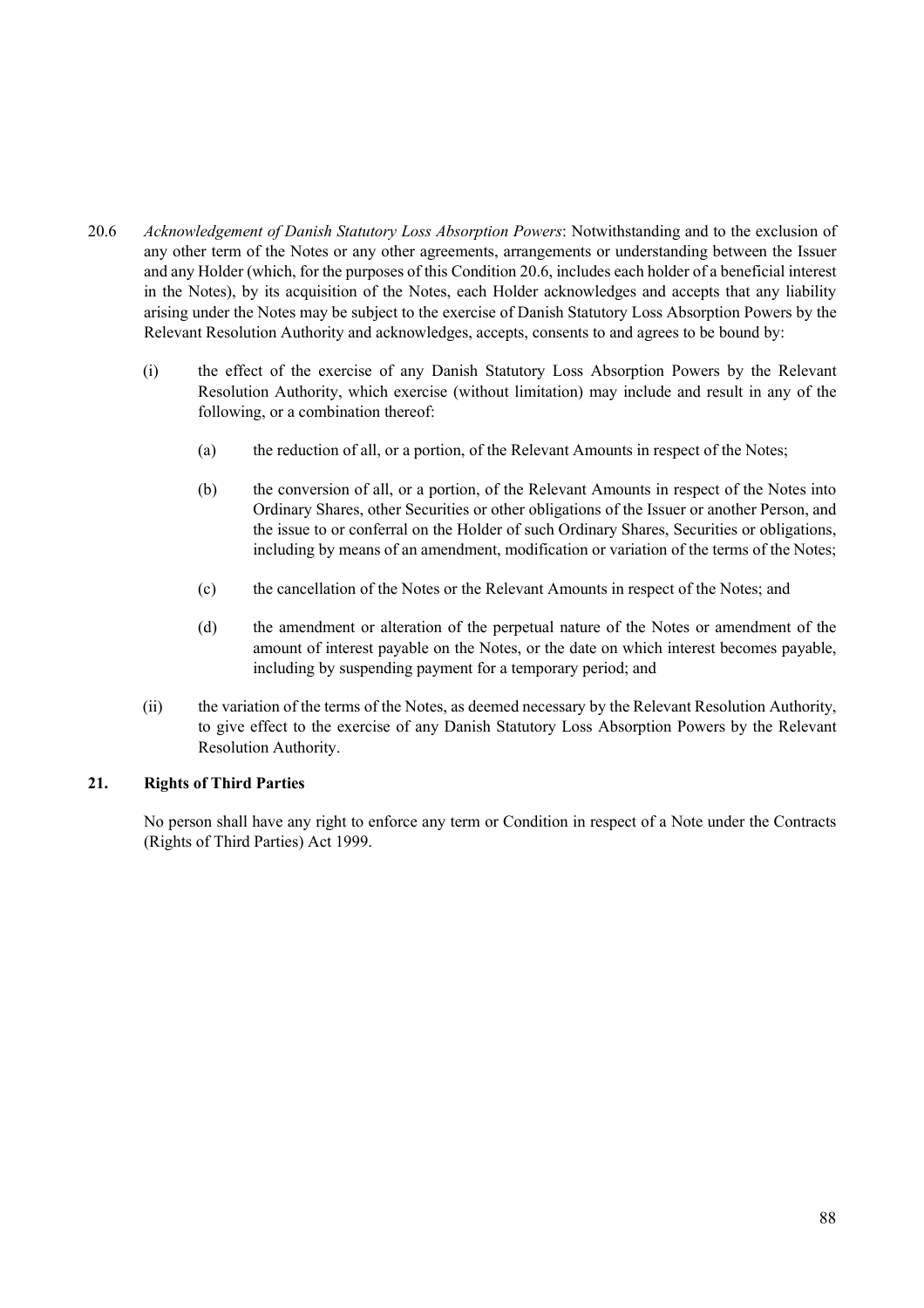# **Appendix 3: Terms and Conditions of the Notes**

*The following is the text of the Terms and Conditions of the Notes which will be endorsed on each Definitive Note. The Terms and Conditions applicable to any Global Note will differ from those Terms and Conditions which would apply to a Definitive Note to the extent described under "Overview of Provisions relating to the Notes while in Global Form" above.* 

## **1. Introduction**

- 1.1 *Notes*: The USD 750,000,000 Perpetual Non-cumulative Resettable Additional Tier 1 Convertible Capital Notes (the "**Notes**", which expression shall in these Conditions, unless the context otherwise requires, include any Further Notes) are issued by Danske Bank A/S (the "**Issuer**").
- 1.2 *Issue and Paying Agency Agreement*: The Notes are the subject of an issue and paying agency agreement dated 18 May 2021 (as supplemented, amended and/or replaced from time to time, the "**Agency Agreement**") between the Issuer, Citibank, N.A., London Branch as fiscal agent and paying agent (the "**Fiscal Agent**", which expression shall include any successor to Citibank, N.A., London Branch in its capacity as such and together with any additional or successor paying agents appointed from time to time in accordance with the Agency Agreement, the "**Paying Agents**").
- 1.3 *Deed of Covenant*: The Notes have the benefit of a deed of covenant dated 18 May 2021 (as supplemented, amended and/or replaced from time to time, the "**Deed of Covenant**").
- 1.4 *Summaries*: Certain provisions of these Conditions are summaries of the Agency Agreement and the Deed of Covenant and are subject to their detailed provisions. The holders of the Notes (the "**Holders**") and the holders of the interest coupons (the "**Couponholders**" and the "**Coupons**", respectively) are bound by, and are deemed to have notice of, all the provisions of the Agency Agreement and the Deed of Covenant applicable to them. Copies of the Agency Agreement and the Deed of Covenant are available for inspection by Holders during normal business hours at the Specified Office of each of the Paying Agents.

# **2. Interpretation**

2.1 *Definitions*: In these Conditions the following expressions have the following meanings:

"**2014 RTS**" means Commission Delegated Regulation (EU) No. 241/2014 of 7 January 2014, supplementing the CRR with regard to regulatory technical standards for own funds requirements for institutions, as amended or replaced from time to time;

"**5-year CMT Rate**" means, in relation to a Reset Interest Period and the Reset Rate of Interest Determination Date in relation to such Reset Interest Period, the rate (expressed as a percentage rate and rounded, if necessary, to the nearest 0.001 per cent. (0.0005 per cent. being rounded upwards)) which is equal to:

(i) the semi-annual yield for U.S. Treasury Securities at "constant maturity" for a period of maturity which is equal or comparable to five years, as published in H.15 under the caption "Treasury constant maturities (nominal)", as that yield is displayed on such Reset Rate of Interest Determination Date on the Screen Page;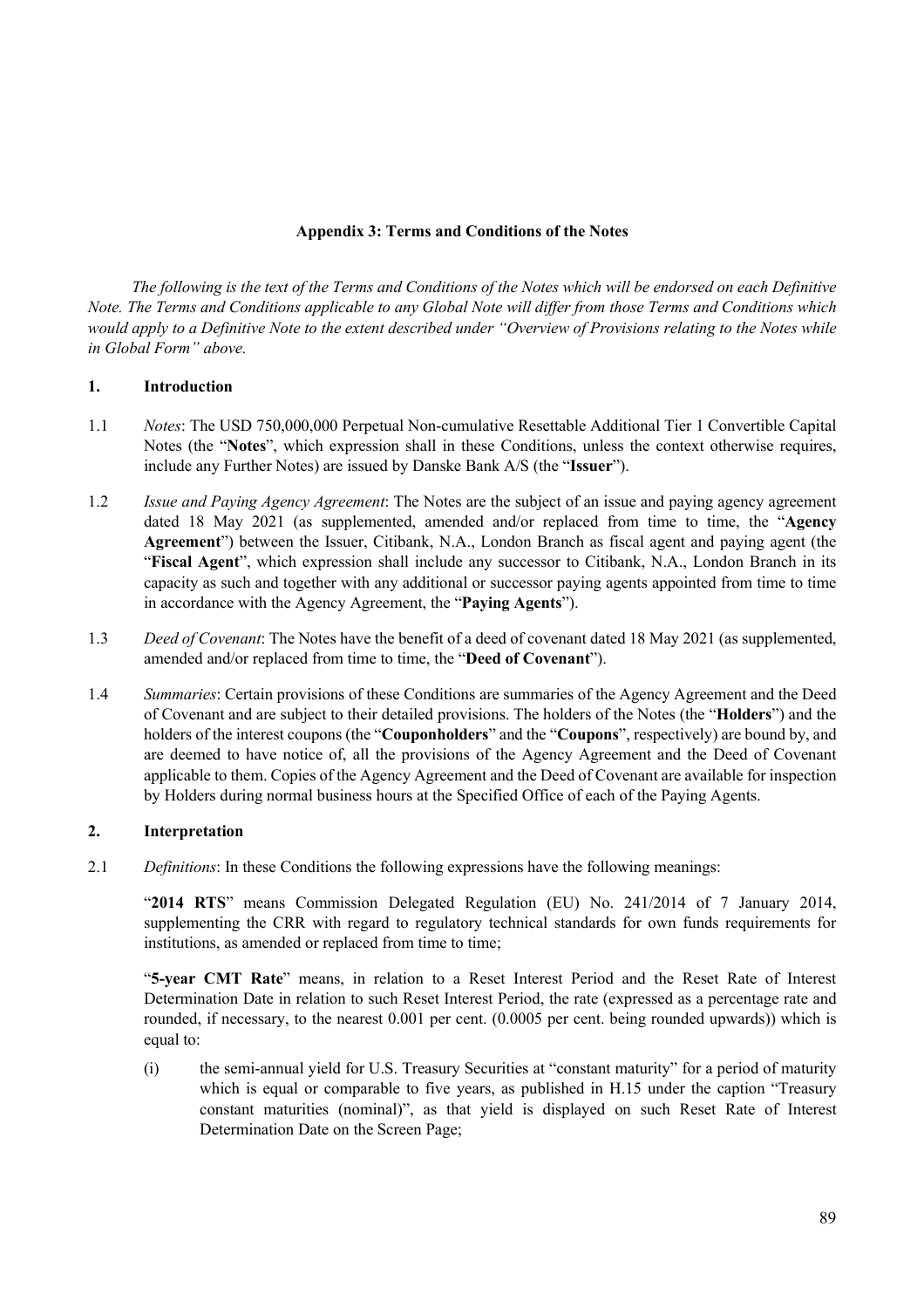- (ii) if the yield referred to in paragraph (i) above is not published on the Screen Page on such Reset Rate of Interest Determination Date, the semi-annual yield for U.S. Treasury Securities at "constant maturity" for a period of maturity which is equal or comparable to five years, as published in H.15 under the caption "Treasury constant maturities (nominal)" on such Reset Rate of Interest Determination Date; or
- (iii) if neither the yield referred to in paragraph (i) above nor the yield referred to in paragraph (ii) above is published on such Reset Rate of Interest Determination Date, the Reset Reference Bank Rate in respect of such Reset Rate of Interest Determination Date;

"**Additional Tier 1 Capital**" means capital which is treated as Additional Tier 1 capital (or any equivalent or successor term) under CRD/CRR requirements by the DFSA for the purposes of the Issuer and the Group;

"**Agency Agreement**" has the meaning given to such term in Condition 1 (*Introduction*);

"**Alternative Consideration**" means, in respect of each Note and as determined by the Issuer:

- (i) if all of the Conversion Shares are sold in the Conversion Shares Offer, the *pro-rata* share of the cash proceeds from the sale of such Conversion Shares attributable to such Note (converted into USD at the Prevailing Exchange Rate as of the day which is three Settlement Shares Depositary Business Days prior to the relevant Settlement Date) as determined by the Settlement Shares Depositary, and less the *pro-rata* share of any foreign exchange transaction costs and an amount equal to the *pro-rata* share of any taxes or duties (including, without limitation, any capital, stamp, issue and registration and transfer taxes or duties) that may arise or be paid in connection with the issue and delivery of the Conversion Shares to the Settlement Shares Depositary pursuant to the Conversion Shares Offer;
- (ii) if some, but not all of the Conversion Shares are sold in the Conversion Shares Offer, (a) the *prorata* share of the cash proceeds from the sale of such Conversion Shares attributable to such Note (converted into USD at the Prevailing Exchange Rate as of the day which is three Settlement Shares Depositary Business Days prior to the relevant Settlement Date) as determined by the Settlement Shares Depositary, and less the *pro-rata* share of any foreign exchange transaction costs and an amount equal to the *pro-rata* share of any taxes or duties (including, without limitation, any capital, stamp, issue and registration and transfer taxes or duties) that may arise or be paid in connection with the issue and delivery of the Conversion Shares to the Settlement Shares Depositary pursuant to the Conversion Shares Offer and (b) the *pro-rata* share of such Conversion Shares not sold pursuant to the Conversion Shares Offer attributable to such Note rounded down to the nearest whole number of Conversion Shares; and
- (iii) if no Conversion Shares are sold in the Conversion Shares Offer, the relevant number of Conversion Shares which would have been received had the Issuer not elected that the Settlement Shares Depositary should carry out a Conversion Shares Offer;

"**BRRD**" means the Directive (2014/59/EU) of the European Parliament and of the Council on resolution and recovery of credit institutions and investment firms dated 15 May 2014 and published in the Official Journal of the European Union on 12 June 2014 (or, as the case may be, any provision of Danish law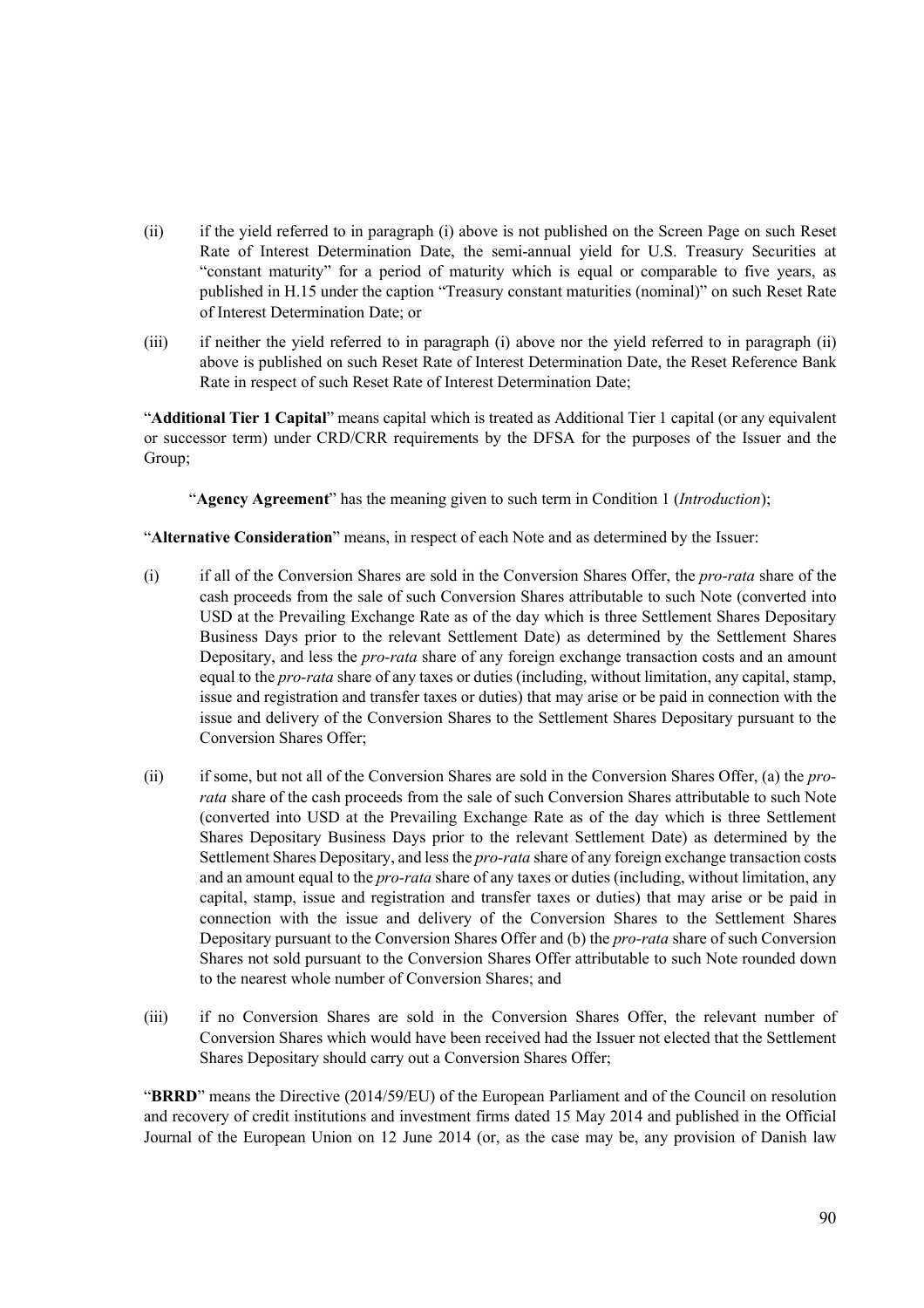transposing or implementing such Directive), as amended or replaced from time to time (including, for the avoidance of doubt, the amendments to such Directive resulting from Directive (EU) 2019/879 of the European Parliament and of the Council dated 20 May 2019 ("**BRRD II**") and published in the Official Journal of the European Union on 7 June 2019);

"**Business Day**" means a day on which commercial banks and foreign exchange markets settle payments and are open for general business (including dealing in foreign exchange and foreign currency deposits) in Copenhagen, New York City and London;

"**Calculation Amount**" means USD 1,000 (the "**Original Calculation Amount**"), provided that if the Outstanding Principal Amount of each Note is reduced as required by then current legislation and/or regulations applicable to the Issuer, the Fiscal Agent shall (i) adjust the Calculation Amount on a *pro-rata* basis to account for such reduction and (ii) notify the Holders in accordance with Condition 17 (*Notices*) of the details of such adjustment;

"**Capital Event**" means, at any time, on or after the Issue Date, there is a change in the regulatory classification of the Notes that results or will result in:

- (i) their exclusion, in whole or in part, from the regulatory capital of the Issuer and/or the Group; or
- (ii) reclassification, in whole or in part, as a lower quality form of regulatory capital of the Issuer and/or the Group,

in each case provided that the Issuer satisfies the DFSA that the regulatory reclassification of the Notes was not reasonably foreseeable at the time of their issuance and the DFSA considers the change to be sufficiently certain;

"**Cash Dividend**" means any Dividend in cash (in whatever currency);

"**Code**" means the U.S. Internal Revenue Code of 1986;

"**Common Equity Tier 1 Capital**" means common equity tier 1 capital (or any equivalent or successor term) of, as the case may be, the Issuer or the Group, in each case as calculated by the Issuer in accordance with CRD/CRR requirements and any applicable transitional arrangements under CRD/CRR;

## "**Common Equity Tier 1 Capital Ratio**" means:

- (i) in relation to the Issuer, the ratio (expressed as a percentage) of the aggregate amount of the Common Equity Tier 1 Capital of the Issuer divided by the Risk Exposure Amounts of the Issuer; and
- (ii) in relation to the Group, the ratio (expressed as a percentage) of the aggregate amount of the Common Equity Tier 1 Capital of the Group divided by the Risk Exposure Amounts of the Group,

in each case, all as calculated by the Issuer at any time in accordance with CRD/CRR requirements and any applicable transitional arrangements under CRD/CRR and reported to the DFSA;

"**Contractual Currency**" has the meaning given to such term in Condition 18 (*Currency Indemnity*);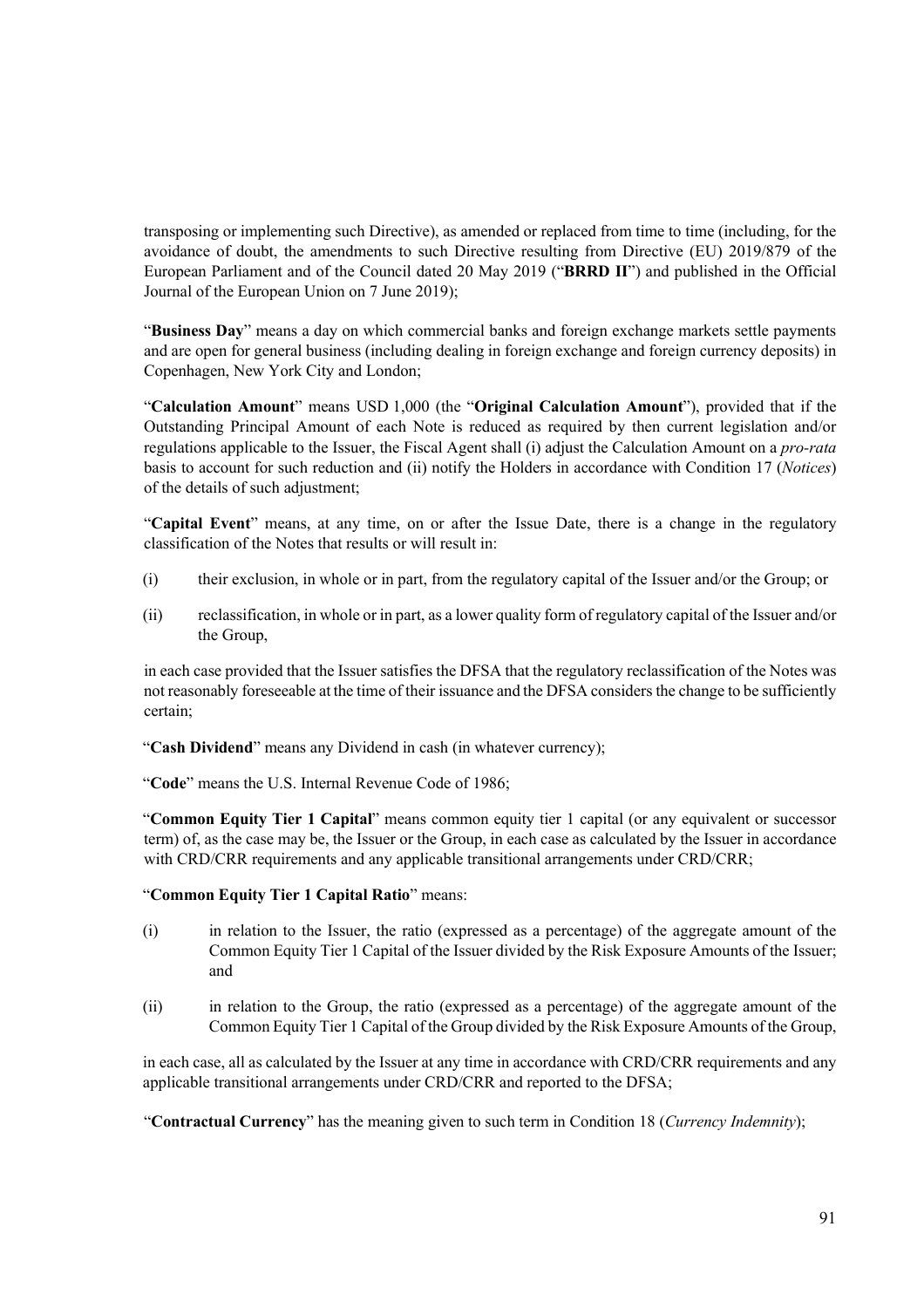"**Conversion Date**" has the meaning given to such term in Condition 7.2 (*Effect of Trigger Event*);

"**Conversion Notice**" means a notice in the form for the time being currently available from the Specified Office of any Paying Agent and which is required to be delivered to the Settlement Shares Depositary (or its agent(s) designated for the purpose in the Trigger Event Notice) in connection with the conversion of the Notes pursuant to Condition 7 (*Loss Absorption Following a Trigger Event*);

"**Conversion Price**" means, if the Ordinary Shares are:

- (i) then admitted to trading on a Relevant Stock Exchange, the greater of:
	- (a) the Current Market Price of an Ordinary Share on the Conversion Date converted into USD at the then Prevailing Exchange Rate; and
	- (b) the Floor Price on the Conversion Date; or
- (ii) not then admitted to trading on a Relevant Stock Exchange, the Floor Price on the Conversion Date;

"**Conversion Shares**" means the Ordinary Shares which are issued as a result of the conversion of the Notes pursuant to Condition 7 (*Loss Absorption Following a Trigger Event*) (and each a "**Conversion Share**");

"**Conversion Shares Offer**" has the meaning given to such term in Condition 7.6 (*Conversion Shares Offer*);

"**Conversion Shares Offer Price**" means the price per Conversion Share specified as such in the Conversion Shares Offer Election Notice. The Conversion Shares Offer Price shall be, if the Ordinary Shares are:

- (i) then admitted to trading on a Relevant Stock Exchange, the Current Market Price as at the Conversion Date; or
- (ii) not then admitted to trading on a Relevant Stock Exchange, the Fair Market Value of the Conversion Shares as at the Conversion Date;

"**Conversion Shares Offer Election Notice**" has the meaning given to such term in Condition 7.6 (*Conversion Shares Offer*);

"**Conversion Shares Offer Period**" has the meaning given to such term in Condition 7.6 (*Conversion Shares Offer*);

"**Coupon Sheet**" means, in relation to a Note, the coupon sheet relating to that Note;

"**Couponholder**s" has the meaning given to such term in Condition 1 (*Introduction*);

"**Coupons**" has the meaning given to such term in Condition 1 (*Introduction*);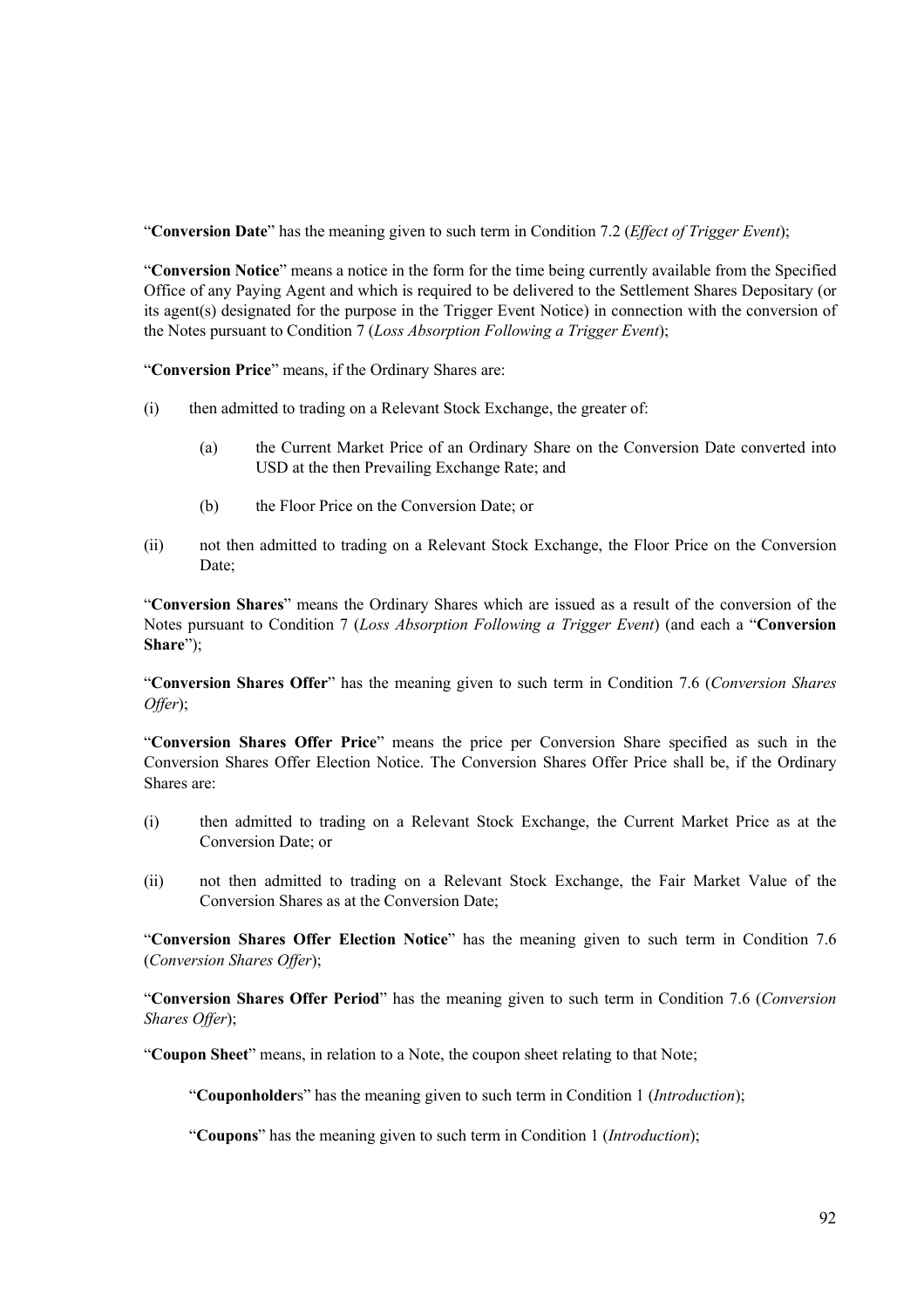"**CRD/CRR**" means, as the context requires, any or any combination of the CRD Directive, the CRR and any CRD/CRR Implementing Measures;

"**CRD Directive**" means the Directive (2013/36/EU) of the European Parliament and of the Council on prudential requirements for credit institutions and investment firms dated 26 June 2013 and published in the Official Journal of the European Union on 27 June 2013 (or, as the case may be, any provision of Danish law transposing or implementing such Directive), as amended or replaced from time to time (including, for the avoidance of doubt, the amendments to such Directive resulting from Directive (EU) 2019/878 of the European Parliament and of the Council as regards exempted entities, financial holding companies, mixed financial holding companies, remuneration, supervisory measures and powers and capital conservation measures dated 20 May 2019 and published in the Official Journal of the European Union on 7 June 2019);

"**CRD/CRR Implementing Measures**" means any regulatory capital rules or regulations or other requirements, which are applicable to the Issuer and which prescribe (alone or in conjunction with any other rules, regulations or other requirements) the requirements to be fulfilled by financial instruments for their inclusion in the regulatory capital of the Issuer (on a non-consolidated or consolidated basis) to the extent required by the CRD Directive or the CRR, including for the avoidance of doubt and without limitation any regulatory technical standards released from time to time by the European Banking Authority (or any successor or replacement thereof);

"**CRR**" means the Regulation (2013/575) of the European Parliament and of the Council on prudential requirements for credit institutions and investment firms dated 26 June 2013 and published in the Official Journal of the European Union on 27 June 2013, as amended or replaced from time to time (including, for the avoidance of doubt, the amendments to such Regulation resulting from Regulation (EU) 2019/876 of the European Parliament and of the Council as regards the leverage ratio, the net stable funding ratio, requirements for own funds and eligible liabilities, counterparty credit risk, market risk, exposures to central counterparties, exposures to collective investment undertakings, large exposures, reporting and disclosure requirements dated 20 May 2019 and published in the Official Journal of the European Union on 7 June 2019);

"**Current Market Price**" means, in respect of a particular date, the average of the daily Volume Weighted Average Price of an Ordinary Share on each of the five consecutive Dealing Days ending on the Dealing Day immediately preceding such date; provided that, if at any time during the said five-Dealing Day period, the Volume Weighted Average Price shall have been based on a price ex-dividend (or ex- any other entitlement) and during some other part of that period the Volume Weighted Average Price shall have been based on a price cum-dividend (or cum- any other entitlement), then:

(i) if the Conversion Shares do not rank for the Cash Dividend (or entitlement) in question, the Volume Weighted Average Price on the dates on which the Ordinary Shares shall have been based on a price cum-dividend (or cum- any other entitlement) shall, for the purposes of this definition, be deemed to be the amount thereof reduced by an amount equal to the Fair Market Value of any such dividend or entitlement per Ordinary Share as at the date of first public announcement relating to such dividend or entitlement, in any such case, determined on a gross basis and disregarding any withholding or deduction required to be made on account of tax, and disregarding any associated tax credit; or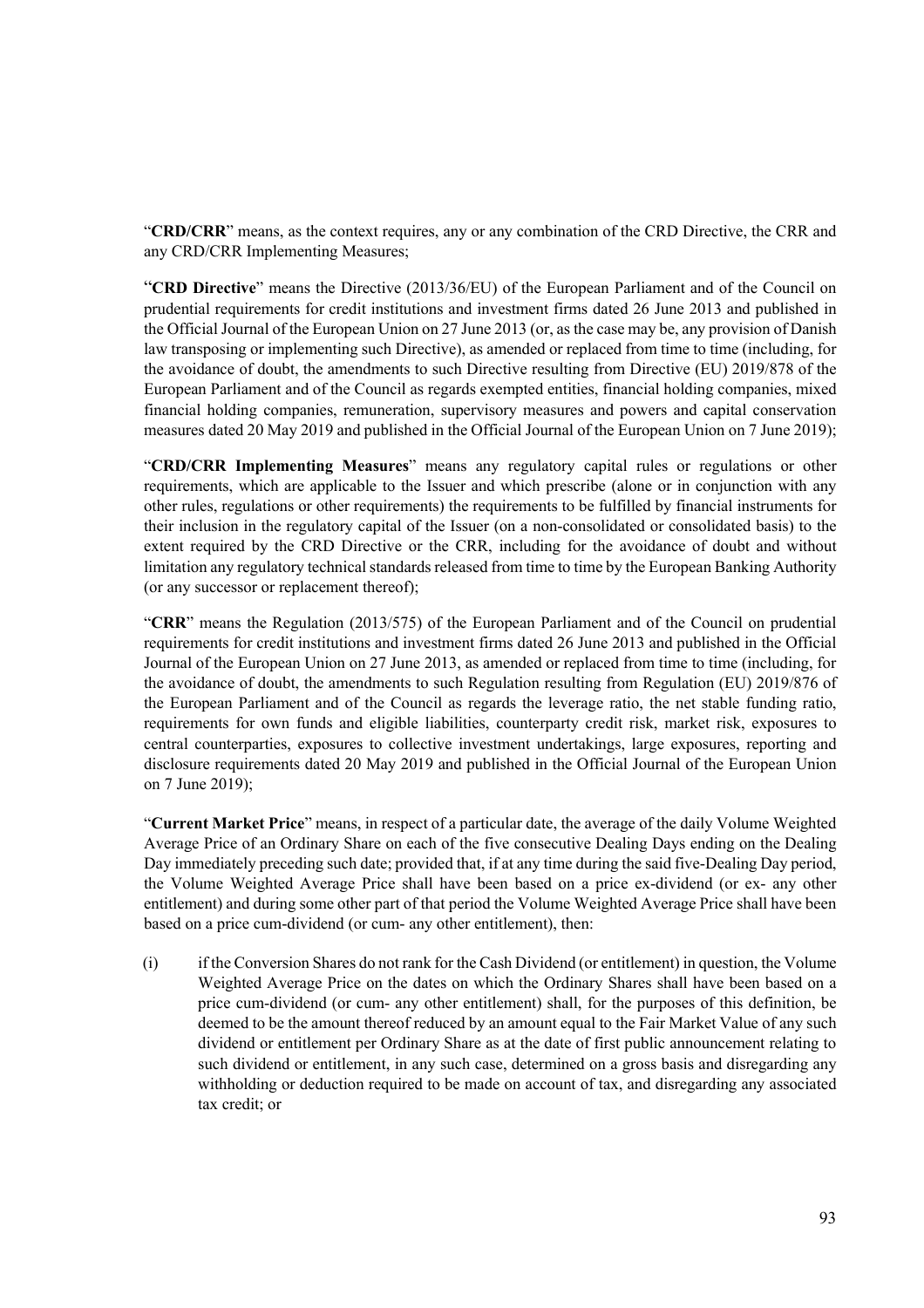(ii) if the Conversion Shares do rank for the Cash Dividend (or entitlement) in question, the Volume Weighted Average Price on the dates on which the Ordinary Shares shall have been based on a price ex-dividend (or ex- any other entitlement) shall, for the purposes of this definition, be deemed to be the amount thereof increased by an amount equal to the Fair Market Value of any such dividend or entitlement per Ordinary Share as at the date of first public announcement relating to such dividend or entitlement, in any such case, determined on a gross basis and disregarding any withholding or deduction required to be made on account of tax, and disregarding any associated tax credit,

and provided further that:

- (1) if on each of the said five Dealing Days, the Volume Weighted Average Price shall have been based on a price cum-dividend (or cum- any other entitlement) in respect of a dividend (or other entitlement) which has been declared or announced but the Conversion Shares do not rank for that dividend (or other entitlement), the Volume Weighted Average Price on each of such dates shall, for the purposes of this definition, be deemed to be the amount thereof reduced by an amount equal to the Fair Market Value of any such dividend or entitlement per Ordinary Share as at the date of first public announcement relating to such dividend or entitlement, in any such case, determined on a gross basis and disregarding any withholding or deduction required to be made on account of tax, and disregarding any associated tax credit; and
- (2) if the Volume Weighted Average Price of an Ordinary Share is not available on one or more of the said five Dealing Days (disregarding for this purpose the proviso to the definition of Volume Weighted Average Price), then the average of such Volume Weighted Average Prices which are available in that five-Dealing Day period shall be used (subject to a minimum of two such prices) and if only one, or no, such Volume Weighted Average Price is available in the relevant period, the Current Market Price shall be determined in good faith by an Independent Adviser;

"**Danish Bankruptcy Act**" means the Danish Bankruptcy Act (Consolidated Act No. 775 of 3 May 2021, as amended or replaced from time to time) (in Danish: "*konkursloven*");

"**DBA**" means the Danish Business Authority (in Danish: "*Erhvervsstyrelsen*") and any successor or replacement thereto, or other authority having responsibility for registering any changes in the share capital of the Issuer;

"**Danish Financial Business Act**" means the Danish Financial Business Act (Consolidated Act No. 1447 of 11 September 2020, as amended or replaced from time to time);

"**Danish Recovery and Resolution Act**" means the Danish Recovery and Resolution Act of Certain Financial Undertakings (Consolidated Act No. 24 of 4 January 2019, as amended or replaced from time to time);

"**Danish Statutory Loss Absorption Powers**" means any write-down, conversion, transfer, modification, suspension or similar or related power existing from time to time under, and exercised in compliance with, any laws, regulations, rules or requirements in effect in Denmark, relating to (i) the transposition of the BRRD (or, as the case may be, any provision of Danish law transposing or implementing such Directive) as amended or replaced from time to time and (ii) the instruments, rules and standards created thereunder, pursuant to which any obligation of the Issuer (or any affiliate of the Issuer) can be reduced, cancelled,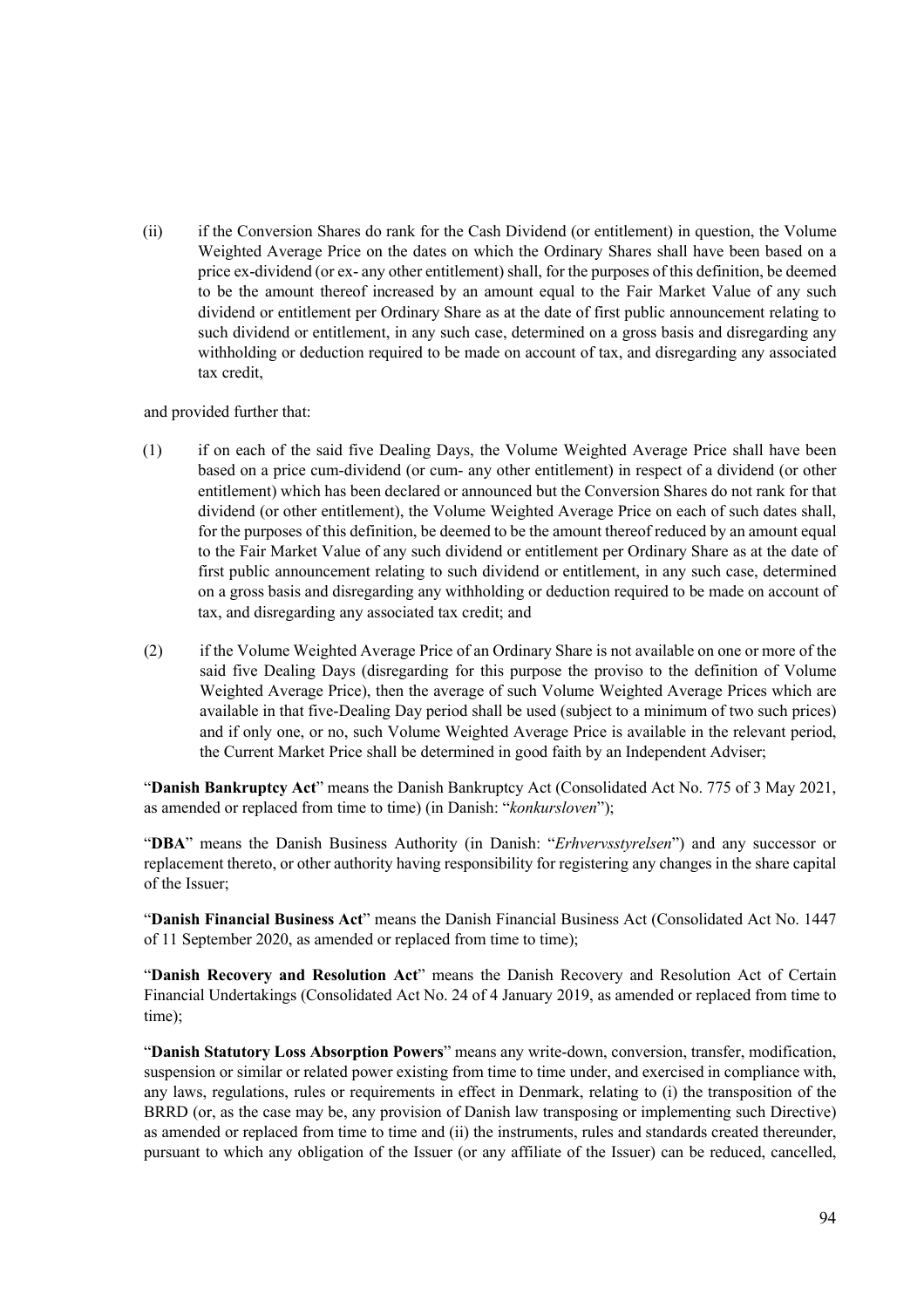modified, or converted into Ordinary Shares, other Securities or other obligations of the Issuer or any other Person or suspended for a temporary period;

"**Day Count Fraction**" means, in respect of the calculation of an amount for any period of time (the "**Calculation Period**"), "30/360" which means the number of days in the Calculation Period divided by 360, calculated on a formula basis as follows:

$$
\frac{[360x(Y_2-Y_1)]+[30x(M_2-M_1)]+(D_2-D_1)}{360}
$$

Day Count Fraction =

where:

"**Y1**" is the year, expressed as a number, in which the first day of the Calculation Period falls;

"Y<sub>2</sub>" is the year, expressed as a number, in which the day immediately following the last day of the Calculation Period falls;

" $M_1$ " is the calendar month, expressed as a number, in which the first day of the Calculation Period falls;

"M<sub>2</sub>" is the calendar month, expressed as a number, in which the day immediately following the last day of the Calculation Period falls;

"**D1**" is the first calendar day, expressed as a number, of the Calculation Period, unless such number is 31, in which case  $D_1$  will be 30; and

"**D2**" is the calendar day, expressed as a number, immediately following the last day included in the Calculation Period, unless such number would be 31 and  $D_1$  is greater than 29, in which case  $D_2$  will be 30;

"**Dealing Day**" means a day on which the Relevant Stock Exchange or relevant stock exchange or securities market is open for business and on which Ordinary Shares, Securities, options, warrants or other rights (as the case may be) may be dealt in (other than a day on which the Relevant Stock Exchange or relevant stock exchange or securities market is scheduled to or does close prior to its regular weekday closing time);

"**Deed of Covenant**" has the meaning given to such term in Condition 1 (*Introduction*);

"**DFSA**" means the Danish Financial Supervisory Authority (in Danish: "*Finanstilsynet"*) and any successor or replacement thereto, or other authority having primary responsibility for the prudential oversight and supervision of the Issuer, in any case as determined by the Issuer;

"**Distributable Items**" means, as prescribed by CRD/CRR (or any equivalent or successor term from time to time as applicable to distribution restrictions on Additional Tier 1 Capital instruments), the amount of the profits at the end of the last financial year plus any profits brought forward and reserves available for that purpose before distributions to holders of own funds instruments (which, for the avoidance of doubt, excludes any such distributions which have already been provided for, by way of deduction, in calculating the amount of Distributable Items) less any losses brought forward, any profits which are non-distributable pursuant to provisions in European Union or Danish law or the institution's by-laws or statutes and any sums placed to non-distributable reserves in accordance with European Union or Danish law or the institution's by-laws or statutes, in each case with respect to the specific category of own funds instruments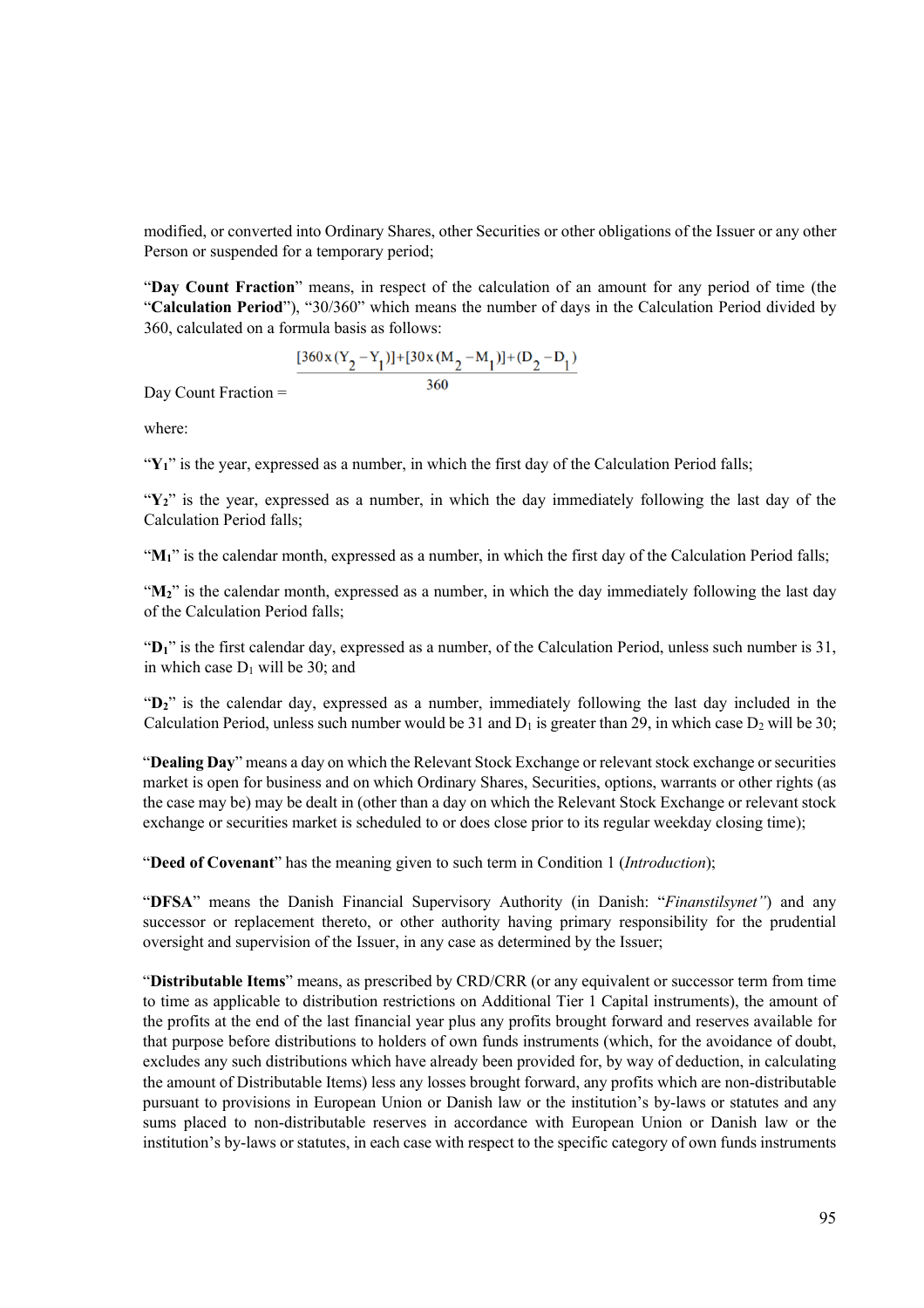to which European Union or Danish law or the institution's by-laws or statutes relate; such profits, losses and reserves being determined on the basis of the individual accounts of the institution and not on the basis of the consolidated accounts;

"**Dividend**" means any dividend or distribution in respect of the Ordinary Shares which is to be paid or made to Shareholders as a class, whether of cash, assets or other property, and however described and whether payable out of share premium account, profits, retained earnings or any other capital or revenue reserve or account, and including a distribution or payment to Shareholders upon or in connection with a reduction of capital;

"**DKK**" means Danish Kroner;

"**Effective Date**" means, in the case of an adjustment to the Floor Price pursuant to paragraph (iii) of Condition 7.8 (*Adjustments to Floor Price*), the first day on which the Ordinary Shares are traded ex-rights, ex-options or ex-warrants on the Relevant Stock Exchange;

"**Enforcement Events**" has the meaning given to such term in Condition 11 (*Enforcement Events*);

"**Extraordinary Resolution**" has the meaning given to such term in the Agency Agreement;

"**Fair Market Value**" means, with respect to any property on any date, the fair market value of that property as determined by an Independent Adviser in good faith, provided that:

- (i) the Fair Market Value of any cash amount shall be the amount of such cash;
- (ii) where Securities, options, warrants or other rights are publicly traded on a stock exchange or securities market of adequate liquidity (as determined in good faith by an Independent Adviser), the Fair Market Value of:
	- (a) such Securities shall equal the arithmetic mean of the daily Volume Weighted Average Prices of such Securities; and
	- (b) such options, warrants or other rights shall equal the arithmetic mean of the daily closing prices of such options, warrants or other rights,

in either case, during the five-Dealing Day period (in respect of the relevant stock exchange or securities market) commencing on such date (or, if later, the first such Dealing Day such Securities, options, warrants or other rights are publicly traded) or such shorter period as such Securities, options, warrants or other rights are publicly traded;

(iii) where Securities, options, warrants or other rights are not publicly traded on a stock exchange or securities market of adequate liquidity (as aforesaid), the Fair Market Value of such Securities, options, warrants or other rights shall be determined in good faith by an Independent Adviser, on the basis of a commonly accepted market valuation method and taking account of such factors as it considers appropriate, including the market price per Ordinary Share, the dividend yield of an Ordinary Share, the volatility of such market price, prevailing interest rates and the terms of such Securities, options, warrants or other rights, including as to the expiry date and exercise price (if any) thereof.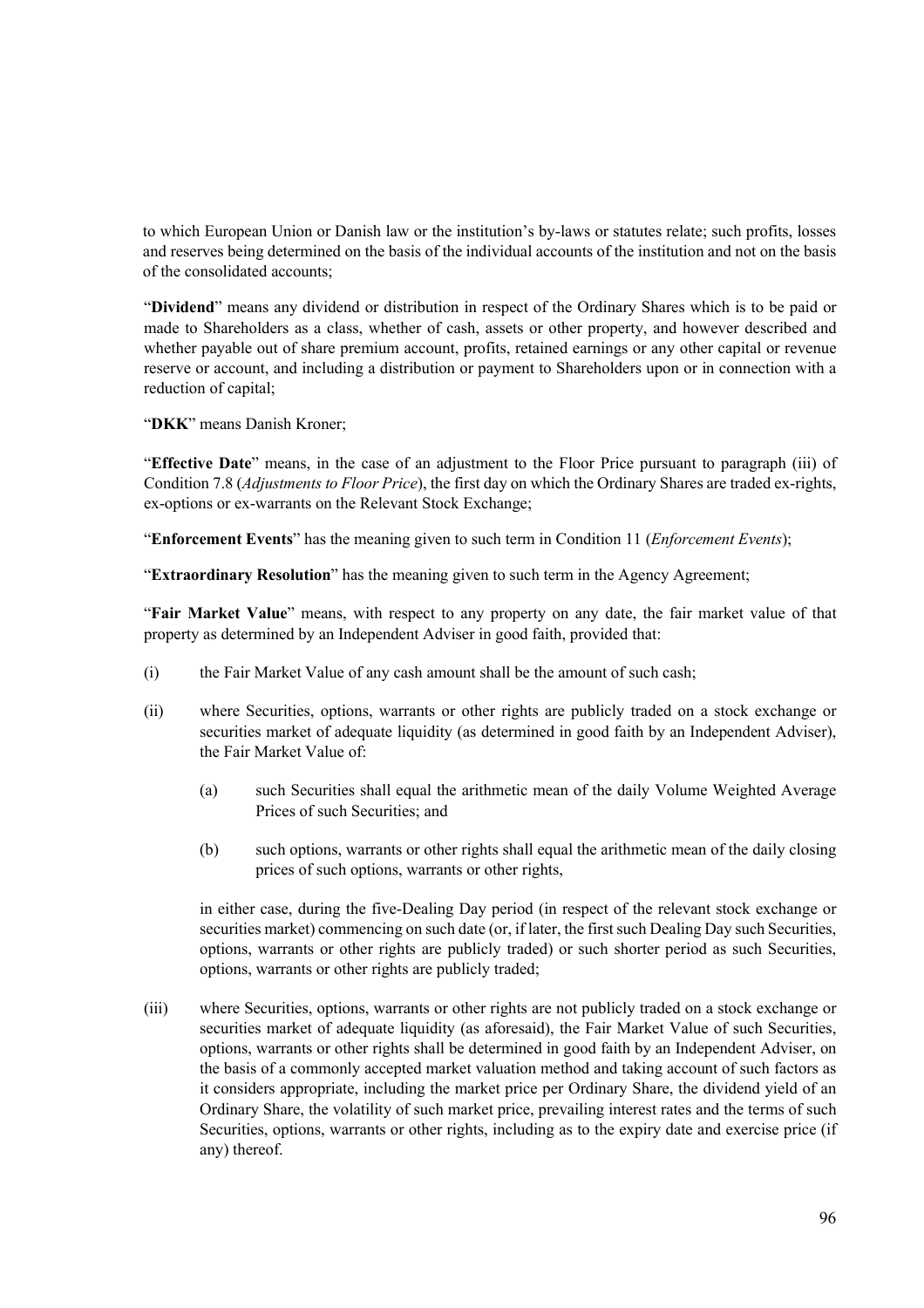Save for the Fair Market Value determination referred to in the definition of "Conversion Shares Offer Price", such amounts shall, in the case of (i) above, be converted into the Relevant Currency (if declared, announced, made, paid or payable in a currency other than the Relevant Currency, and if the relevant dividend is payable at the option of the Issuer or a Shareholder in any currency additional to the Relevant Currency, the relevant dividend shall be treated as payable in the Relevant Currency) at the rate of exchange used to determine the amount payable to Shareholders who were paid or are to be paid or are entitled to be paid the Cash Dividend in the Relevant Currency; and, in any other case, shall be converted into the Relevant Currency (if expressed in a currency other than the Relevant Currency) at the Prevailing Exchange Rate on that date. In addition, the Fair Market Value shall be determined on a gross basis and disregarding any withholding or deduction required to be made on account of tax, and disregarding any associated tax credit;

"**Federal Reserve Bank of New York's Website**" means the website of the Federal Reserve Bank of New York at http://www.newyorkfed.org, or any successor source;

"**First Call Date**" means 18 May 2026;

"**First Reset Date**" means18 November 2026;

"**Fiscal Agent**" has the meaning given to such term in Condition 1 (*Introduction*);

"**Floor Price**" means USD 23.97, subject to adjustment thereafter in accordance with Condition 7.8 (*Adjustments to Floor Price*), provided that the Floor Price shall not be less than the par value of the Ordinary Shares immediately prior to the Conversion Date converted into USD at the then Prevailing Exchange Rate;

"**FS**" means "Finansiel Stabilitet" and any successor or replacement thereto, or other resolution authority with the ability to exercise any Danish Statutory Loss Absorption Powers in relation to the Issuer, in any case as determined by the Issuer;

"**Group**" means the Issuer together with its Subsidiaries and other entities that are consolidated in the Issuer's calculation of the Common Equity Tier 1 Capital Ratio on a consolidated level in accordance with CRD/CRR requirements;

"**H.15**" means the daily statistical release designated as H.15, or any successor publication, published by the Board of Governors of the Federal Reserve System at http://www.federalreserve.gov/releases/H15 or any successor site or publication as may replace it;

"**Holders**" has the meaning given to such term in Condition 1 (*Introduction*);

"**Initial Period**" means the period from (and including) the Issue Date to (but excluding) the First Reset Date;

"**Initial Rate of Interest**" means 4.375 per cent. per annum;

"**Interest Payment Date**" means 18 May and 18 November in each year from (and including) 18 November 2021;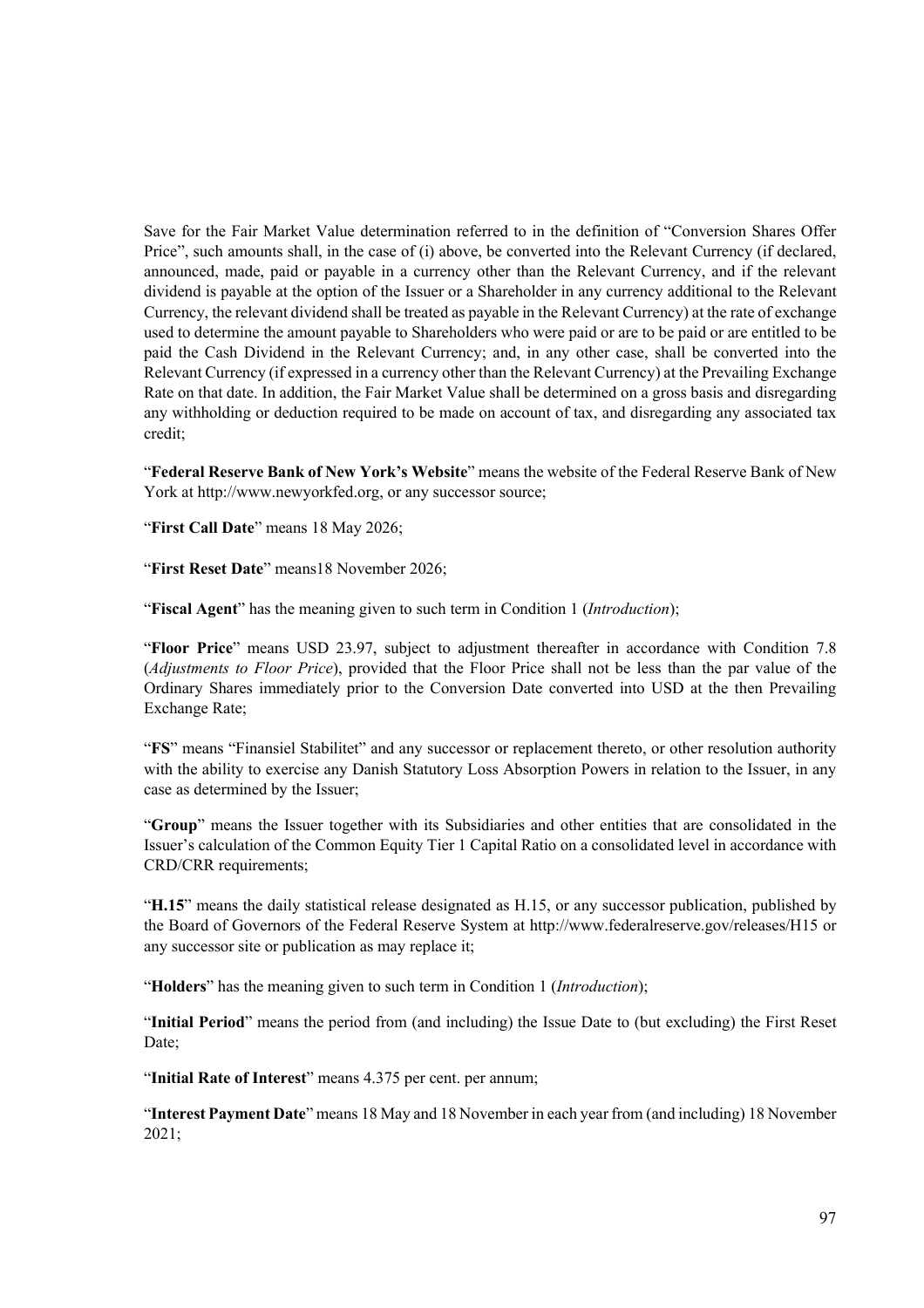"**Interest Period**" means each period beginning on (and including) the Issue Date or any Interest Payment Date and ending on (but excluding) the next Interest Payment Date;

"**Issue Date**" means 18 May 2021;

"**Issuer**" has the meaning given to such term in Condition 1 (*Introduction*);

"**Latest Conversion Shares Offer Election Date**" means the 10th Business Day following the Conversion Date;

"**Long-Stop Date**" means the date specified as such in the Trigger Event Notice, which date shall be at least 15 Business Days following the Notice Cut-off Date;

"**Margin**" means 3.387 per cent.;

"**Maximum Distributable Amount**" means any maximum distributable amount relating to the Issuer and/or the Group (if any) which is determined pursuant to CRD/CRR and/or the BRRD and which is applicable to the Issuer and/or the Group, including, without limitation, pursuant to Articles 141 and 141b of the CRD Directive and Article 16a of the BRRD (or, in any such case, any provision of Danish law transposing or implementing such article), or (in any such case) any successor provision thereto, or any analogous payment restrictions arising in respect of capital buffers under CRD/CRR or the BRRD and/or any minimum requirement for own funds and eligible liabilities under CRD/CRR and/or the BRRD (or, as the case may be, any provision of Danish law transposing or implementing any such analogous payment restrictions);

"**Non-Preferred Senior Liabilities**" means any unsubordinated and unsecured liabilities of the Issuer which rank upon an insolvency of the Issuer in accordance with Section 13(3) of the Danish Recovery and Resolution Act;

"**Notes**" has the meaning given to such term in Condition 1 (*Introduction*);

"**Notice Cut-off Date**" means the date specified as such in the Trigger Event Notice, which date shall be at least 20 Business Days following the Conversion Date;

"**Ordinary Shares**" means fully paid-up ordinary shares in the capital of the Issuer (and each an "**Ordinary Share**");

"**Original Calculation Amount**" has the meaning given to such term in the definition of Calculation Amount;

"**Outstanding Principal Amount**" means, in respect of a Note, the outstanding principal amount of such Note, as adjusted from time to time for any reduction as required by then current legislation and/or regulations applicable to the Issuer and "**Outstanding Principal Amounts**" means the sum of the Outstanding Principal Amount of each Note;

"**Paying Agents**" has the meaning given to such term in Condition 1 (*Introduction*);

"**Payment Business Day**" means a day on which commercial banks and foreign exchange markets settle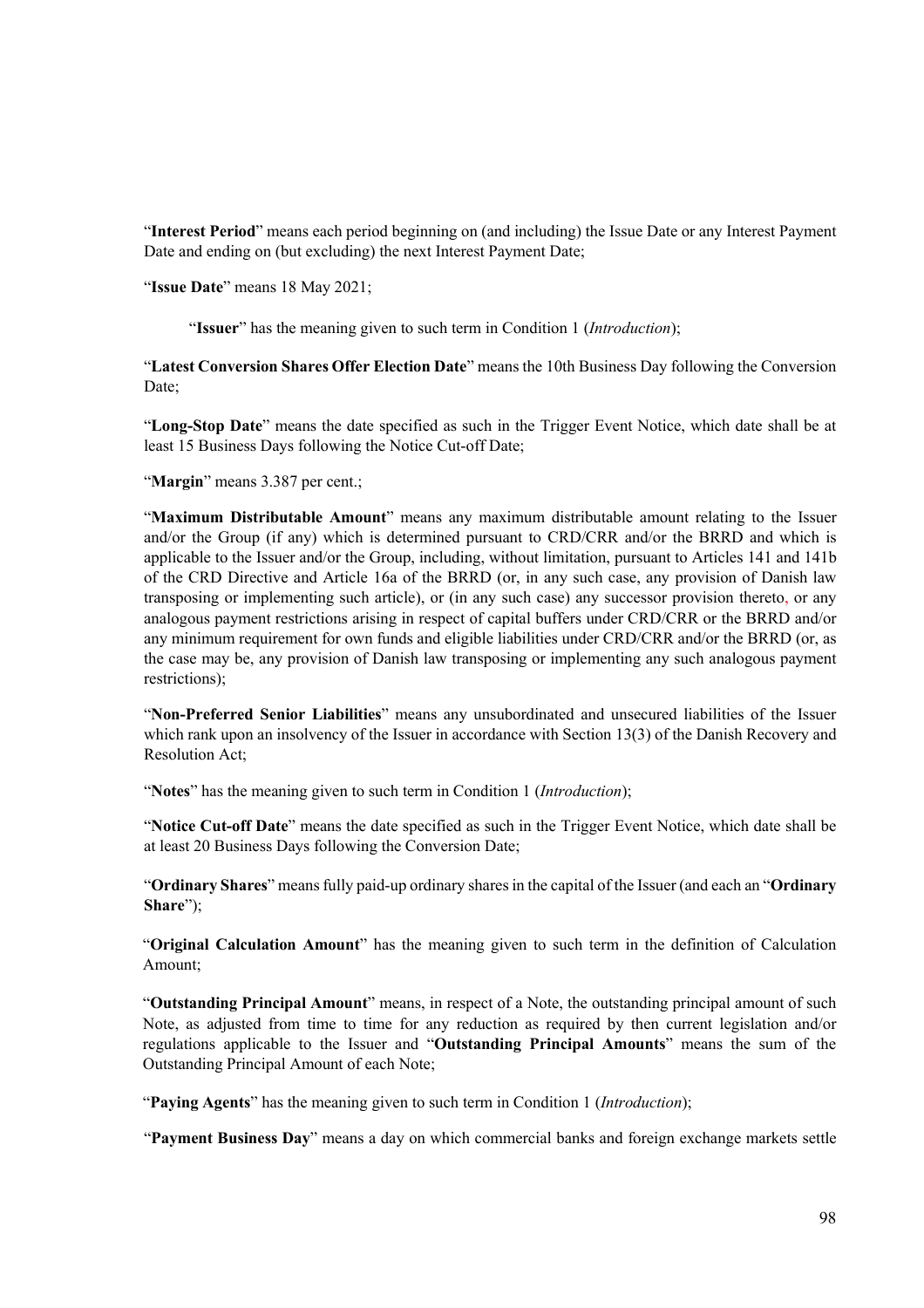payments and are open for general business (including dealing in foreign exchange and foreign currency deposits) in (i) the relevant place of presentation and (ii) New York City;

"**Permission Withdrawal Early Redemption Restriction**" has the meaning given to such term in Condition 8.7 (*Conditions to redemption etc.*);

"**Person**" means any individual, company, corporation, firm, partnership, joint venture, association, organisation, state or agency of a state or other entity, whether or not having separate legal personality;

"**Prevailing Exchange Rate**" means, in relation to any two currencies and any day:

- (i) for the purposes of the definition of Alternative Consideration, the executable bid quotation obtained by the Settlement Shares Depositary which is most favourable to the relevant Holder, out of quotations obtained by it from three recognised foreign exchange dealers selected by the Settlement Shares Depositary, for value on such day; and
- (ii) for all other purposes, the prevailing market currency exchange rate at the time at which such rate is determined in the relevant market for foreign exchange transactions in such currencies for value on such day, as determined by the Issuer in its sole discretion and acting in a commercially reasonable manner;

"**Qualifying Capital Notes**" means, at any time, any securities issued or guaranteed by the Issuer that:

- (iv) (a) contain terms which at such time comply with CRD/CRR requirements in relation to Additional Tier 1 Capital (which, for the avoidance of doubt, may result in such securities (A) not including, or restricting for a period of time the application of, one or both of the Special Event redemption events which are included in the Notes, and (B) including change(s) compared to the terms of the Notes which are necessary to ensure the effectiveness and enforceability of Condition 20.6 (*Acknowledgement of Danish Statutory Loss Absorption Powers*)) and (b) provide at least the same amount of regulatory capital recognition as the Notes prior to the relevant substitution or variation pursuant to Condition 8.6 (*Substitution and variation*); and
- (v) if the relevant substitution or variation of the Notes pursuant to Condition 8.6 (*Substitution and variation*) is to ensure the effectiveness and enforceability of Condition 20.6 (*Acknowledgement of Danish Statutory Loss Absorption Powers*), contain terms which include change(s) compared to the terms of the Notes which are necessary to ensure the effectiveness and enforceability of Condition 20.6 (*Acknowledgement of Danish Statutory Loss Absorption Powers*); and
- (vi) carry the same rate of interest, including for the avoidance of doubt any reset provisions, from time to time applying to the Notes prior to the relevant substitution or variation pursuant to Condition 8.6 (*Substitution and variation*); and
- (vii) have the same Outstanding Principal Amounts as the Notes prior to substitution or variation pursuant to Condition 8.6 (*Substitution and variation*); and
- (viii) rank *pari passu* with the Notes prior to the substitution or variation pursuant to Condition 8.6 (*Substitution and variation*); and
- (ix) shall not at such time be subject to a Special Event; and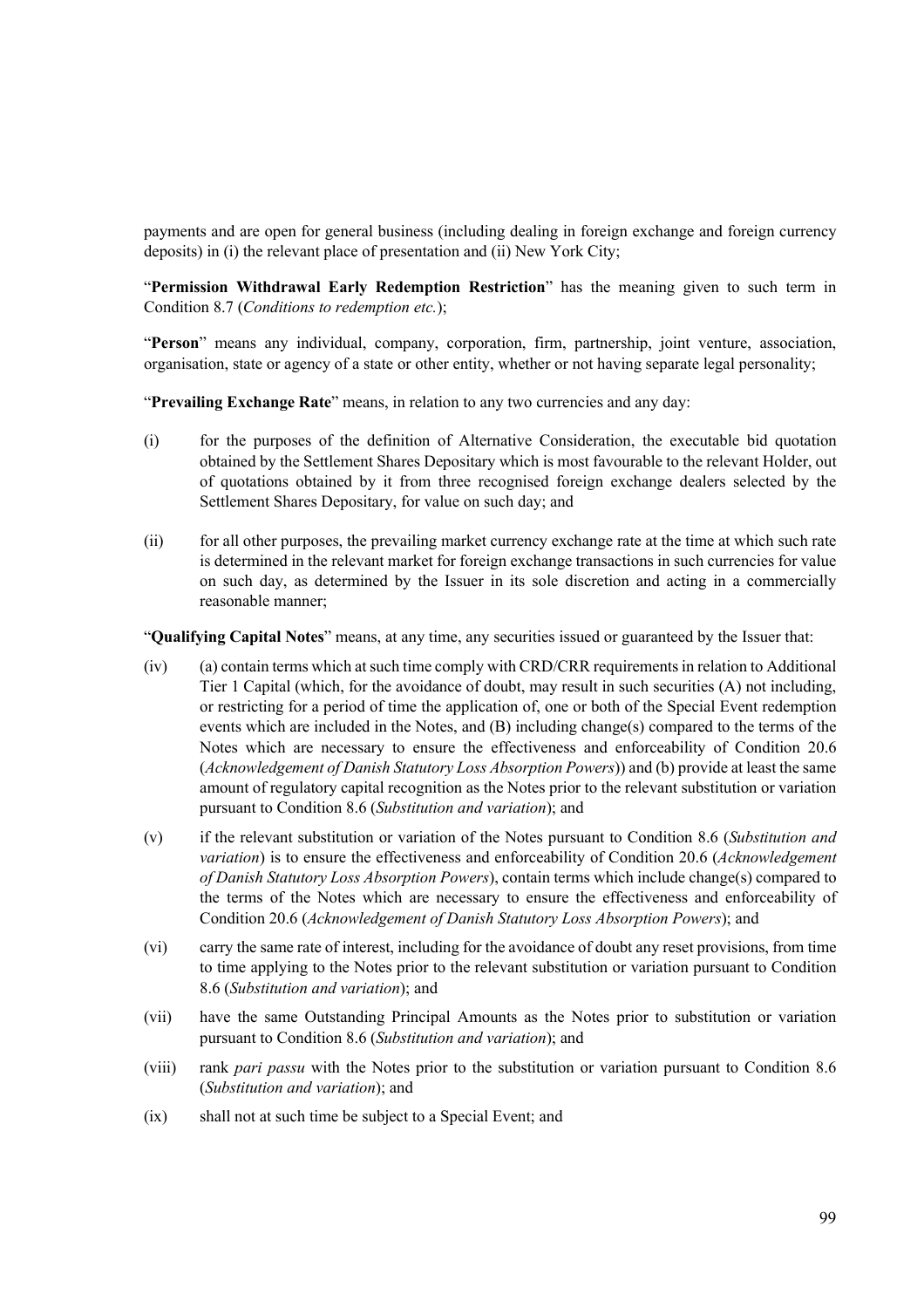- (x) have terms not otherwise materially less favourable to the Holders than the terms of the Notes, as reasonably determined by the Issuer, and provided that the Issuer shall have delivered a certificate to that effect signed by two of its directors to the Fiscal Agent (and copies thereof will be available at the Fiscal Agent's Specified Office during its normal business hours) not less than 5 Business Days prior to (a) in the case of a substitution of the Notes pursuant to Condition 8.6 (*Substitution and variation*), the issue date of the relevant securities or (b) in the case of a variation of the Notes pursuant to Condition 8.6 (*Substitution and variation*), the date such variation becomes effective; and
- (xi) if the Notes were listed or admitted to trading on a recognised stock exchange immediately prior to the relevant substitution or variation, are listed or admitted to trading on any recognised stock exchange, as selected by the Issuer;

## "**Rate of Interest**" means:

- (i) in the case of each Interest Period falling in the Initial Period, the Initial Rate of Interest; or
- (ii) in the case of each Interest Period thereafter, the sum of (a) the Reset Rate of Interest in respect of the Reset Interest Period in which such Interest Period falls and (b) the Margin,

all as determined by the Fiscal Agent in accordance with Condition 5 (*Interest*);

"**Reference Bond Quotation**" means, in relation to a Reset Reference Bank and a Reset Rate of Interest Determination Date, as determined by the Reset Reference Bank, the semi-annual yield-to-maturity based on the secondary market bid price of such Reset U.S. Treasury Security at approximately 11:00 a.m. (New York City time) on the U.S. Government Securities Business Day following such Reset Rate of Interest Determination Date;

"**Relevant Amounts**" means the Outstanding Principal Amounts of the Notes, together with any accrued but unpaid interest and additional amounts (as described in Condition 10 (*Taxation*)) due on the Notes. References to such amounts will include amounts that have become due and payable, but which have not been paid, prior to the exercise of any Danish Statutory Loss Absorption Powers by the FS;

**"Relevant Currency**" means the currency in which the Ordinary Shares are quoted or dealt in on the Relevant Stock Exchange at such time;

"**Relevant Date**" means, in relation to any payment, whichever is the later of (i) the date on which the payment in question first becomes due and (ii) if the full amount payable has not been received by the Fiscal Agent on or prior to such due date, the date on which (the full amount having been so received) notice to that effect has been given to the Holders in accordance with Condition 17 (*Notices*);

"**Relevant Stock Exchange**" means Nasdaq Copenhagen A/S or, if at the relevant time the Ordinary Shares are not at that time listed and admitted to trading on Nasdaq Copenhagen A/S, the principal stock exchange or securities market (if any) on which the Ordinary Shares are then listed, admitted to trading or quoted or accepted for dealing;

"**Reset Date**" means the First Reset Date and each day which falls on the fifth anniversary of the immediately preceding Reset Date;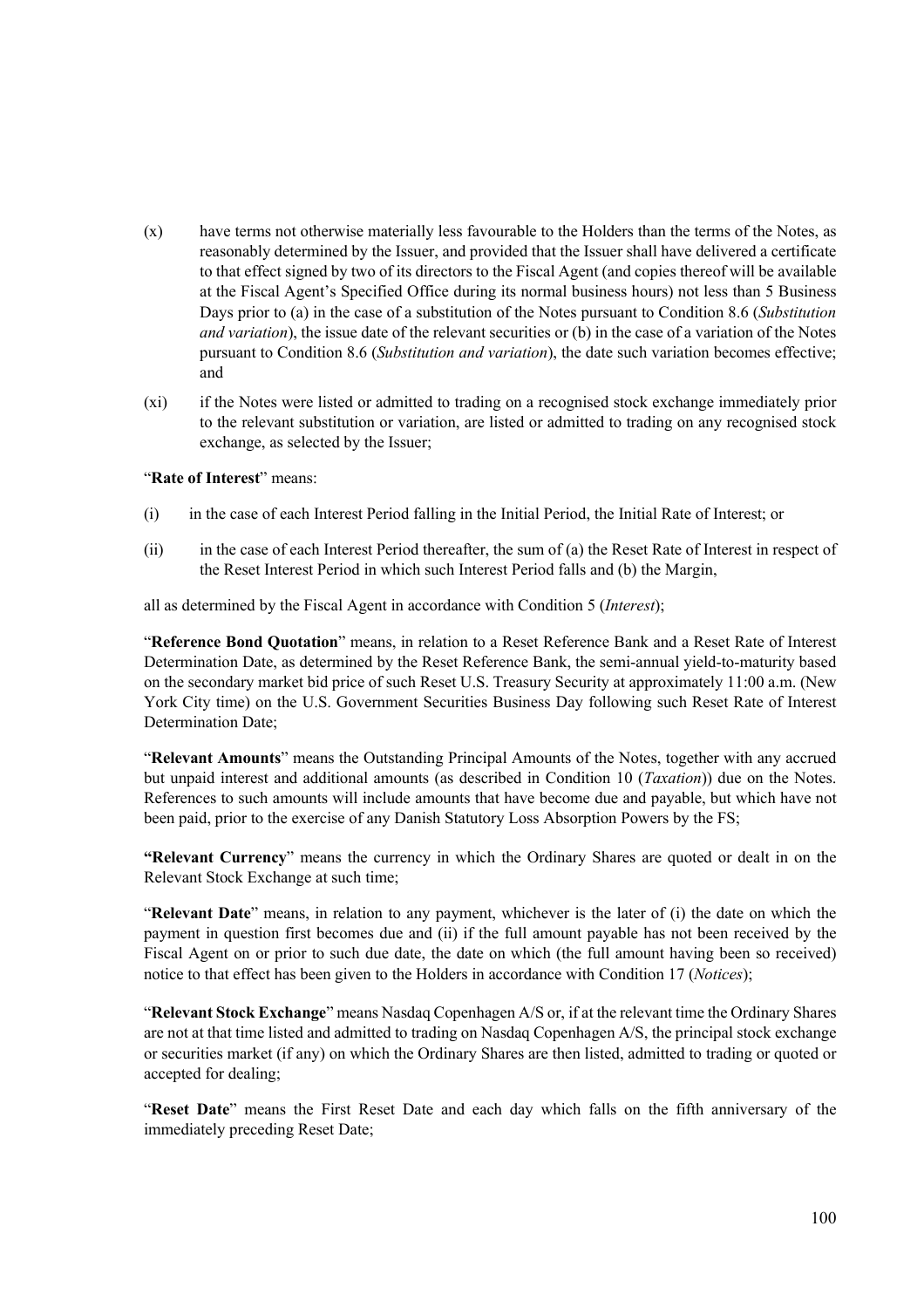"**Reset Interest Amount**" has the meaning given to such term in Condition 5.4 (*Determination of Reset Rate of Interest in relation to a Reset Interest Period*);

"**Reset Interest Period**" means each period from (and including) the First Reset Date or any Reset Date and ending on (but excluding) the next Reset Date;

"**Reset Rate of Interest**" means, in relation to a Reset Interest Period, the 5 year CMT Rate determined for such Reset Interest Period by the Fiscal Agent in accordance with Condition 5 (*Interest*);

"**Reset Rate of Interest Determination Date**" means, in relation to a Reset Interest Period, the day falling two U.S. Government Securities Business Days prior to the Reset Date on which such Reset Interest Period commences;

"**Reset Reference Bank Rate**" means, in relation to a Reset Interest Period and the Reset Rate of Interest Determination Date in relation to such Reset Interest Period, the rate determined on the basis of the Reference Bond Quotations provided by the Reset Reference Banks to the Fiscal Agent at approximately 11:00 a.m. (New York City time) on the U.S. Government Securities Business Day following such Reset Rate of Interest Determination Date. If five such Reference Bond Quotations are provided, the Reset Reference Bank Rate will be the arithmetic mean (rounded as provided in the definition of "5-year CMT Rate") of the Reference Bond Quotations provided, eliminating the highest quotation (or, in the event of equality, one of the highest) and the lowest quotation (or, in the event of equality, one of the lowest). If fewer than five, but more than one Reference Bond Quotations are provided, the Reset Reference Bank Rate will be the arithmetic mean (rounded as provided in the definition of "5-year CMT Rate") of the Reference Bond Quotations provided. If fewer than two Reference Bond Quotations are provided, the Reset Reference Bank Rate for the relevant Reset Interest Period will be equal to the last observable semi-annual yield for U.S. Treasury Securities at "constant maturity" for a period of maturity which is equal or comparable to five years, as published in H.15 under the caption "Treasury constant maturities (nominal)", as that yield is displayed on the Screen Page;

"**Reset Reference Banks**" means five major banks which are primary U.S. Treasury Securities dealers, as published on the Federal Reserve Bank of New York's Website and as selected by the Issuer in its discretion;

"**Reset U.S. Treasury Security**" means, on the relevant Reset Rate of Interest Determination Date, the U.S. Treasury Security as selected by the Issuer in its discretion:

- (xii) with an original term to maturity upon issue of approximately five years and a remaining term to maturity of not less than four years; and
- $(xiii)$  which is in a principal amount equal to at least USD  $1,000,000,000;$

"**Risk Exposure Amounts**" means the aggregate amount of the risk exposure amounts (or any equivalent or successor term) of, as the case may be, the Issuer or the Group, in each case as calculated by the Issuer in accordance with CRD/CRR requirements and any applicable transitional arrangements under CRD/CRR;

"**Screen Page**" means NDX (under caption "H15T5Y") or such other page as may replace it on Bloomberg or, as the case may be, on such other information service that may replace Bloomberg, in each case, as may be nominated by the Issuer on the advice of an investment bank of international standing for the purpose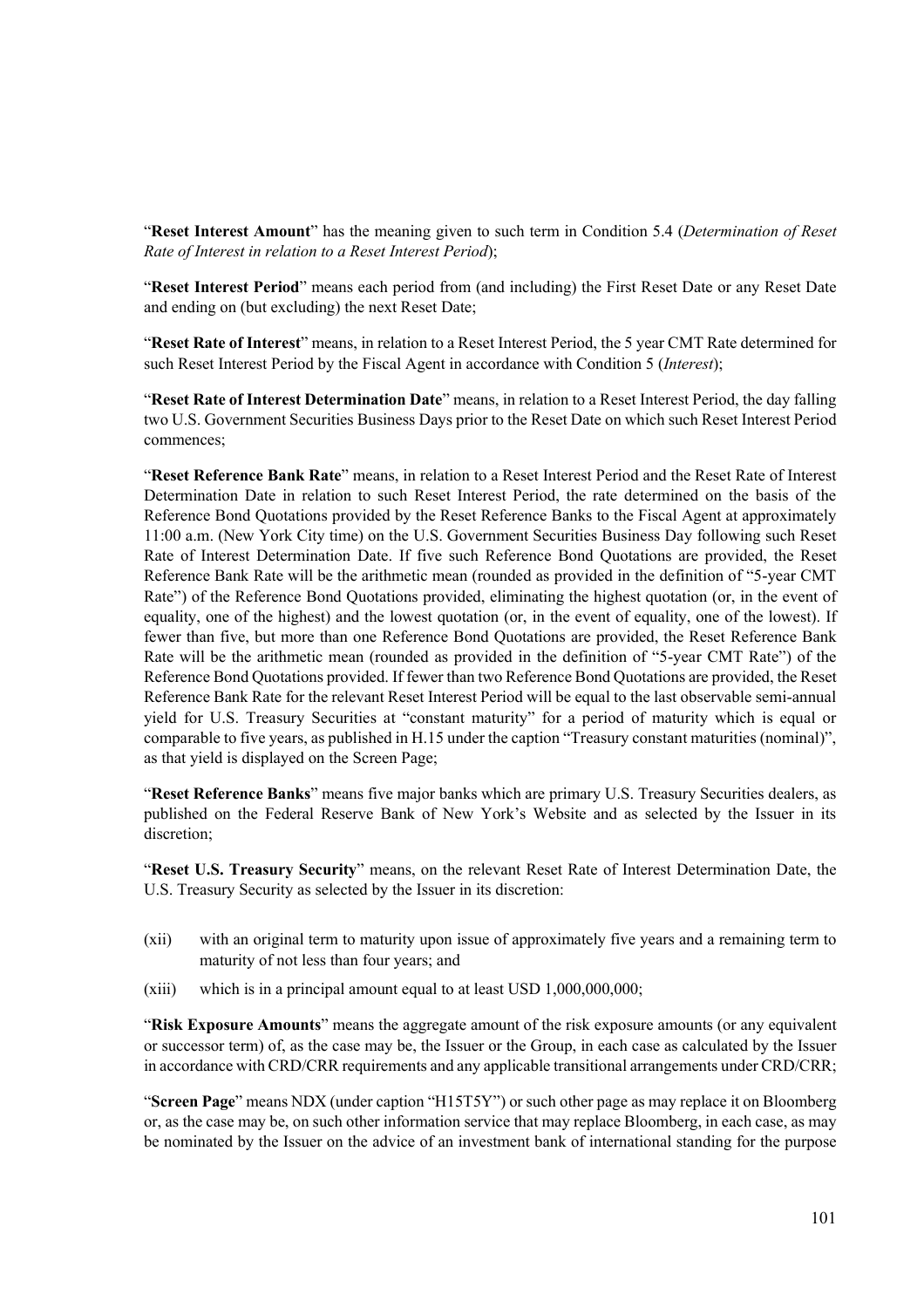of displaying yields comparable to the rate described in paragraph (i) of the definition of 5-year CMT Rate;

"**Securities**" means any securities including, without limitation, shares in the capital of the Issuer (and each a "**Security**");

### "**Settlement Date**" means:

- (i) with respect to any Note in relation to which a Conversion Notice is received by the Settlement Shares Depositary (or its designated agent) on or before the Notice Cut-off Date in accordance with Condition 7.5 (*Conversion Settlement*):
	- (a) where (A) the Issuer has not delivered a Conversion Shares Offer Election Notice in accordance with Condition 7.6 (*Conversion Shares Offer*) on or prior to the Latest Conversion Shares Offer Election Date or (B) the Issuer announces prior to the Latest Conversion Shares Offer Election Date (such announcement, the "**No Conversion Shares Offer Announcement**" and the date of the No Conversion Shares Offer Announcement, the "**No Conversion Shares Offer Announcement Date**") that it will not deliver a Conversion Shares Offer Election Notice, the date that is two Business Days after the latest of:
		- (x) the earliest of the Latest Conversion Shares Offer Election Date and the No Conversion Shares Announcement Date; and
		- (y) the date on which the relevant Conversion Notice has been so received; or
	- (b) where the Issuer has delivered a Conversion Shares Offer Election Notice in accordance with Condition 7.6 (*Conversion Shares Offer*) on or prior to the Latest Conversion Shares Offer Election Date, the date that is two Business Days after the latest of  $(A)$  the date on which the Conversion Shares Offer Period either expires or is terminated in accordance with Condition 7.6 (*Conversion Shares Offer*) and (B) the date on which the relevant Conversion Notice has been so received; and
- (ii) with respect to any Note in relation to which a Conversion Notice is not so received by the Settlement Shares Depositary (or its designated agent) on or before the Notice Cut-off Date, the date on which the Settlement Shares Depositary delivers the relevant Conversion Shares or the relevant Alternative Consideration, as applicable, to the relevant Holder;

"**Settlement Shares Depositary**" means a reputable financial institution, trust company or similar entity (which in each such case is wholly independent of the Issuer) to be appointed by the Issuer on or prior to any date when a function ascribed to the Settlement Shares Depositary in these Conditions is required to be performed to perform such function and which will hold the Conversion Shares (and any Alternative Consideration, if applicable) on trust (or other similar arrangement) for Holders in one or more segregated accounts, unless otherwise required to be transferred out of such accounts for the purposes of a Conversion Shares Offer, and otherwise on terms consistent with these Conditions;

"**Settlement Shares Depositary Business Day**" means a day on which the Settlement Shares Depositary is open for general business;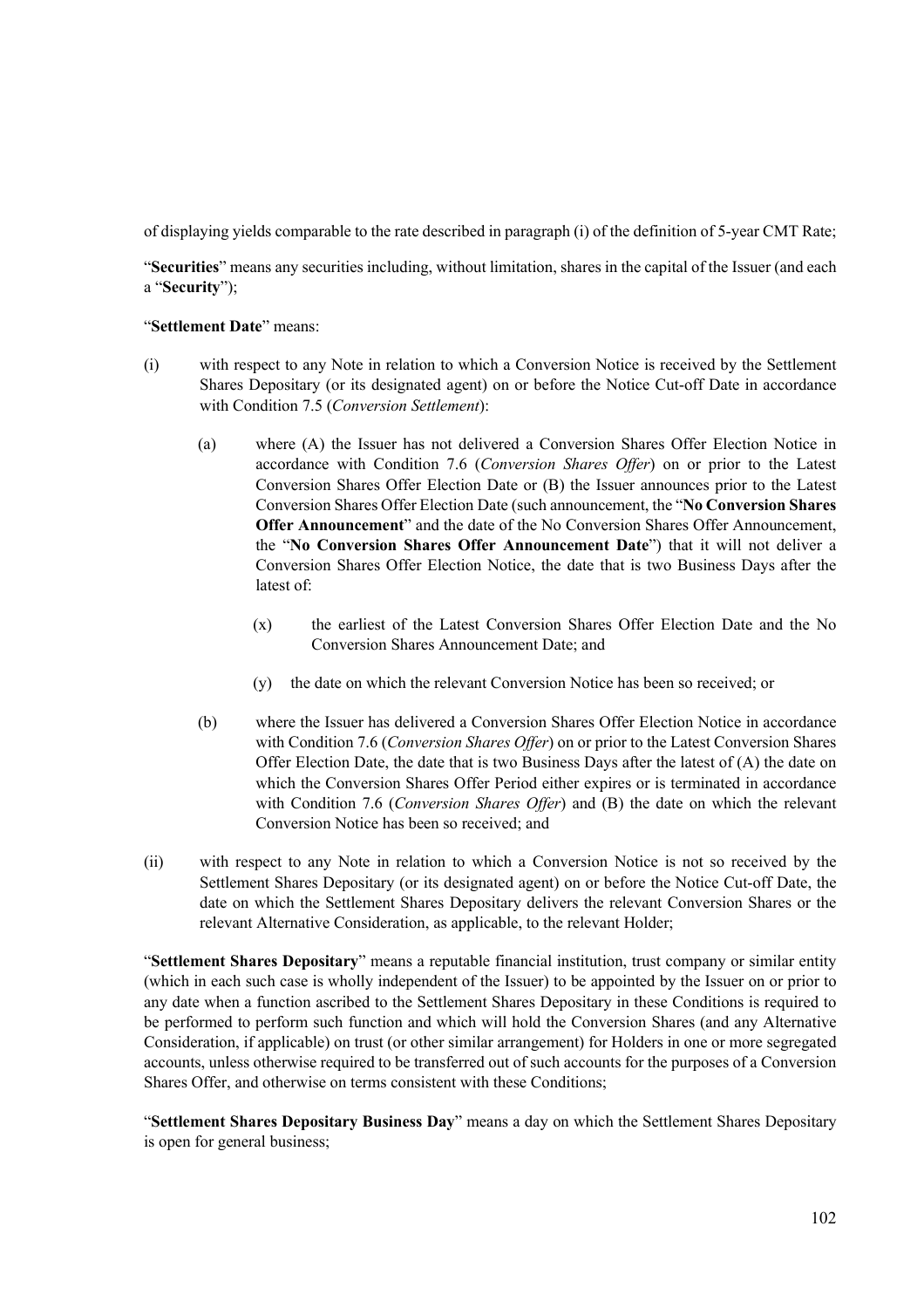"**Shareholders**" means the holders of Ordinary Shares (and each a "**Shareholder**");

"**Share Register**" means the register maintained by (or on behalf of) the Issuer in relation to the Ordinary Shares;

"**Special Event**" means either a Tax Event or a Capital Event;

"**Specified Office**" has the meaning given to such term in the Agency Agreement;

"**Subsidiary**" means, in relation to any Person (the "**first Person**") at any particular time, any other Person (the "**second Person**"):

- (i) whose affairs and policies the first Person controls or has the power to control, whether by ownership of share capital, contract, the power to appoint or remove members of the governing body of the second Person or otherwise; or
- (ii) whose financial statements are, in accordance with applicable law and generally accepted accounting principles, consolidated with those of the first Person;

"**Talon**" means a talon for further Coupons;

"**Tax Event**" means, as a result of any official change in the laws, regulations or rulings of Denmark or of any political subdivision thereof or any authority or agency therein or thereof having power to tax or in the interpretation or administration of any such laws, regulations or rulings on or after the Issue Date, or that, in the case of (i) only, following a change in the Issuer's interpretation as at the Issue Date of such laws, regulations or rulings that the payment of additional amounts as provided in Condition 10 (*Taxation*) would not be required, the Issuer receives an opinion of external counsel in Denmark that:

- (i) it would be required to pay additional amounts as provided in Condition 10 (*Taxation*); or
- (ii) to the extent a payment of interest under the Notes was tax deductible for the purposes of Danish tax prior to the relevant change, it will no longer be able to obtain a full tax deduction for the purposes of Danish tax for any payment of interest under the Notes,

 in each case provided that the Issuer satisfies the DFSA that such change in tax treatment of the Notes is material and was not reasonably foreseeable at the time of their issuance;

"**Trigger Event**" means that the Common Equity Tier 1 Capital Ratio of the Issuer and/or the Group has fallen below the Trigger Event Threshold, as determined at any time by the Issuer, the DFSA or any agent appointed for such purpose by the DFSA, as the case may be, and such determination shall be binding on the Holders;

"**Trigger Event Notice**" has the meaning given to such term in Condition 7.1 (*Notice Following a Trigger Event*);

"**Trigger Event Redemption Restriction**" has the meaning given to such term in Condition 7.2 (*Effect of Trigger Event*);

"**Trigger Event Threshold**" means 7.000 per cent;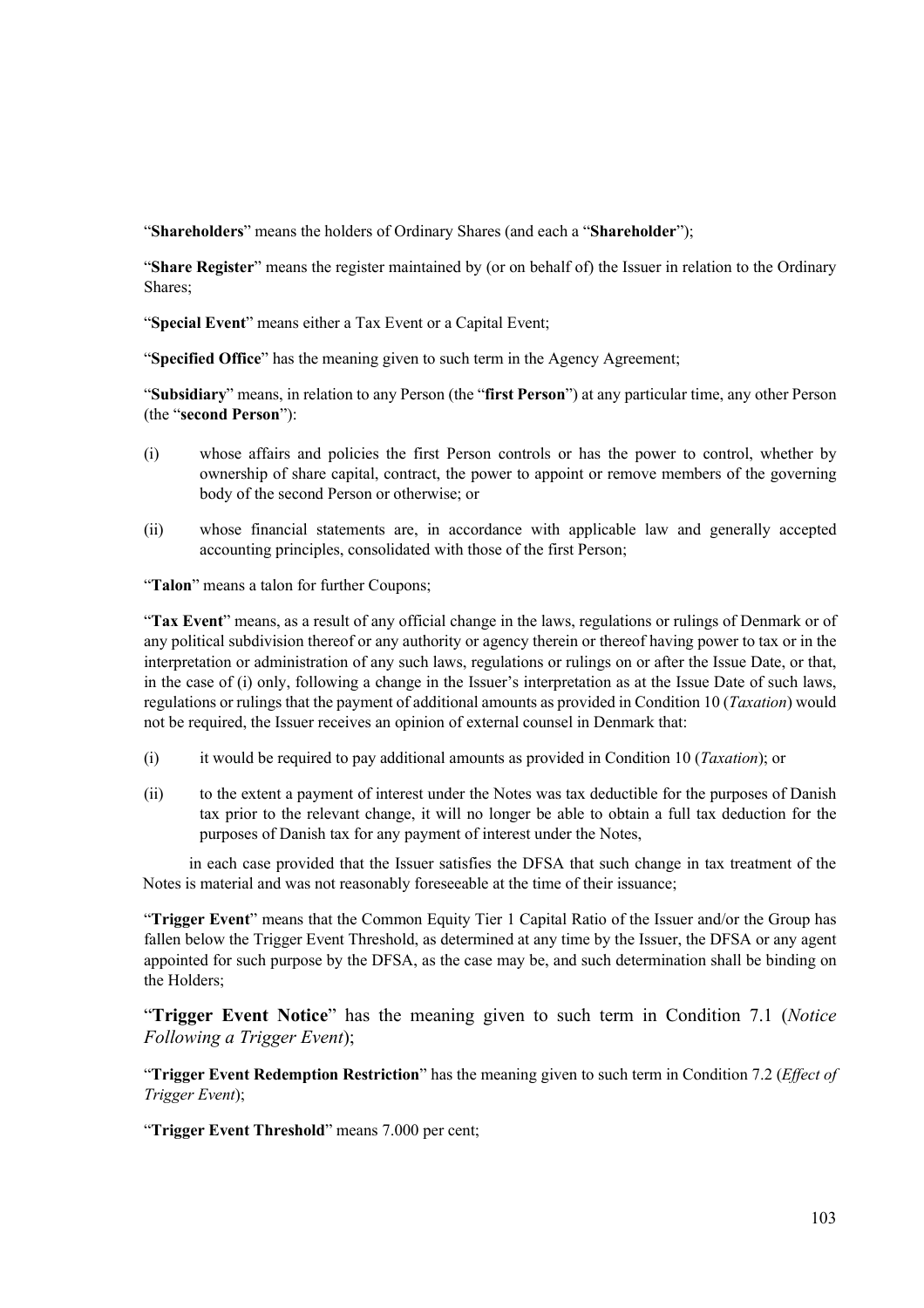"**U.S. Dollars**" and "**USD**" mean United States dollars;

"**U.S. Government Securities Business Day**" means any day except for a Saturday, Sunday or a day on which, due to a recommendation of the Securities Industry and Financial Markets Association (or its successor), the fixed income departments of its members are closed for the entire day for purposes of trading in U.S. government securities;

"**U.S. Treasury Securities**" means securities that are direct obligations of the United States Treasury, issued other than on a discount basis; and

"**Volume Weighted Average Price**" means, in respect of an Ordinary Share or Security on any Dealing Day, the order book volume-weighted average price of such Ordinary Share or Security published by or derived (in the case of the Ordinary Shares) from the relevant Bloomberg page or (in the case of Securities (other than the Ordinary Shares)) from the principal stock exchange or securities market on which such Securities are then listed or quoted or dealt in, if any or, in any such case, such other source as shall be determined in good faith to be appropriate by an Independent Adviser on such Dealing Day, provided that if on any such Dealing Day such price is not available or cannot otherwise be determined as provided above, the Volume Weighted Average Price of an Ordinary Share or Security, as the case may be, in respect of such Dealing Day shall be the Volume Weighted Average Price, determined as provided above, on the immediately preceding Dealing Day on which the same can be so determined or determined as an Independent Adviser might otherwise determine in good faith to be appropriate.

- 2.2 *Interpretation*: In these Conditions:
	- (i) Notes and Holders shall respectively be deemed to include references to Coupons and Couponholders, if relevant;
	- (ii) references to Coupons shall be deemed to include references to Talons;
	- (iii) any reference to principal shall be deemed to include the Outstanding Principal Amount(s), any additional amounts in respect of principal which may be payable under Condition 10 (*Taxation*) and any other amount in the nature of principal payable pursuant to these Conditions;
	- (iv) any reference to interest shall be deemed to include any additional amounts in respect of interest which may be payable under Condition 10 (*Taxation*) and any other amount in the nature of interest payable pursuant to these Conditions;
	- (v) references to Notes being "outstanding" shall be construed in accordance with the Agency Agreement;
	- (vi) any reference to a numbered "Condition" shall be to the relevant Condition in these Conditions; and
	- (vii) any reference to any legislation, any provision thereof or to any instrument, order or regulation made thereunder shall be construed as a reference to such legislation, provision, instrument, order or regulation as the same may have been, or may from time to time be, amended, replaced or reenacted.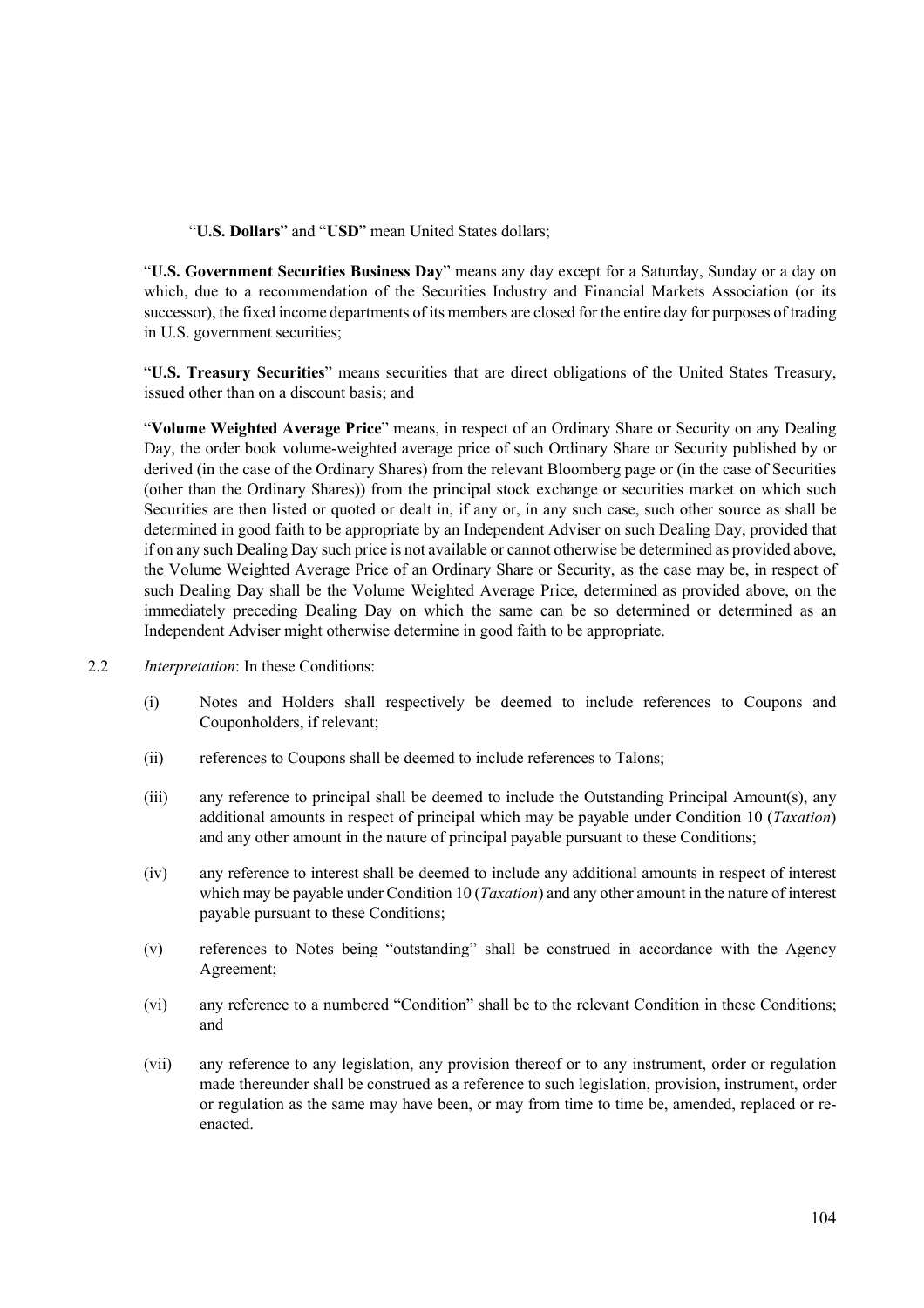# **3. Form, Denomination and Title**

3.1 *Form of Notes and denominations*: The Notes are in bearer form, serially numbered, in the denominations of USD 200,000 and integral multiples of USD 1,000 in excess thereof up to (and including) USD 399,000, each with Coupons and, if necessary, Talons attached on issue. Notes of one denomination will not be exchangeable for Notes of another denomination.

The Outstanding Principal Amounts may be reduced as required by then current legislation and/or regulations applicable to the Issuer. Any such reduction to the Outstanding Principal Amounts will not have any effect on the denominations of the Notes.

3.2 *Title*: Title to Notes and Coupons will pass by delivery. The Holder of any Note or Coupon shall (except as otherwise required by law) be treated as its absolute owner for all purposes (whether or not it is overdue and regardless of any notice of ownership, trust or any other interest therein, any writing thereon or any notice of any previous loss or theft thereof) and no Person shall be liable for so treating such Holder.

# **4. Status of the Notes**

*In respect of this Condition 4, reference is also made to statutory loss absorption as more fully described in the risk factor in this Offering Memorandum entitled "The European Union has adopted a bank recovery and resolution directive which is intended to enable a range of actions to be taken in relation to credit institutions and investment firms considered to be at risk of failing. Should the Group enter into resolution this could, in certain circumstances, ultimately entail the bail-in of any Notes".*

4.1 *Status*: The Notes (in Danish: "*kapitalbeviser*") on issue constitute Additional Tier 1 Capital.

Subject to Condition 7 (*Loss Absorption Following a Trigger Event*), the Notes constitute direct, unsecured and subordinated debt obligations of the Issuer, and will, subject to any ranking as provided for in the Danish implementation of Article 48(7) of the BRRD in Section 13(4) (as amended or replaced from time to time) of the Danish Recovery and Resolution Act, at all times rank:

- (i) *pari passu* without any preference among themselves;
- (ii) *pari passu* with (a) any obligations or capital instruments of the Issuer which constitute Additional Tier 1 Capital and (b) any other obligations or capital instruments that rank or are expressed to rank equally with the Notes, in each case as regards the right to receive periodic payments (to the extent any such periodic payment has not been cancelled) on a liquidation or bankruptcy of the Issuer and the right to receive repayment of capital on a liquidation or bankruptcy of the Issuer;
- (iii) senior to holders of the Ordinary Shares and any other obligations or capital instruments that rank or are expressed to rank junior to the Notes, in each case as regards the right to receive periodic payments (to the extent any such periodic payment has not been cancelled) on a liquidation or bankruptcy of the Issuer and the right to receive repayment of capital on a liquidation or bankruptcy of the Issuer; and
- (iv) junior to present or future claims of (a) depositors of the Issuer and other unsubordinated creditors of the Issuer (including any Non-Preferred Senior Liabilities) and (b) other subordinated creditors of the Issuer (other than present or future claims of creditors that rank or are expressed to rank *pari*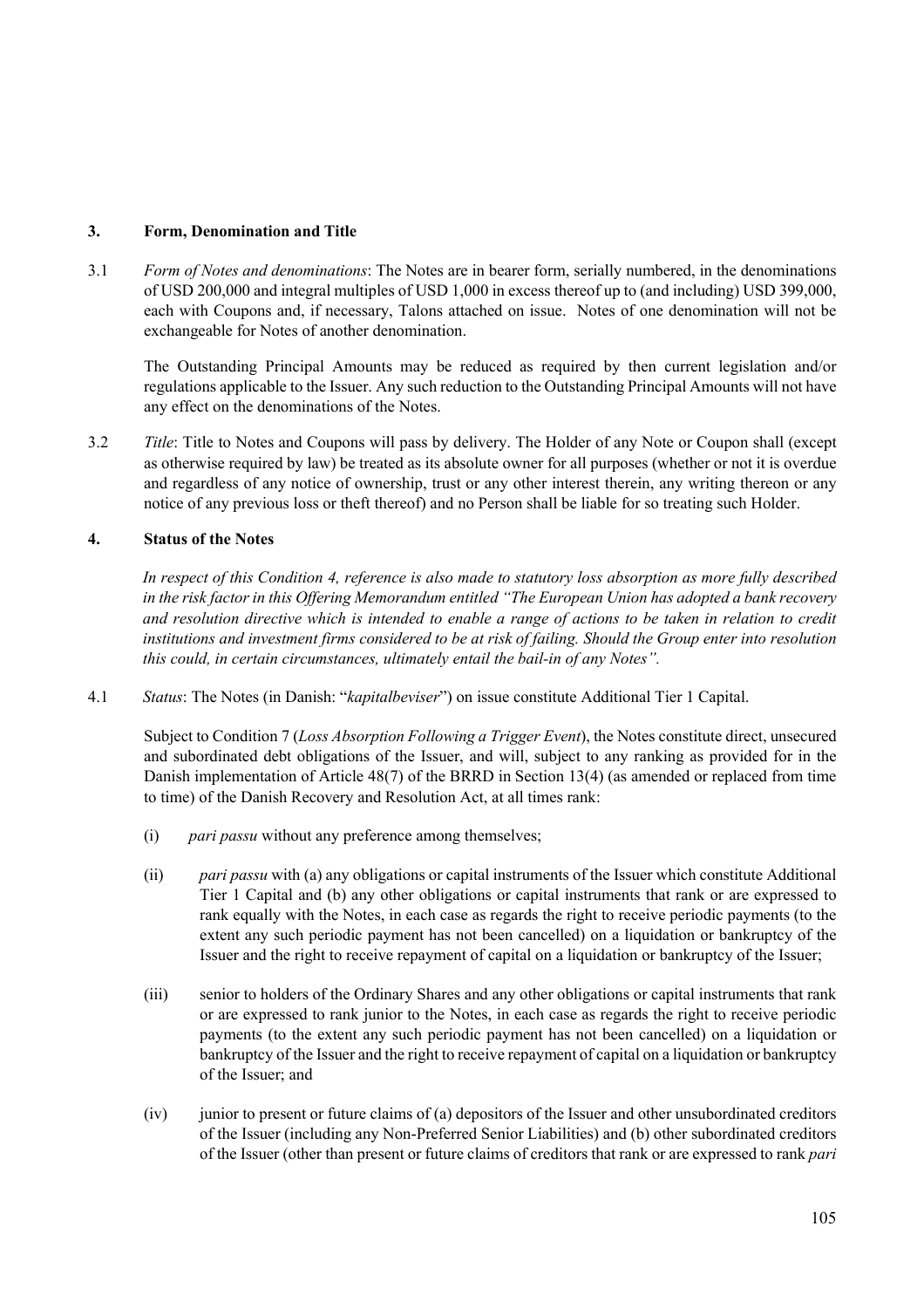*passu* with or junior to the Notes).

In the event of a liquidation or bankruptcy of the Issuer that occurs after the date on which a Trigger Event occurs but before the Conversion Date, the rights and claims (if any) of the Holders in respect of their Notes shall be limited to such amount, if any, as would have been payable to Holders on a return of assets in such liquidation or bankruptcy of the Issuer if the Conversion Date had occurred immediately before the occurrence of such liquidation or bankruptcy of the Issuer.

4.2 *No right of set-off or counterclaim*: Subject to applicable law, no Holder, who shall in the event of the liquidation or bankruptcy of the Issuer be indebted to the Issuer, shall be entitled to exercise any right of set-off or counterclaim against moneys owed by the Issuer in respect of the Notes held by such Holder.

# **5. Interest**

- 5.1 *Interest rate*: The Notes bear interest on their Outstanding Principal Amounts at the relevant Rate of Interest from (and including) the Issue Date. Interest shall be payable semi-annually in arrear on each Interest Payment Date, subject in any case as provided in Condition 6 (*Interest Cancellation*) and Condition 9 (*Payments*). The first payment of interest will be made on 18 November 2021..
- 5.2 *Accrual of interest*: Each Note will cease to bear interest from the due date for redemption unless, upon due presentation, payment of the Outstanding Principal Amount in respect thereof is improperly withheld or refused, in which case it will continue to bear interest in accordance with this Condition (as well after as before judgment) until whichever is the earlier of:
	- (i) the day on which all sums due in respect of such Note up to that day are received by or on behalf of the relevant Holder; and
	- (ii) the day which is seven days after the Fiscal Agent has notified the Holders in accordance with Condition 17 (*Notices*) that it has received all sums due in respect of the Notes up to such seventh day (except to the extent that there is any subsequent non-payment).
- 5.3 *Interest to (but excluding) the First Reset Date*: Unless the Calculation Amount has been adjusted as described in the definition thereof the amount of interest per Calculation Amount payable on each Interest Payment Date in relation to an Interest Period falling in the Initial Period will be USD 21.875.

If the Calculation Amount has been adjusted as described in the definition thereof or a payment of interest is to be paid on a date that is not an Interest Payment Date, Condition 5.6 (*Calculation of amount of interest per Calculation Amount*) will apply.

- 5.4 *Determination of Reset Rate of Interest in relation to a Reset Interest Period*: The Fiscal Agent will, in respect of each Reset Rate of Interest Determination Date in relation to a Reset Interest Period, determine:
	- (i) the Reset Rate of Interest for such Reset Interest Period and the Rate of Interest in relation to each Interest Period falling in such Reset Interest Period; and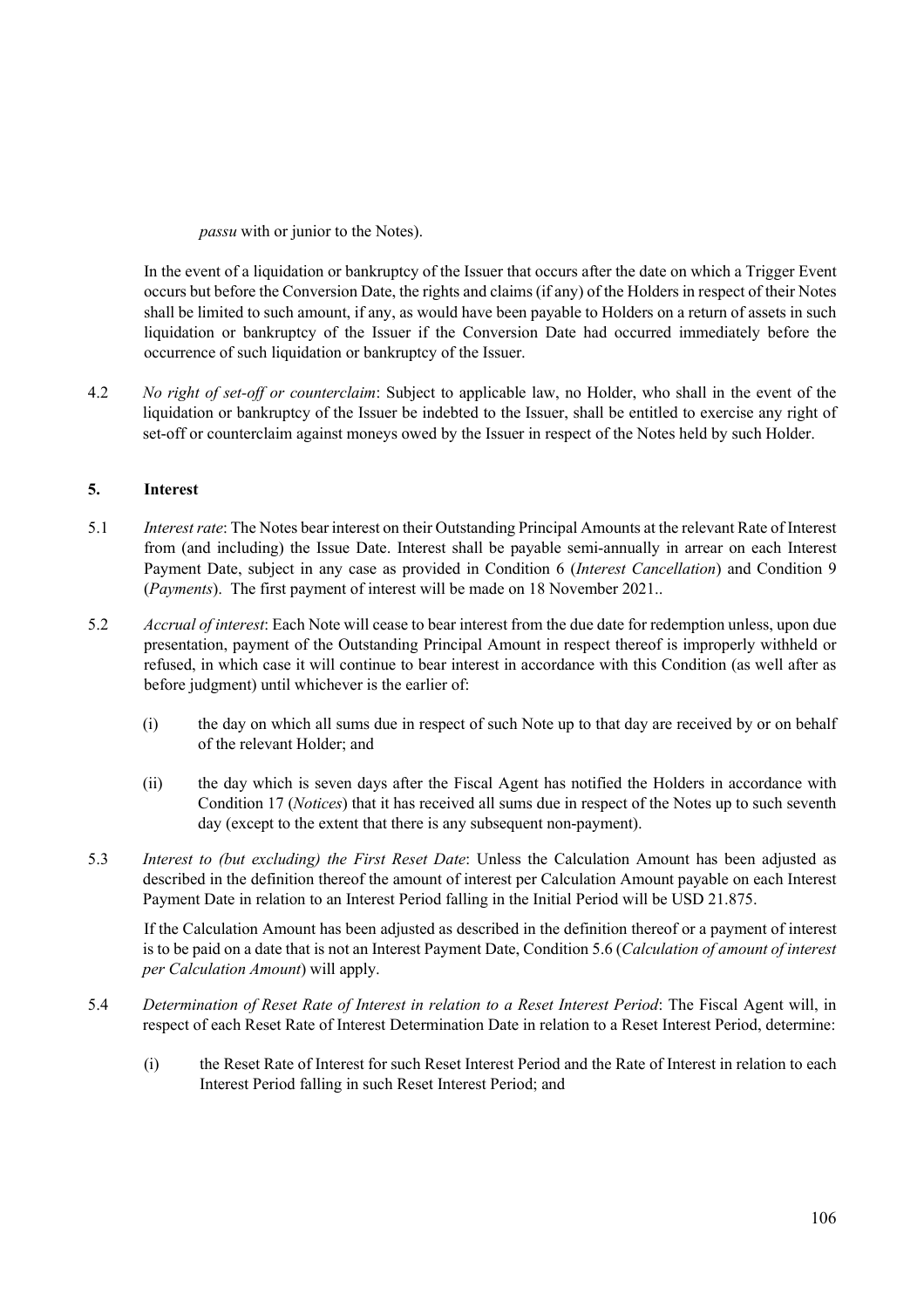- (ii) calculate the amount of interest payable per Calculation Amount on the Interest Payment Dates in relation to each Interest Period falling in such Reset Interest Period (each a "**Reset Interest Amount**").
- 5.5 *Publication of Reset Rate of Interest, Rate of Interest and Reset Interest Amount*: With respect to each Reset Interest Period, the Fiscal Agent will cause the relevant Reset Rate of Interest, the relevant Rate of Interest and the relevant Reset Interest Amount determined by it, together with the relevant Interest Payment Dates in relation to each Interest Period falling in such Reset Interest Period, to be notified to the Paying Agents and each listing authority, stock exchange and/or quotation system (if any) by which the Notes have then been admitted to listing, trading and/or quotation as soon as practicable after such determination but in any event not later than the relevant Reset Date. Notice thereof shall also promptly be given to the Holders in accordance with Condition 17 (*Notices*).
- 5.6 *Calculation of amount of interest per Calculation Amount*: Save as specified in Condition 5.3 (*Interest to (but excluding) the First Reset Date*), the amount of interest payable in respect of the Calculation Amount (including, for the avoidance of doubt, the Reset Interest Amount) for any period shall be calculated by:
	- (i) applying the applicable Rate of Interest to the Calculation Amount;
	- (ii) multiplying the product thereof by the Day Count Fraction; and
	- (iii) rounding the resulting figure to the nearest cent (half a cent being rounded upwards).

If as required by then current legislation and/or regulations applicable to the Issuer, the Outstanding Principal Amounts are reduced during an Interest Period, the Calculation Amount will be adjusted by the Fiscal Agent to reflect such Outstanding Principal Amounts from time to time so that the relevant amount of interest is determined by reference to such Calculation Amount as adjusted from time to time, all as determined by the Fiscal Agent.

- 5.7 *Calculation of amount of interest per Note*: The amount of interest payable in respect of a Note shall be the product of:
	- (i) the amount of interest per Calculation Amount; and
	- (ii) the number by which the Original Calculation Amount is required to be multiplied to equal the denomination of such Note.
- 5.8 *Notifications etc*: All notifications, opinions, determinations, certificates, calculations, quotations and decisions given, expressed, made or obtained for the purposes of this Condition 5 by the Fiscal Agent will (in the absence of manifest error) be binding on the Issuer, the Paying Agents, the Holders and the Couponholders and (subject as aforesaid) no liability to any such Person will attach to the Fiscal Agent in connection with the exercise or non-exercise by it of its powers, duties and discretions for such purposes.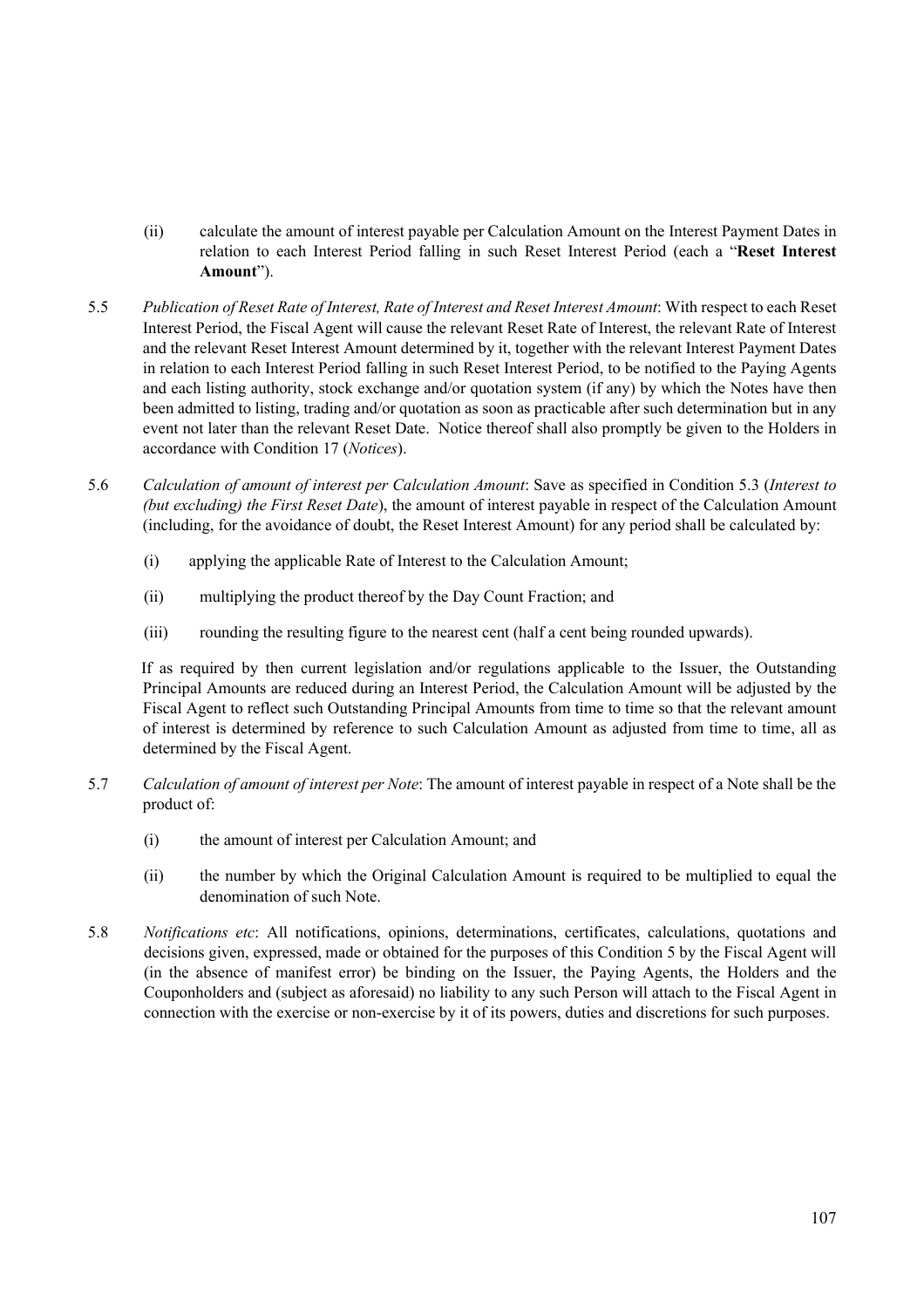# **6. Interest Cancellation**

- 6.1 *Interest Cancellation*: Any payment of interest (including, for the avoidance of doubt, any additional interest amounts payable pursuant to Condition 10 (*Taxation*)) in respect of the Notes shall be payable only out of the Issuer's Distributable Items and:
	- (i) may be cancelled, at any time, in whole or in part, at the option of the Issuer in its sole discretion; or
	- (ii) will be mandatorily cancelled, in whole or in part, to the extent:
		- (a) that, if the relevant payment were so made, the amount of such payment, when aggregated together with, where relevant:
			- (x) other distributions of the kind referred to in Article 141 (2) or, to the extent applicable to the Issuer and/or the Group, Article 141b (2) of the CRD Directive (or, in any such case, any provision of Danish law transposing or implementing such article), or, in any such case any successor thereto; or
			- (y) other distributions of the kind referred to in Article 16a (1) of the BRRD (or any provision of Danish law transposing or implementing such article), or any successor thereto,

would cause a breach of any regulatory restriction or prohibition on payments on Additional Tier 1 Capital instruments relating to any applicable Maximum Distributable Amount; or

- (b) otherwise so required by CRD/CRR, including the applicable criteria for Additional Tier 1 Capital instruments, or the BRRD or where the DFSA or the FS requires the Issuer to cancel the relevant payment in whole or in part.
- 6.2 *Notice of Interest Cancellation*: The Issuer shall give notice to the Holders in accordance with Condition 17 (*Notices*) of any such cancellation of a payment of interest, which notice might be given after the date on which the relevant payment of interest is scheduled to be made. Notwithstanding the foregoing, failure to give such notice shall not prejudice the right of the Issuer not to pay interest as described above.
- 6.3 *Effect of Interest Cancellation*: Following any cancellation of interest as described above, the right of Holders to receive accrued interest in respect of any such Interest Period will terminate and the Issuer will have no further obligation to pay such interest or to pay interest thereon, whether or not payments of interest in respect of subsequent Interest Periods are made, and such unpaid interest will not be deemed to have "accrued" or been earned for any purpose and Holders shall have no rights in respect thereof. Any such cancellation or non-payment of interest shall not constitute an Enforcement Event, default or event of default on the part of the Issuer for any purpose and will not give Holders any right to accelerate repayment of the Notes or take any enforcement action under the Notes.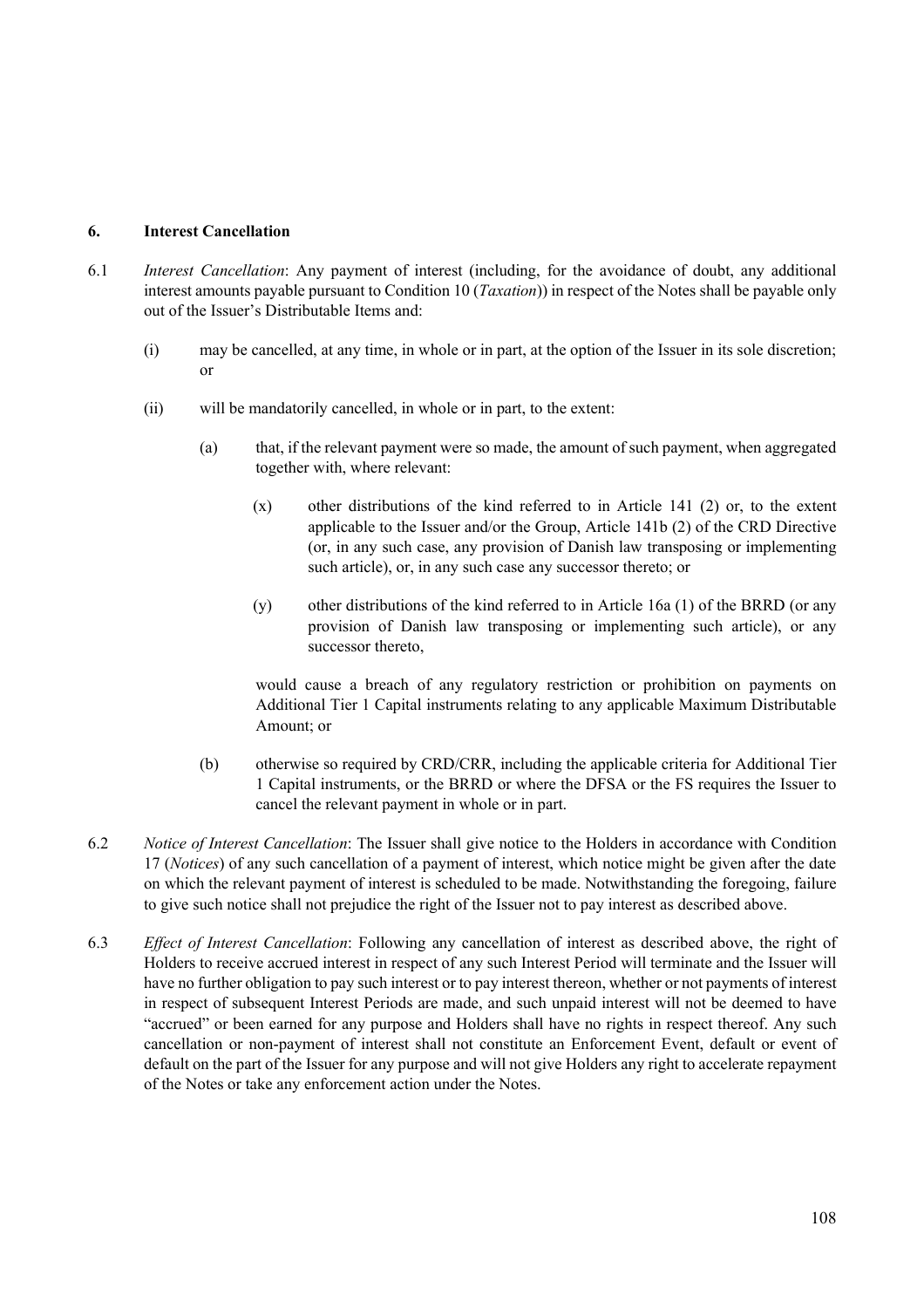## **7. Loss Absorption Following a Trigger Event**

7.1 *Notice Following a Trigger Event*: If at any time a Trigger Event occurs, the Issuer shall immediately notify the DFSA and, in accordance with Condition 17 (*Notices*), the Holders (such notice, a "**Trigger Event Notice**") and the Notes will be converted into Conversion Shares as provided in this Condition 7. Notwithstanding the foregoing, failure to give such notice shall not prejudice the conversion of the Notes into Conversion Shares as described below.

The Trigger Event Notice shall specify the Conversion Price then prevailing (which Conversion Price shall, if applicable, remain subject to any subsequent (i) change pursuant to the operation of the definition thereof and/or (ii) adjustment pursuant to Condition 7.8 (*Adjustments to Floor Price*) up to the Conversion Date), the Conversion Date, the Notice Cut-off Date and the Long-Stop Date and, to the extent available, details of the Settlement Shares Depositary or alternative settlement arrangements. As soon as the Conversion Price prevailing as at the Conversion Date has been determined, the Issuer shall immediately notify the DFSA and, in accordance with Condition 17 (*Notices*), the Holders.

### 7.2 *Effect of Trigger Event*: If at any time a Trigger Event occurs:

- (i) each Note shall, subject to and as provided in this Condition 7, be irrevocably discharged and satisfied by its conversion into Conversion Shares, credited as fully paid-up, in the manner and in the circumstances described below, and the issuance and delivery of such Conversion Shares to the Settlement Shares Depositary, to be held on trust (or other similar arrangement) (which trust (or other similar arrangement) must be on terms permitting a Conversion Shares Offer in accordance with Condition 7.6 (*Conversion Shares Offer*)) for the Holders, as provided below;
- (ii) such conversion shall take place without delay and in any event not later than one month following the occurrence of such Trigger Event (such date on which conversion is to occur shall be specified in the Trigger Event Notice and is referred to in these Conditions as the "**Conversion Date**");
- (iii) the Notes will be converted in whole and not in part on the Conversion Date as provided below, at which point all of the Issuer's obligations under the Notes shall be irrevocably discharged and satisfied by the Issuer's issuance and delivery of the Conversion Shares to the Settlement Shares Depositary no later than the Conversion Date; and
- (iv) with effect from the occurrence of such Trigger Event:
	- (a) no Holder will have any rights against the Issuer with respect to the repayment of the Outstanding Principal Amounts of the Notes or the payment of interest or other amount on or in respect of the Notes (other than, in the case of a liquidation or bankruptcy of the Issuer that occurs after the date on which such Trigger Event occurs but before the Conversion Date, any amounts payable to Holders in such circumstances as described in the last paragraph of Condition 4.1 (*Status*)) and the Outstanding Principal Amounts of the Notes shall equal zero at all times thereafter;
	- (b) any interest otherwise falling due on any date which falls on or after the date on which such Trigger Event occurs shall be deemed to have been cancelled upon the occurrence of such Trigger Event and shall not become due and payable; and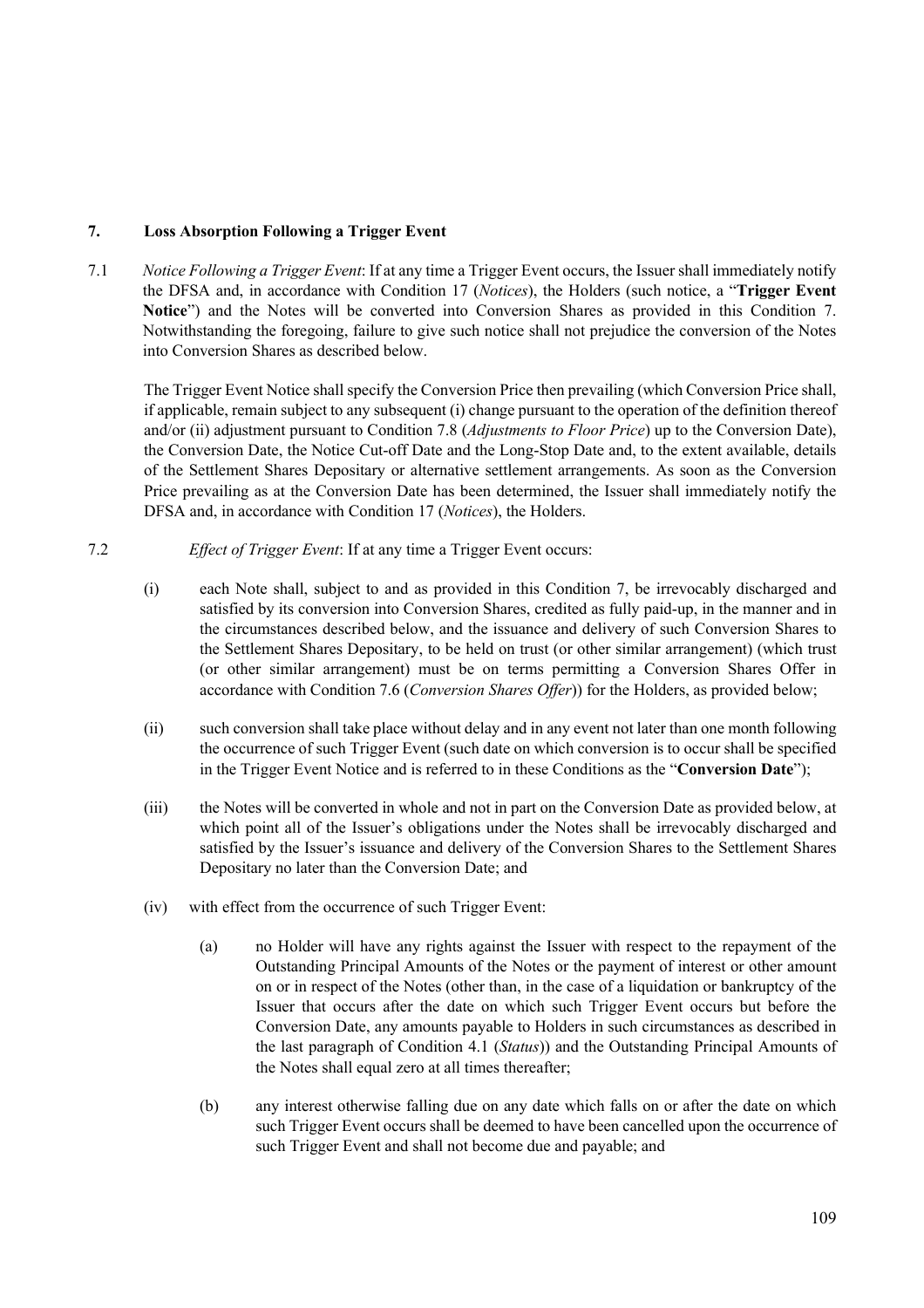(c) each Holder's only right under the Notes against the Issuer will be a claim to have the Conversion Shares issued and delivered as described in, and subject to the provisions of, this Condition 7.

Except where the Issuer has been unable to appoint a Settlement Shares Depositary as contemplated in Condition 7.4 (*Failure to appoint a Settlement Shares Depositary*), the Conversion Shares shall be delivered to the Settlement Shares Depositary in the manner described in Condition 7.5 (*Conversion Settlement*) and the Settlement Shares Depositary shall (subject to the provisions of Condition 7.6 (*Conversion Shares Offer*)) hold such Conversion Shares on trust (or other similar arrangement) for the Holders. By virtue of its holding of any Note, each Holder shall be deemed to have irrevocably directed the Issuer to issue and deliver the Conversion Shares to the Settlement Shares Depositary.

Provided that the Issuer so issues and delivers the Conversion Shares to the Settlement Shares Depositary, with effect on and from the Conversion Date, Holders shall have recourse only to the Settlement Shares Depositary for the delivery to them of such Conversion Shares or, subject to, and as provided in, Condition 7.6 (*Conversion Shares Offer*), the Alternative Consideration. Subject as provided in Condition 4.1 (*Status*), if the Issuer fails to issue and deliver the Conversion Shares to the Settlement Shares Depositary on the Conversion Date, a Holder's only right under the Notes against the Issuer for any such failure will be a claim to have such Conversion Shares so issued and delivered. By virtue of its holding of any Note, each Holder shall be deemed to have irrevocably agreed that, where (i) there is a delay or failure by the Issuer to deliver Conversion Shares pursuant to these Conditions and (ii) such Holder suffers a loss or losses, directly or indirectly, as a result of such delay or failure, it will not have any right or claim against the Issuer (or any other Person) for compensation (or any other form of damages) for such loss or losses.

Subject to, and as provided in, Condition 7.6 (*Conversion Shares Offer*), for so long as the Conversion Shares are held by the Settlement Shares Depositary, each Holder shall be entitled to direct the Settlement Shares Depositary to exercise on its behalf all rights of an ordinary shareholder (including voting rights and rights to receive dividends) which it would otherwise have if it (rather than the Settlement Shares Depositary) held the relevant Conversion Shares, except that such Holder shall not be able to sell or otherwise transfer the relevant Conversion Shares unless and until such time as they have been delivered to the relevant Holder in accordance with Condition 7.5 (*Conversion Settlement*).

Following the issuance and delivery of the Conversion Shares to the Settlement Shares Depositary on the Conversion Date, the Note(s) of a Holder shall remain in existence until the applicable Settlement Date (or, if earlier or to the extent not cancelled on the applicable Settlement Date, the Long-Stop Date) for the purpose only of evidencing such Holder's rights as aforesaid to receive the relevant Conversion Shares or the relevant Alternative Consideration, as the case may be, to be delivered by the Settlement Shares Depositary in accordance with Condition 7.5 (*Conversion Settlement*).

Notes, once converted into Conversion Shares, may not be reconverted back into Notes.

If a Trigger Event occurs after a notice of redemption has been given pursuant to Condition 8.2 (*Redemption upon the occurrence of a Special Event*) or Condition 8.3 (*Redemption at the option of the Issuer*) but before the relevant redemption date, such notice of redemption shall automatically be revoked and the relevant redemption shall not be made. The redemption restriction described in this paragraph is referred to as the "**Trigger Event Redemption Restriction**".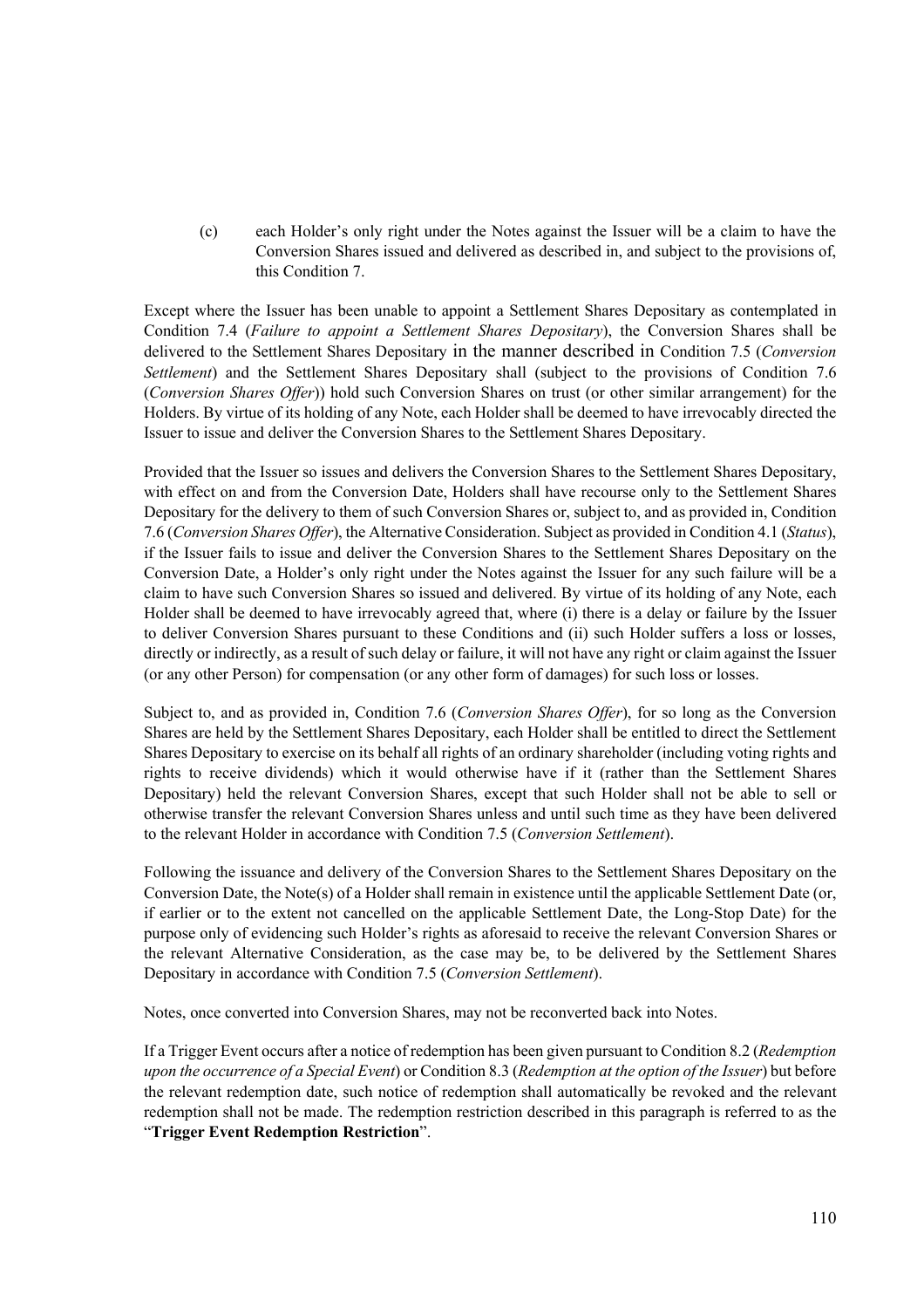Such conversion of the Notes into Conversion Shares shall not constitute an Enforcement Event.

- 7.3 *No option to convert*: The Notes are not convertible into Ordinary Shares at the option of the Holders at any time.
- 7.4 *Failure to appoint a Settlement Shares Depositary*: If the Issuer has been unable to appoint a Settlement Shares Depositary, it shall make such other arrangements for the Conversion Shares to be issued and delivered (or for Alternative Consideration to be delivered) to the Holders as it considers reasonable in the circumstances, which may include issuing and delivering the Conversion Shares to another independent nominee to be held on trust (or other similar arrangement) (which trust (or other similar arrangement) must be on terms permitting a Conversion Shares Offer in accordance with Condition 7.6 (*Conversion Shares Offer*)) for the Holders or to the Holders directly, which issuance and delivery shall irrevocably discharge and satisfy all of the Issuer's obligations under the Notes as if the relevant Conversion Shares had been issued and delivered to the Settlement Shares Depositary and, in which case, where the context so admits, references in these Conditions to the issue and delivery of Conversion Shares to the Settlement Shares Depositary shall be construed accordingly and apply *mutatis mutandis*.

### 7.5 *Conversion Settlement*:

- (i) On the relevant Settlement Date, each Holder shall receive delivery (free of payment) of:
	- (a) except where sub-paragraph (b) below applies, such number of Conversion Shares as is calculated in respect of the Outstanding Principal Amount of the Note(s) held by such Holder in accordance with Condition 7.7 (*Conversion Price*); or
	- (b) if the Issuer has delivered a Conversion Shares Offer Election Notice in accordance with Condition 7.6 (*Conversion Shares Offer*) on or prior to the Latest Conversion Shares Offer Election Date, Alternative Consideration, calculated in accordance with the definition of "Alternative Consideration".
- (ii) In order to obtain delivery from the Settlement Shares Depositary of Conversion Shares or, as applicable, the relevant Alternative Consideration following a conversion, each Holder must deliver a duly completed Conversion Notice and surrender the relevant Note(s) to the Settlement Shares Depositary (or an agent designated for the purpose in the Trigger Event Notice) on or before the Notice Cut-off Date. If such delivery is made after the end of normal business hours at the Specified Office of the Settlement Shares Depositary (or, as appropriate, its designated agent as aforesaid) or on a day which is not a Settlement Shares Depositary Business Day, such delivery shall be deemed for all purposes of these Conditions to have been made or given on the next following Settlement Shares Depositary Business Day.
- (iii) If a Holder fails to deliver such Conversion Notice and surrender the Note(s) held by it on or before the Notice Cut-off Date (a "**Notice Cut-off Failure**"), or if the Settlement Shares Depositary has determined (and, if practicable, notified such Holder) that the relevant Conversion Notice which was delivered is incomplete or invalid (an "**Invalid Delivery**"), then the Settlement Shares Depositary shall continue to hold the relevant Conversion Shares or the relevant Alternative Consideration, as the case may be, until: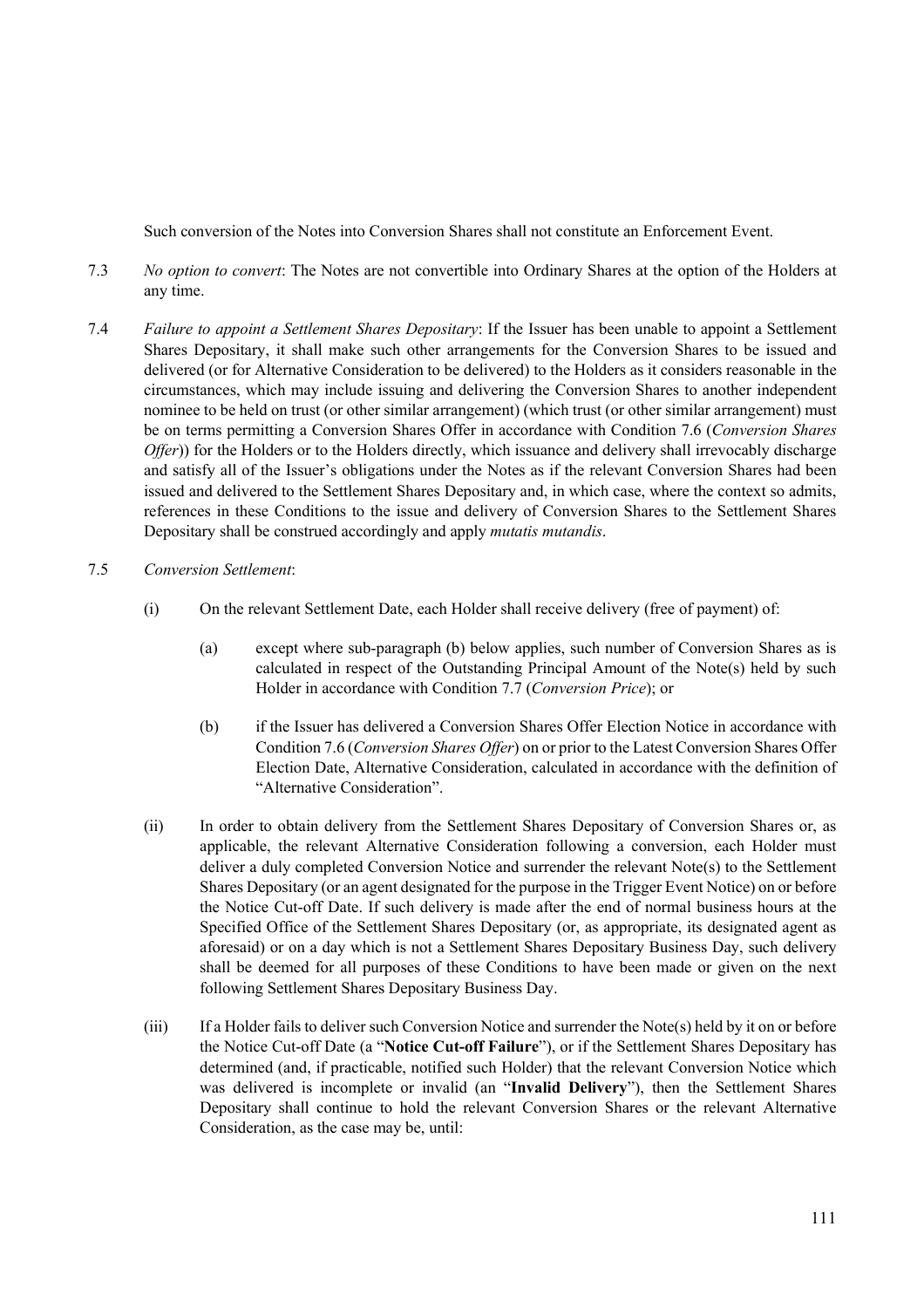- (a) in the case of a Notice Cut-off Failure, such Holder provides evidence of its entitlement to the relevant Conversion Shares or the relevant Alternative Consideration, as applicable, satisfactory to the Settlement Shares Depositary in its sole and absolute discretion; or
- (b) in the case an Invalid Delivery, a duly completed and valid Conversion Notice is so delivered and the relevant Note(s) is/are so surrendered prior to the Notice Cut-off Date.

The Issuer shall have no liability to any Holder for any loss resulting from such Holder not receiving any Conversion Shares or the relevant Alternative Consideration, as applicable, or from any delay in the receipt thereof, in each case as a result of such Holder failing to submit a valid Conversion Notice and surrender the relevant Note(s), on a timely basis or at all.

- (iv) Any determination as to whether any Conversion Notice has been properly completed and delivered and whether the relevant Note(s) has/have been surrendered as provided in these Conditions shall be made by the Settlement Shares Depositary in its sole discretion and shall be conclusive and binding on the relevant Holders.
- (v) If, at the time of the conversion of the Notes pursuant to this Condition 7, the Conversion Shares are capable of being delivered in uncertificated book-entry form through a clearing or settlement organisation, subject as provided in this Condition 7:
	- (a) the issuance and delivery of the Conversion Shares to the Settlement Shares Depositary as described in Condition 7.2 (*Effect of Trigger Event*) will be effected by way of the delivery of the Conversion Shares to a securities account maintained by the Settlement Shares Depositary with such clearing or settlement organisation; and
	- (b) in the case of each Holder, the Settlement Shares Depositary shall deliver the relevant Conversion Shares (or the Conversion Share component of any Alternative Consideration) to the securities account with such clearing or settlement organisation specified by such Holder in the relevant Conversion Notice.
- (vi) If, at the time of the conversion of the Notes pursuant to this Condition 7, proof of title to the Ordinary Shares is only evidenced by registration in the Share Register, subject as provided in this Condition 7:
	- (a) the issuance and delivery of the Conversion Shares to the Settlement Shares Depositary as described in Condition 7.2 (*Effect of Trigger Event*) will be effected by way of the registration in the Share Register of the Conversion Shares in the name of the Settlement Shares Depositary; and
	- (b) in the case of each Holder, the Settlement Share Depositary shall deliver the relevant Conversion Shares (or the Conversion Share component of any Alternative Consideration) to such Holder by way of a subsequent registration in the Share Register of the relevant Conversion Shares in the name of such Holder specified in the relevant Conversion Notice.
- (vii) Any cash component of any Alternative Consideration payable to a Holder shall be paid by transfer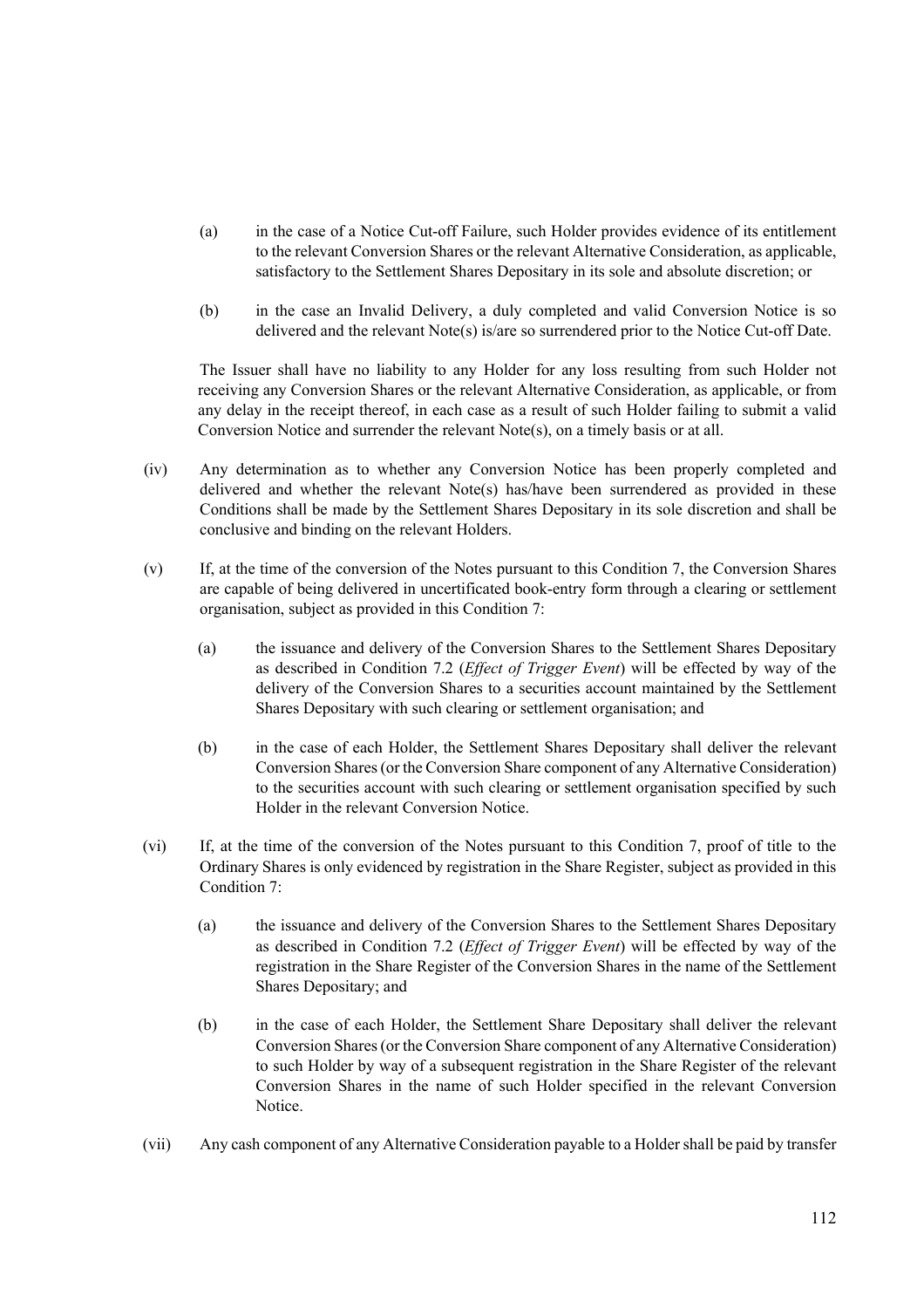to an account which accepts funds in USD with a bank in such city as may be specified in, and in accordance with the instructions contained in, the relevant Conversion Notice.

- (viii) If, with respect to the Note(s) of a Holder, such Note(s) have not been cancelled on the applicable Settlement Date, such Note(s) shall be deemed to be cancelled on the Long-Stop Date.
- 7.6 *Conversion Shares Offer:* 
	- (i) Not later than the Latest Conversion Shares Offer Election Date, the Issuer may, in its sole and absolute discretion, make an election by giving notice to the Holders in accordance with Condition 17 (*Notices*) (a "**Conversion Shares Offer Election Notice**") that the Settlement Shares Depositary (or an agent on its behalf) will make an offer of, in the Issuer's sole and absolute discretion, all or some of the Conversion Shares to, in the Issuer's sole and absolute discretion, all or some of the Shareholders at such time, such offer to be at the Conversion Shares Offer Price, all in accordance with the following provisions (a "**Conversion Shares Offer**").

A Conversion Shares Offer Election Notice shall specify the period of time for which the Conversion Shares Offer will be open (the "**Conversion Shares Offer Period**"). The Conversion Shares Offer Period shall end no later than 40 Business Days after the giving of the Conversion Shares Offer Election Notice by the Issuer.

- (ii) Upon expiry of the Conversion Shares Offer Period, the Settlement Shares Depositary will provide notice to the Holders in accordance with Condition 17 (*Notices*) of the composition of the Alternative Consideration (and of the deductions to the cash component, if any, of the Alternative Consideration (as set out in the definition of "Alternative Consideration")) per Note. The Alternative Consideration shall be held on trust (or other similar arrangement) by the Settlement Shares Depositary for the Holders and delivered to each Holder in the manner described in, and subject to, Condition 7.5 (*Conversion Settlement*).
- (iii) The Issuer reserves the right, in its sole and absolute discretion, to elect that the Settlement Shares Depositary terminate the Conversion Shares Offer at any time during the Conversion Shares Offer Period. If the Issuer makes such election, it will provide at least three Business Days' notice to the Holders in accordance with Condition 17 (*Notices*) and the Settlement Shares Depositary. The Settlement Shares Depositary may then, in its sole and absolute discretion, take steps to deliver to Holders the Conversion Shares at a time that is earlier than the time at which they would have otherwise received the Alternative Consideration had the Conversion Shares Offer been completed.
- (iv) Each Holder acknowledges and agrees that if the Issuer elects, in its sole and absolute discretion, that a Conversion Shares Offer be conducted by the Settlement Shares Depositary, such Holder shall be deemed to have: (a) irrevocably consented to any Conversion Shares Offer and, notwithstanding that such Conversion Shares are held by the Settlement Shares Depositary on trust (or other similar arrangement) for the Holders, to the Settlement Shares Depositary using the Conversion Shares delivered to it to settle any Conversion Shares Offer; (b) irrevocably consented to the transfer of the interest such Holder has in the Conversion Shares delivered to the Settlement Shares Depositary to one or more purchasers identified by the Settlement Shares Depositary in connection with the Conversion Shares Offer; (c) irrevocably agreed that the Issuer and the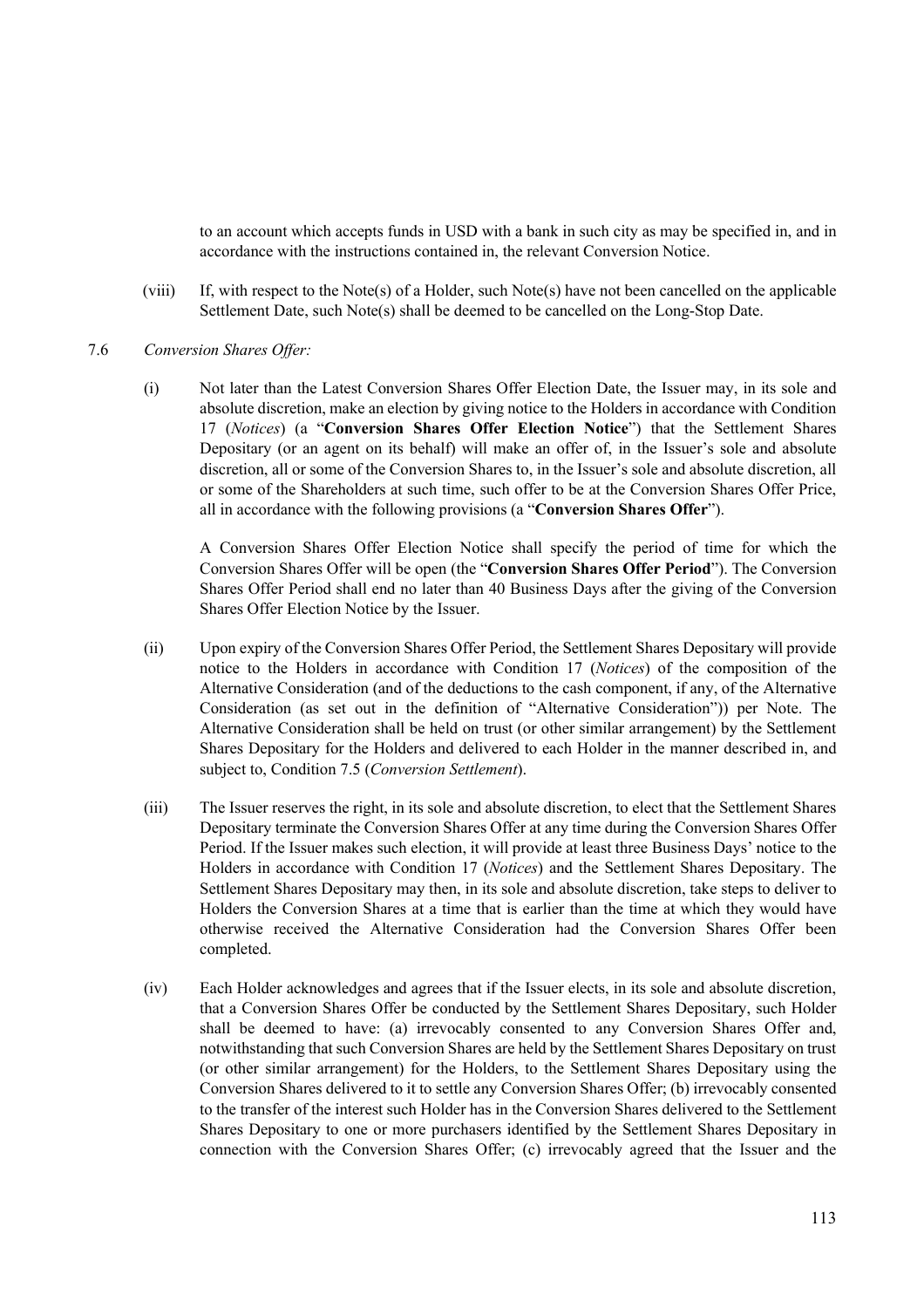Settlement Shares Depositary may take any and all actions necessary to conduct the Conversion Shares Offer in accordance with the terms of the Notes; and (d) irrevocably agreed that neither the Issuer nor the Settlement Shares Depositary shall, to the extent permitted by applicable law, incur any liability to the Holders in respect of the Conversion Shares Offer (except for the obligations of the Settlement Shares Depositary in respect of the Holders' entitlement to, and the subsequent delivery of, any Alternative Consideration).

- (v) Any Conversion Shares Offer shall only be made subject to applicable laws and regulations in effect at the relevant time and shall be conducted, if at all, only to the extent that the Issuer, in its sole and absolute discretion, determines that such Conversion Shares Offer is appropriate and practicable and without providing any unfair advantage to any of the Shareholders at such time. The purchasers of the Conversion Shares pursuant to a Conversion Shares Offer shall bear the costs and expenses of any Conversion Shares Offer (other than the taxes referred to in the definition of "Alternative Consideration"), including the fees of the Settlement Shares Depositary in this connection, if any.
- 7.7 *Conversion Price*: The Issuer shall issue and deliver to the Settlement Shares Depositary on the Conversion Date a number of Conversion Shares in respect of the Notes determined by dividing the Outstanding Principal Amount of the Notes (in effect immediately prior to the relevant Trigger Event) by the Conversion Price (as adjusted, if applicable, in accordance with Condition 7.8 (*Adjustments to Floor Price*) up to and including the Conversion Date), subject to Condition 7.10 (*Rounding Down and Notice of Adjustments to the Floor Price*) and Condition 7.11 (*Fractions*).
- 7.8 *Adjustments to Floor Price*: Upon the happening of any of the events described below, the Floor Price shall be adjusted as follows, provided always, that the Floor Price shall not be less than the par value of the Ordinary Shares immediately prior to Conversion Date converted into USD at the then Prevailing Exchange Rate:
	- (i) If and whenever there shall be a consolidation, reclassification or subdivision in relation to the Ordinary Shares which alters the number of Ordinary Shares in issue, the Floor Price shall be adjusted by multiplying the Floor Price in force immediately prior to such consolidation, reclassification or subdivision by the following fraction:

$$
\frac{\mathbf{A}}{\mathbf{B}}
$$

where:

- "A" is the aggregate number of Ordinary Shares in issue immediately before such consolidation, reclassification or subdivision, as the case may be; and
- "**B**" is the aggregate number of Ordinary Shares in issue immediately after, and as a result of, such consolidation, reclassification or subdivision, as the case may be.

Such adjustment shall become effective on the date the consolidation, reclassification or subdivision, as the case may be, takes effect.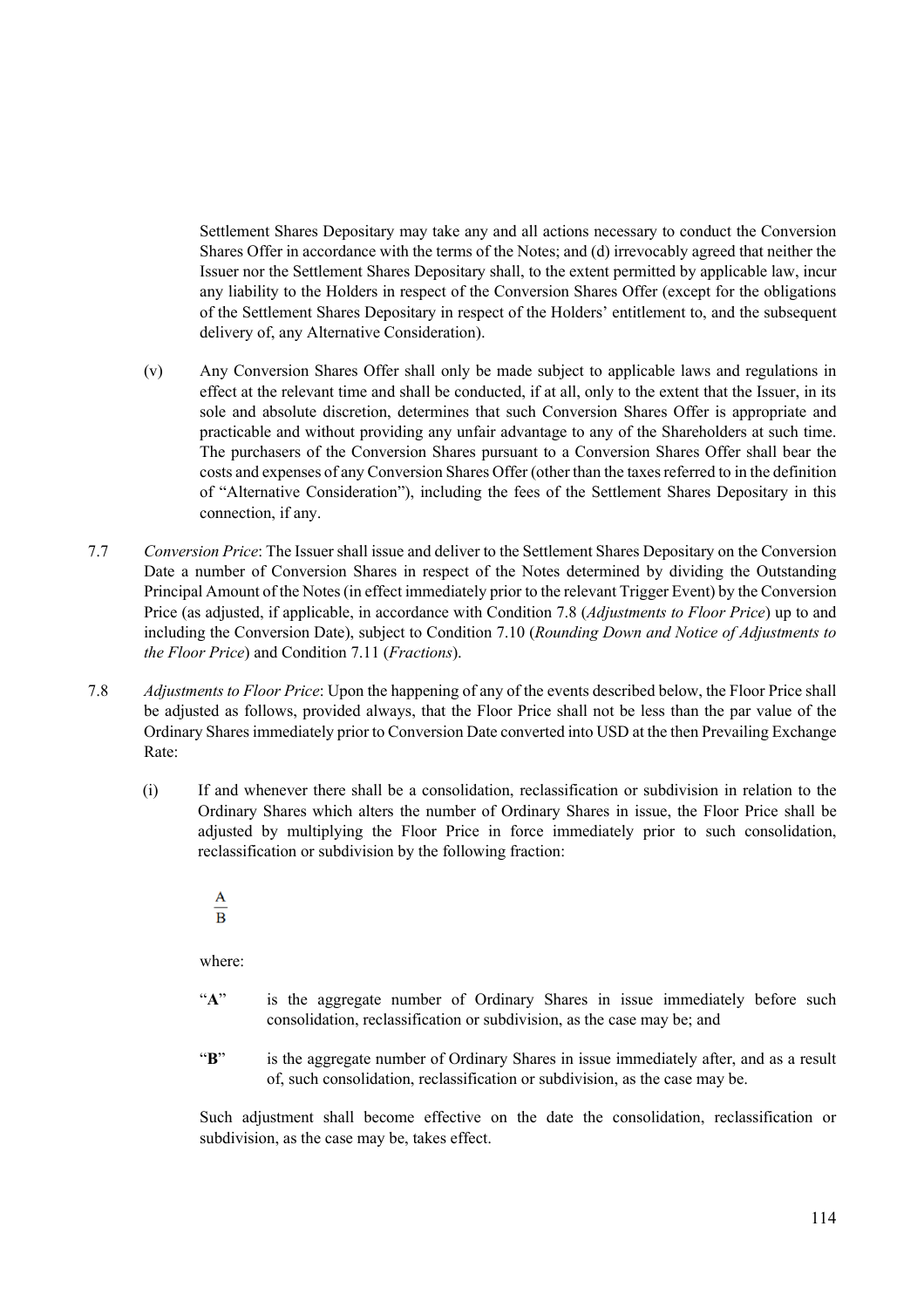(ii) If and whenever the Issuer shall issue any Ordinary Shares to Shareholders as a class credited as fully paid by way of capitalisation of profits or reserves (including any share premium account or capital redemption reserve) (other than (a) where any such Ordinary Shares are or are to be issued instead of the whole or part of a Cash Dividend which the Shareholders would or could otherwise have elected to receive, (b) where the Shareholders may elect to receive a Cash Dividend in lieu of such Ordinary Shares or (c) where any such Ordinary Shares are or are expressed to be issued in lieu of a Dividend (whether or not a Cash Dividend equivalent or amount is announced or would otherwise be payable to Shareholders, whether at their election or otherwise)), the Floor Price shall be adjusted by multiplying the Floor Price in force immediately prior to such issue by the following fraction:

 $\frac{A}{B}$ 

where:

- "**A**" is the aggregate number of Ordinary Shares in issue immediately before such issue; and
- "B" is the aggregate number of Ordinary Shares in issue immediately after such issue.

Such adjustment shall become effective on the date of issue of such Ordinary Shares.

(iii) If and whenever the Issuer shall issue Ordinary Shares to all or substantially all Shareholders as a class by way of rights, or the Issuer or any of its Subsidiaries or (at the direction or request or pursuant to arrangements with the Issuer or any of its Subsidiaries) any other Person shall issue or grant to Shareholders as a class by way of rights, any options, warrants or other rights to subscribe for or purchase Ordinary Shares, or any Securities which by their terms of issue carry (directly or indirectly) rights of conversion into, or exchange or subscription for, any Ordinary Shares (or shall grant any such rights in respect of existing Securities so issued), in each case at a price per Ordinary Share which is less than 95 per cent. of the Current Market Price per Ordinary Share on the relevant Effective Date, the Floor Price shall be adjusted by multiplying the Floor Price in force immediately prior to the relevant Effective Date by the following fraction:

 $\frac{A+B}{A+C}$ 

where:

- "A" is the number of Ordinary Shares in issue on the relevant Effective Date;
- "**B**" is the number of Ordinary Shares which the aggregate consideration (if any) receivable for the Ordinary Shares issued by way of rights, or for the Securities issued by way of rights, or for the options or warrants or other rights issued by way of rights and for the total number of Ordinary Shares deliverable on the exercise thereof, would purchase at such Current Market Price per Ordinary Share on the relevant Effective Date; and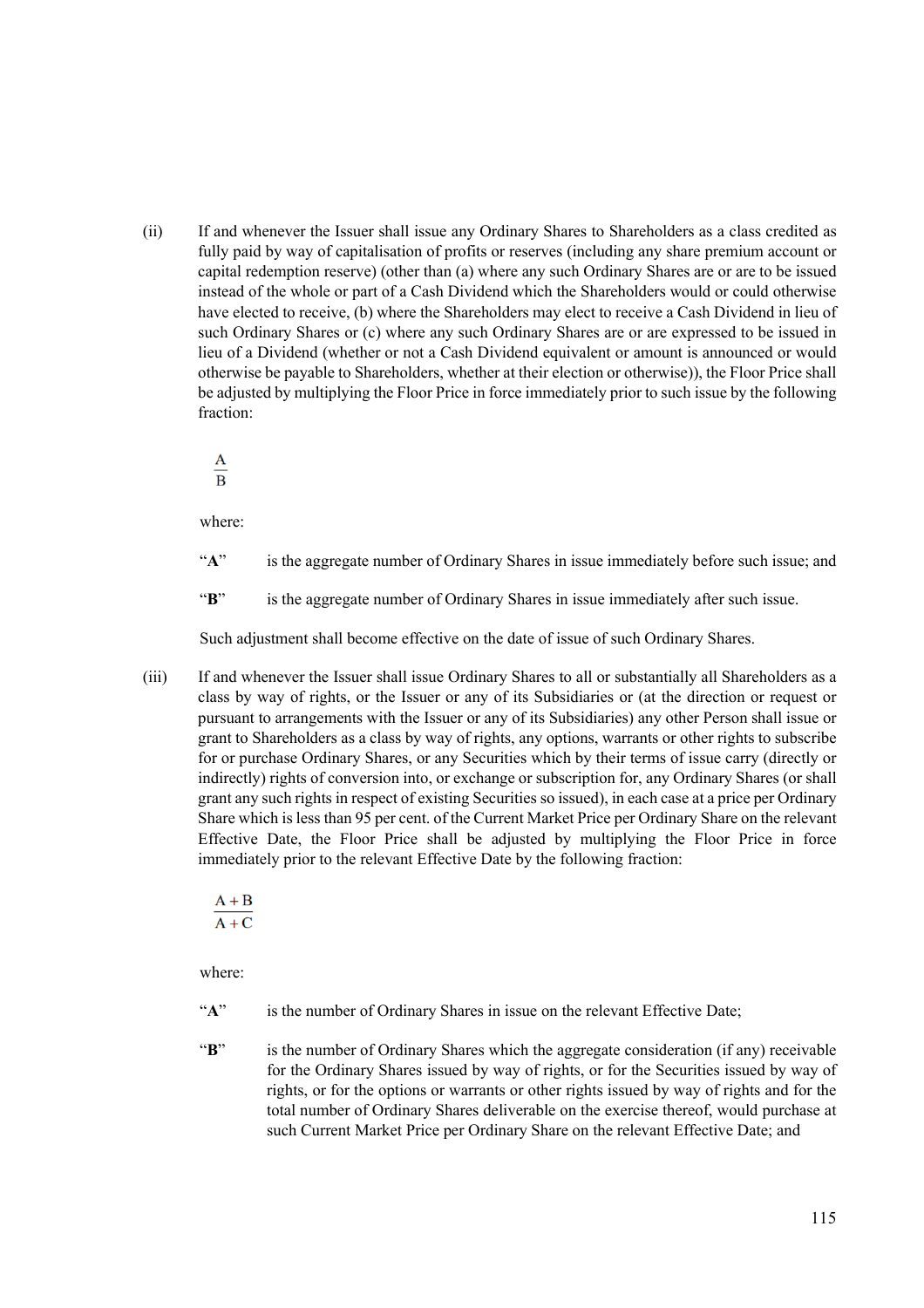"**C**" is the number of Ordinary Shares to be issued or, as the case may be, the maximum number of Ordinary Shares which may be issued upon exercise of such options, warrants or rights calculated as at the date of issue of such options, warrants or rights or upon conversion or exchange or exercise of rights of subscription or purchase in respect thereof at the initial conversion, exchange, subscription or purchase price or rate,

provided that if, on the relevant Effective Date, such number of Ordinary Shares is to be determined by reference to the application of a formula or other variable feature or the occurrence of any event at some subsequent time, then for the purposes of this paragraph (iii), "C" shall be determined by the application of such formula or variable feature or as if the relevant event occurs or had occurred as at the relevant Effective Date and as if such conversion, exchange, subscription, purchase or acquisition had taken place on the relevant Effective Date.

Such adjustment shall become effective on the relevant Effective Date.

- (iv) If and whenever any event in relation to the Issuer and/or the Ordinary Shares (other than the events described in paragraphs (i) to (iii) of this Condition 7.8 and unless otherwise explicitly excluded from paragraphs (i) to (iii) of this Condition 7.8 or as described in Condition 7.13 (*Share Option Schemes, Dividend Reinvestment Plans*)) (including, without limitation, (a) the payment of any extraordinary dividend or other distribution (howsoever described) to the Shareholders, (b) any reduction of the Issuer's capital, (c) any dissolution of the Issuer, (d) any merger of the Issuer or (e) any demerger of the Issuer) shall occur, the Floor Price may be adjusted in accordance with the following principles:
	- (A) other than in the case of a dissolution, merger or demerger of the Issuer, if the Issuer determines that the Floor Price is to be reduced following the occurrence of the relevant event, the amount of such reduction to the Floor Price may be determined in the Issuer's sole and absolute discretion; and
	- (B) in all other cases, subject to the provisions of Condition 7.12 (*Decision of an Independent Adviser*), an Independent Adviser shall determine in good faith whether an adjustment to the Floor Price (if any) is appropriate and, if so, the appropriate adjustment to the Floor Price.

Any such adjustment shall become effective on the date specified in the notice to the Holders relating to such adjustment.

- (v) Notwithstanding the foregoing provisions:
	- (a) where the events or circumstances giving rise to any adjustment pursuant to this Condition 7.8 have already resulted or will result in an adjustment to the Floor Price or where the events or circumstances giving rise to any adjustment arise by virtue of any other events or circumstances which have already given or will give rise to an adjustment to the Floor Price or where more than one event which gives rise to an adjustment to the Floor Price occurs within such a short period of time that, in the opinion of the Issuer, a modification to the operation of the adjustment provisions is required to give the intended result, such modification shall be made to the operation of the adjustment provisions as may be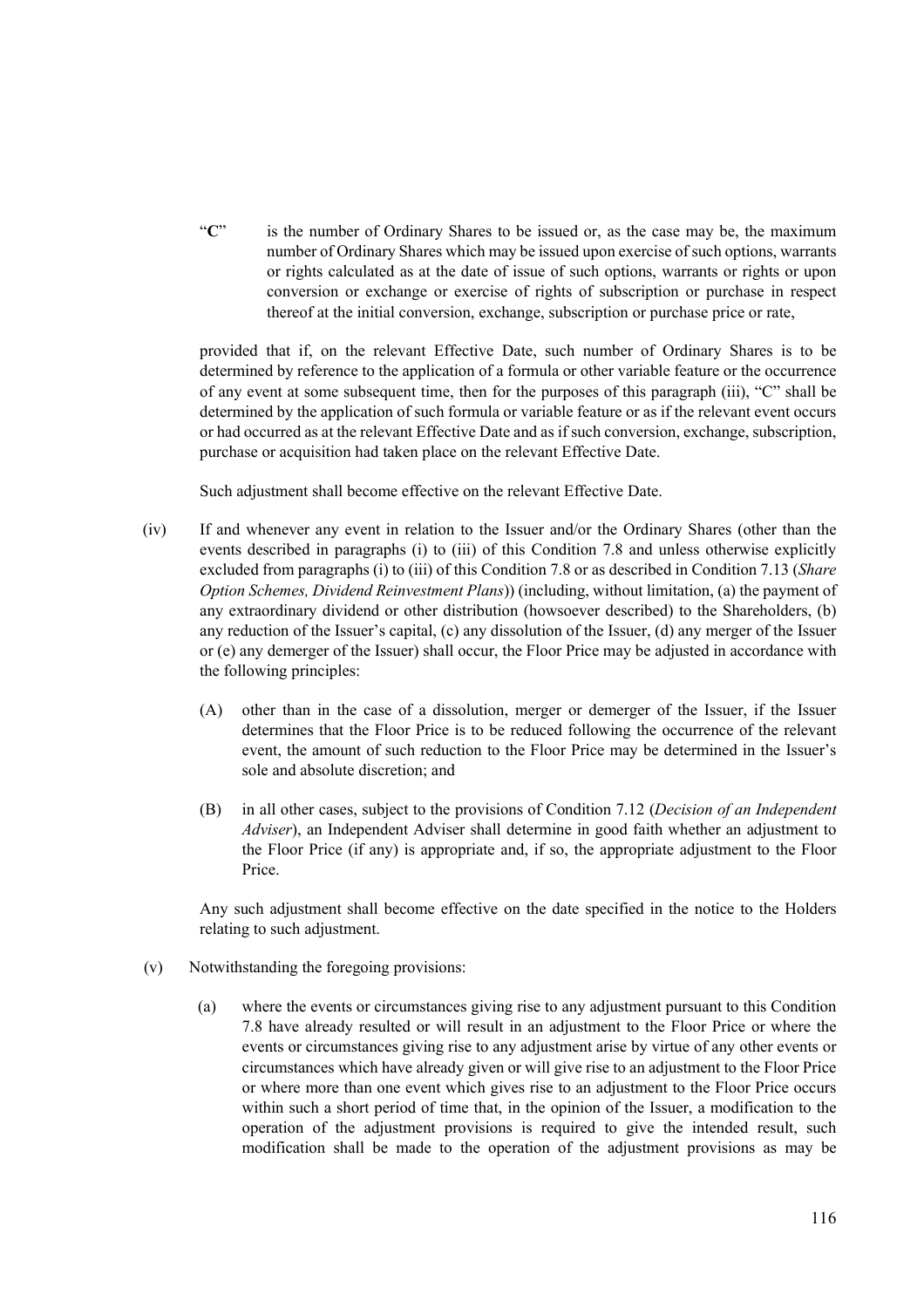determined in good faith by an Independent Adviser to be in such Independent Adviser's opinion appropriate to give the intended result;

- (b) such modification shall be made to the operation of these Conditions as may be determined in good faith by an Independent Adviser to be in such Independent Adviser's opinion appropriate (i) to ensure that an adjustment to the Floor Price or the economic effect thereof shall not be taken into account more than once, and (ii) to reflect a redenomination of the issued Ordinary Shares for the time being into a new currency; and
- (c) for the avoidance of doubt, the issue of Conversion Shares following the occurrence of a Trigger Event shall not result in an adjustment to the Floor Price.
- 7.9 *Determination of Consideration Receivable*: For the purpose of any calculation of the consideration receivable or price pursuant to paragraph (iii) of Condition 7.8 (*Adjustments to Floor Price*), the following provisions shall apply:
	- (vi) the aggregate consideration receivable or price for Ordinary Shares issued for cash shall be the amount of such cash;
	- (vii) (a) the aggregate consideration receivable or price for Ordinary Shares to be issued or otherwise made available upon the conversion or exchange of any Securities shall be deemed to be the consideration or price received or receivable for any such Securities and (b) the aggregate consideration receivable or price for Ordinary Shares to be issued or otherwise made available upon the exercise of rights of subscription attached to any Securities or upon the exercise of any options, warrants or rights shall be deemed to be that part (which may be the whole) of the consideration or price received or receivable for such Securities or, as the case may be, for such options, warrants or rights which are attributed by the Issuer to such rights of subscription or, as the case may be, such options, warrants or rights or, if no part of such consideration or price is so attributed, the Fair Market Value of such rights of subscription or, as the case may be, such options, warrants or rights as at the relevant Effective Date, plus in the case of each of (a) and (b) above, the additional minimum consideration receivable or price (if any) upon the conversion or exchange of such Securities, or upon the exercise of such rights of subscription attached thereto or, as the case may be, upon exercise of such options, warrants or rights and (c) the consideration receivable or price per Ordinary Share upon the conversion or exchange of, or upon the exercise of such rights of subscription attached to, such Securities or, as the case may be, upon the exercise of such options, warrants or rights shall be the aggregate consideration or price referred to in (a) or (b) above (as the case may be) divided by the number of Ordinary Shares to be issued upon such conversion or exchange or exercise at the initial conversion, exchange or subscription price or rate;
	- (viii) if the consideration or price determined pursuant to (i) or (ii) above (or any component thereof) shall be expressed in a currency other than the Relevant Currency, it shall be converted into the Relevant Currency at the Prevailing Exchange Rate on the relevant Effective Date (in the case of (i) above) or the relevant date of first public announcement (in the case of (ii) above);
	- (ix) in determining the consideration or price pursuant to the above, no deduction shall be made for any commissions or fees (howsoever described) or any expenses paid or incurred for any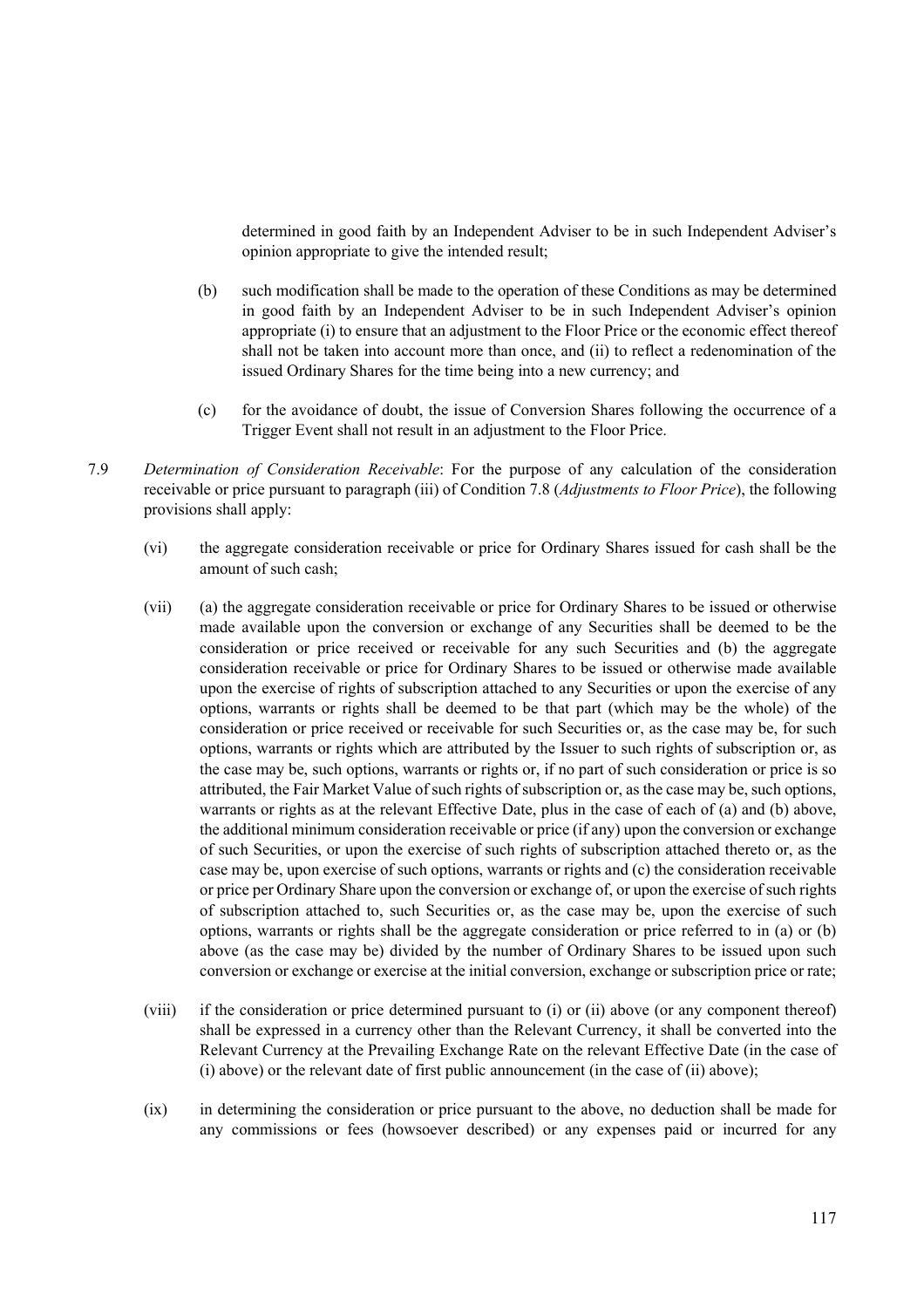underwriting, placing or management of the issue of the relevant Ordinary Shares or Securities or options, warrants or rights, or otherwise in connection therewith; and

- (x) the consideration or price shall be determined as provided above on the basis of the consideration or price received, receivable, paid or payable, regardless of whether all or part thereof is received, receivable, paid or payable by or to the Issuer or another entity.
- 7.10 *Rounding Down and Notice of Adjustments to the Floor Price*: On any adjustment, if the resultant Floor Price has more decimal places than the initial Floor Price, it shall be rounded to the same number of decimal places as the initial Floor Price. No adjustment shall be made to the Floor Price where such adjustment (rounded down if applicable) would be less than one per cent. of the Floor Price then in effect. Any adjustment not required to be made, and/or any amount by which the Floor Price has been rounded down, shall be carried forward and taken into account in any subsequent adjustment, and such subsequent adjustment shall be made on the basis that the adjustment not required to be made had been made at the relevant time and/or, as the case may be, that the relevant rounding down had not been made.

Notice of any adjustments to the Floor Price shall be given by the Issuer to Holders promptly after the determination thereof in accordance with Condition 17 (*Notices*).

The Floor Price shall not in any event be reduced to below the par value of an Ordinary Share for the time being. The Issuer undertakes that it shall not take any action, and shall procure that no action is taken, that would otherwise result in an adjustment to the Floor Price to below the par value of the Ordinary Shares immediately prior to the Conversion Date converted into USD at the then Prevailing Exchange Rate.

- 7.11 *Fractions*: Fractions of Conversion Shares will not be delivered to the Settlement Shares Depositary or to Holders upon a conversion and no cash payment will be made in lieu thereof. However, if one or more Conversion Notices and Notes are delivered to the Settlement Shares Depositary such that any Conversion Shares (or any Conversion Share component of any Alternative Consideration, as applicable) to be issued and delivered to a Holder are to be registered in the same name, the number of Conversion Shares to be issued and delivered in respect thereof shall be calculated on the basis of the aggregate Outstanding Principal Amounts of such Notes (in effect immediately prior to the relevant Trigger Event) to be converted.
- 7.12 *Decision of an Independent Adviser*: In:
	- (i) the circumstances described in sub-paragraph (iv)(B) of Condition 7.8 (*Adjustments to Floor Price*), the Issuer will; and
	- (ii) all other cases where the Floor Price can be adjusted as described in Condition 7.8 (*Adjustments to Floor Price*), if any doubt shall arise as to whether an adjustment shall be made to the Floor Price or as to the appropriate adjustment to the Floor Price, the Issuer may at its discretion,

appoint an Independent Adviser and, following consultation between the Issuer and such Independent Adviser, a written opinion of such Independent Adviser in respect thereof shall be conclusive and binding on the Issuer and the Holders, save in the case of manifest error.

7.13 *Share Option Schemes, Dividend Reinvestment Plans*: No adjustment will be made to the Floor Price where Ordinary Shares or other Securities (including rights, warrants and options) are issued, offered, exercised,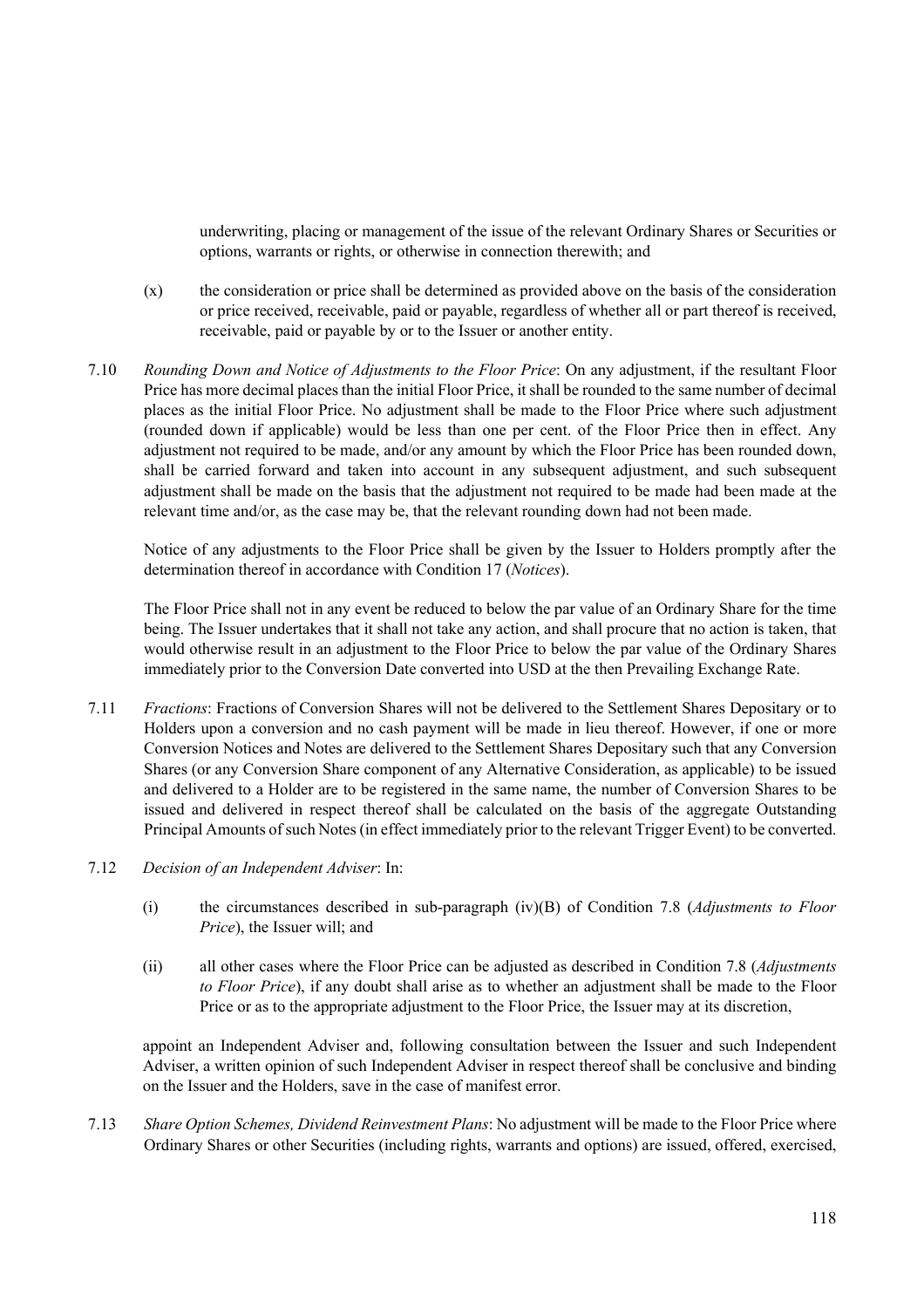allotted, purchased, appropriated, modified or granted to, or for the benefit of, employees or former employees (including directors holding or formerly holding executive office or the personal service company of any such person) or their spouses or relatives, in each case, of the Issuer or any of its Subsidiaries or any associated company or to a trustee or trustees to be held for the benefit of any such person, in any such case pursuant to any share or option scheme.

- 7.14 *Taxes and Duties*: Neither the Issuer nor any member of the Group shall be liable for any taxes or duties (including, without limitation any capital, stamp, issue and registration or transfer taxes or duties) arising on conversion or that may arise or be paid as a consequence of the issue and delivery of Conversion Shares. Each Holder must pay any taxes or duties (including, without limitation, any capital, stamp, issue and registration and /or transfer taxes or duties) arising on conversion in connection with the issue and delivery of Conversion Shares to the Settlement Shares Depositary on behalf of such Holder and such Holder must pay all, if any, such taxes or duties arising by reference to any disposal or deemed disposal of such Holder's Notes or interest therein. Any taxes or duties arising on delivery or transfer of Conversion Shares to a purchaser in any Conversion Shares Offer shall be payable by the relevant purchaser of those Conversion Shares.
- 7.15 *Ordinary Shares*: The Conversion Shares will be fully paid-up and non-assessable and will in all respects rank *pari passu* with the fully paid-up Ordinary Shares in issue on the Conversion Date, except in any such case for any right excluded by mandatory provisions of applicable law, and except that any Conversion Shares so issued and delivered will not rank for (or, as the case may be, the relevant Holder shall not be entitled to receive) any rights, distributions or payments, the record date (or other due date for the establishment of entitlement) for which falls prior to the Conversion Date.
- 7.16 *Purchase or Redemption of Ordinary Shares*: The Issuer or any company in the Group may exercise such rights as it may from time to time enjoy to purchase, redeem or buy back any Securities (including Ordinary Shares) or any depositary or other receipts or certificates representing the same without the consent of Holders.

### **8. Redemption and Purchase**

- 8.1 *Scheduled redemption*: The Notes are perpetual securities and have no fixed date for redemption. The Issuer may only redeem the Notes at its discretion in the circumstances described herein. The Notes are not redeemable at the option of the Holders at any time.
- 8.2 *Early redemption upon the occurrence of a Special Event*: Subject to Condition 8.7 (*Conditions to redemption etc.*), upon the occurrence of a Special Event, the Issuer may, at its option, at any time and having given no less than thirty nor more than sixty days' notice to the Holders in accordance with Condition 17 (*Notices*) (which notice shall be irrevocable, subject to (i) the Trigger Event Redemption Restriction and (ii) the Permission Withdrawal Early Redemption Restriction), redeem all (but not some only) of the outstanding Notes at their Outstanding Principal Amounts, together with accrued interest thereon insofar as it has not been cancelled to (but excluding) the date of redemption; provided however that where the Special Event is a Tax Event, no such notice of redemption may be given earlier than 90 days prior to the earliest date on which the Issuer would be obliged to pay such additional amounts as referred to in the definition of Tax Event.

The Issuer, having satisfied itself that a Special Event has occurred, shall notify the Holders in accordance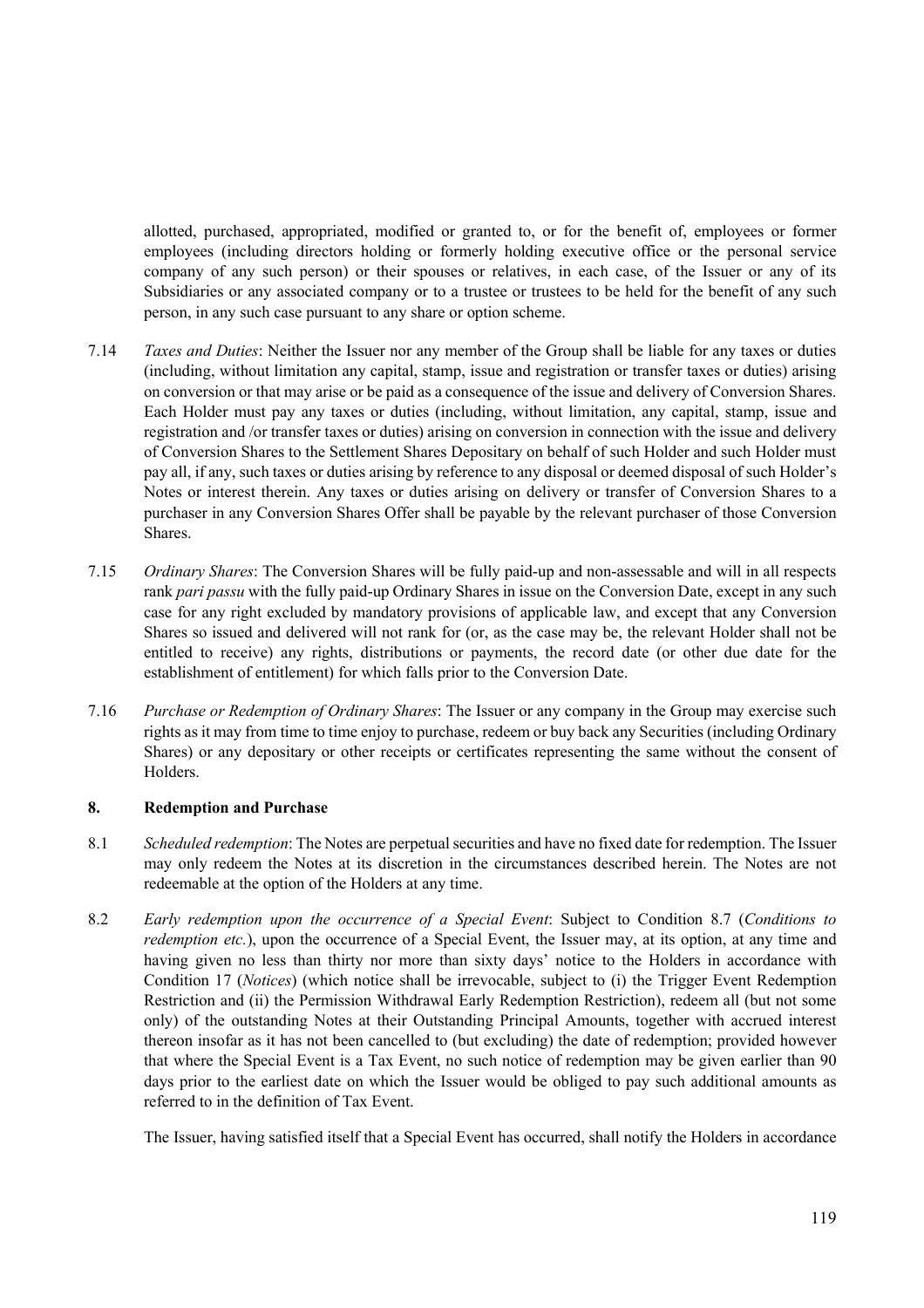with Condition 17 (*Notices*) of the occurrence of such Special Event.

- 8.3 *Redemption at the option of the Issuer*: The Issuer may, at its option (but subject to Condition 8.7 (*Conditions to redemption etc.*)) and having given no less than five nor more than thirty days' notice to the Holders in accordance with Condition 17 (*Notices*) (which notice shall be irrevocable, subject to (i) the Trigger Event Redemption Restriction and (ii) the Permission Withdrawal Early Redemption Restriction), redeem all (but not some only) of the outstanding Notes on (i) any day falling in the period commencing on (and including) the First Call Date and ending on (and including) the First Reset Date or (ii) any Interest Payment Date thereafter at their Outstanding Principal Amounts, together with accrued interest (if any) thereon insofar as it has not been cancelled to (but excluding) the date of redemption.
- 8.4 *Purchase*: The Issuer or any of its Subsidiaries may (but subject to Condition 8.7 (*Conditions to redemption etc.*)) purchase Notes, whether in the open market, in the context of market making, or otherwise, at any price, provided that all unmatured Coupons are purchased therewith. Such Notes may be held, reissued, resold or surrendered to any Paying Agent for cancellation.
- 8.5 *Cancellation*: All Notes which are redeemed will forthwith (but subject to Condition 8.7 (*Conditions to redemption etc.*)) be cancelled (together with all unmatured Coupons attached thereto or surrendered therewith at the time of redemption). All Notes so cancelled and the Notes purchased and cancelled pursuant to Condition 8.4 (*Purchase*) above (together with all unmatured Coupons cancelled therewith) shall be forwarded to the Fiscal Agent and cannot be reissued or resold.
- 8.6 *Substitution and variation*: Subject to Condition 8.7 (*Conditions to redemption etc.*) and having given no less than thirty nor more than sixty days' notice to the Holders (in accordance with Condition 17 (*Notices*)) and the Fiscal Agent, if a Special Event has occurred and is continuing, or to ensure the effectiveness or enforceability of Condition 20.6 (*Acknowledgement of Danish Statutory Loss Absorption Powers*), the Issuer may substitute all (but not some only) of the Notes or vary the terms of all (but not some only) of the Notes, without any requirement for the consent or approval of the Holders, so that they become or remain Qualifying Capital Notes.

Any such notice shall specify the relevant details of the manner in which such substitution or variation shall take effect and where the Holders can inspect or obtain copies of the new terms and conditions of the Qualifying Capital Notes. Such substitution or variation will be effected without any cost or charge to the Holders.

- 8.7 *Conditions to redemption etc.*: The Notes may only be redeemed, purchased, cancelled, substituted, varied or modified (as applicable) pursuant to Condition 8.2 (*Early redemption upon the occurrence of a Special Event*), Condition 8.3 (*Redemption at the option of the Issuer*), Condition 8.4 (*Purchase*), Condition 8.5 (*Cancellation*), Condition 8.6 (*Substitution and variation*), Condition 16.1 (*Meetings of Holders*) or paragraph (ii) of Condition 16.2 (*Modification of the Notes*), as the case may be, if:
	- (i) in the case of any such substitution, variation or modification, the Issuer has notified the DFSA of, and the DFSA has not objected to, such substitution, variation or modification (as applicable) in accordance with the CRD/CRR requirements;
	- (ii) in the case of any such redemption, purchase or cancellation, the Issuer has notified the DFSA of, and the DFSA has given permission to, such redemption, purchase or cancellation (as applicable)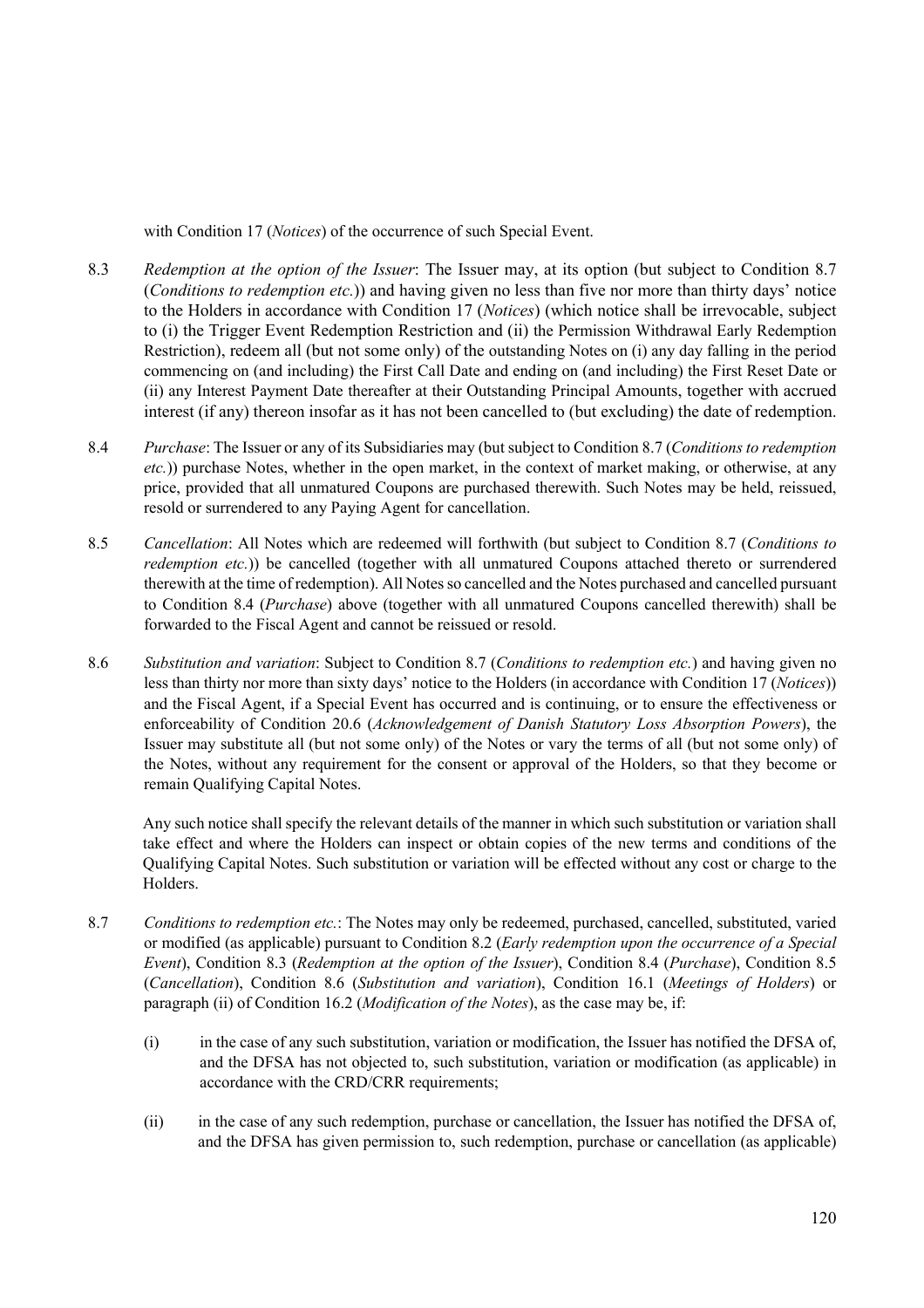in accordance with the CRD/CRR requirements (which, as at 18 May 2021, are set out in Articles 77 and 78 of the CRR (which outline the limited circumstances in which the DFSA may grant its permission to such redemption, purchase or cancellation (as applicable) prior to five years after the Issue Date) and Article 29 of the 2014 RTS (which sets limits for purchases of the Notes in relation to market making)) and, if so given by the DFSA, such permission has not been withdrawn by the DFSA prior to the date fixed for redemption, purchase or cancellation (as applicable);

- (iii) in the case of any such redemption of the Notes, the Trigger Event Redemption Restriction does not apply to such redemption or to the redemption notice relating to such redemption (as applicable); and
- (iv) in the case of a redemption of the Notes as a result of a Special Event, the Issuer has delivered a certificate signed by two of its directors to the Fiscal Agent (and copies thereof will be available at the Fiscal Agent's Specified Office during its normal business hours) not less than 5 Business Days prior to the date set for redemption that such Special Event has occurred or will occur no more than ninety days following the date fixed for redemption, as the case may be.

If applicable, if after a notice of redemption has been given pursuant to Condition 8.2 (*Early redemption upon the occurrence of a Special Event*), or Condition 8.3 (*Redemption at the option of the Issuer*) (as applicable), the DFSA withdraws its permission to the relevant redemption before the relevant redemption date, such notice of redemption shall automatically be revoked and the relevant redemption shall not be made until a new redemption notice is given and all conditions for redemption as described in this Condition 8.7 (*Conditions to redemption etc.*) have been fulfilled. The redemption restriction described in this paragraph is referred to as the "**Permission Withdrawal Early Redemption Restriction**".

Any refusal by the DFSA to grant its permission to any such redemption, purchase or cancellation (as applicable) pursuant to paragraph (ii) or (iii) of this Condition 8.7 (or, as the case may be, any withdrawal by the DFSA of any such permission) will not constitute an event of default under the Notes.

# **9. Payments**

- 9.1 *Principal*: Payments of principal shall be made only against presentation and (provided that payment is made in full) surrender of the Note at the Specified Office of any Paying Agent outside the United States. Subject as provided in these Conditions, payments will be in U.S. Dollars made by credit or transfer to a U.S. Dollar account (or any other account to which U.S. Dollars may be credited or transferred) specified by the payee, or, at the option of the payee, by a U.S. Dollar cheque.
- 9.2 *Interest*: Payments of interest shall, subject to Condition 9.6 (*Payments other than in respect of matured Coupons*) below, be made only against presentation and (provided that payment is made in full) surrender of the appropriate Coupons at the Specified Office of any Paying Agent outside the United States in the manner described in Condition 9.1 (*Principal*) above.
- 9.3 *Payments subject to fiscal laws*: All payments in respect of the Notes are subject in all cases to (i) any applicable fiscal or other laws and regulations in the place of payment, but without prejudice to Condition 10 (*Taxation*) and (ii) any withholding or deduction required pursuant to an agreement described in Section 1471(b) of the Code or otherwise imposed pursuant to Sections 1471 through 1474 of the Code, any regulations or agreements thereunder, any official interpretations thereof, or (without prejudice to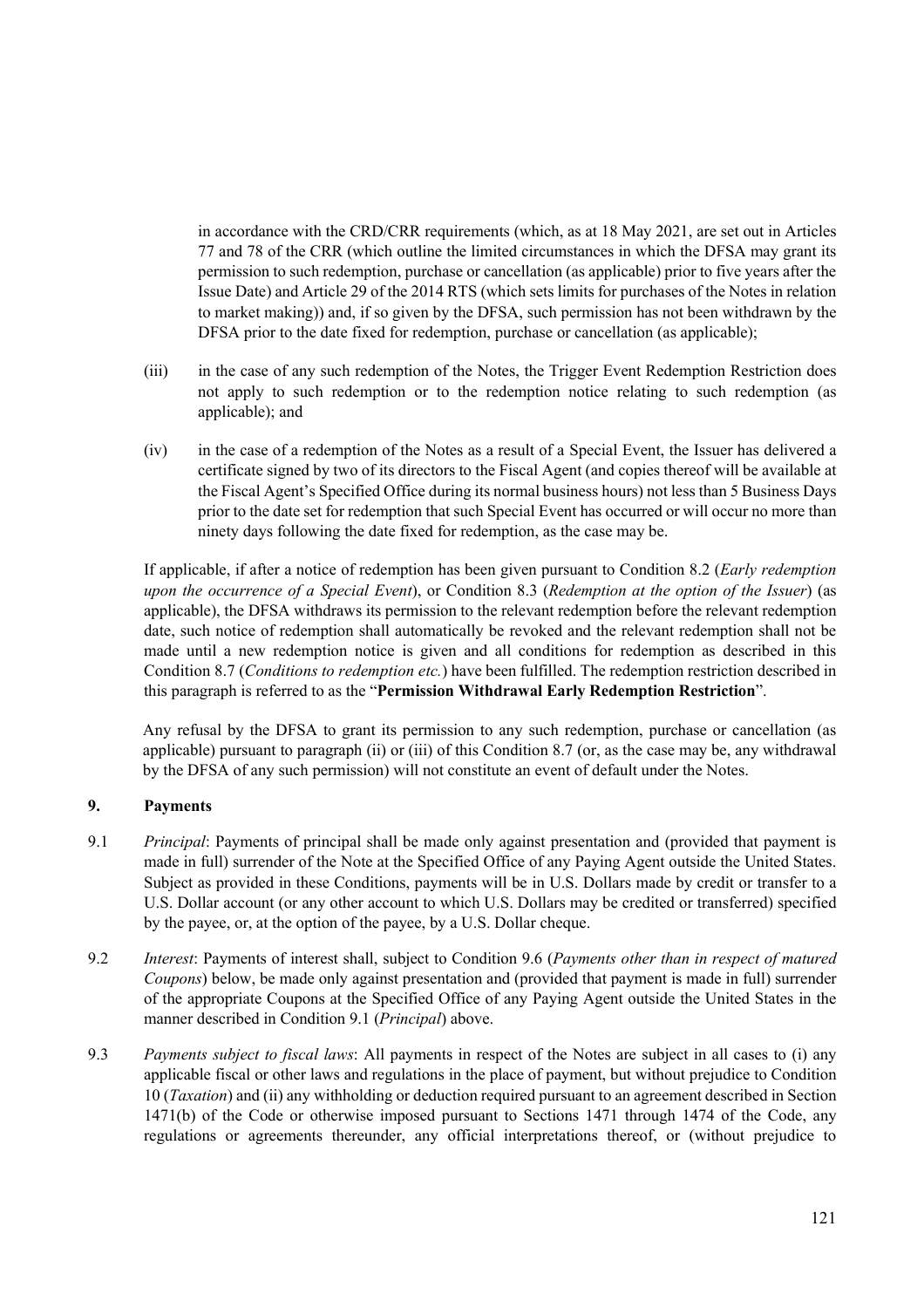Condition 10 (*Taxation*)) any law implementing an intergovernmental approach thereto. No commissions or expenses shall be charged to the Holders in respect of such payments.

- 9.4 *Unmatured Coupons void*: On the due date for redemption of any Note pursuant to Condition 8.2 (*Early redemption upon the occurrence of a Special Event*), Condition 8.3 (*Redemption at the option of the Issuer*) or Condition 11 (*Enforcement Events*), all unmatured Coupons relating thereto (whether or not still attached) shall become void and no payment will be made in respect thereof.
- 9.5 *Payments on business days*: If the due date for payment of any amount in respect of any Note or Coupon is not a Payment Business Day, the Holder shall not be entitled to payment of the amount due until the next succeeding Payment Business Day and shall not be entitled to any further interest or other payment in respect of any such delay.
- 9.6 *Payments other than in respect of matured Coupons*: Payments of interest other than in respect of matured Coupons shall be made only against presentation of the relevant Notes at the Specified Office of any Paying Agent outside the United States.
- 9.7 *Partial payments*: If a Paying Agent makes a partial payment in respect of any Note or Coupon presented to it for payment, such Paying Agent will endorse thereon a statement indicating the amount and date of such payment.
- 9.8 *Exchange of Talons*: On or after the maturity date of the final Coupon which is (or was at the time of issue) part of a Coupon Sheet relating to the Notes, any Talon forming part of such Coupon Sheet may be exchanged at the Specified Office of the Paying Agent for a further Coupon Sheet (including, if appropriate, a further Talon but excluding any Coupons in respect of which claims have already become void pursuant to Condition 12 (*Prescription*)). Upon the due date for redemption of any Note, any unexchanged Talon relating to such Note shall become void and no Coupon will be delivered in respect of such Talon.

### **10. Taxation**

- 10.1 *Gross up*: All payments of principal and interest in respect of the Notes and the Coupons by or on behalf of the Issuer shall be made free and clear of, and without withholding or deduction for or on account of, any present or future taxes, duties, assessments or governmental charges of whatever nature imposed, levied, collected, withheld or assessed by or on behalf of Denmark or any political subdivision therein or any authority or agency therein or thereof having power to tax, unless the withholding or deduction of such taxes, duties, assessments, or governmental charges is required by law. In that event, in the case of a payment of interest only, the Issuer shall pay such additional amounts as will result in receipt by the Holders after such withholding or deduction of such amounts as would have been receivable by them had no such withholding or deduction been required, except that no such additional amounts shall be payable in relation to any payment in respect of any Note or Coupon:
	- (i) to, or to a third party on behalf of, a Holder which is liable to such taxes, duties, assessments or governmental charges in respect of such Note or Coupon by reason of it having some connection with Denmark other than:
		- (a) the mere holding of the Note or Coupon; or
		- (b) the receipt of principal, interest or other amount in respect of such Note or Coupon;
		- or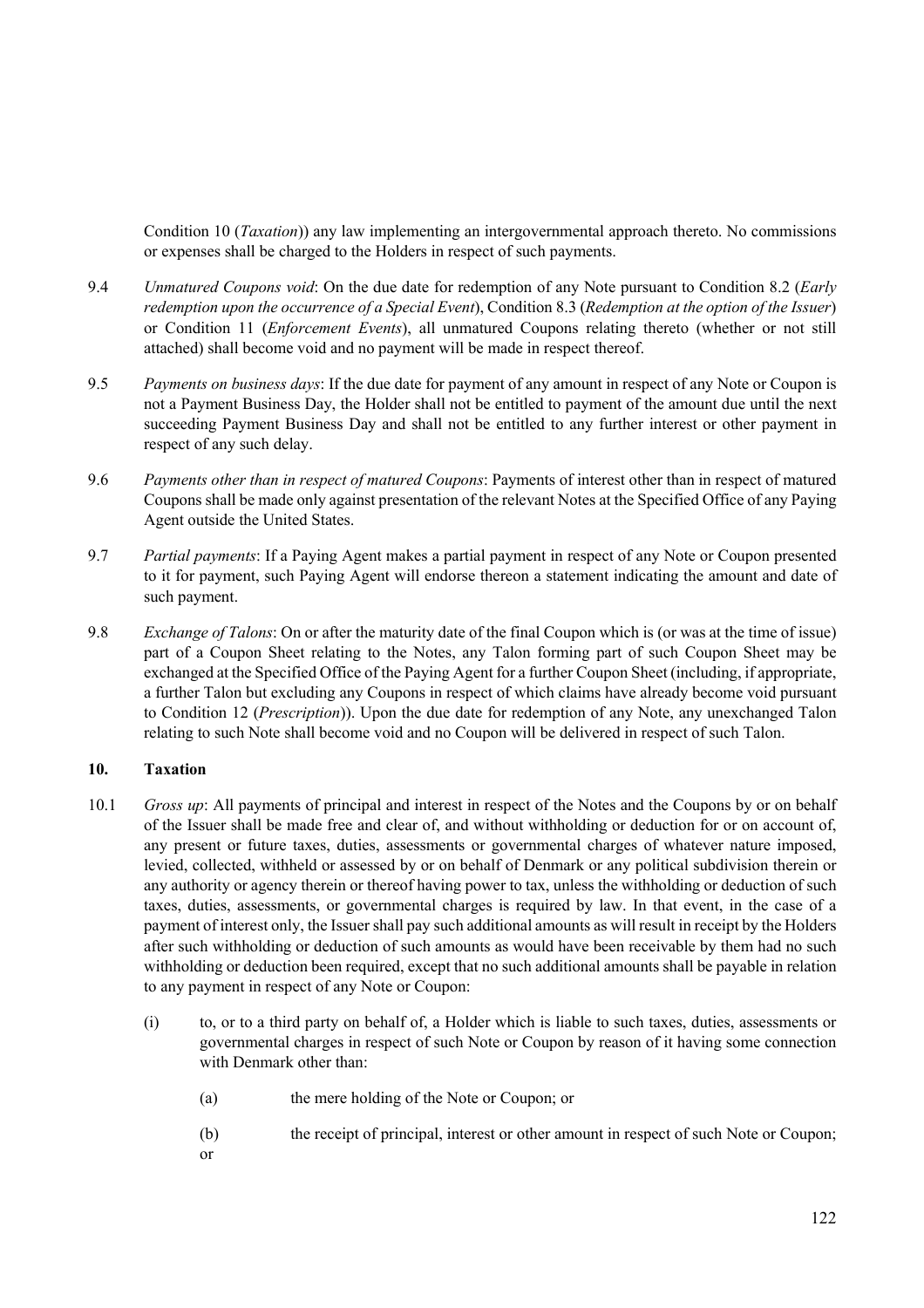- (ii) presented for payment more than thirty days after the Relevant Date, except to the extent that the relevant Holder would have been entitled to such additional amounts on presenting the same for payment on or before the expiry of such period of thirty days.
- 10.2 *Taxing jurisdiction*: If the Issuer becomes subject at any time to any taxing jurisdiction other than Denmark, references in these Conditions to Denmark shall be construed as references to Denmark and/or such other jurisdiction.

### **11. Enforcement Events**

- 11.1 *No events of default*: There are no events of default in respect of the Notes. Holders shall not be entitled at any time to file for bankruptcy or liquidation of the Issuer.
- 11.2 *Enforcement Events*: If an order is made or an effective resolution is passed for the bankruptcy or liquidation of the Issuer (an "**Enforcement Event**"), any Holder may prove or claim in such proceedings in respect of the Note(s) held by it, such claim being for payment of the Outstanding Principal Amount of such Note(s) at the time of commencement of such bankruptcy or liquidation of the Issuer together with any interest accrued and unpaid on such Note(s) (to the extent that the same is not cancelled in accordance with the terms of the Notes) from (and including) the Interest Payment Date immediately preceding the occurrence of such Enforcement Event and any other amounts payable on such Note(s) (including any damages payable in respect thereof). Such claim shall rank as provided in Condition 4 (*Status of the Notes*).
- 11.3 *Enforcement of obligations*: Subject to Condition 11.1 (*No events of default*) and without prejudice to Condition 11.2 (*Enforcement Events*), any Holder may, at its discretion and without further notice, institute such proceedings against the Issuer as it may think fit to enforce any obligation, condition or provision binding on the Issuer under the Notes, provided that the Issuer shall not by virtue of the institution of any proceedings be obliged to pay any sum or sums sooner than the same would otherwise have been payable by it.

# **12. Undertakings**

So long as any Note remains outstanding, the Issuer will, save with the approval of an Extraordinary Resolution:

- (i) not make any issue, grant or distribution or take or omit to take any other action if the effect thereof would be that, upon conversion of the Notes pursuant to Condition 7 (*Loss Absorption Following a Trigger Event*), Conversion Shares could not, under any applicable law then in effect, be legally issued as fully paid-up;
- (ii) deliver Conversion Shares upon conversion of the Notes pursuant to Condition 7 (*Loss Absorption Following a Trigger Event*), subject to, and as provided in, Condition 7 (*Loss Absorption Following a Trigger Event*);
- (iii) use all reasonable endeavours to ensure that its issued and outstanding Ordinary Shares and the Conversion Shares, as the case may be, will be admitted to listing and trading on the Relevant Stock Exchange;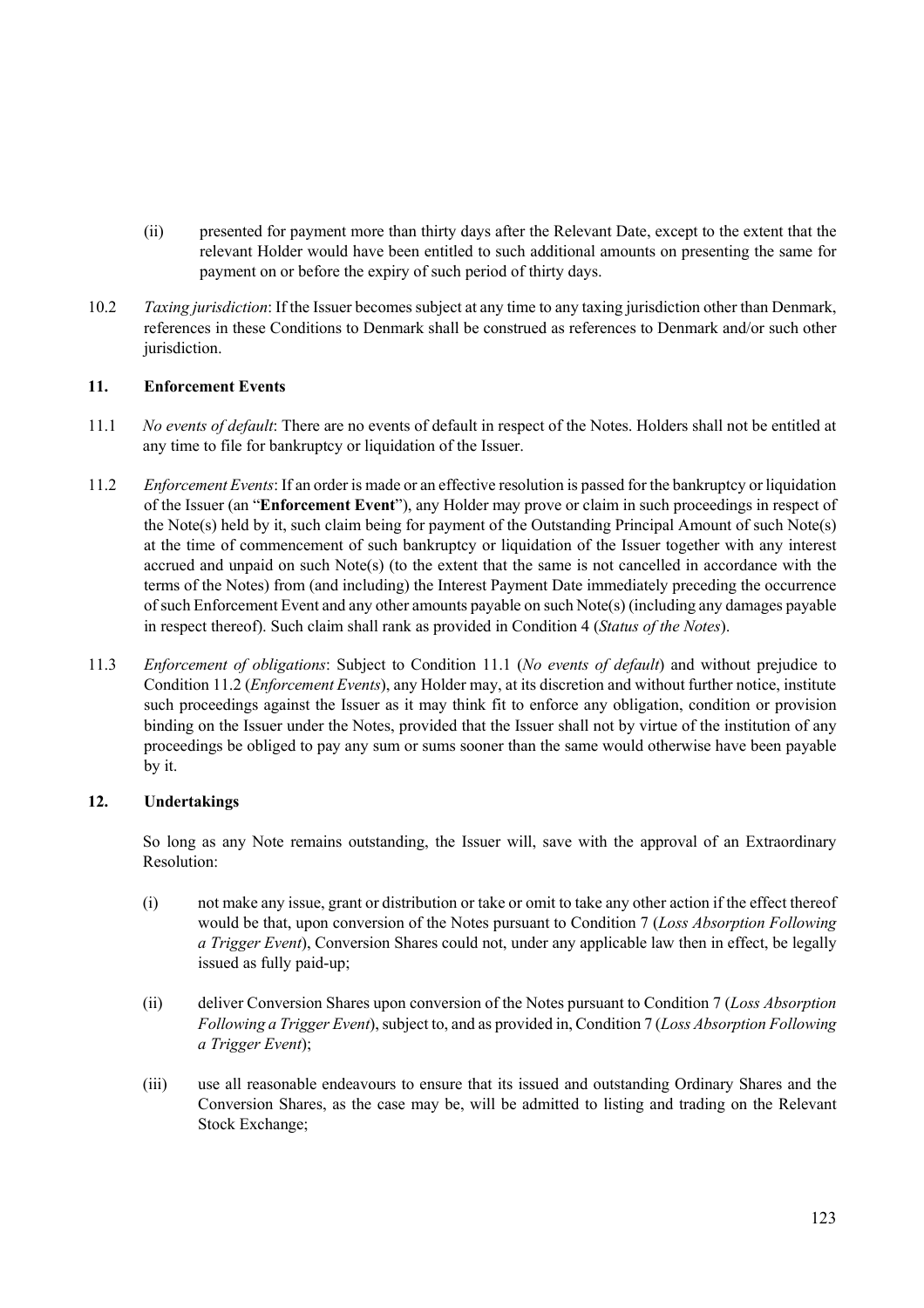- (iv) at all times ensure there is sufficient registered authorised share capital to enable conversion of the Notes pursuant to Condition 7 (*Loss Absorption Following a Trigger Event*), and all rights of subscription and exchange for Conversion Shares, to be satisfied in full;
- (v) as soon as reasonably practicable and in any event not later than 14 calendar days following the Conversion Date, request and procure the registration of the Conversion Shares (a) with the DBA and (b) in the Share Register of the Issuer; and
- (vi) where the provisions of Condition 7 (*Loss Absorption Following a Trigger Event*) require or provide for a determination by an Independent Adviser or a role to be performed by a Settlement Shares Depositary, the Issuer shall use all reasonable endeavours promptly to appoint such Person for such purpose.

## **13. Prescription**

Claims for principal shall become void unless the relevant Notes are presented for payment within ten years of the appropriate Relevant Date. Claims for interest shall become void unless the relevant Coupons are presented for payment within five years of the appropriate Relevant Date.

### **14. Replacement of Notes and Coupons**

If any Note or Coupon is lost, stolen, mutilated, defaced or destroyed, it may be replaced at the Specified Office of the Fiscal Agent (and, if the Notes are then admitted to listing, trading and/or quotation by any listing authority, stock exchange and/or quotation system which requires the appointment of a Paying Agent in any particular place, the Paying Agent having its Specified Office in the place required by such listing authority, stock exchange and/or quotation system), subject to all applicable laws and listing authority, stock exchange and/or quotation system requirements, upon payment by the claimant of the expenses incurred in connection with such replacement and on such terms as to evidence, security, indemnity and otherwise as the Issuer may reasonably require. Mutilated or defaced Notes or Coupons must be surrendered before replacements will be issued.

### **15. Agents**

- 15.1 *Obligations of Agents*: In acting under the Agency Agreement and in connection with the Notes and the Coupons, the Paying Agents act solely as agents of the Issuer and do not assume any obligations towards or relationship of agency or trust for or with any of the Holders or Couponholders, and each of them shall only be responsible for the performance of the duties and obligations expressly imposed upon it in the Agency Agreement or other agreement entered into with respect of its appointment or incidental thereto.
- 15.2 *Termination of Appointments*: The initial Paying Agents and their initial Specified Offices are listed in the Agency Agreement. The Issuer reserves the right at any time to vary or terminate the appointment of any Paying Agent (including the Fiscal Agent) and to appoint an additional or successor fiscal agent or Paying Agent; provided, however, that:
	- (i) the Issuer shall at all times maintain a Fiscal Agent; and
	- (ii) if and for so long as the Notes are admitted to listing and/or to trading and/or quotation on any listing authority, stock exchange and/or quotation system which requires the appointment of a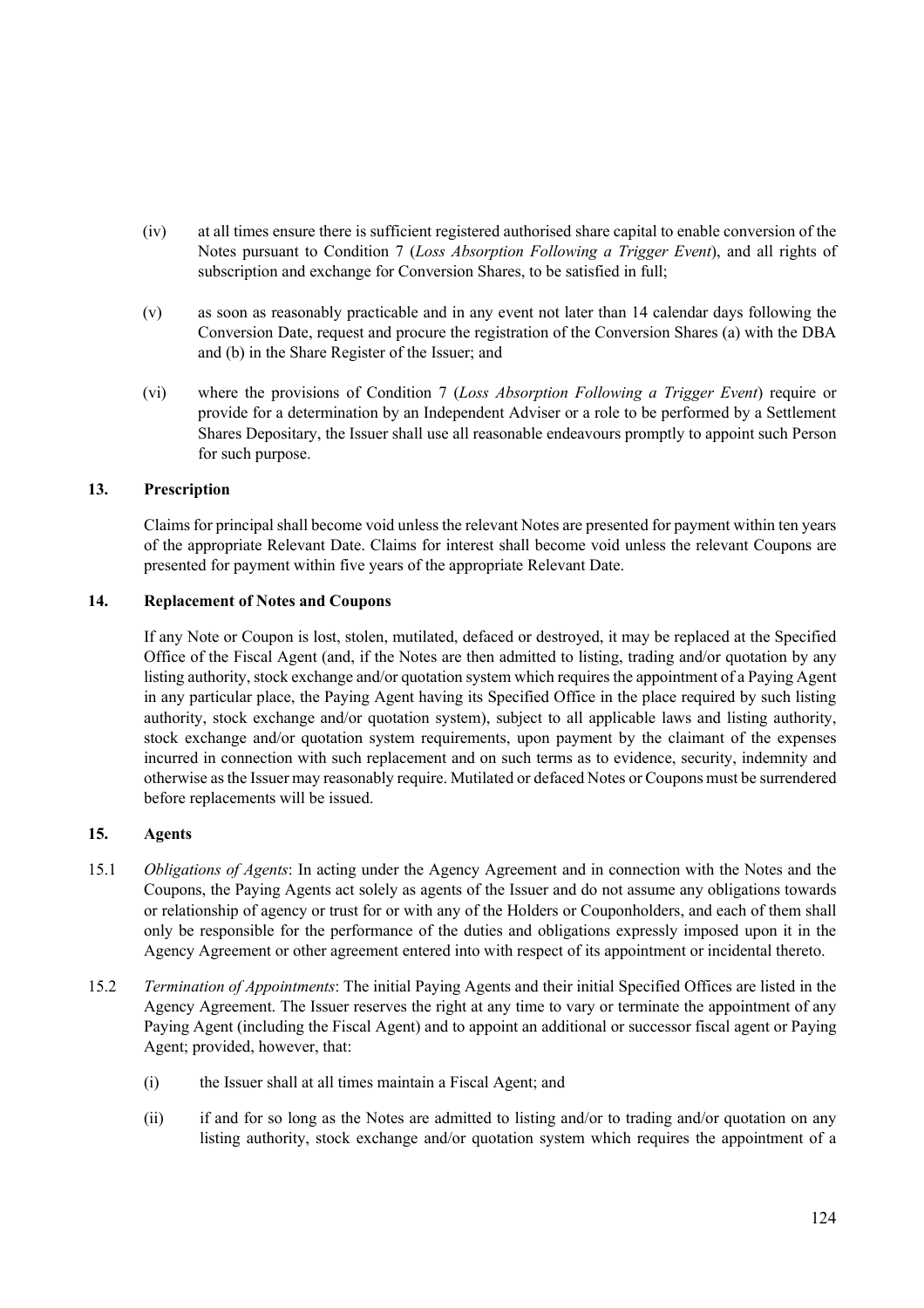Paying Agent in any particular place, the Issuer shall maintain a Paying Agent (which may be the Fiscal Agent) each with a Specified Office in the place required by such listing authority, stock exchange and/or quotation system.

15.3 *Change of Specified Offices*: The Paying Agents reserve the right at any time to change their respective Specified Offices to some other Specified Office in the same city. Notice of any change in the identities or Specified Offices of any Paying Agent shall promptly be given to the Holders in accordance with Condition 17 (*Notices*).

### **16. Meetings of Holders; Modification**

16.1 *Meetings of Holders*: The Agency Agreement contains provisions (which shall have effect as if incorporated herein) for convening meetings (including by way of conference call or by use of a videoconference platform) of Holders to consider and vote upon matters relating to the Notes, including (without limitation) the modification by Extraordinary Resolution of any provision of these Conditions and the Deed of Covenant insofar as the same may apply to the Notes. Any Extraordinary Resolution duly passed at any such meeting of Holders will be binding on all Holders, whether present or not at the meeting and on all Couponholders.

In addition, a resolution in writing signed by or on behalf of all Holders who for the time being are entitled to receive notice of a meeting of Holders will take effect as if it were an Extraordinary Resolution. Such a resolution in writing may be contained in one document or several documents in the same form, each signed by or on behalf of one or more Holders.

 Any modification to these Conditions and/or the Deed of Covenant pursuant to the operation of the provisions described in this Condition 16.1 is subject to Condition 8.7 (*Conditions to redemption etc.*).

- 16.2 *Modification of Notes*: The Issuer may make, without the consent of the Holders or Couponholders:
	- (i) any modification to the Notes, these Conditions, the Agency Agreement and/or the Deed of Covenant to correct a manifest error; or
	- (ii) subject to Condition 8.7 (*Conditions to redemption etc.*), any modification to the Notes, these Conditions, the Agency Agreement and/or the Deed of Covenant which is not prejudicial to the interests of the Holders and the Couponholders.

Any such modification to the Agency Agreement shall be subject to the consent of the Fiscal Agent. Subject as provided in these Conditions, no other modification may be made to the Notes, these Conditions, the Agency Agreement or the Deed of Covenant except with the sanction of an Extraordinary Resolution and, in the case of a modification to the Agency Agreement, the consent of the Fiscal Agent.

Any such modification shall be binding on the Holders and the Couponholders and any such modification shall be notified to the Holders in accordance with Condition 17 (*Notices*) as soon as practicable thereafter.

#### **17. Notices**

Notices to Holders will be deemed to be validly given if published in a leading English language daily newspaper having general circulation in Europe or, if the Notes are listed on the Official List of the Irish Stock Exchange plc, trading as Euronext Dublin ("**Euronext Dublin**") and admitted to trading on the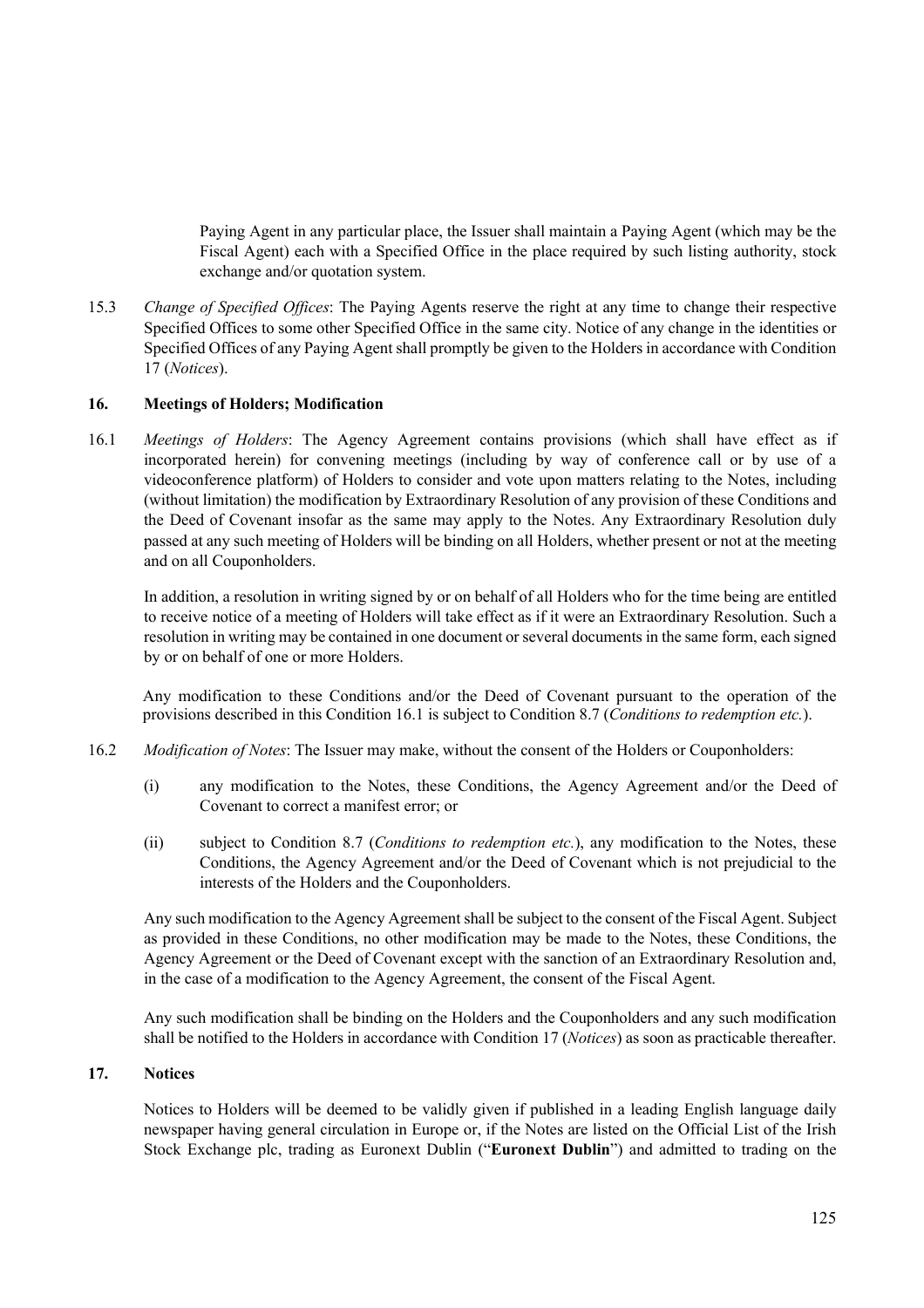Global Exchange Market of Euronext Dublin (so long as the Notes are listed on the Official List of Euronext Dublin and the rules of that exchange so permit), if published on the website of Euronext Dublin (*https://live.euronext.com/*).

The Issuer shall also ensure that notices are duly published in a manner which complies with the rules of any stock exchange or other relevant authority on which the Notes are for the time being listed or by which they have been admitted to trading.

Any notice so given will be deemed to have been validly given on the date of first such publication (or, if required to be published in more than one newspaper, on the first date on which publication shall have been made in all the required newspapers). Couponholders will be deemed for all purposes to have notice of the contents of any notice given to the Holders in accordance with this Condition.

While the Notes are represented by one or more global Note(s) and such global Note(s) is/are held in its/their entirety on behalf of one or more relevant clearing system(s), the terms of such global Note(s) will specify how notices to Holders are to be given, as described in "Overview of Form of the Notes" of the Offering Memorandum relating to the Notes dated 14 May 2021.

### **18. Currency Indemnity**

The currency in which the Notes are denominated is USD (the "**Contractual Currency**"), which is the sole currency of account and payment for all sums payable by the Issuer in respect of the Notes, including damages. Any amount received or recovered in a currency other than the Contractual Currency (whether as a result of, or of the enforcement of, a judgment or order of a court of any jurisdiction or otherwise) by any Holder in respect of any sum expressed to be due to it from the Issuer shall only constitute a discharge to the Issuer to the extent of the amount of the Contractual Currency which such Holder is able to purchase with the amount so received or recovered in that other currency on the date of that receipt or recovery (or, if it is not practicable to make that purchase on that date, on the first date on which it is practicable to do so). If that amount is less than the amount of the Contractual Currency expressed to be due to any Holder in respect of such Note or Coupon the Issuer shall indemnify such Holder against any loss sustained by such Holder as a result. In any event, the Issuer shall indemnify each such Holder against any cost of making such purchase which is reasonably incurred. These indemnities constitute a separate and independent obligation from the Issuer's other obligations, shall give rise to a separate and independent cause of action, shall apply irrespective of any indulgence granted by any Holder and shall continue in full force and effect despite any judgment, order, claim or proof for a liquidated amount in respect of any sum due in respect of the Notes or any judgment or order. Any such loss as aforesaid shall be deemed to constitute a loss suffered by the relevant Holder and no proof or evidence of any actual loss will be required by the Issuer.

#### **19. Waiver and Remedies**

No failure to exercise, and no delay in exercising, on the part of the Holder, any right in these Conditions shall operate as a waiver thereof nor shall any single or partial exercise thereof preclude any other or future exercise thereof or the exercise of any other right. Rights hereunder shall be in addition to all other rights provided by law. No notice or demand given in any case shall constitute a waiver of rights to take other action in the same, similar or other instances without such notice or demand.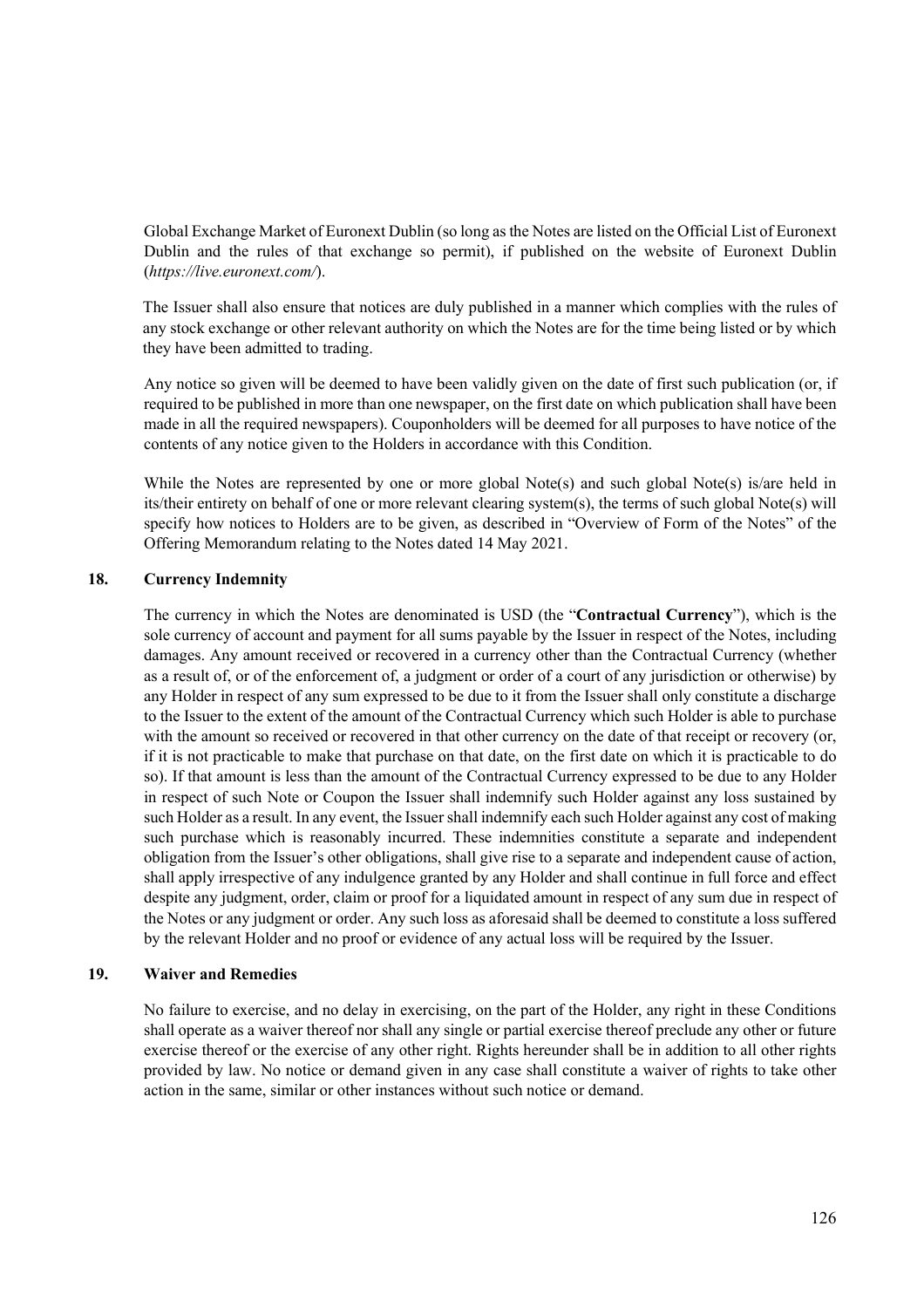### **20. Governing Law, Jurisdiction and Acknowledgement of Danish Statutory Loss Absorption Powers**

- 20.1 *Governing Law*: The Notes, the Agency Agreement and the Deed of Covenant, and any non-contractual obligations arising therefrom or in connection therewith, shall be governed by, and construed in accordance with, English law, except for Condition 4 (*Status of the Notes*), Condition 6 (*Interest Cancellation*), Condition 7 (*Loss Absorption Following a Trigger Event*), Condition 8.2 (*Early redemption upon the occurrence of a Special Event*), Condition 11 (*Enforcement Events*) and Condition 20.6 (*Acknowledgement of Danish Statutory Loss Absorption Powers*) which shall be governed by, and construed in accordance with, Danish law.
- 20.2 *English courts*: The courts of England have jurisdiction to settle any dispute (a "**Dispute**") arising from or connected with the Notes (including any Dispute relating to any non-contractual obligations arising from or connected with the Notes).
- 20.3 *Appropriate forum*: The Issuer agrees that the courts of England are the most appropriate and convenient courts to settle any Dispute and, accordingly, that it will not argue to the contrary.
- 20.4 *Rights of the Holders to take proceedings outside England*: Condition 20.2 (*English courts*) is for the benefit of the Holders only. As a result, nothing in this Condition 20 prevents any Holder from taking proceedings relating to a Dispute ("**Proceedings**") in any other courts with jurisdiction. To the extent allowed by law, any Holder may take concurrent Proceedings in any number of jurisdictions.
- 20.5 *Service of process*: The Issuer agrees that the documents which start any Proceedings and any other documents required to be served in relation to those Proceedings may be served on it by being delivered to the Issuer at 75 King William Street, London EC4N 7DT or at any address of the Issuer in Great Britain at which service of process may be served on it in accordance with the Companies Act 2006. Nothing in this paragraph shall affect the right of any Holder to serve process in any other manner permitted by law. This Condition applies to Proceedings in England and to Proceedings elsewhere.
- 20.6 *Acknowledgement of Danish Statutory Loss Absorption Powers*: Notwithstanding and to the exclusion of any other term of the Notes or any other agreements, arrangements or understanding between the Issuer and any Holder (which, for the purposes of this Condition 20.6, includes each holder of a beneficial interest in the Notes), by its acquisition of the Notes, each Holder acknowledges and accepts that any liability arising under the Notes may be subject to the exercise of Danish Statutory Loss Absorption Powers by the FS and acknowledges, accepts, consents to and agrees to be bound by:
	- (i) the effect of the exercise of any Danish Statutory Loss Absorption Powers by the FS, which exercise (without limitation) may include and result in any of the following, or a combination thereof:
		- (a) the reduction of all, or a portion, of the Relevant Amounts in respect of the Notes;
		- (b) the conversion of all, or a portion, of the Relevant Amounts in respect of the Notes into Ordinary Shares, other Securities or other obligations of the Issuer or another Person, and the issue to or conferral on the Holder of such Ordinary Shares, Securities or obligations, including by means of an amendment, modification or variation of the terms of the Notes;
		- (c) the cancellation of the Notes or the Relevant Amounts in respect of the Notes; and